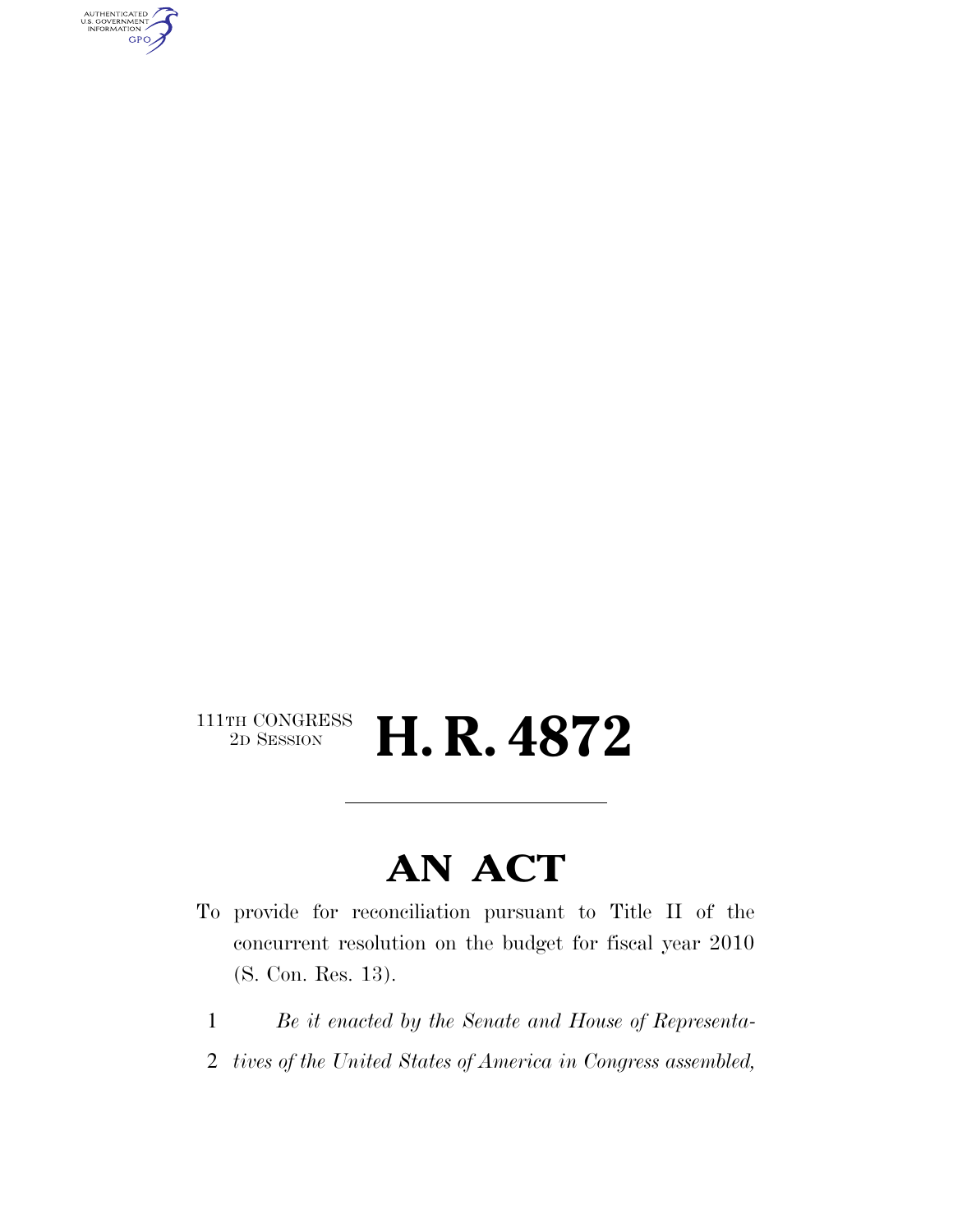## 1 **SECTION 1. SHORT TITLE; TABLE OF CONTENTS.**

- 2 (a) SHORT TITLE.—This Act may be cited as the
- 3 ''Health Care and Education Reconciliation Act of 2010''.
- 4 (b) TABLE OF CONTENTS.—The table of contents of

## 5 this Act is as follows:

Sec. 1. Short title; table of contents.

### TITLE I—COVERAGE, MEDICARE, MEDICAID, AND REVENUES

#### Subtitle A—Coverage

Sec. 1001. Tax credits.

- Sec. 1002. Individual responsibility.
- Sec. 1003. Employer responsibility.
- Sec. 1004. Income definitions.
- Sec. 1005. Implementation funding.

#### Subtitle B—Medicare

- Sec. 1101. Closing the medicare prescription drug ''donut hole''.
- Sec. 1102. Medicare Advantage payments.
- Sec. 1103. Savings from limits on MA plan administrative costs.
- Sec. 1104. Disproportionate share hospital (DSH) payments.
- Sec. 1105. Market basket updates.
- Sec. 1106. Physician ownership-referral.
- Sec. 1107. Payment for imaging services.
- Sec. 1108. PE GPCI adjustment for 2010.
- Sec. 1109. Payment for qualifying hospitals.

#### Subtitle C—Medicaid

- Sec. 1201. Federal funding for States.
- Sec. 1202. Payments to primary care physicians.
- Sec. 1203. Disproportionate share hospital payments.
- Sec. 1204. Funding for the territories.
- Sec. 1205. Delay in Community First Choice option.
- Sec. 1206. Drug rebates for new formulations of existing drugs.

#### Subtitle D—Reducing Fraud, Waste, and Abuse

- Sec. 1301. Community mental health centers.
- Sec. 1302. Medicare prepayment medical review limitations.
- Sec. 1303. Funding to fight fraud, waste, and abuse.
- Sec. 1304. 90-day period of enhanced oversight for initial claims of DME suppliers.

#### Subtitle E—Provisions Relating to Revenue

- Sec. 1401. High-cost plan excise tax.
- Sec. 1402. Unearned income Medicare contribution.
- Sec. 1403. Delay of limitation on health flexible spending arrangements under cafeteria plans.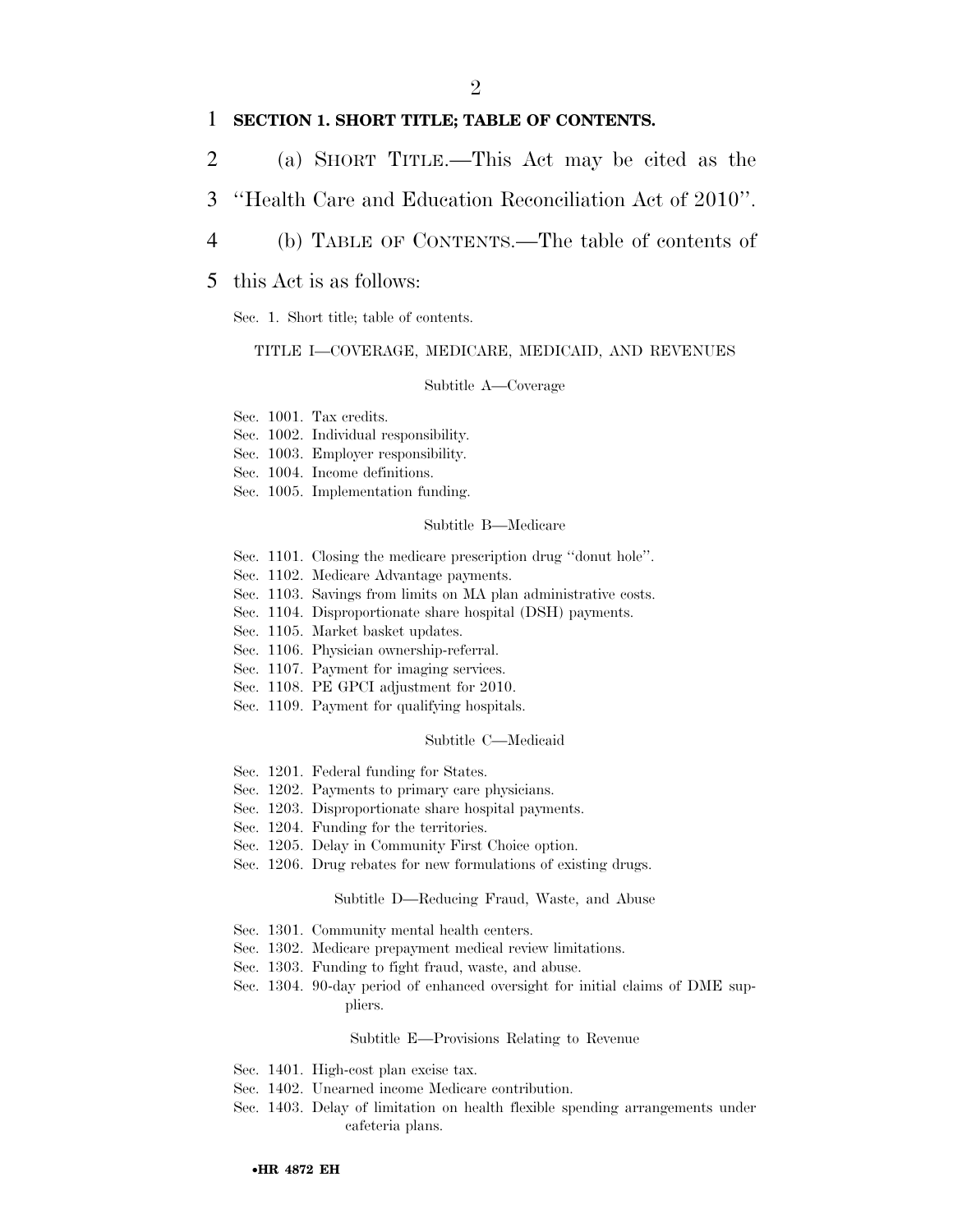- Sec. 1404. Brand name pharmaceuticals.
- Sec. 1405. Excise tax on medical device manufacturers.
- Sec. 1406. Health insurance providers.
- Sec. 1407. Delay of elimination of deduction for expenses allocable to medicare part D subsidy.
- Sec. 1408. Elimination of unintended application of cellulosic biofuel producer credit.
- Sec. 1409. Codification of economic substance doctrine and penalties.
- Sec. 1410. Time for payment of corporate estimated taxes.

#### Subtitle F—Other Provisions

Sec. 1501. Community college and career training grant program.

#### TITLE II—EDUCATION AND HEALTH

#### Subtitle A—Education

Sec. 2001. Short title; references.

### PART I—INVESTING IN STUDENTS AND FAMILIES

- Sec. 2101. Federal Pell Grants.
- Sec. 2102. College access challenge grant program.
- Sec. 2103. Investment in historically black colleges and universities and minority-serving institutions.

#### PART II—STUDENT LOAN REFORM

- Sec. 2201. Termination of Federal Family Education Loan appropriations.
- Sec. 2202. Termination of Federal loan insurance program.
- Sec. 2203. Termination of applicable interest rates.
- Sec. 2204. Termination of Federal payments to reduce student interest costs.
- Sec. 2205. Termination of FFEL PLUS Loans.
- Sec. 2206. Federal Consolidation Loans.
- Sec. 2207. Termination of Unsubsidized Stafford Loans for middle-income borrowers.
- Sec. 2208. Termination of special allowances.
- Sec. 2209. Origination of Direct Loans at institutions outside the United States.
- Sec. 2210. Conforming amendments.
- Sec. 2211. Terms and conditions of loans.
- Sec. 2212. Contracts; mandatory funds.
- Sec. 2213. Income-based repayment.

#### Subtitle B—Health

- Sec. 2301. Insurance reforms.
- Sec. 2302. Drugs purchased by covered entities.
- Sec. 2303. Community health centers.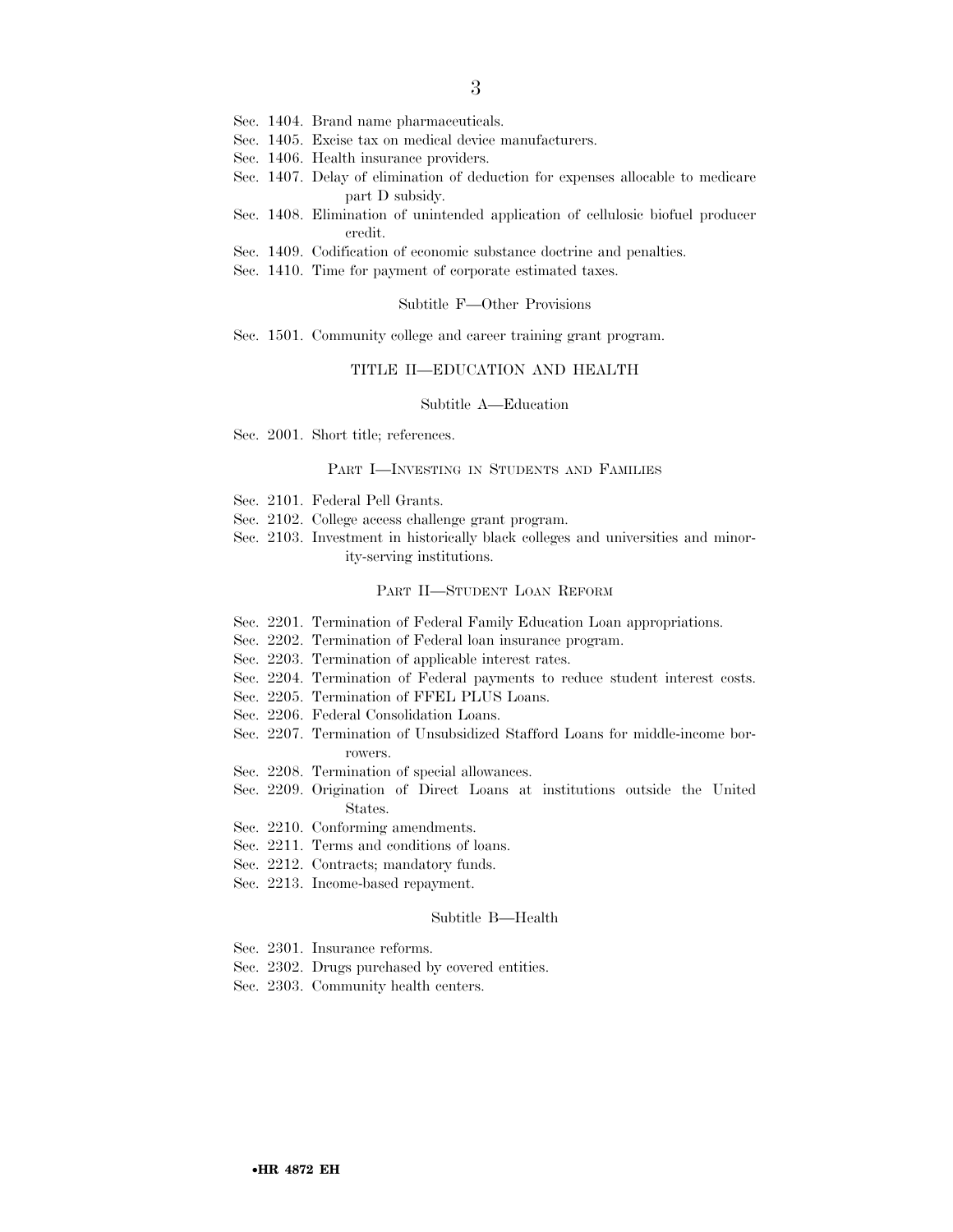# 1 **TITLE I—COVERAGE, MEDICARE,**  2 **MEDICAID, AND REVENUES**  3 **Subtitle A—Coverage**

# 4 **SEC. 1001. TAX CREDITS.**

 (a) PREMIUM TAX CREDITS.—Section 36B of the In- ternal Revenue Code of 1986, as added by section 1401 of the Patient Protection and Affordable Care Act and amended by section 10105 of such Act, is amended—

9 (1) in subsection  $(b)(3)(A)$ —

 (A) in clause (i), by striking ''with respect to any taxpayer'' and all that follows up to the end period and inserting: ''for any taxable year shall be the percentage such that the applicable percentage for any taxpayer whose household income is within an income tier specified in the following table shall increase, on a sliding scale in a linear manner, from the initial premium percentage to the final premium percentage specified in such table for such income tier:

| "In the case of household in-<br>come (expressed as a percent of<br>poverty line) within the fol-<br>lowing income tier: | The initial premium<br>percentage is— | The final premium<br>percentage is— |
|--------------------------------------------------------------------------------------------------------------------------|---------------------------------------|-------------------------------------|
| Up to $133\%$                                                                                                            | $2.0\%$                               | $2.0\%$                             |
| 133% up to $150\%$                                                                                                       | $3.0\%$                               | $4.0\%$                             |
| 150\% up to 200\%                                                                                                        | $4.0\%$                               | $6.3\%$                             |
| $200\%$ up to $250\%$                                                                                                    | $6.3\%$                               | $8.05\%$                            |
| $250\%$ up to $300\%$                                                                                                    | $8.05\%$                              | $9.5\%$                             |
| 300% up to $400\%$                                                                                                       | 9.5%                                  | $9.5\%$ ":                          |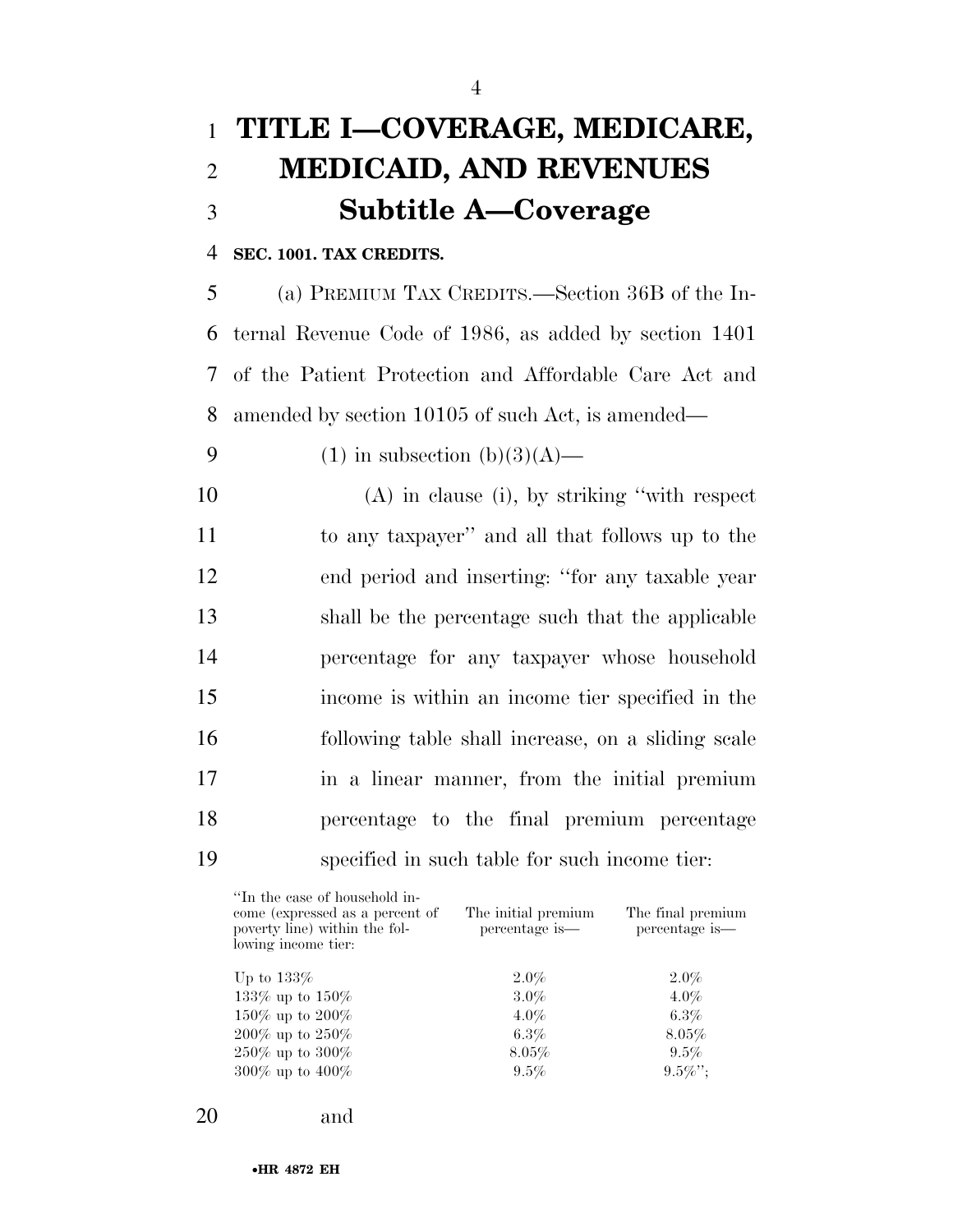| $\mathbf{1}$   | (B) by striking clauses (ii) and (iii), and |
|----------------|---------------------------------------------|
| $\overline{2}$ | inserting the following:                    |
| 3              | $``(ii)$ INDEXING.—                         |
| $\overline{4}$ | "(I) IN GENERAL.—Subject to                 |
| 5              | subclause (II), in the case of taxable      |
| 6              | years beginning in any calendar year        |
| 7              | after 2014, the initial and final appli-    |
| 8              | cable percentages under clause (i) (as      |
| 9              | in effect for the preceding calendar        |
| 10             | year after application of this clause)      |
| 11             | shall be adjusted to reflect the excess     |
| 12             | of the rate of premium growth for the       |
| 13             | preceding calendar year over the rate       |
| 14             | of income growth for the preceding          |
| 15             | calendar year.                              |
| 16             | "(II) ADDITIONAL ADJUST-                    |
| 17             | MENT.—Except as provided in sub-            |
| 18             | clause (III), in the case of any cal-       |
| 19             | endar year after 2018, the percent-         |
| 20             | ages described in subclause (I) shall,      |
| 21             | in addition to the adjustment under         |
| 22             | subclause (I), be adjusted to reflect       |
| 23             | the excess (if any) of the rate of pre-     |
| 24             | mium growth estimated under sub-            |
| 25             | clause (I) for the preceding calendar       |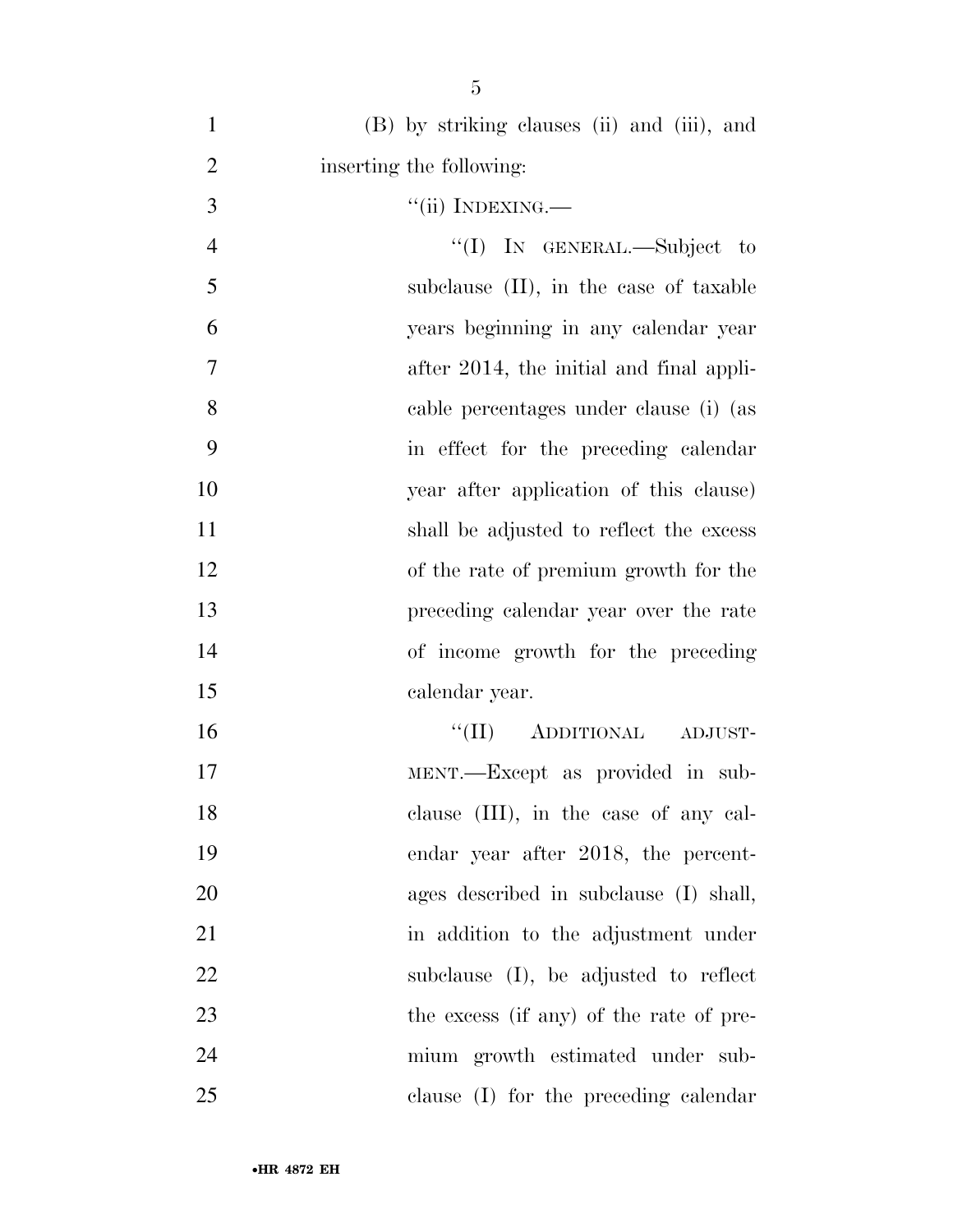- year over the rate of growth in the consumer price index for the pre-ceding calendar year.
- 4 ''(III) FAILSAFE.—Subclause (II) shall apply for any calendar year only if the aggregate amount of premium tax credits under this section and cost-sharing reductions under section 1402 of the Patient Protection and Affordable Care Act for the preceding calendar year exceeds an amount equal to 0.504 percent of the gross domestic product for the preceding calendar year.''; and

15 (2) in subsection  $(c)(2)(C)$ —

 (A) by striking ''9.8 percent'' in clauses 17 (i)(II) and (iv) and inserting  $"9.5$  percent"; and 18 (B) by striking  $(6)(3)(A)(iii)$  in clause 19 (iv) and inserting  $"({b})(3)(A)(ii)$ ".

 (b) COST SHARING.—Section 1402(c) of the Patient Protection and Affordable Care Act is amended—

- 22 (1) in paragraph  $(1)(B)(i)$ —
- 23 (A) in subclause (I), by striking "90" and 24 inserting "";
- (B) in subclause (II)—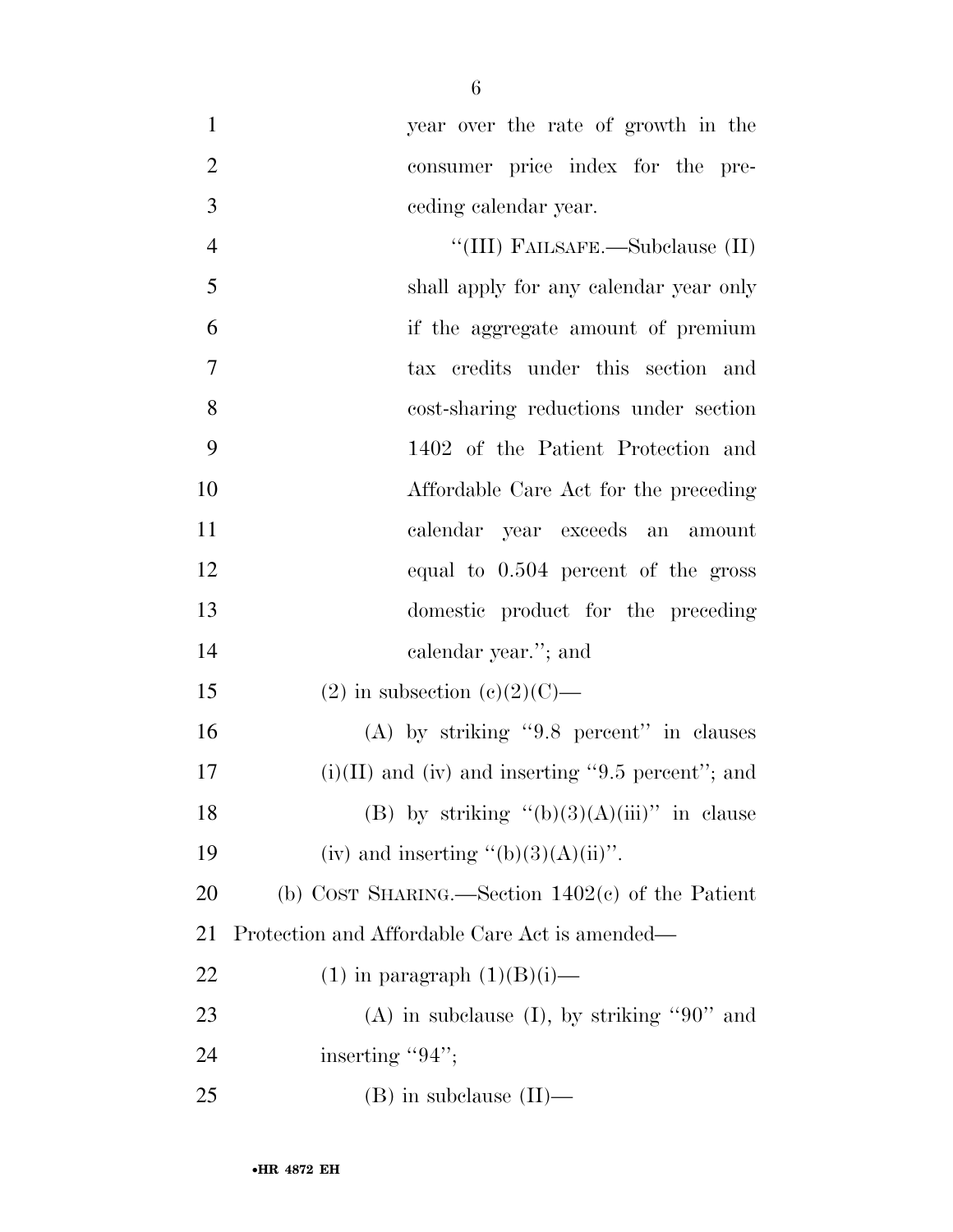| $\mathbf{1}$   | (i) by striking " $80$ " and inserting      |
|----------------|---------------------------------------------|
| $\overline{2}$ | " $87"$ ; and                               |
| 3              | (ii) by striking "and"; and                 |
| $\overline{4}$ | (C) by striking subclause (III) and insert- |
| 5              | ing the following:                          |
| 6              | "(III) 73 percent in the case of            |
| 7              | an eligible insured whose household         |
| 8              | income is more than 200 percent but         |
| 9              | not more than 250 percent of the pov-       |
| 10             | erty line for a family of the size in-      |
| 11             | volved; and                                 |
| 12             | "(IV) 70 percent in the case of             |
| 13             | an eligible insured whose household         |
| 14             | income is more than 250 percent but         |
| 15             | not more than 400 percent of the pov-       |
| 16             | erty line for a family of the size in-      |
| 17             | volved."; and                               |
| 18             | $(2)$ in paragraph $(2)$ —                  |
| 19             | $(A)$ in subparagraph $(A)$ —               |
| 20             | (i) by striking "90" and inserting          |
| 21             | "94"; and                                   |
| 22             | (ii) by striking "and";                     |
| 23             | $(B)$ in subparagraph $(B)$ —               |
| 24             | (i) by striking " $80$ " and inserting      |
| 25             | "87"; and                                   |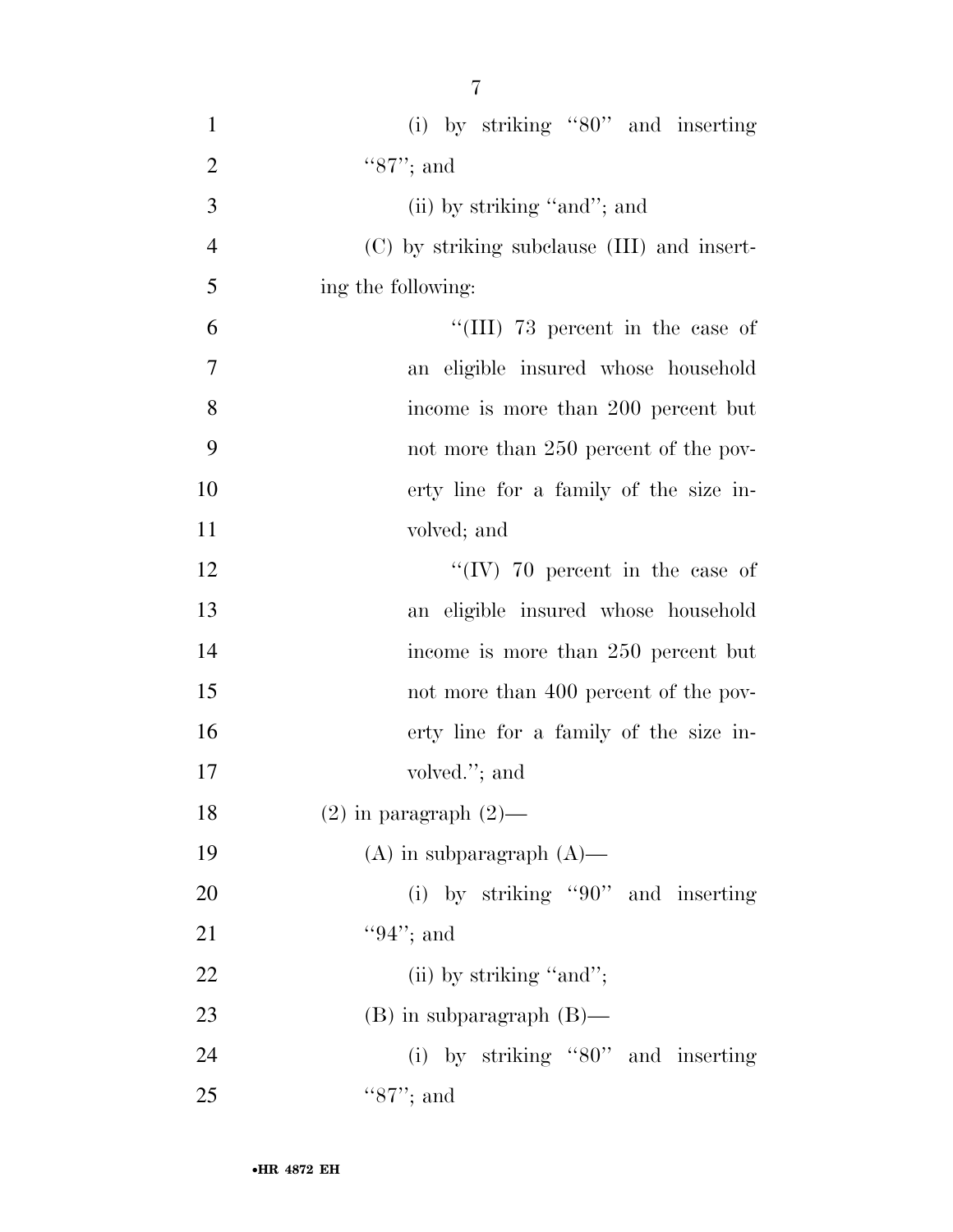| $\mathbf{1}$   | (ii) by striking the period and insert-                |
|----------------|--------------------------------------------------------|
| $\overline{2}$ | ing "; and"; and                                       |
| 3              | $(C)$ by inserting after subparagraph $(B)$            |
| $\overline{4}$ | the following new subparagraph.                        |
| 5              | "(C) in the case of an eligible insured                |
| 6              | whose household income is more than 200 per-           |
| 7              | cent but not more than 250 percent of the pov-         |
| 8              | erty line for a family of the size involved, in-       |
| 9              | crease the plan's share of the total allowed           |
| 10             | costs of benefits provided under the plan to 73        |
| 11             | percent of such costs.".                               |
| 12             | SEC. 1002. INDIVIDUAL RESPONSIBILITY.                  |
| 13             | (a) AMOUNTS.—Section $5000A(c)$ of the Internal        |
| 14             | Revenue Code of 1986, as added by section $1501(b)$ of |
| 15             | the Patient Protection and Affordable Care Act and     |
| 16             | amended by section 10106 of such Act, is amended—      |
| 17             | $(1)$ in paragraph $(2)(B)$ —                          |
| 18             | $(A)$ in the matter preceding clause (i),              |
| 19             | $by-$                                                  |
| <b>20</b>      | (i) inserting "the excess of" before                   |
| 21             | "the taxpayer's household income"; and                 |
| 22             | (ii) inserting "for the taxable year                   |
| 23             | over the amount of gross income specified              |
| 24             | in section $6012(a)(1)$ with respect to the            |
| 25             | taxpayer" before "for the taxable year";               |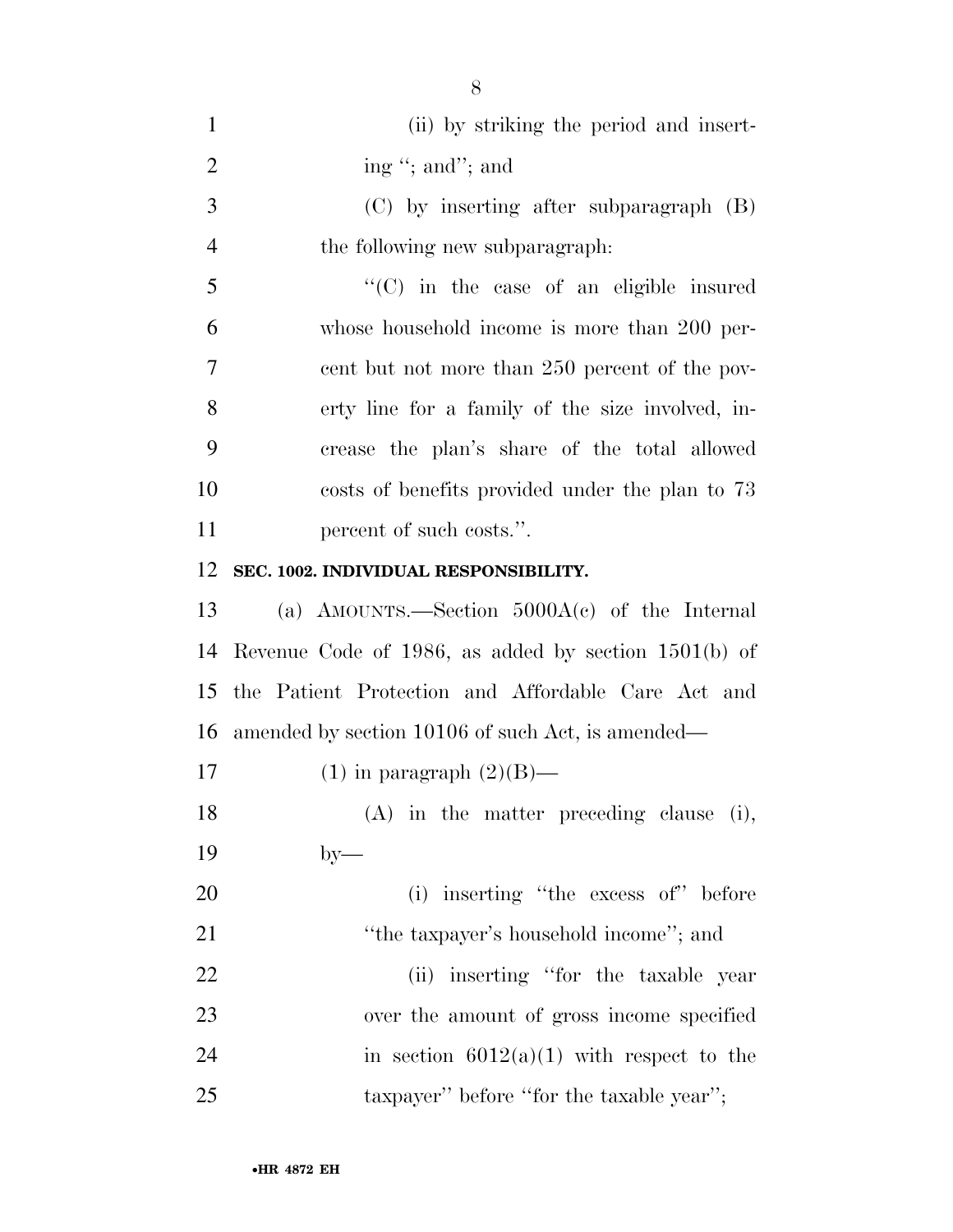| $\mathbf{1}$   | $(B)$ in clause (i), by striking " $0.5$ " and in- |
|----------------|----------------------------------------------------|
| $\overline{2}$ | serting $"1.0"$ ;                                  |
| 3              | $(C)$ in clause (ii), by striking "1.0" and in-    |
| $\overline{4}$ | serting $"2.0"$ ; and                              |
| 5              | (D) in clause (iii), by striking "2.0" and         |
| 6              | inserting $"2.5"$ ; and                            |
| 7              | $(2)$ in paragraph $(3)$ —                         |
| 8              | $(A)$ in subparagraph $(A)$ , by striking          |
| 9              | " $$750"$ and inserting " $$695"$ ;                |
| 10             | (B) in subparagraph (B), by striking               |
| 11             | " $$495"$ and inserting " $$325"$ ; and            |
| 12             | $(C)$ in subparagraph $(D)$ —                      |
| 13             | (i) in the matter preceding clause (i),            |
| 14             | by striking " $\$750"$ and inserting " $\$695"$ ;  |
| 15             | and                                                |
| 16             | (ii) in clause (i), by striking " $$750"$          |
| 17             | and inserting "\$695".                             |
| 18             | (b) THRESHOLD.—Section 5000A of such Code, as      |
| 19             | so added and amended, is amended—                  |
| 20             | $(1)$ by striking subsection $(e)(4)(D)$ ; and     |
| 21             | $(2)$ in subsection $(e)(2)$ —                     |
| 22             | (A) by striking "UNDER 100 PERCENT OF              |
| 23             | POVERTY LINE" and inserting "BELOW FILING          |
| 24             | THRESHOLD"; and                                    |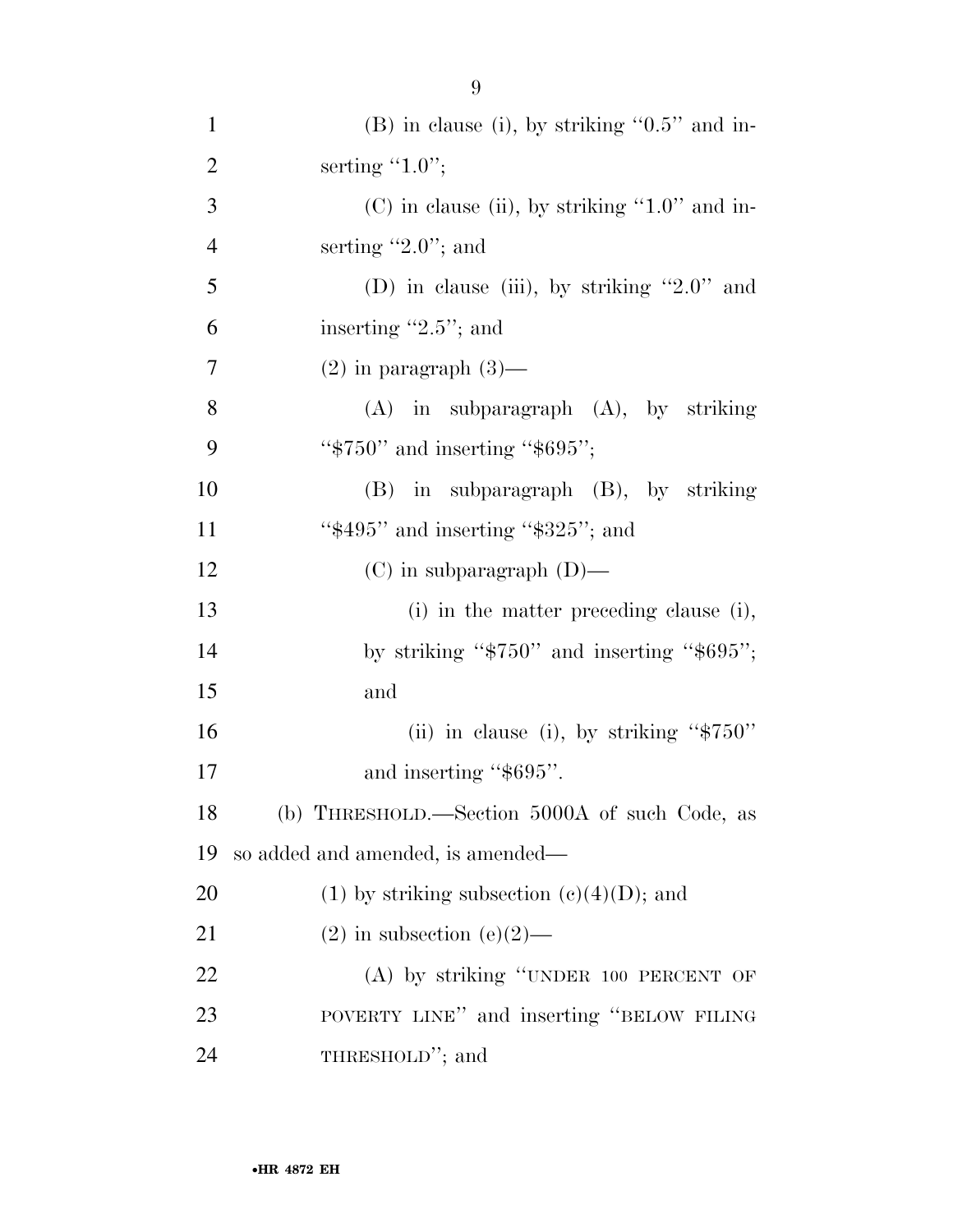| $\mathbf{1}$   | (B) by striking all that follows "less than"              |
|----------------|-----------------------------------------------------------|
| $\overline{2}$ | and inserting "the amount of gross income                 |
| 3              | specified in section $6012(a)(1)$ with respect to         |
| $\overline{4}$ | the taxpayer.".                                           |
| 5              | SEC. 1003. EMPLOYER RESPONSIBILITY.                       |
| 6              | (a) PAYMENT CALCULATION.—Subparagraph (D) of              |
| 7              | subsection (d)(2) of section 4980H of the Internal Rev-   |
| 8              | enue Code of 1986, as added by section 1513 of the Pa-    |
| 9              | tient Protection and Affordable Care Act and amended by   |
| 10             | section 10106 of such Act, is amended to read as follows: |
| 11             | "(D) APPLICATION OF EMPLOYER SIZE TO                      |
| 12             | ASSESSABLE PENALTIES.-                                    |
| 13             | "(i) IN GENERAL.—The number of in-                        |
| 14             | dividuals employed by an applicable large                 |
| 15             | employer as full-time employees during any                |
| 16             | month shall be reduced by 30 solely for                   |
| 17             | purposes of calculating—                                  |
| 18             | $\lq\lq$ (I) the assessable payment                       |
| 19             | under subsection (a), or                                  |
| 20             | "(II) the overall limitation under                        |
| 21             | subsection $(b)(2)$ .                                     |
| 22             | "(ii) AGGREGATION.—In the case of                         |
| 23             | persons treated as 1 employer under sub-                  |
| 24             | paragraph $(C)(i)$ , only 1 reduction under               |
| 25             | subclause $(I)$ or $(II)$ shall be allowed with           |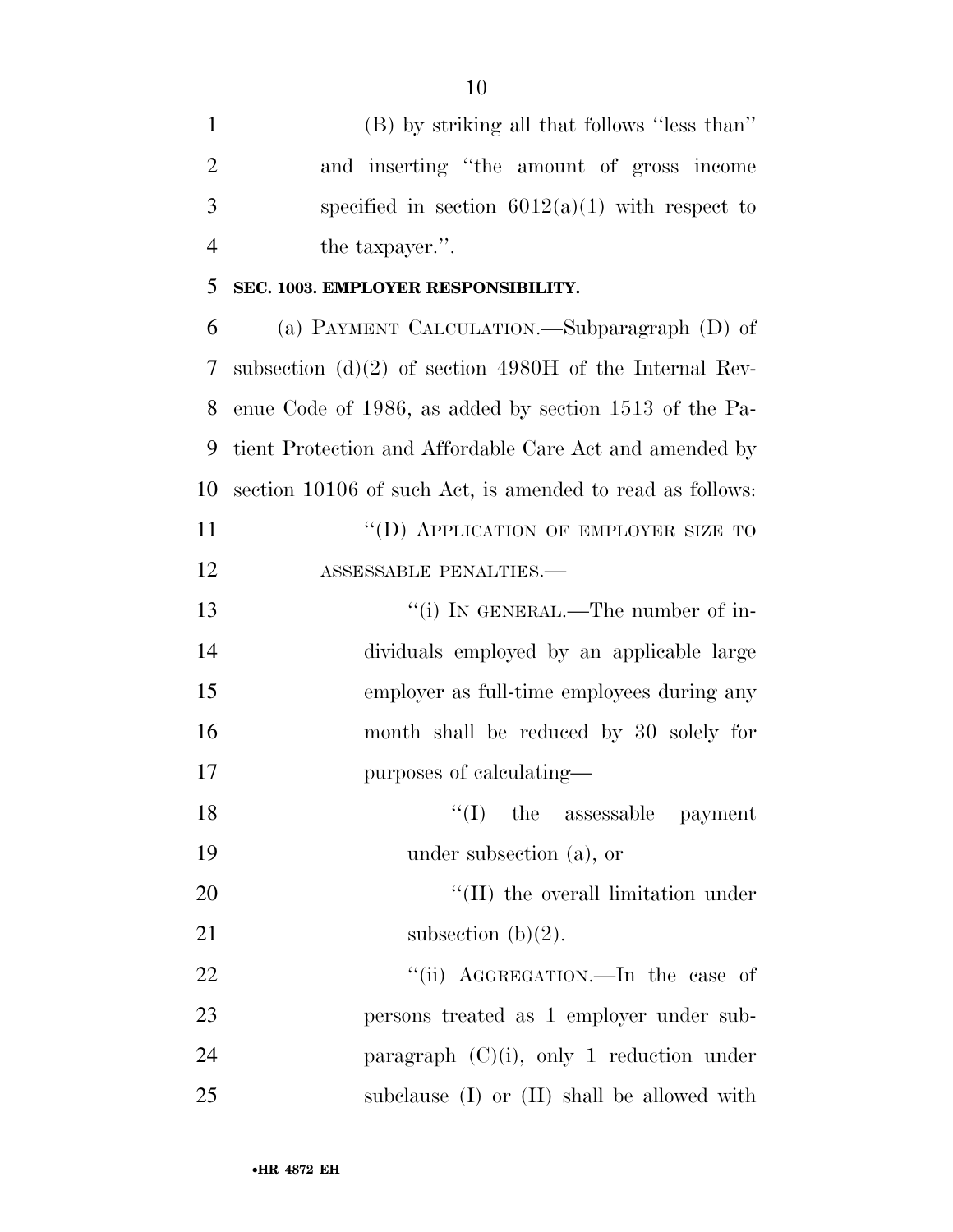| $\mathbf{1}$   | respect to such persons and such reduction                     |
|----------------|----------------------------------------------------------------|
| $\overline{2}$ | shall be allocated among such persons rat-                     |
| 3              | ably on the basis of the number of full-                       |
| $\overline{4}$ | time employees employed by each such per-                      |
| 5              | son.".                                                         |
| 6              | APPLICABLE PAYMENT AMOUNT.—Section<br>(b)                      |
| 7              | 4980H of such Code, as so added and amended, is amend-         |
| 8              | $ed$ —                                                         |
| 9              | in the flush text following subsection<br>(1)                  |
| 10             | $(e)(1)(B)$ , by striking "400 percent of the applicable       |
| 11             | payment amount" and inserting "an amount equal                 |
| 12             | to $\frac{1}{12}$ of \$3,000";                                 |
| 13             | (2) in subsection (d)(1), by striking " $$750"$                |
| 14             | and inserting " $$2,000"$ ; and                                |
| 15             | $(3)$ in subsection $(d)(5)(A)$ , in the matter pre-           |
| 16             | ceding clause (i), by striking "subsection $(b)(2)$ and        |
| 17             | $(d)(1)$ " and inserting "subsection (b) and paragraph         |
| 18             | $(1)$ ".                                                       |
| 19             | (c) COUNTING PART-TIME WORKERS IN SETTING                      |
| 20             | THE THRESHOLD FOR EMPLOYER RESPONSIBILITY.-                    |
| 21             | Section $4980H(d)(2)$ of such Code, as so added and            |
| 22             | amended and as amended by subsection (a), is amended           |
| 23             | by adding at the end the following new subparagraph.           |
| 24             | "(E) FULL-TIME EQUIVALENTS TREATED                             |
| 25             | FULL-TIME EMPLOYEES.—Solely for pur-<br>$\mathbf{A}\mathbf{S}$ |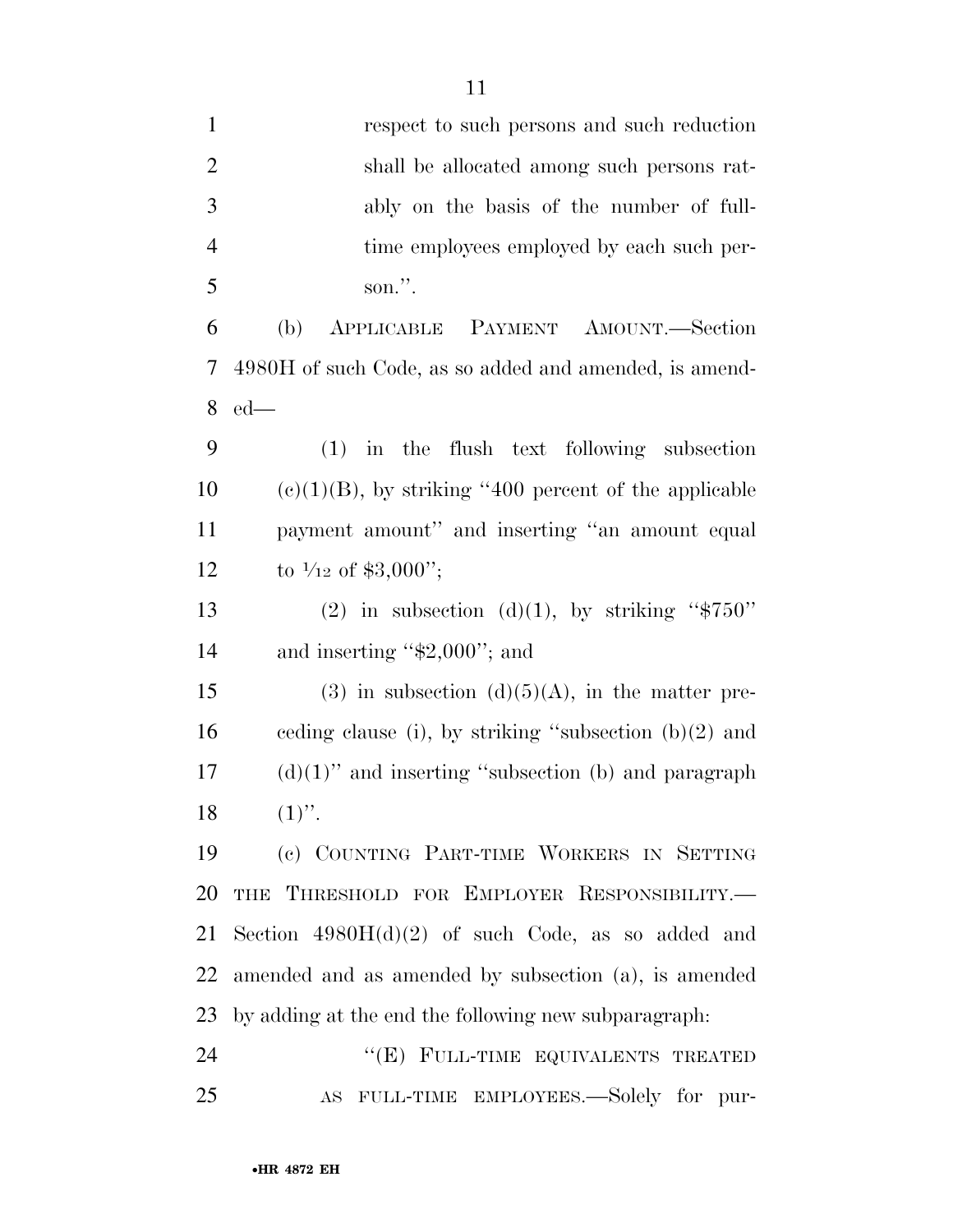poses of determining whether an employer is an applicable large employer under this paragraph, an employer shall, in addition to the number of full-time employees for any month otherwise de- termined, include for such month a number of full-time employees determined by dividing the aggregate number of hours of service of employ- ees who are not full-time employees for the 9 month by .".

 (d) ELIMINATING WAITING PERIOD ASSESSMENT.— Section 4980H of such Code, as so added and amended and as amended by the preceding subsections, is amended by striking subsection (b) and redesignating subsections 14 (c), (d), and (e) as subsections (b), (c), and (d), respec-tively.

# **SEC. 1004. INCOME DEFINITIONS.**

(a) MODIFIED ADJUSTED GROSS INCOME.—

 (1) IN GENERAL.—The following provisions of the Internal Revenue Code of 1986 are each amend- ed by striking ''modified gross'' each place it ap-pears and inserting ''modified adjusted gross'':

 (A) Clauses (i) and (ii) of section 23  $36B(d)(2)(A)$ , as added by section 1401 of the Patient Protection and Affordable Care Act.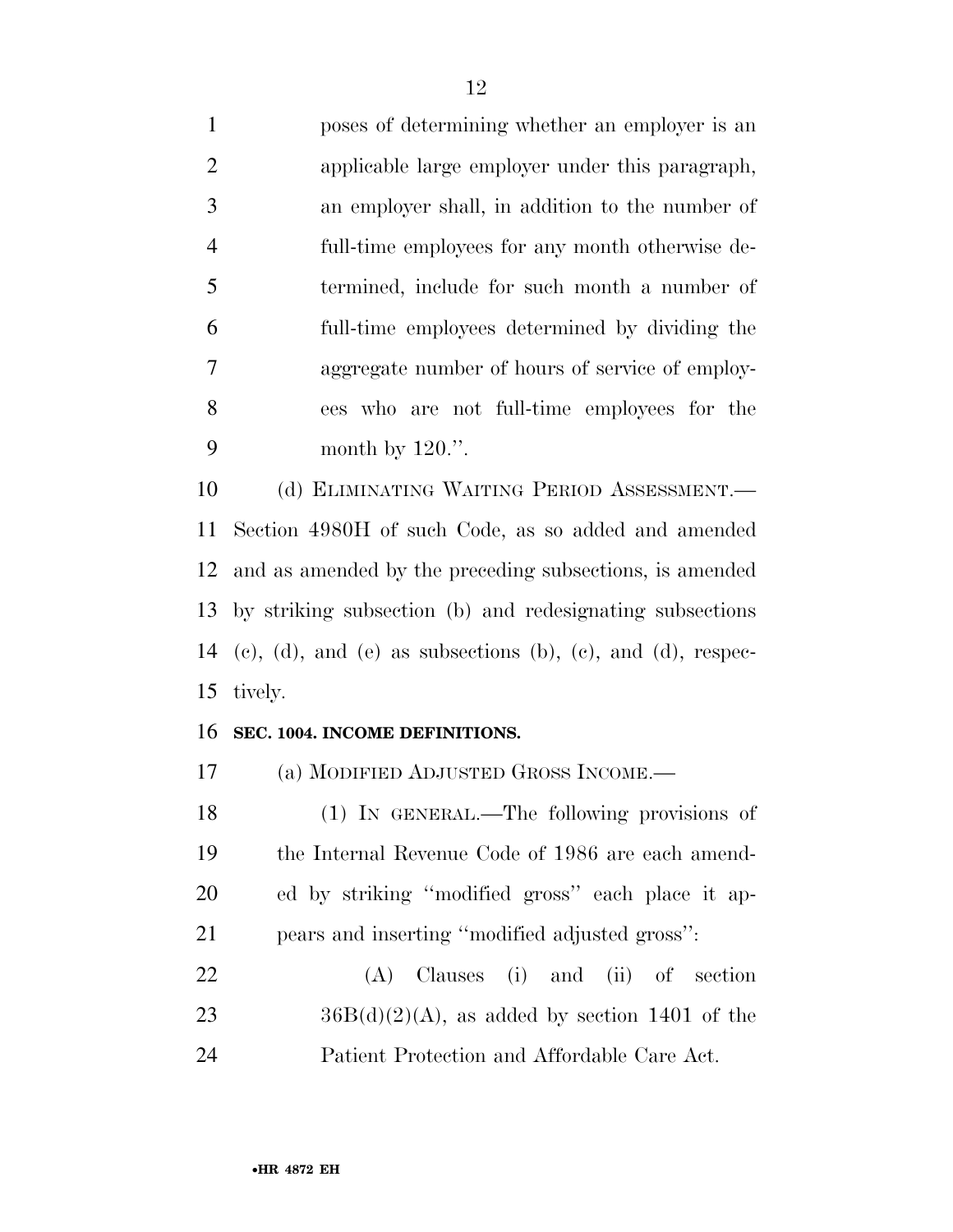| $\mathbf{1}$   | (B) Section $6103(l)(21)(A)(iv)$ , as added             |
|----------------|---------------------------------------------------------|
| $\overline{2}$ | by section 1414 of such Act.                            |
| 3              | (C) Clauses (i) and (ii) of section                     |
| $\overline{4}$ | $5000A(c)(4)$ , as added by section 1501(b) of          |
| 5              | such Act.                                               |
| 6              | $(2)$ DEFINITION.—                                      |
| 7              | (A) Section $36B(d)(2)(B)$ of such Code, as             |
| 8              | so added, is amended to read as follows:                |
| 9              | "(B) MODIFIED ADJUSTED GROSS<br>$IN-$                   |
| 10             | COME.—The term 'modified adjusted gross in-             |
| 11             | come' means adjusted gross income increased             |
| 12             | $by-$                                                   |
| 13             | "(i) any amount excluded from gross                     |
| 14             | income under section 911, and                           |
| 15             | "(ii) any amount of interest received                   |
| 16             | or accrued by the taxpayer during the tax-              |
| 17             | able year which is exempt from tax.".                   |
| 18             | (B) Section $5000A(c)(4)(C)$ of such Code,              |
| 19             | as so added, is amended to read as follows:             |
| 20             | $\lq\lq$ (C) MODIFIED ADJUSTED<br><b>GROSS</b><br>$IN-$ |
| 21             | COME.—The term 'modified adjusted gross in-             |
| 22             | come' means adjusted gross income increased             |
| 23             | $by-$                                                   |
| 24             | "(i) any amount excluded from gross                     |
| 25             | income under section 911, and                           |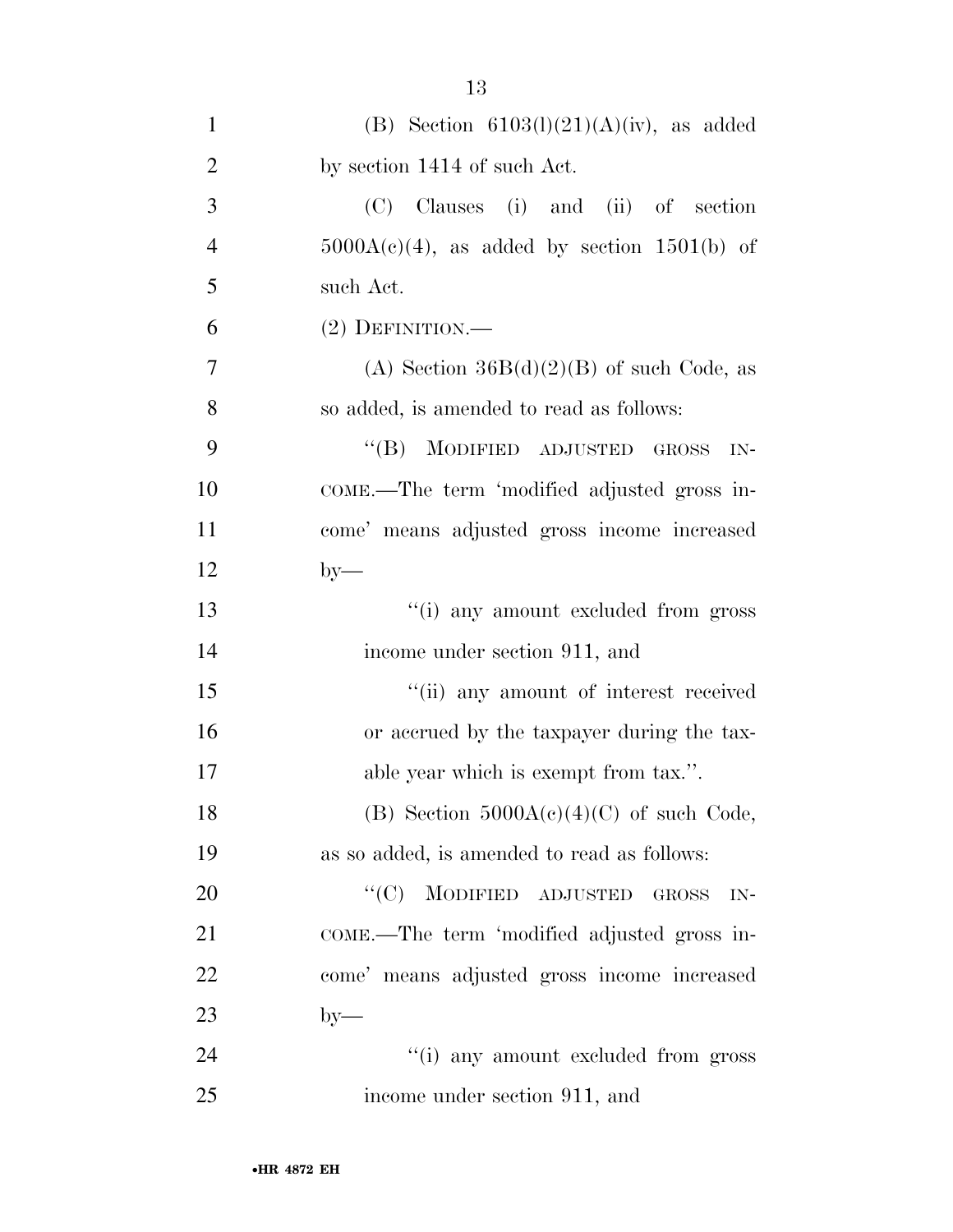| $\mathbf{1}$   | "(ii) any amount of interest received                 |
|----------------|-------------------------------------------------------|
| $\overline{2}$ | or accrued by the taxpayer during the tax-            |
| 3              | able year which is exempt from tax.".                 |
| $\overline{4}$ | (b) MODIFIED ADJUSTED GROSS INCOME DEFINI-            |
| 5              | $TION$ .                                              |
| 6              | (1) MEDICAID.—Section 1902 of the Social Se-          |
| 7              | curity Act (42 U.S.C. 1396a) is amended by striking   |
| 8              | "modified gross income" each place it appears in the  |
| 9              | text and headings of the following provisions and in- |
| 10             | serting "modified adjusted gross income":             |
| 11             | $(A)$ Paragraph $(14)$ of subsection $(e)$ , as       |
| 12             | added by section $2002(a)$ of the Patient Protec-     |
| 13             | tion and Affordable Care Act.                         |
| 14             | (B) Subsection $(gg)(4)(A)$ , as added by             |
| 15             | section $2001(b)$ of such Act.                        |
| 16             | $(2)$ CHIP.                                           |
| 17             | (A) STATE PLAN REQUIREMENTS.—Section                  |
| 18             | $2102(b)(1)(B)(v)$ of the Social Security Act (42)    |
| 19             | U.S.C. $1397bb(b)(1)(B)(v)$ , as added by sec-        |
| 20             | tion $2101(d)(1)$ of the Patient Protection and       |
| 21             | Affordable Care Act, is amended by striking           |
| 22             | "modified gross income" and inserting "modi-          |
| 23             | fied adjusted gross income".                          |
| 24             | PLAN ADMINISTRATION.—Section<br>(B)                   |
| 25             | $2107(e)(1)(E)$ of the Social Security Act (42)       |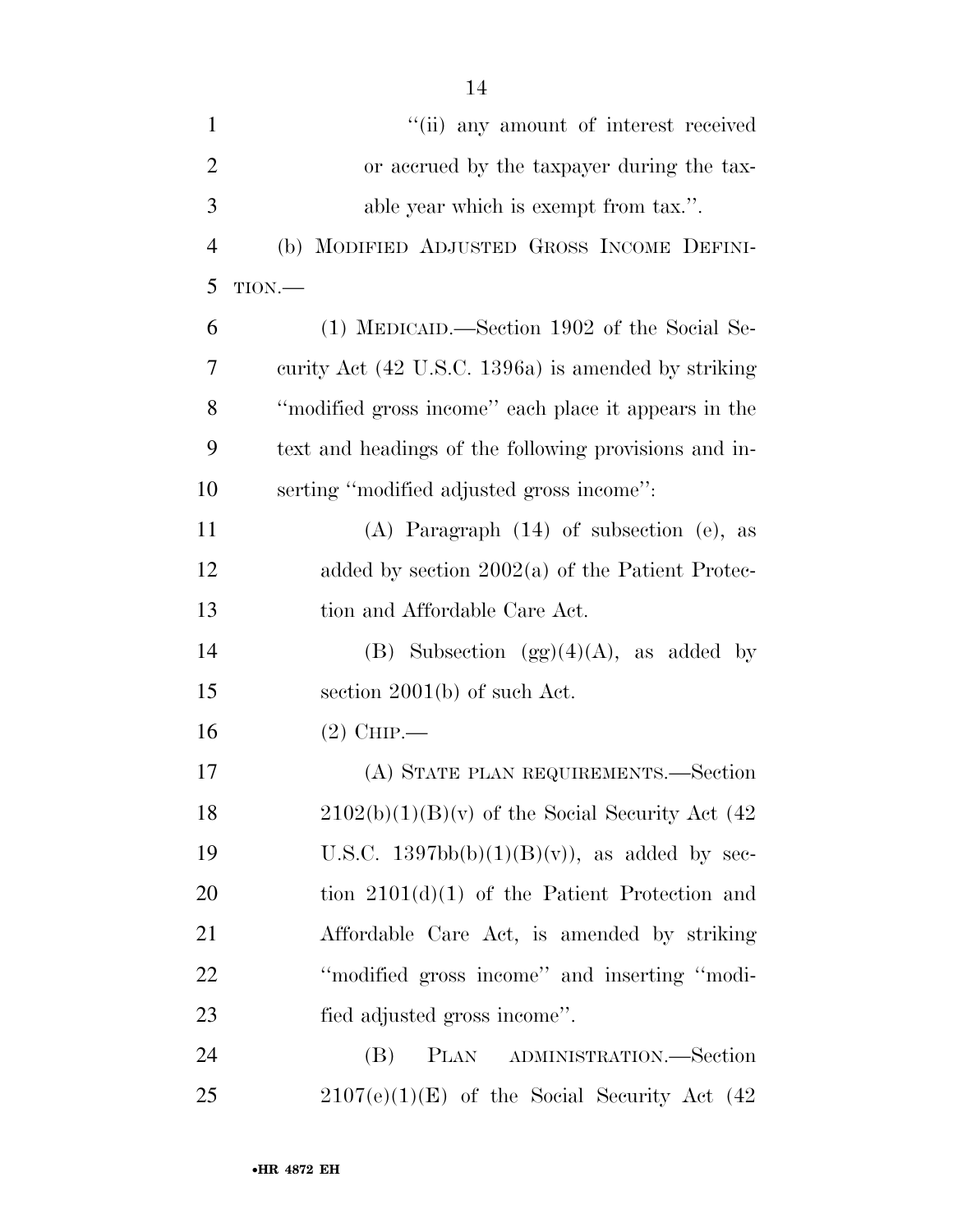- 1 U.S.C.  $1397gg(e)(1)(E)$ , as added by section 2 2101(d)(2) of the Patient Protection and Af-
- fordable Care Act, is amended by striking ''modified gross income'' and inserting ''modi-fied adjusted gross income''.

 (c) NO EXCESS PAYMENTS.—Section 36B(f) of the Internal Revenue Code of 1986, as added by section 1401(a) of the Patient Protection and Affordable Care Act, is amended by adding at the end the following new paragraph:

11 "(3) INFORMATION REQUIREMENT.—Each Ex- change (or any person carrying out 1 or more re- sponsibilities of an Exchange under section 1311(f)(3) or 1321(c) of the Patient Protection and Affordable Care Act) shall provide the following in- formation to the Secretary and to the taxpayer with respect to any health plan provided through the Ex-change:

 $((A)$  The level of coverage described in sec- tion 1302(d) of the Patient Protection and Af- fordable Care Act and the period such coverage was in effect.

23 ''(B) The total premium for the coverage without regard to the credit under this section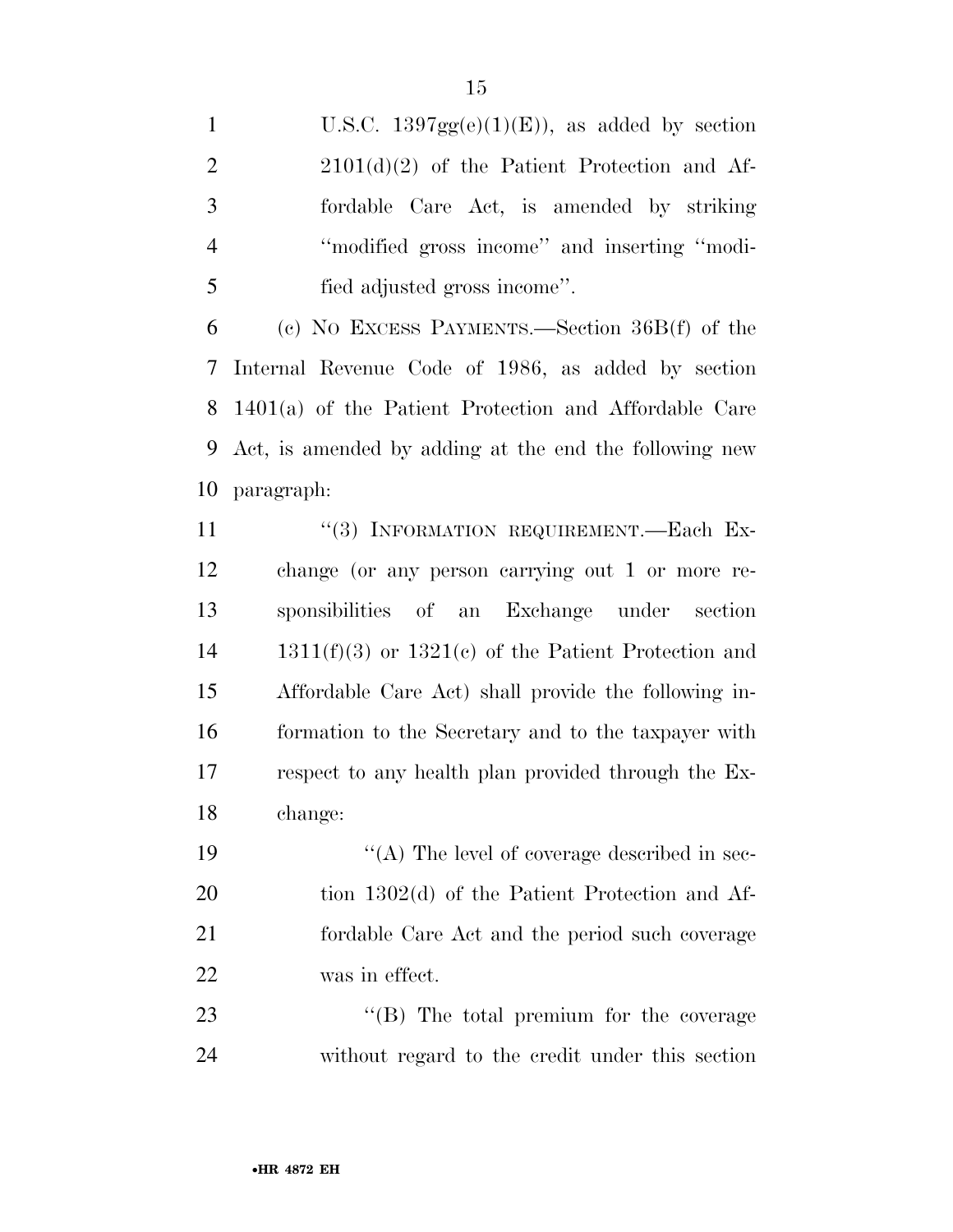| $\mathbf{1}$   | or cost-sharing reductions under section 1402         |
|----------------|-------------------------------------------------------|
| $\overline{2}$ | of such Act.                                          |
| 3              | " $(C)$ The aggregate amount of any ad-               |
| $\overline{4}$ | vance payment of such credit or reductions            |
| 5              | under section 1412 of such Act.                       |
| 6              | "(D) The name, address, and $TIN$ of the              |
| 7              | primary insured and the name and TIN of each          |
| 8              | other individual obtaining coverage under the         |
| 9              | policy.                                               |
| 10             | "(E) Any information provided to the Ex-              |
| 11             | change, including any change of circumstances,        |
| 12             | necessary to determine eligibility for, and the       |
| 13             | amount of, such credit.                               |
| 14             | $``(F)$ Information necessary to determine            |
| 15             | whether a taxpayer has received excess advance        |
| 16             | payments.".                                           |
| 17             | (d) ADULT DEPENDENTS.—                                |
| 18             | (1) EXCLUSION OF AMOUNTS EXPENDED FOR                 |
| 19             | MEDICAL CARE.—The<br>first sentence of section        |
| 20             | $105(b)$ of the Internal Revenue Code of 1986 (relat- |
| 21             | ing to amounts expended for medical care) is amend-   |
| 22             | $ed$ —                                                |
| 23             | (A) by striking "and his dependents" and              |
| 24             | inserting "his dependents"; and                       |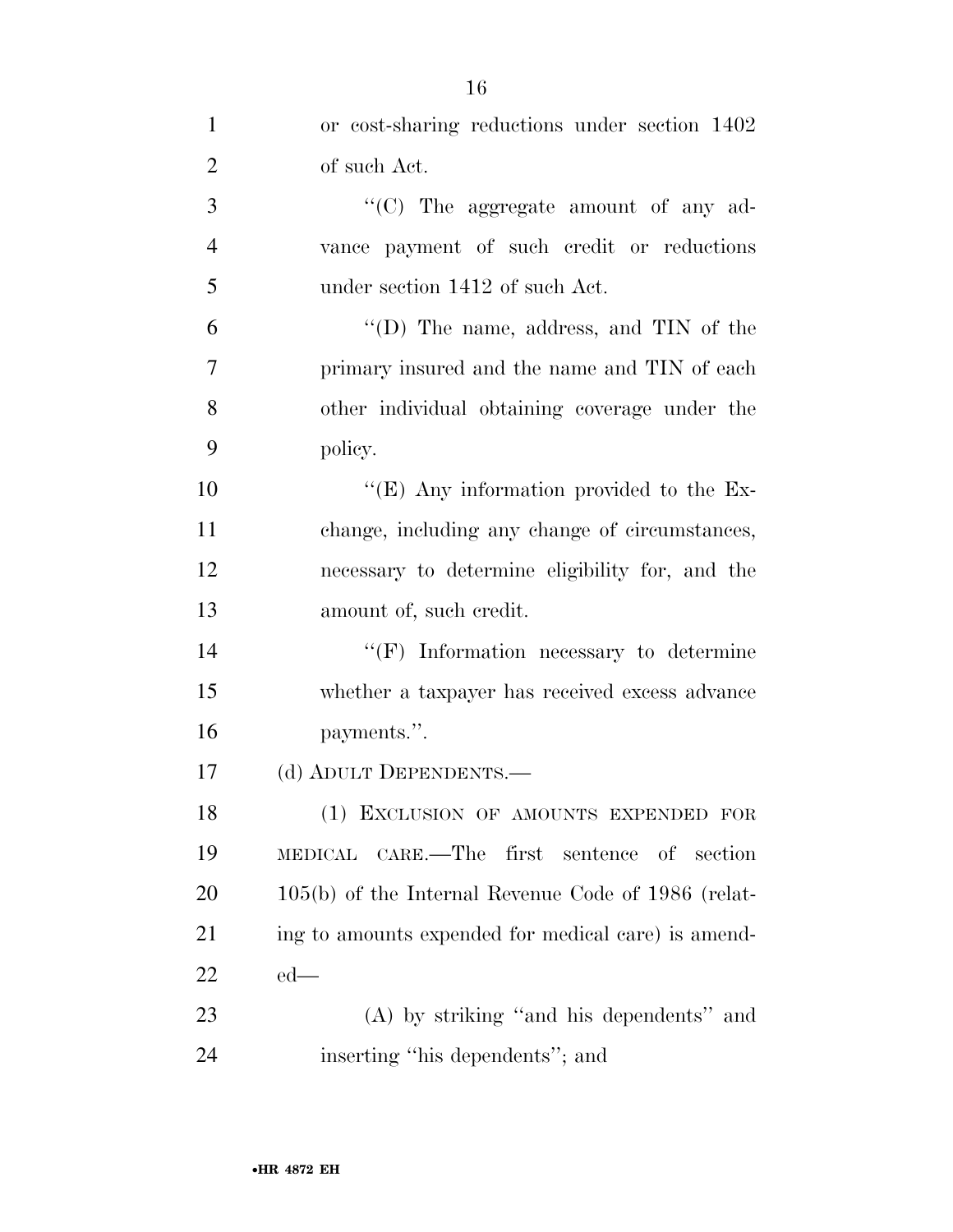| $\mathbf{1}$   | (B) by inserting before the period the fol-                |
|----------------|------------------------------------------------------------|
| $\overline{2}$ | lowing: ", and any child (as defined in section            |
| 3              | $152(f)(1)$ of the taxpayer who as of the end of           |
| $\overline{4}$ | the taxable year has not attained age $27$ ".              |
| 5              | (2) SELF-EMPLOYED HEALTH INSURANCE DE-                     |
| 6              | DUCTION.—Section $162(1)(1)$ of such Code<br>$\frac{1}{1}$ |
| 7              | amended to read as follows:                                |
| 8              | "(1) ALLOWANCE OF DEDUCTION.—In the case                   |
| 9              | of a taxpayer who is an employee within the mean-          |
| 10             | ing of section $401(c)(1)$ , there shall be allowed as a   |
| 11             | deduction under this section an amount equal to the        |
| 12             | amount paid during the taxable year for insurance          |
| 13             | which constitutes medical care for—                        |
| 14             | $\lq\lq$ the taxpayer,                                     |
| 15             | "(B) the taxpayer's spouse,                                |
| 16             | $\lq\lq$ the taxpayer's dependents, and                    |
| 17             | any child (as defined in section<br>$\lq\lq (D)$           |
| 18             | $152(f)(1)$ of the taxpayer who as of the end of           |
| 19             | the taxable year has not attained age 27.".                |
| 20             | (3) COVERAGE UNDER SELF-EMPLOYED DEDUC-                    |
| 21             | TION.—Section $162(1)(2)(B)$ of such Code is amend-        |
| 22             | ed by inserting ", or any dependent, or individual         |
| 23             | described in subparagraph $(D)$ of paragraph $(1)$         |
| 24             | with respect to," after "spouse of".                       |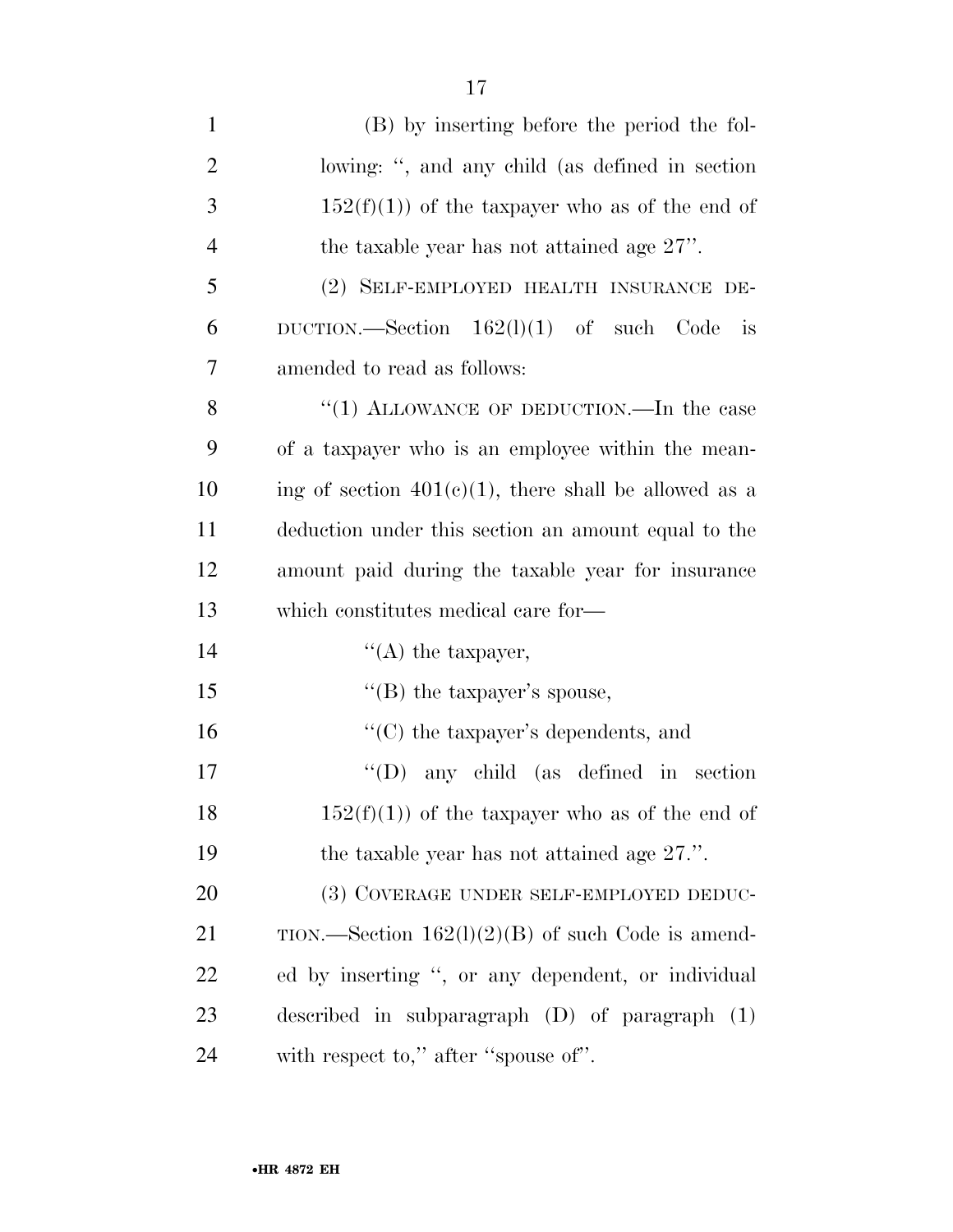(4) SICK AND ACCIDENT BENEFITS PROVIDED TO MEMBERS OF A VOLUNTARY EMPLOYEES' BENE- FICIARY ASSOCIATION AND THEIR DEPENDENTS.— Section 501(c)(9) of such Code is amended by add- ing at the end the following new sentence: ''For pur- poses of providing for the payment of sick and acci- dent benefits to members of such an association and their dependents, the term 'dependent' shall include any individual who is a child (as defined in section  $152(f)(1)$  of a member who as of the end of the cal-endar year has not attained age 27.''.

 (5) MEDICAL AND OTHER BENEFITS FOR RE- TIRED EMPLOYEES.—Section 401(h) of such Code is amended by adding at the end the following: ''For purposes of this subsection, the term 'dependent' shall include any individual who is a child (as de-17 fined in section  $152(f)(1)$  of a retired employee who as of the end of the calendar year has not attained age 27.''.

 (e) FIVE PERCENT INCOME DISREGARD FOR CER- TAIN INDIVIDUALS.—Section 1902(e)(14) of the Social 22 Security Act (42 U.S.C. 1396a(e)(14)), as amended by subsection (b)(1), is further amended—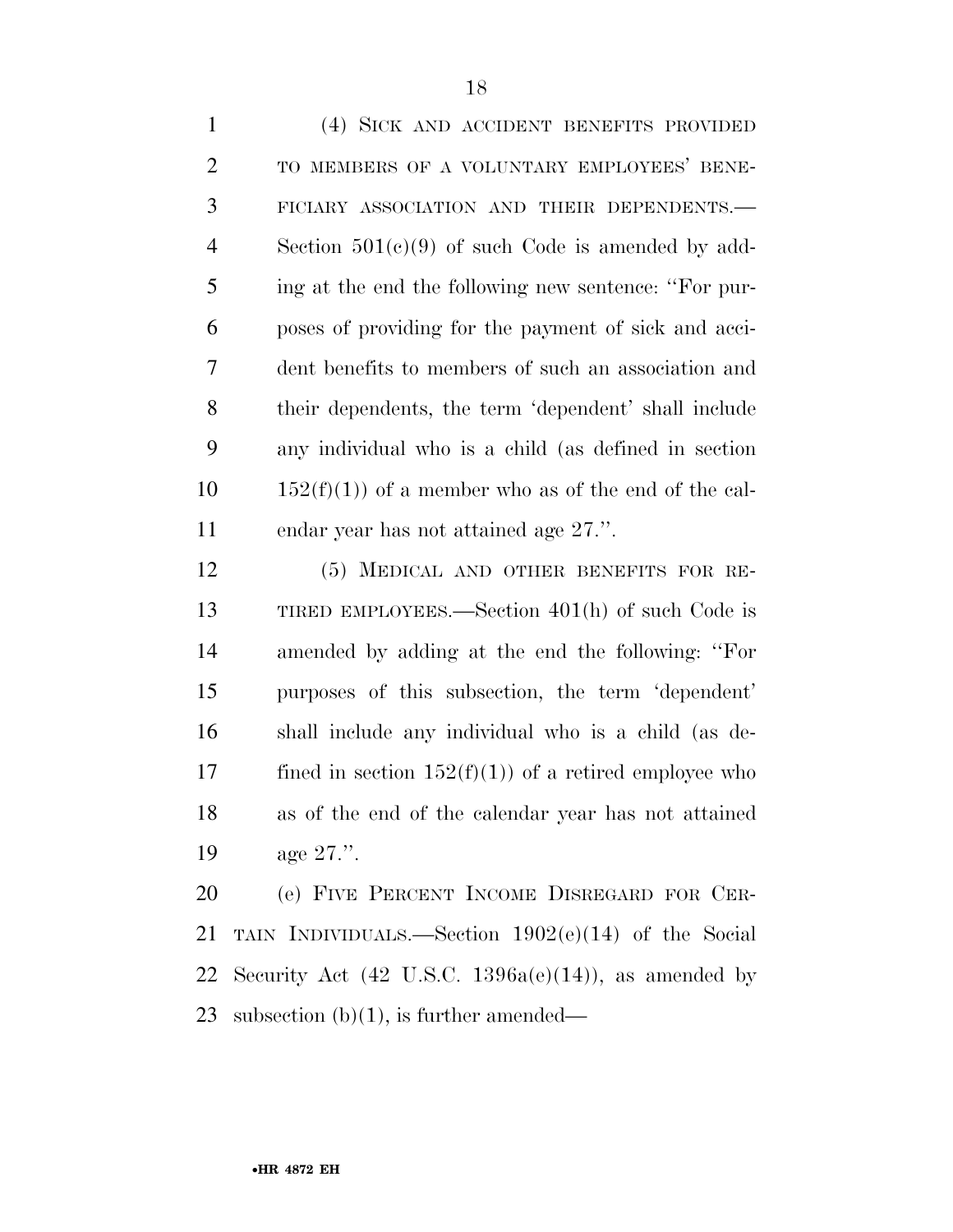| $\mathbf{1}$   | $(1)$ in subparagraph $(B)$ , by striking "No type" |
|----------------|-----------------------------------------------------|
| $\overline{2}$ | and inserting "Subject to subparagraph (I), no      |
| 3              | type"; and                                          |
| $\overline{4}$ | $(2)$ by adding at the end the following new sub-   |
| 5              | paragraph:                                          |
| 6              | "(I) TREATMENT OF PORTION OF MODI-                  |
| 7              | FIED ADJUSTED GROSS INCOME.—For purposes            |
| 8              | of determining the income eligibility of an indi-   |
| 9              | vidual for medical assistance whose eligibility is  |
| 10             | determined based on the application of modified     |
| 11             | adjusted gross income under subparagraph $(A)$ ,    |
| 12             | the State shall—                                    |
| 13             | "(i) determine the dollar equivalent of             |
| 14             | the difference between the upper income             |
| 15             | limit on eligibility for such an individual         |
| 16             | (expressed as a percentage of the poverty           |
| 17             | line) and such upper income limit in-               |
| 18             | creased by 5 percentage points; and                 |
| 19             | "(ii) notwithstanding the requirement               |
| 20             | in subparagraph (A) with respect to use of          |
| 21             | modified adjusted gross income, utilize as          |
| 22             | the applicable income of such individual, in        |
| 23             | determining such income eligibility,<br>an          |
| 24             | amount equal to the modified adjusted               |
| 25             | gross income applicable to such individual          |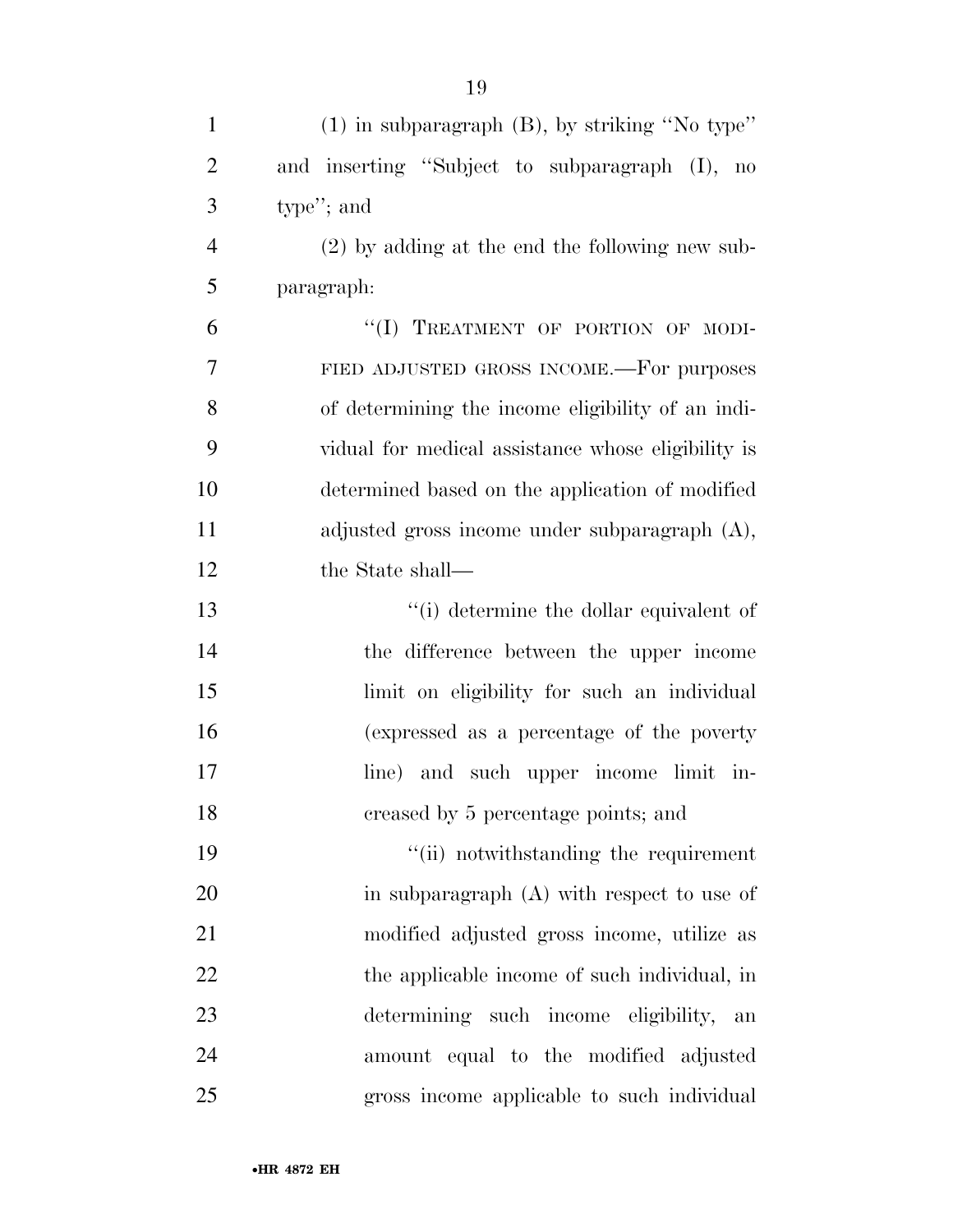reduced by such dollar equivalent 2 amount.".

# **SEC. 1005. IMPLEMENTATION FUNDING.**

 (a) IN GENERAL.—There is hereby established a Health Insurance Reform Implementation Fund (referred to in this section as the ''Fund'') within the Department of Health and Human Services to carry out the Patient Protection and Affordable Care Act and this Act (and the amendments made by such Acts).

 (b) FUNDING.—There is appropriated to the Fund, out of any funds in the Treasury not otherwise appro- priated, \$1,000,000,000 for Federal administrative ex- penses to carry out such Act (and the amendments made by such Acts).

# **Subtitle B—Medicare**

**SEC. 1101. CLOSING THE MEDICARE PRESCRIPTION DRUG** 

**''DONUT HOLE''.** 

18 (a) COVERAGE GAP REBATE FOR 2010.—

 (1) IN GENERAL.—Section 1860D–42 of the Social Security Act (42 U.S.C. 1395w–152) is amended by adding at the end the following new subsection:

23 "(c) COVERAGE GAP REBATE FOR 2010.—

24 "(1) IN GENERAL.—In the case of an individual described in subparagraphs (A) through (D) of sec-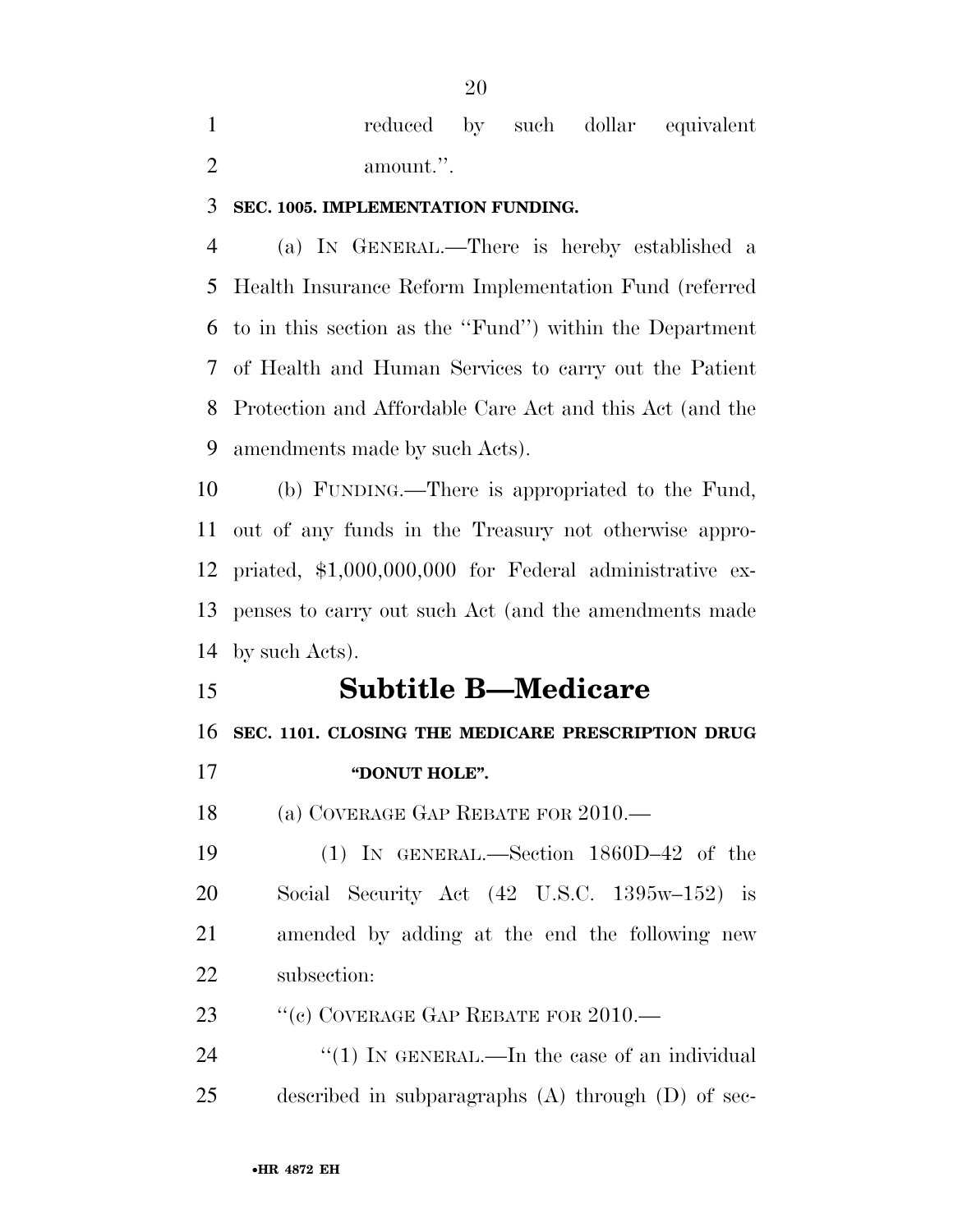| $\mathbf{1}$   | tion 1860D-14A(g)(1) who as of the last day of a         |
|----------------|----------------------------------------------------------|
| $\overline{2}$ | calendar quarter in 2010 has incurred costs for cov-     |
| 3              | ered part D drugs so that the individual has exceed-     |
| $\overline{4}$ | ed the initial coverage limit under section 1860D-       |
| 5              | $2(b)(3)$ for 2010, the Secretary shall provide for      |
| 6              | payment from the Medicare Prescription Drug Ac-          |
| 7              | count of \$250 to the individual by not later than the   |
| 8              | 15th day of the third month following the end of         |
| 9              | such quarter.                                            |
| 10             | "(2) LIMITATION.—The Secretary shall provide             |
| 11             | only 1 payment under this subsection with respect to     |
| 12             | any individual.".                                        |
| 13             | (2) REPEAL OF PROVISION.—Section 3315 of                 |
| 14             | the Patient Protection and Affordable Care Act (in-      |
| 15             | cluding the amendments made by such section) is re-      |
| 16             | pealed, and any provision of law amended or re-          |
| 17             | pealed by such sections is hereby restored or revived    |
| 18             | as if such section had not been enacted into law.        |
| 19             | (b) CLOSING THE DONUT HOLE.—Part D of title              |
| 20             | XVIII of the Social Security Act (42 U.S.C. 1395w–101)   |
| 21             | et seq.), as amended by section 3301 of the Patient Pro- |
| 22             | tection and Affordable Care Act, is further amended—     |
| 23             | $(1)$ in section 1860D-43-                               |
| 24             | $(A)$ in subsection (b), by striking "July 1,            |
| 25             | $2010$ " and inserting "January 1, $2011$ "; and         |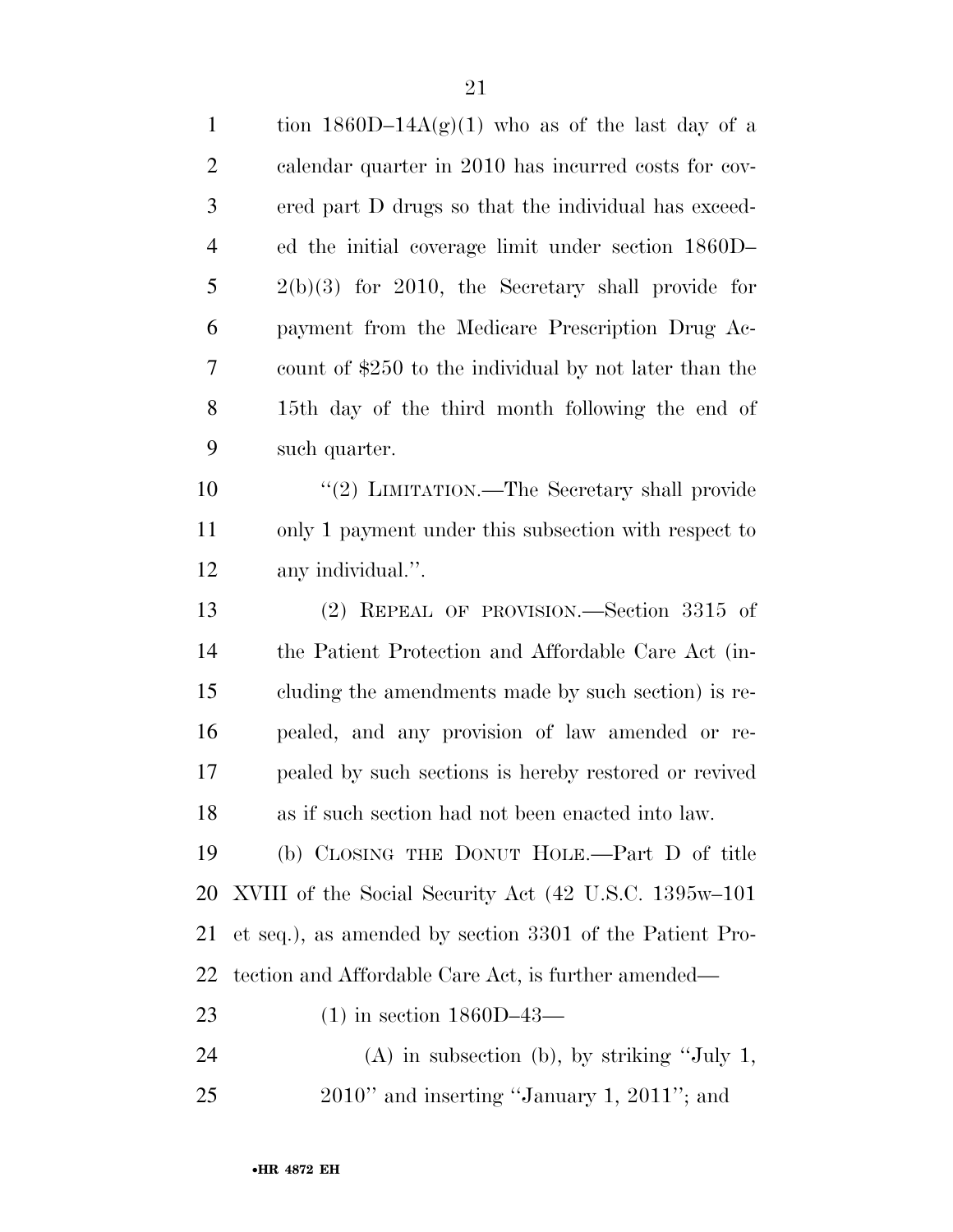| $\mathbf{1}$   | (B) in subsection (c)(2), by striking "July  |
|----------------|----------------------------------------------|
| $\overline{2}$ | 1, 2010, and ending on December 31, 2010,"   |
| 3              | and inserting "January 1, 2011, and December |
| $\overline{4}$ | $31, 2011,$ ";                               |
| 5              | $(2)$ in section 1860D-14A-                  |
| 6              | $(A)$ in subsection $(a)$ —                  |
| 7              | (i) by striking "July 1, $2010$ " and in-    |
| 8              | serting "January 1, 2011"; and               |
| 9              | (ii) by striking "April 1, 2010" and         |
| 10             | inserting "180 days after the date of the    |
| 11             | enactment of this section";                  |
| 12             | (B) in subsection (b) $(1)(C)$ —             |
| 13             | (i) in the heading, by striking $"2010"$     |
| 14             | AND''                                        |
| 15             | (ii) by striking "July 1, $2010$ " and in-   |
| 16             | serting "January 1, 2011"; and               |
| 17             | (iii) by striking "May 1, $2010$ " and       |
| 18             | inserting "not later than 30 days after the  |
| 19             | date of the establishment of a model agree-  |
| <b>20</b>      | ment under subsection $(a)$ ";               |
| 21             | $(C)$ in subsection $(e)$ —                  |
| 22             | (i) in paragraph $(1)(A)(iii)$ , by strik-   |
| 23             | ing "July 1, 2010, and ending on Decem-      |
| 24             | ber 31, 2011" and inserting "January 1,      |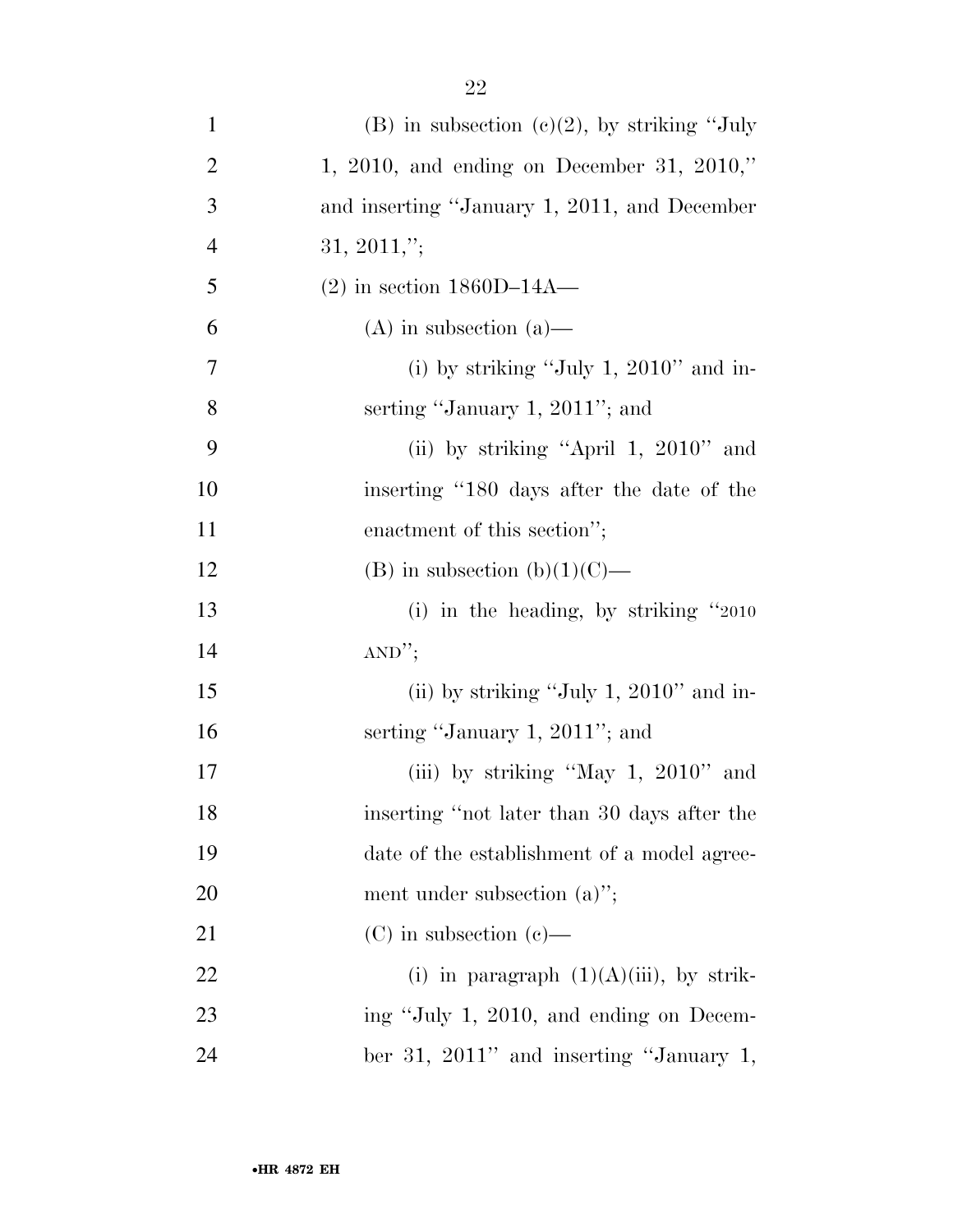| $\mathbf{1}$   | $2011$ , and ending on December 31, $2011$ ";   |
|----------------|-------------------------------------------------|
| $\overline{2}$ | and                                             |
| 3              | (ii) in paragraph $(2)$ , by striking           |
| $\overline{4}$ | "2010" and inserting "2011";                    |
| 5              | (D) in subsection (d)(2)(B), by striking        |
| 6              | "July 1, 2010, and ending on December 31,       |
| $\tau$         | 2010" and inserting "January 1, 2011, and       |
| 8              | ending on December 31, 2011"; and               |
| 9              | $(E)$ in subsection $(g)(1)$ —                  |
| 10             | (i) in the matter before subparagraph           |
| 11             | (A), by striking "an applicable drug" and       |
| 12             | inserting "a covered part D drug";              |
| 13             | (ii) by adding "and" at the end of              |
| 14             | subparagraph $(C)$ ;                            |
| 15             | (iii) by striking subparagraph $(D)$ ;          |
| 16             | and                                             |
| 17             | (iv) by redesignating subparagraph              |
| 18             | $(E)$ as subparagraph $(D)$ ; and               |
| 19             | (3) in section $1860D-2(b)$ —                   |
| 20             | (A) in paragraph $(2)(A)$ , by striking "The    |
| 21             | coverage" and inserting "Subject to subpara-    |
| 22             | graphs $(C)$ and $(D)$ , the coverage'';        |
| 23             | $(B)$ in paragraph $(2)(B)$ , by striking "sub- |
| 24             | paragraph $(A)(ii)$ " and inserting "subpara-   |
| 25             | graphs $(A)(ii)$ , $(C)$ , and $(D)$ ";         |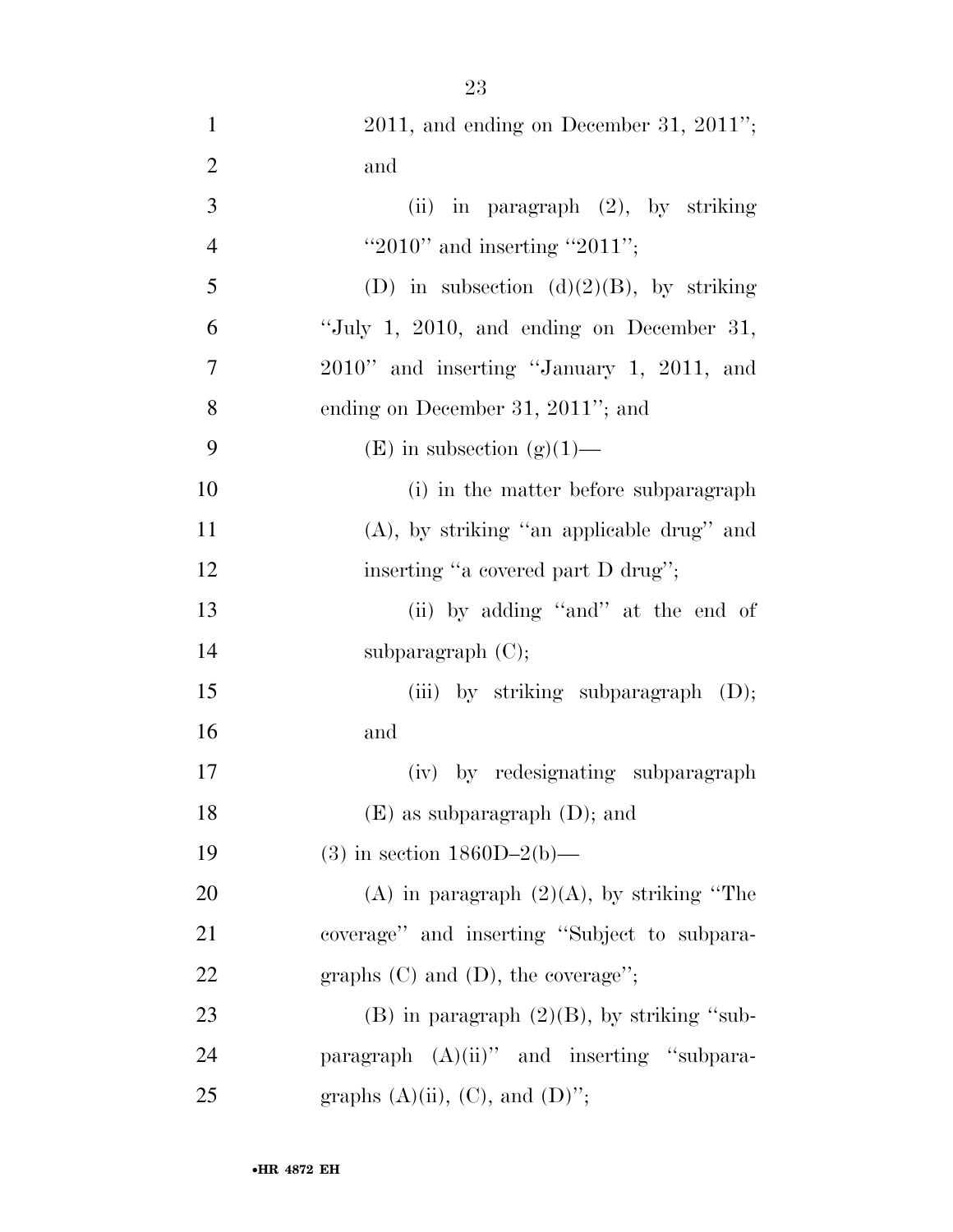| $\mathbf{1}$   | $(C)$ by adding at the end of paragraph $(2)$  |
|----------------|------------------------------------------------|
| $\overline{2}$ | the following new subparagraphs:               |
| 3              | "(C) COVERAGE FOR GENERIC DRUGS IN             |
| $\overline{4}$ | COVERAGE GAP.                                  |
| 5              | "(i) IN GENERAL.—Except as pro-                |
| 6              | vided in paragraph $(4)$ , the coverage for an |
| 7              | applicable beneficiary (as defined in section) |
| 8              | $1860D-14A(g)(1)$ has coinsurance (for         |
| 9              | costs above the initial coverage limit under   |
| 10             | paragraph (3) and below the out-of-pocket      |
| 11             | threshold) for covered part D drugs that       |
| 12             | are not applicable drugs under section         |
| 13             | $1860D-14A(g)(2)$ that is—                     |
| 14             | $\lq\lq$ (I) equal to the generic-gap co-      |
| 15             | insurance percentage (specified in             |
| 16             | clause (ii)) for the year; or                  |
| 17             | "(II) actuarially equivalent                   |
| 18             | (using processes and methods estab-            |
| 19             |                                                |
|                | lished under section $1860D-11(c)$ to          |
| 20             | an average expected payment of such            |
| 21             | percentage of such costs for covered           |
| 22             | part D drugs that are not applicable           |
| 23             | section<br>$1860D -$<br>drugs under            |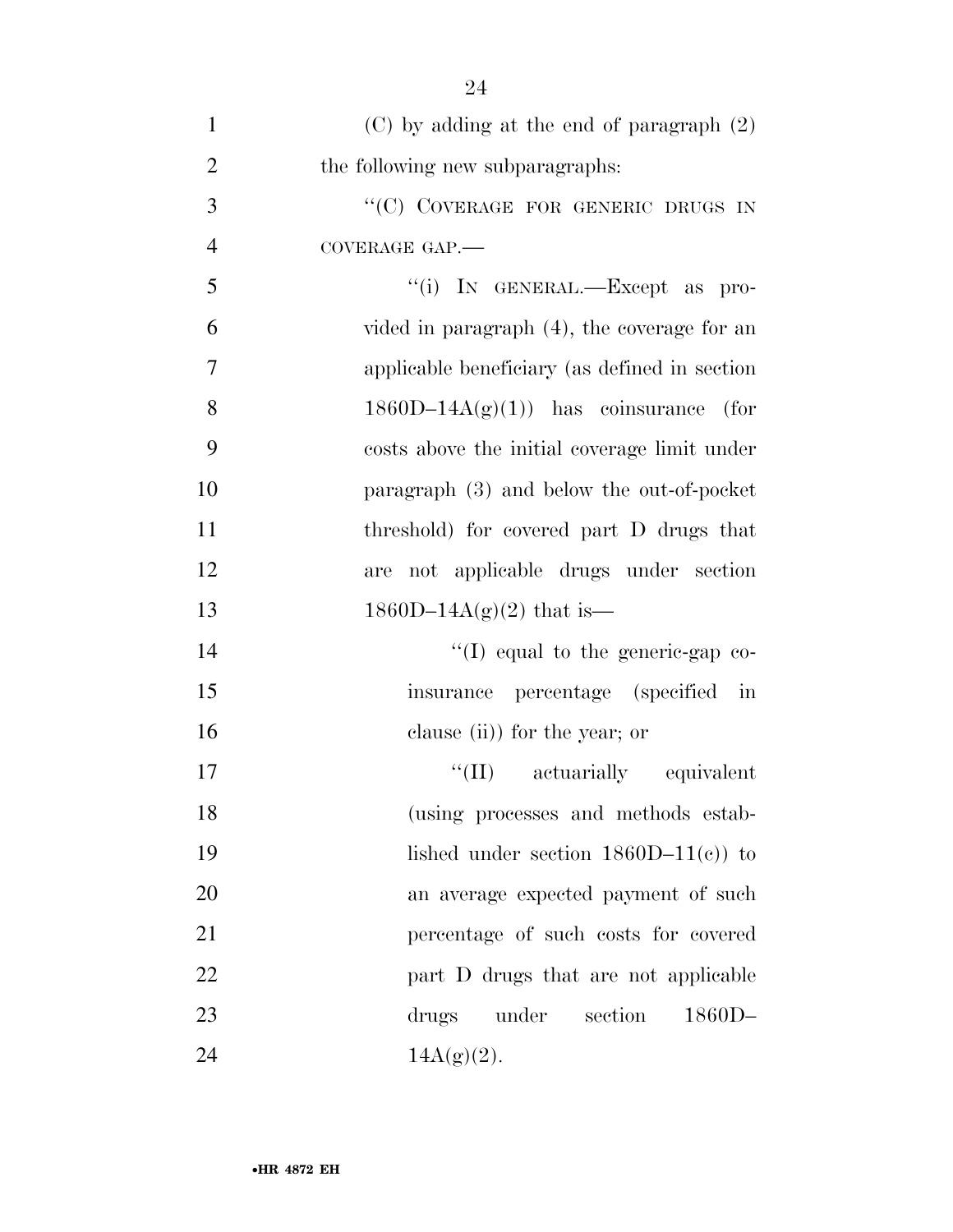| $\mathbf{1}$   | "(ii) GENERIC-GAP COINSURANCE                  |
|----------------|------------------------------------------------|
| $\overline{2}$ | PERCENTAGE.—The generic-gap coinsur-           |
| 3              | ance percentage specified in this clause       |
| $\overline{4}$ | $for-$                                         |
| 5              | "(I) 2011 is 93 percent;                       |
| 6              | $\lq$ (II) 2012 and each succeeding            |
| 7              | year before 2020 is the generic-gap            |
| 8              | coinsurance percentage under this              |
| 9              | clause for the previous year decreased         |
| 10             | by 7 percentage points; and                    |
| 11             | "(III) $2020$ and each subsequent              |
| 12             | year is 25 percent.                            |
| 13             | "(D) COVERAGE FOR APPLICABLE DRUGS             |
| 14             | IN COVERAGE GAP.                               |
| 15             | "(i) IN GENERAL.—Except as pro-                |
| 16             | vided in paragraph $(4)$ , the coverage for an |
| 17             | applicable beneficiary (as defined in section  |
| 18             | $1860D-14A(g)(1)$ has coinsurance (for         |
| 19             | costs above the initial coverage limit under   |
| 20             | paragraph (3) and below the out-of-pocket      |
| 21             | threshold) for the negotiated price (as de-    |
| 22             | fined in section $1860D-14A(g)(6)$ of cov-     |
| 23             | ered part D drugs that are applicable          |
| 24             | drugs under section $1860D-14A(g)(2)$ that     |
| 25             | is—                                            |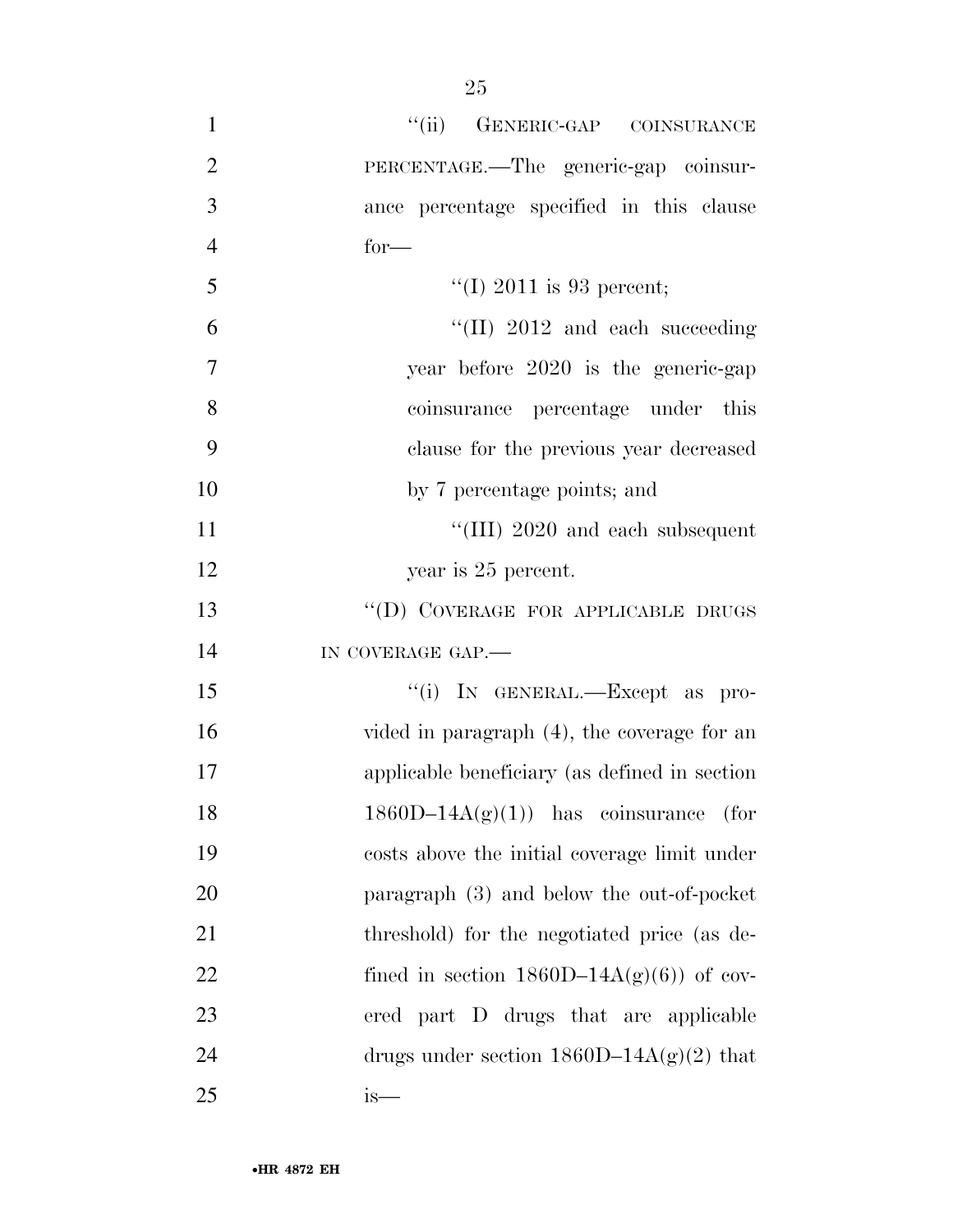| $\mathbf{1}$   | $\lq\lq$ (I) equal to the difference be- |
|----------------|------------------------------------------|
| $\overline{2}$ | tween the applicable gap percentage      |
| 3              | (specified in clause (ii) for the year)  |
| $\overline{4}$ | and the discount percentage specified    |
| 5              | in section $1860D-14A(g)(4)(A)$ for      |
| 6              | such applicable drugs; or                |
| $\overline{7}$ | "(II) actuarially equivalent             |
| 8              | (using processes and methods estab-      |
| 9              | lished under section $1860D-11(c)$ to    |
| 10             | an average expected payment of such      |
| 11             | percentage of such costs, for covered    |
| 12             | part D drugs that are applicable         |
|                |                                          |
| 13             | drugs under section<br>$1860D-$          |
| 14             | $14A(g)(2)$ .                            |
| 15             | "(ii) APPLICABLE GAP PERCENT-            |
| 16             | AGE.—The applicable gap percentage spec- |
| 17             | ified in this clause for—                |
| 18             | "(I) 2013 and 2014 is 97.5 per-          |
| 19             | cent;                                    |
| 20             | "(II) $2015$ and $2016$ is 95 per-       |
| 21             | cent;                                    |
| 22             | "(III) 2017 is 90 percent;               |
| 23             | "(IV) 2018 is 85 percent;                |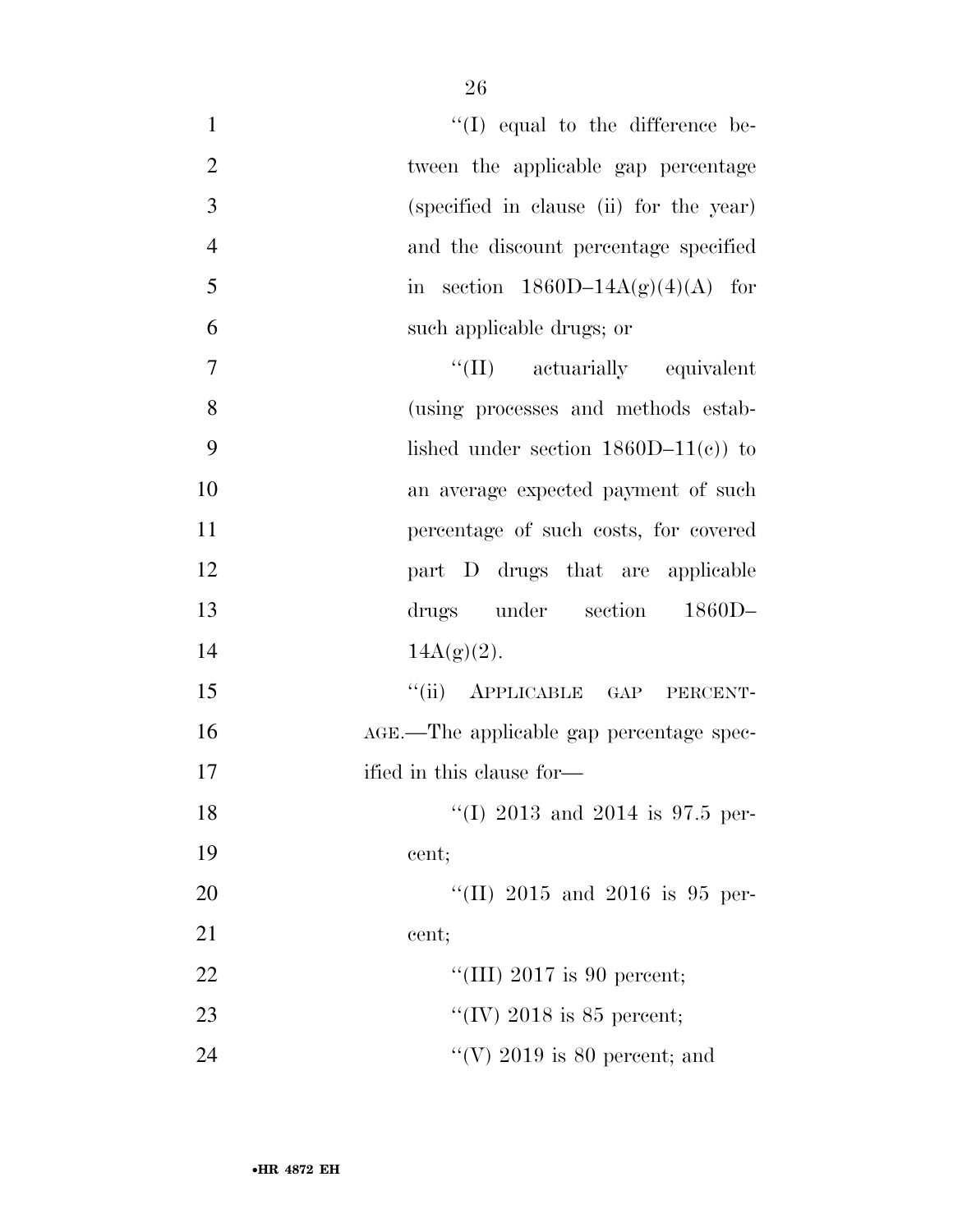| $\mathbf{1}$   | "(VI) $2020$ and each subsequent                          |
|----------------|-----------------------------------------------------------|
| $\overline{2}$ | year is $75$ percent.";                                   |
| $\mathfrak{Z}$ | (D) in paragraph $(3)(A)$ , as restored under             |
| $\overline{4}$ | subsection (a)(2), by striking "paragraph $(4)$ "         |
| 5              | and inserting "paragraphs $(2)(C)$ , $(2)(D)$ , and       |
| 6              | $(4)$ ";                                                  |
| 7              | $(E)$ in paragraph $(4)(E)$ , by inserting be-            |
| 8              | fore the period at the end the following: ", ex-          |
| 9              | cept that incurred costs shall not include the            |
| 10             | portion of the negotiated price that represents           |
| 11             | the reduction in coinsurance resulting from the           |
| 12             | application of paragraph $(2)(D)$ "; and                  |
| 13             | (4) in section $1860D-22(a)(2)(A)$ , by inserting         |
| 14             | before the period at the end the following: ", not        |
| 15             | taking into account the value of any discount or cov-     |
| 16             | erage provided during the gap in prescription drug        |
| 17             | coverage that occurs between the initial coverage         |
| 18             | limit under section $1860D-2(b)(3)$ during the year       |
| 19             | and the out-of-pocket threshold specified in section      |
| 20             | $1860D-2(b)(4)(B)$ ".                                     |
| 21             | (c) CONFORMING AMENDMENT TO AMP UNDER                     |
| 22             | MEDICAID.—Section $1927(k)(1)(B)(i)$ of the Social Secu-  |
| 23             | rity Act (42 U.S.C. 1396r–8(k)(1)(B)(i)), as amended by   |
| 24             | section $2503(a)(2)(B)$ of the Patient Protection and Af- |
| 25             | fordable Care Act, is amended—                            |

•**HR 4872 EH**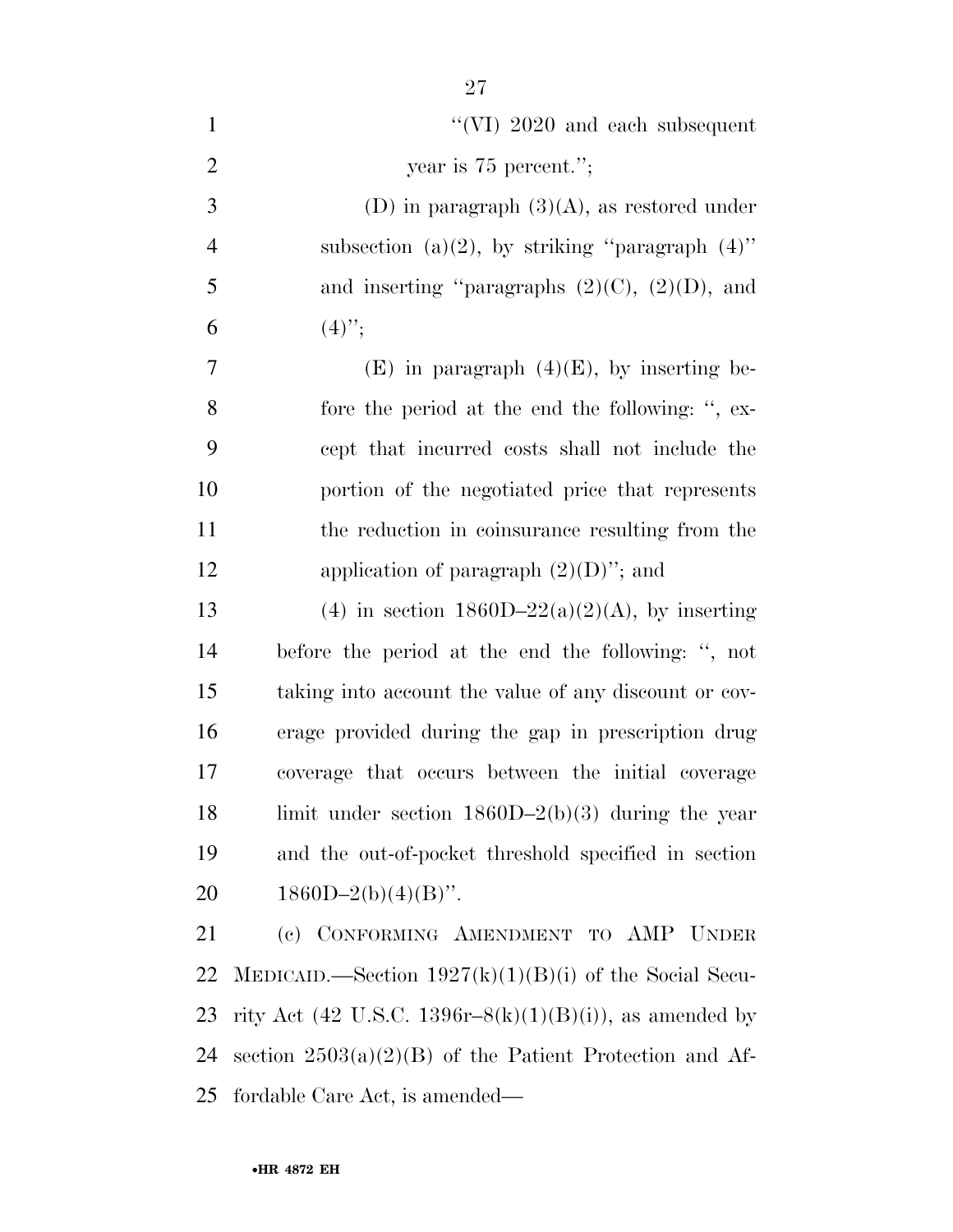| $\mathbf{1}$   | (1) by striking "and" at the end of subclause                              |
|----------------|----------------------------------------------------------------------------|
| $\overline{2}$ | (III);                                                                     |
| 3              | $(2)$ by striking the period at the end of sub-                            |
| $\overline{4}$ | clause $(IV)$ ; and                                                        |
| 5              | (3) by adding at the end the following new sub-                            |
| 6              | clause:                                                                    |
| 7              | $\lq\lq(V)$ discounts provided by man-                                     |
| 8              | under section<br>$1860D-$<br>ufacturers                                    |
| 9              | 14A.".                                                                     |
| 10             | (d) REDUCING GROWTH RATE OF OUT-OF-POCKET                                  |
| 11             | COST THRESHOLD.—Section $1860D-2(b)$ of the Social                         |
| 12             | Security Act $(42 \text{ U.S.C. } 1395\text{w}-102(\text{b}))$ is amended— |
| 13             | $(1)$ in paragraph $(4)(B)(i)$ —                                           |
| 14             | (A) in subclause (I), by striking " $or$ " at                              |
| 15             | the end;                                                                   |
| 16             | (B) by redesignating subclause (II) as sub-                                |
| 17             | clause $(VI)$ ; and                                                        |
| 18             | $(C)$ by inserting after subclause (I) the fol-                            |
| 19             | lowing new subclauses:                                                     |
| 20             | "(II) for each of years $2007$                                             |
| 21             | through 2013, is equal to the amount                                       |
| 22             | specified in this subparagraph for the                                     |
| 23             | previous year, increased by the annual                                     |
| 24             | percentage increase described in para-                                     |
| 25             | $graph(6)$ for the year involved;                                          |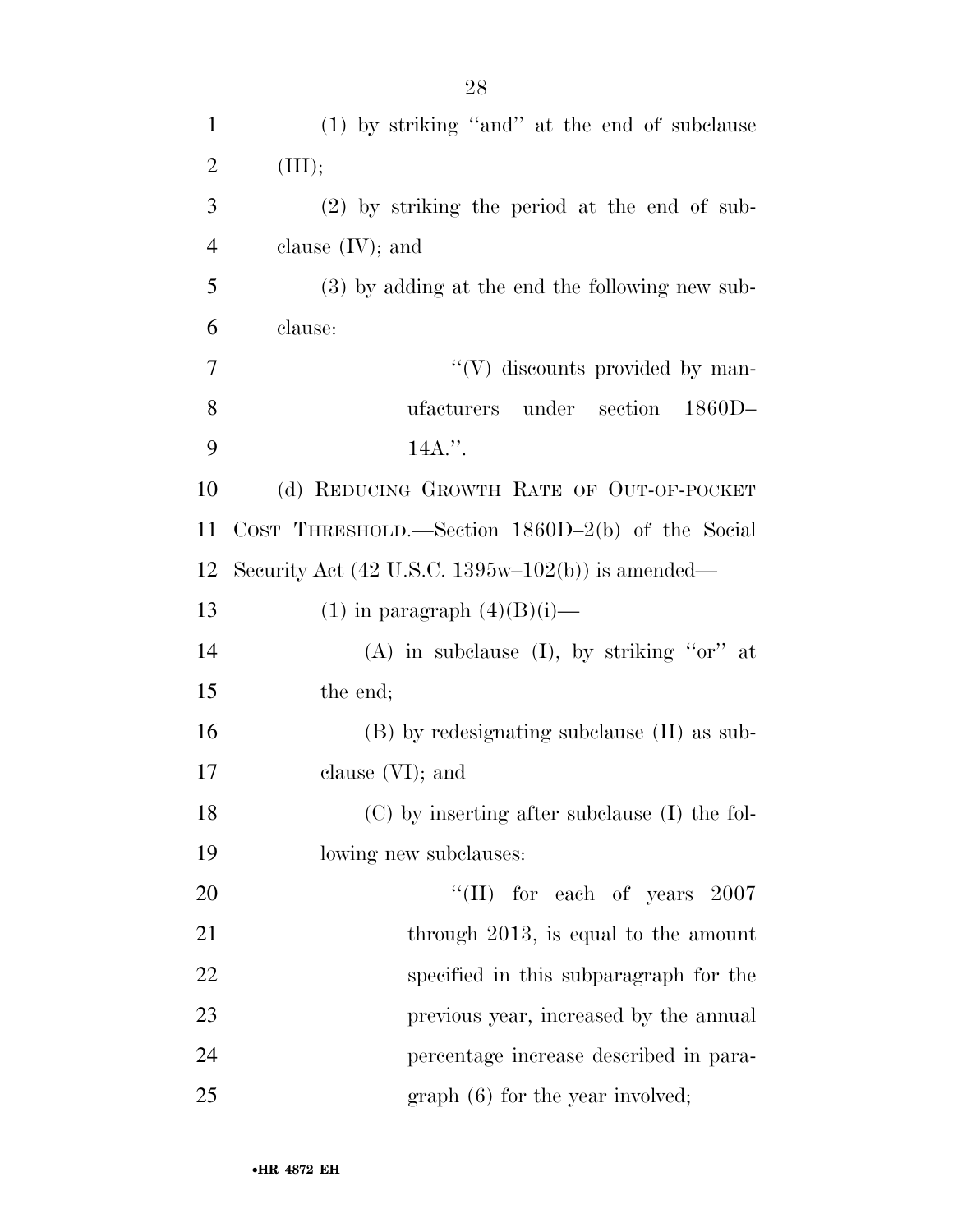| $\mathbf{1}$     | "(III) for $2014$ and $2015$ , is       |
|------------------|-----------------------------------------|
| $\overline{2}$   | equal to the amount specified in this   |
| 3                | subparagraph for the previous year,     |
| $\overline{4}$   | increased by the annual percentage in-  |
| 5                | crease described in paragraph (6) for   |
| 6                | the year involved, minus 0.25 percent-  |
| $\boldsymbol{7}$ | age point;                              |
| 8                | "(IV) for each of years $2016$          |
| 9                | through $2019$ , is equal to the amount |
| 10               | specified in this subparagraph for the  |
| 11               | previous year, increased by the lesser  |
| 12               | $of$ —                                  |
| 13               | "(aa) the annual percentage             |
| 14               | increase described in paragraph         |
| 15               | $(7)$ for the year involved, plus 2     |
| 16               | percentage points; or                   |
|                  |                                         |
| 17               | "(bb) the annual percentage             |
| 18               | increase described in paragraph         |
| 19               | $(6)$ for the year;                     |
| 20               | "(V) for 2020, is equal to the          |
| 21               | amount that would have been applied     |
| 22               | under this subparagraph for 2020 if     |
| 23               | amendments made by section<br>the       |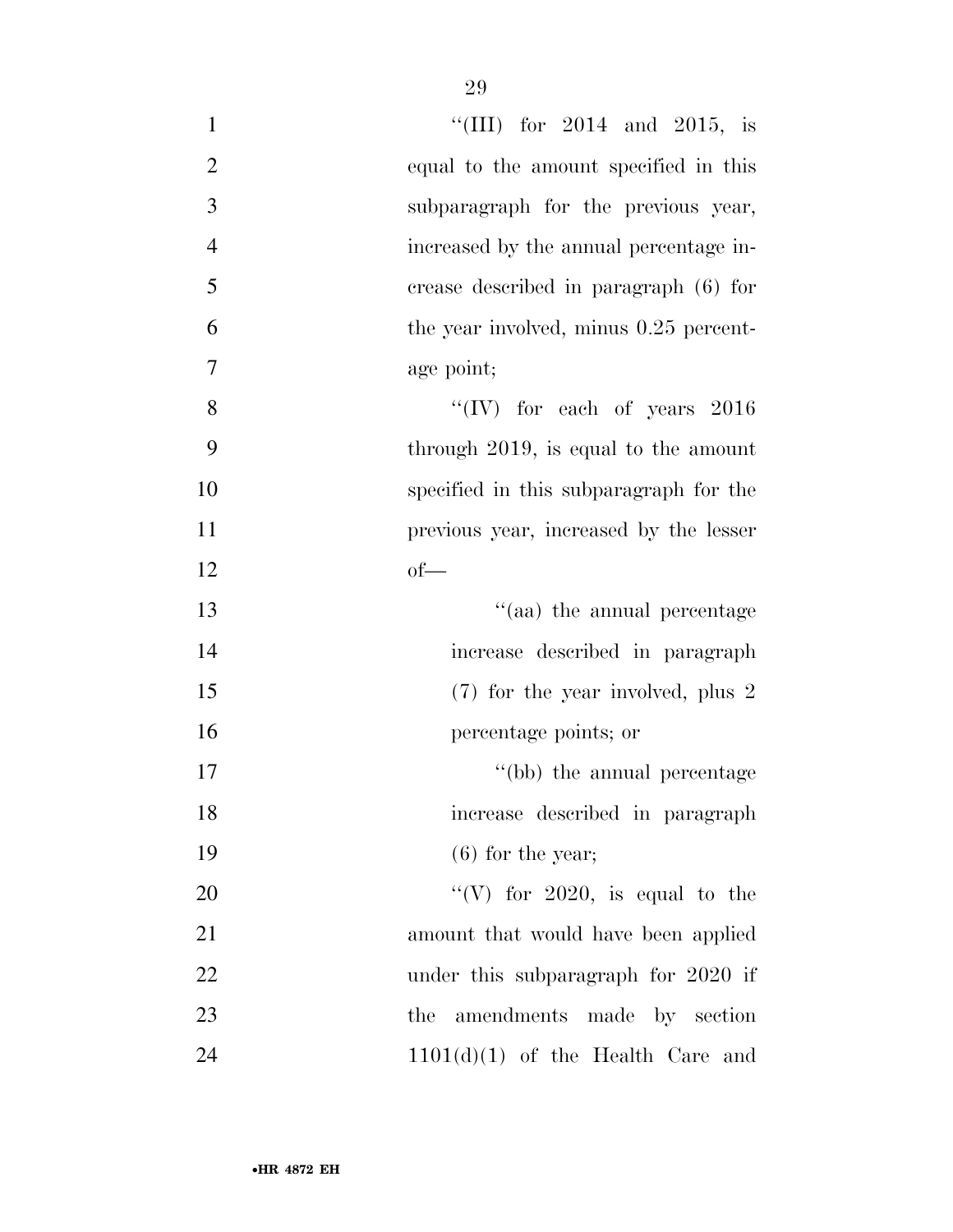| $\mathbf{1}$   | Education Reconciliation Act of 2010                           |
|----------------|----------------------------------------------------------------|
| $\overline{2}$ | had not been enacted; or"; and                                 |
| 3              | $(2)$ by adding at the end the following new                   |
| $\overline{4}$ | paragraph:                                                     |
| 5              | "(7) ADDITIONAL ANNUAL PERCENTAGE<br>$IN-$                     |
| 6              | CREASE.—The annual percentage increase specified               |
| 7              | in this paragraph for a year is equal to the annual            |
| 8              | percentage increase in the consumer price index for            |
| 9              | all urban consumers (United States city average) for           |
| 10             | the 12-month period ending in July of the previous             |
| 11             | year.".                                                        |
| 12             | SEC. 1102. MEDICARE ADVANTAGE PAYMENTS.                        |
| 13             | (a) REPEAL.—Effective as if included in the enact-             |
| 14             | ment of the Patient Protection and Affordable Care Act,        |
| 15             | sections 3201 and 3203 of such Act (and the amendments         |
| 16             | made by such sections) are repealed.                           |
| 17             | (b) PHASE-IN OF MODIFIED BENCHMARKS.—Section                   |
|                | 18 1853 of the Social Security Act (42 U.S.C. 1395w-23)        |
| 19             | is amended—                                                    |
| 20             | (1) in subsection (j)(1)(A), by striking "(or, be-             |
| 21             | ginning with 2007, $\frac{1}{12}$ of the applicable amount de- |
| 22             | termined under subsection $(k)(1)$ for the area for            |
| 23             | the year" and inserting "for the area for the year             |
| 24             | (or, for 2007, 2008, 2009, and 2010, $\frac{1}{12}$ of the ap- |

plicable amount determined under subsection (k)(1)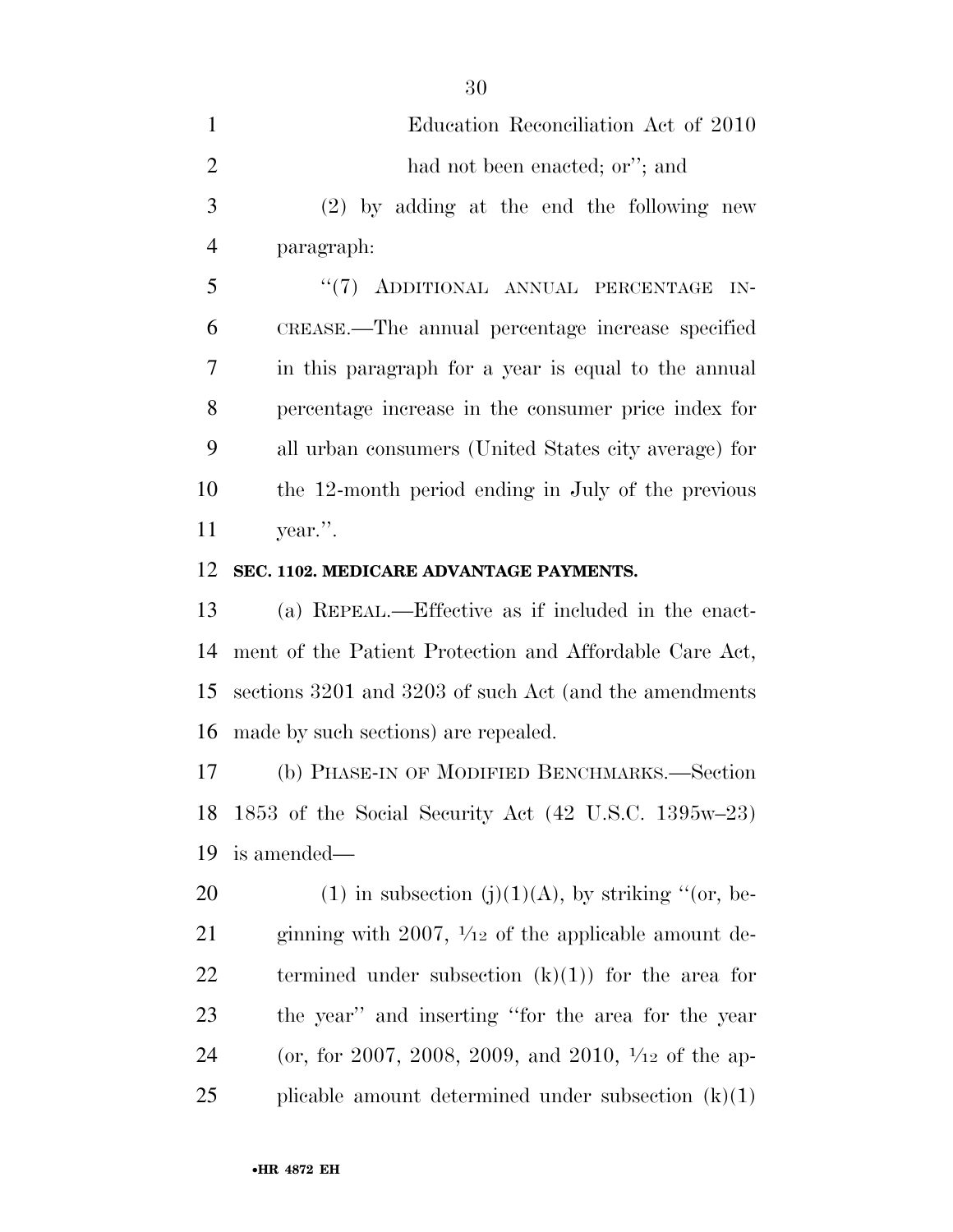| $\mathbf{1}$   | for the area for the year; for 2011, $\frac{1}{12}$ of the appli-  |
|----------------|--------------------------------------------------------------------|
| $\overline{2}$ | cable amount determined under subsection $(k)(1)$ for              |
| 3              | the area for 2010; and, beginning with 2012, $\frac{1}{12}$ of     |
| $\overline{4}$ | the blended benchmark amount determined under                      |
| 5              | subsection $(n)(1)$ for the area for the year)"; and               |
| 6              | $(2)$ by adding at the end the following new sub-                  |
| 7              | section:                                                           |
| 8              | "(n) DETERMINATION OF BLENDED BENCHMARK                            |
| 9              | AMOUNT.                                                            |
| 10             | " $(1)$ IN GENERAL.—For purposes of subsection                     |
| 11             | $(j)$ , subject to paragraphs $(3)$ , $(4)$ , and $(5)$ , the term |
| 12             | 'blended benchmark amount' means for an area—                      |
| 13             | "(A) for 2012 the sum of-                                          |
| 14             | "(i) $\frac{1}{2}$ of the applicable amount for                    |
| 15             | the area and year; and                                             |
| 16             | "(ii) $\frac{1}{2}$ of the amount specified in                     |
| 17             | paragraph $(2)(A)$ for the area and year;                          |
| 18             | and                                                                |
| 19             | $\lq\lq (B)$ for a subsequent year the amount                      |
| 20             | specified in paragraph $(2)(A)$ for the area and                   |
| 21             | year.                                                              |
| 22             | $``(2)$ SPECIFIED AMOUNT.—                                         |
| 23             | "(A) IN GENERAL.—The amount specified                              |
| 24             | in this subparagraph for an area and year is                       |
| 25             | the product of—                                                    |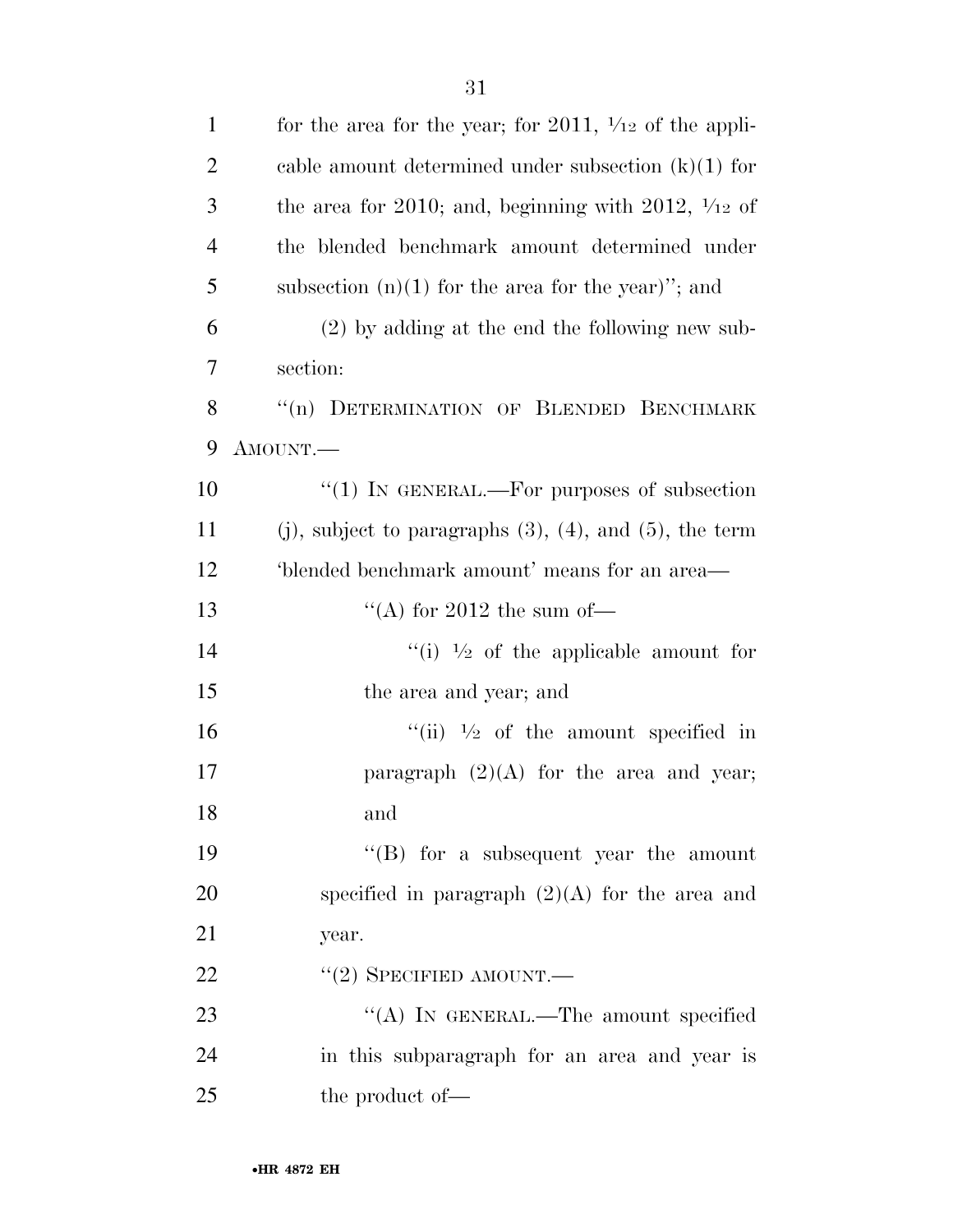| $\mathbf{1}$   | "(i) the base payment amount speci-               |
|----------------|---------------------------------------------------|
| $\overline{2}$ | fied in subparagraph (E) for the area and         |
| $\overline{3}$ | year adjusted to take into account the            |
| $\overline{4}$ | phase-out in the indirect costs of medical        |
| 5              | education from capitation rates described         |
| 6              | in subsection $(k)(4)$ ; and                      |
| $\tau$         | "(ii) the applicable percentage for the           |
| 8              | area for the year specified under subpara-        |
| 9              | $graph(B)$ .                                      |
| 10             | "(B) APPLICABLE PERCENTAGE.—Subject               |
| 11             | to subparagraph $(D)$ , the applicable percentage |
| 12             | specified in this subparagraph for an area for    |
| 13             | a year in the case of an area that is ranked—     |
| 14             | "(i) in the highest quartile under sub-           |
| 15             | paragraph $(C)$ for the previous year is $95$     |
| 16             | percent;                                          |
| 17             | "(ii) in the second highest quartile              |
| 18             | under such subparagraph for the previous          |
| 19             | year is 100 percent;                              |
| 20             | "(iii) in the third highest quartile              |
| 21             | under such subparagraph for the previous          |
| 22             | year is $107.5$ percent; or                       |
| 23             | $``(iv)$ in the lowest quartile under such        |
| 24             | subparagraph for the previous year is 115         |
| 25             | percent.                                          |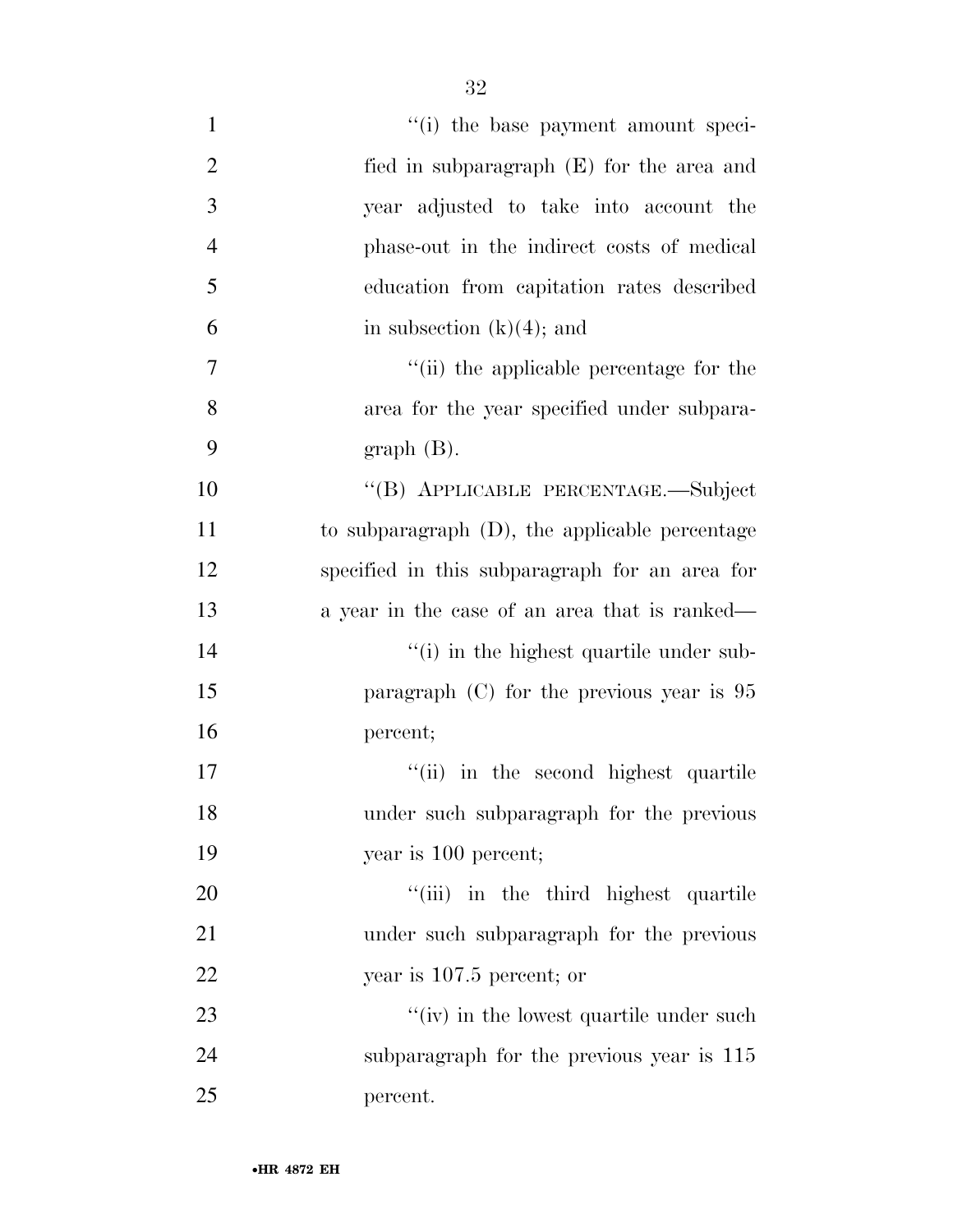- 1 "'(C) PERIODIC RANKING.—For purposes of this paragraph in the case of an area lo-cated—
- ''(i) in 1 of the 50 States or the Dis- trict of Columbia, the Secretary shall rank such area in each year specified under sub-7 section  $(e)(1)(D)(ii)$  based upon the level of the amount specified in subparagraph 9  $(A)(i)$  for such areas; or

 $"$ (ii) in a territory, the Secretary shall rank such areas in each such year based upon the level of the amount specified in subparagraph (A)(i) for such area relative to quartile rankings computed under clause (i).

16 "(D) 1-YEAR TRANSITION FOR CHANGES IN APPLICABLE PERCENTAGE.—If, for a year after 2012, there is a change in the quartile in which an area is ranked compared to the previous year, the applicable percentage for the area in 21 the year shall be the average of—

22  $\frac{1}{2}$   $\frac{1}{2}$   $\frac{1}{2}$  the applicable percentage for the area for the previous year; and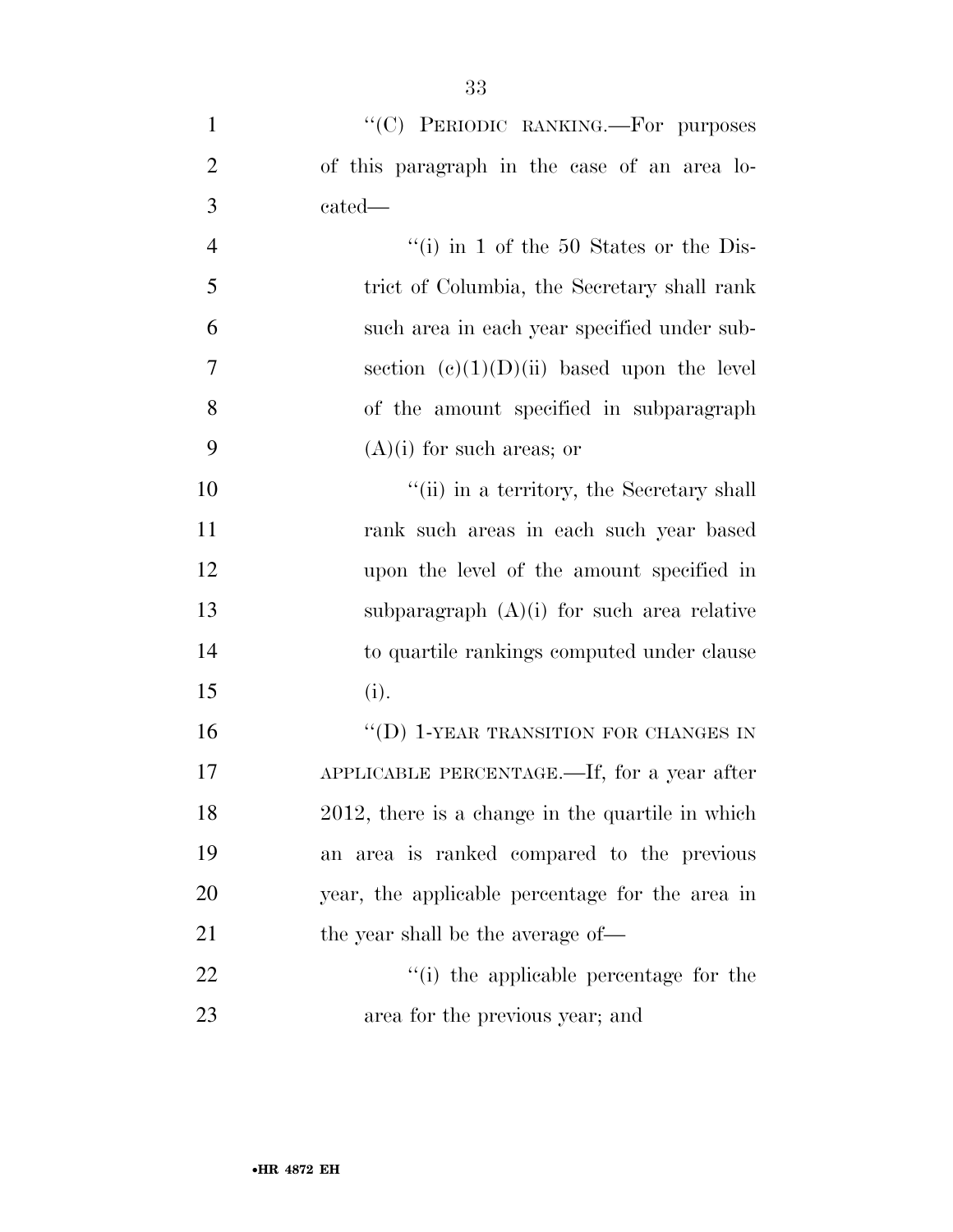| $\mathbf{1}$     | "(ii) the applicable percentage that            |
|------------------|-------------------------------------------------|
| $\overline{2}$   | would otherwise apply for the area for the      |
| 3                | year.                                           |
| $\overline{4}$   | "(E) BASE PAYMENT AMOUNT.—Subject               |
| 5                | to subparagraph $(F)$ , the base payment amount |
| 6                | specified in this subparagraph—                 |
| $\boldsymbol{7}$ | "(i) for $2012$ is the amount specified         |
| 8                | in subsection $(c)(1)(D)$ for the area for the  |
| 9                | year; or                                        |
| 10               | "(ii) for a subsequent year that—               |
| 11               | $\lq\lq$ (I) is not specified under sub-        |
| 12               | section $(c)(1)(D)(ii)$ , is the base           |
| 13               | amount specified in this subparagraph           |
| 14               | for the area for the previous year, in-         |
| 15               | creased by the national per capita MA           |
| 16               | growth percentage, described in sub-            |
| 17               | section $(e)(6)$ for that succeeding            |
| 18               | year, but not taking into account any           |
| 19               | adjustment under subparagraph (C)               |
| 20               | of such subsection for a year before            |
| 21               | $2004$ ; and                                    |
| 22               | $\lq\lq$ (II) is specified under sub-           |
| 23               | section $(c)(1)(D)(ii)$ , is the amount         |
| 24               | specified in subsection $(c)(1)(D)$ for         |
| 25               | the area for the year.                          |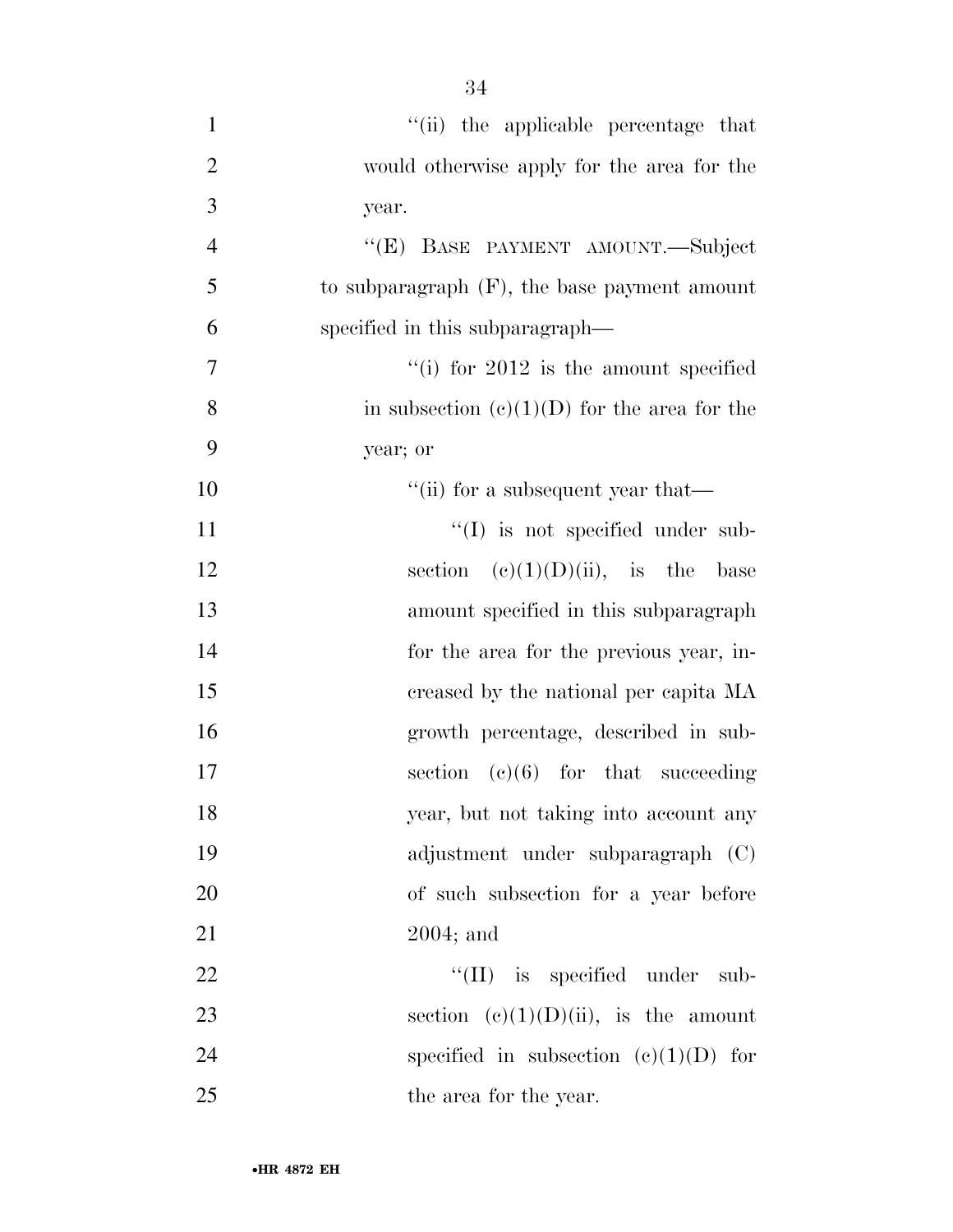1 ""(F) APPLICATION OF INDIRECT MEDICAL EDUCATION PHASE-OUT.—The base payment amount specified in subparagraph (E) for a year shall be adjusted in the same manner under paragraph (4) of subsection (k) as the applicable amount is adjusted under such sub-section.

''(3) ALTERNATIVE PHASE-INS.—

9 "(A) 4-YEAR PHASE-IN FOR CERTAIN AREAS.—If the difference between the applica-11 ble amount (as defined in subsection (k)) for an area for 2010 and the projected 2010 bench- mark amount (as defined in subparagraph (C)) for the area is at least \$30 but less than \$50, the blended benchmark amount for the area is—

| 17 | "(i) for 2012 the sum of $-$                        |
|----|-----------------------------------------------------|
| 18 | "(I) $\frac{3}{4}$ of the applicable amount         |
| 19 | for the area and year; and                          |
| 20 | $\lq\lq$ (II) $\frac{1}{4}$ of the amount specified |
| 21 | in paragraph $(2)(A)$ for the area and              |
| 22 | year;                                               |
| 23 | "(ii) for 2013 the sum of-                          |
| 24 | "(I) $\frac{1}{2}$ of the applicable amount         |
| 25 | for the area and year; and                          |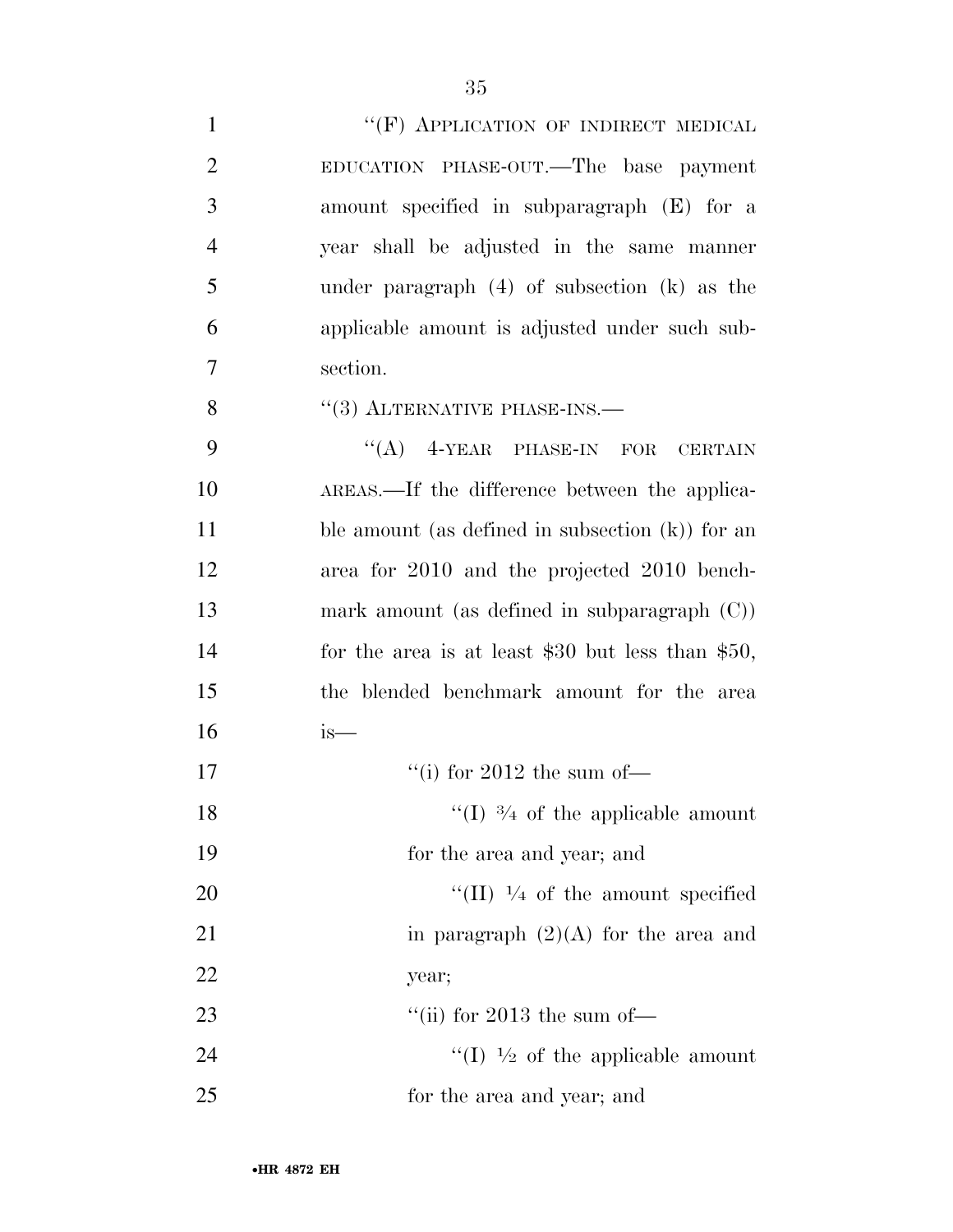| $\mathbf{1}$   | "(II) $\frac{1}{2}$ of the amount specified         |
|----------------|-----------------------------------------------------|
| $\overline{2}$ | in paragraph $(2)(A)$ for the area and              |
| 3              | year;                                               |
| $\overline{4}$ | "(iii) for 2014 the sum of $-$                      |
| 5              | "(I) $\frac{1}{4}$ of the applicable amount         |
| 6              | for the area and year; and                          |
| 7              | "(II) $\frac{3}{4}$ of the amount specified         |
| 8              | in paragraph $(2)(A)$ for the area and              |
| 9              | year; and                                           |
| 10             | "(iv) for a subsequent year the                     |
| 11             | amount specified in paragraph $(2)(A)$ for          |
| 12             | the area and year.                                  |
| 13             | $\lq\lq (B)$ 6-YEAR PHASE-IN FOR<br><b>CERTAIN</b>  |
| 14             | AREAS.—If the difference between the applica-       |
| 15             | ble amount (as defined in subsection $(k)$ ) for an |
| 16             | area for 2010 and the projected 2010 bench-         |
| 17             | mark amount (as defined in subparagraph $(C)$ )     |
| 18             | for the area is at least \$50, the blended bench-   |
| 19             | mark amount for the area is—                        |
| 20             | "(i) for 2012 the sum of $-$                        |
| 21             | "(I) $\frac{5}{6}$ of the applicable amount         |
| 22             | for the area and year; and                          |
| 23             | "(II) $\frac{1}{6}$ of the amount specified         |
| 24             | in paragraph $(2)(A)$ for the area and              |
| 25             | year;                                               |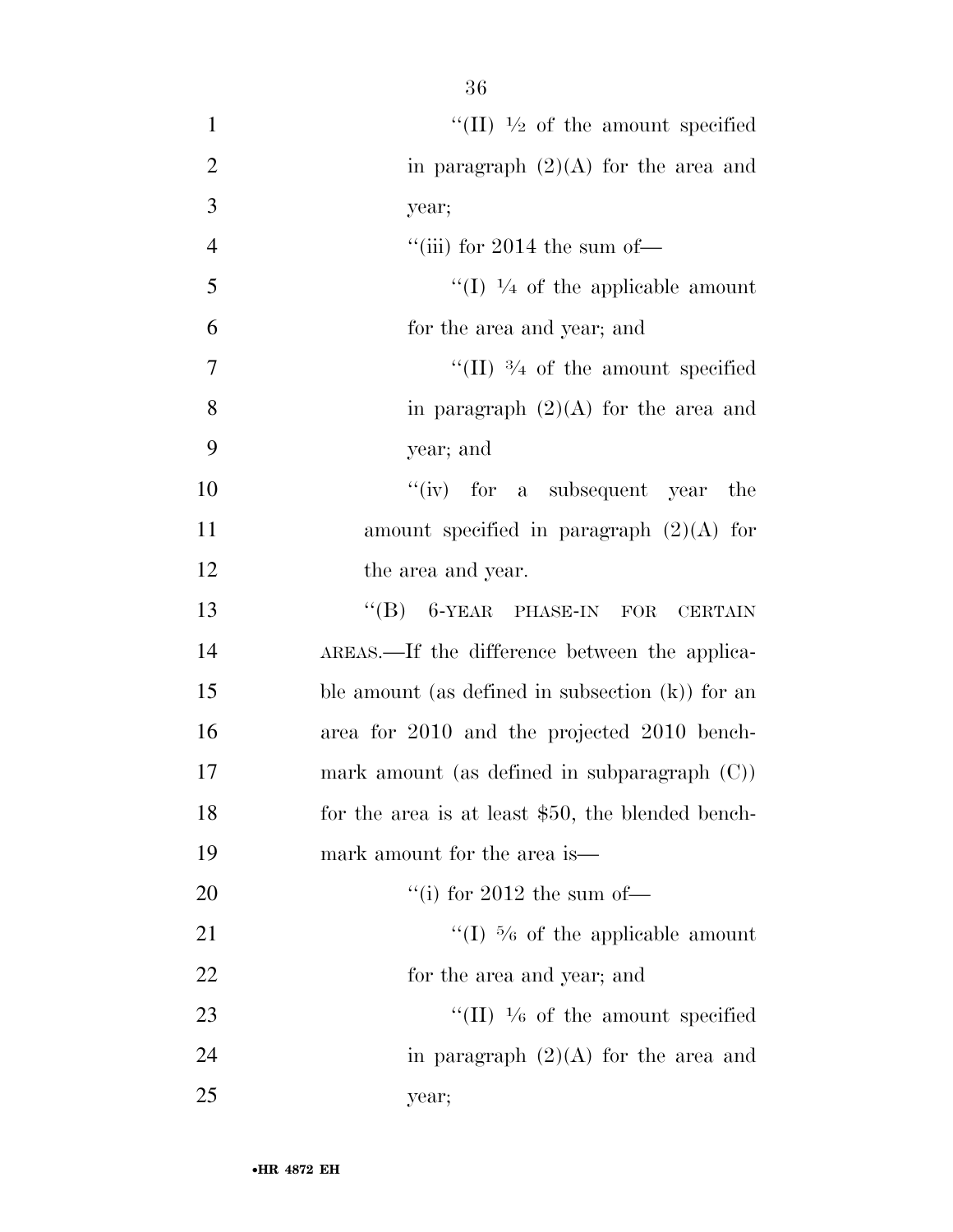| $\mathbf{1}$   | "(ii) for 2013 the sum of $-$               |
|----------------|---------------------------------------------|
| $\overline{2}$ | "(I) $\frac{2}{3}$ of the applicable amount |
| 3              | for the area and year; and                  |
| $\overline{4}$ | "(II) $\frac{1}{3}$ of the amount specified |
| 5              | in paragraph $(2)(A)$ for the area and      |
| 6              | year;                                       |
| $\overline{7}$ | "(iii) for 2014 the sum of-                 |
| 8              | "(I) $\frac{1}{2}$ of the applicable amount |
| 9              | for the area and year; and                  |
| 10             | "(II) $\frac{1}{2}$ of the amount specified |
| 11             | in paragraph $(2)(A)$ for the area and      |
| 12             | year;                                       |
| 13             | "(iv) for 2015 the sum of-                  |
| 14             | "(I) $\frac{1}{3}$ of the applicable amount |
| 15             | for the area and year; and                  |
| 16             | "(II) $\frac{2}{3}$ of the amount specified |
| 17             | in paragraph $(2)(A)$ for the area and      |
| 18             | year; and                                   |
| 19             | "(v) for 2016 the sum of-                   |
| 20             | "(I) $\frac{1}{6}$ of the applicable amount |
| 21             | for the area and year; and                  |
| 22             | "(II) $\frac{5}{6}$ of the amount specified |
| 23             | in paragraph $(2)(A)$ for the area and      |
| 24             | year; and                                   |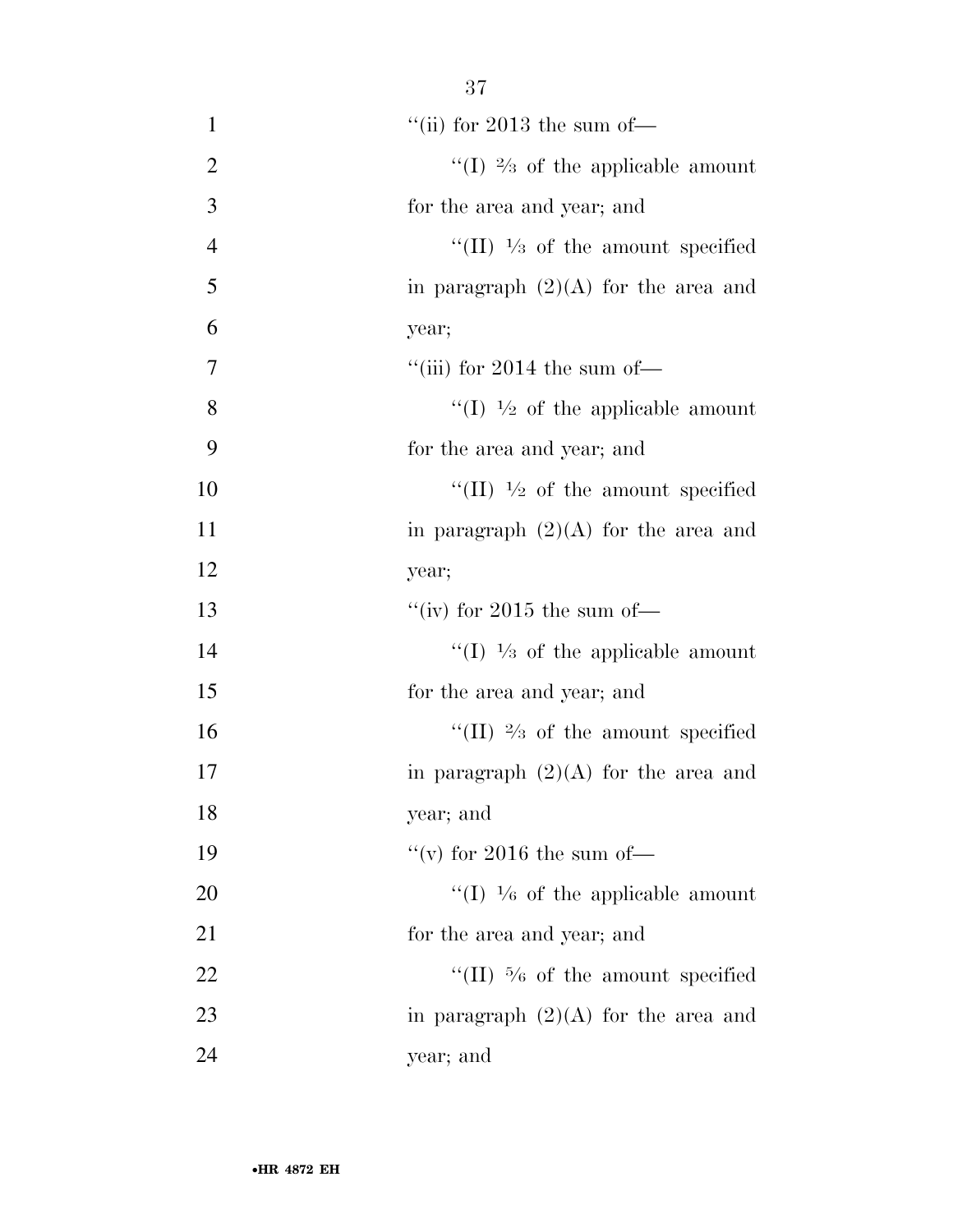1 ''(vi) for a subsequent year the amount specified in paragraph (2)(A) for the area and year. 4 "<sup>'</sup>(C) PROJECTED 2010 BENCHMARK AMOUNT.—The projected 2010 benchmark amount described in this subparagraph for an area is equal to the sum of—  $\frac{((i) \ 1/2)}{2}$  of the applicable amount (as defined in subsection (k)) for the area for 2010; and  $\frac{1}{1}$   $\frac{1}{2}$  of the amount specified in 12 paragraph  $(2)(A)$  for the area for 2010 but determined as if there were substituted for the applicable percentage specified in clause (ii) of such paragraph the sum of—  $\frac{1}{10}$  the applicable percent that would be specified under subpara- graph (B) of paragraph (2) (deter- mined without regard to subpara- graph (D) of such paragraph) for the area for 2010 if any reference in such paragraph to 'the previous year' were 23 deemed a reference to 2010; and  $\text{``(II)}$  the applicable percentage increase that would apply to a quali-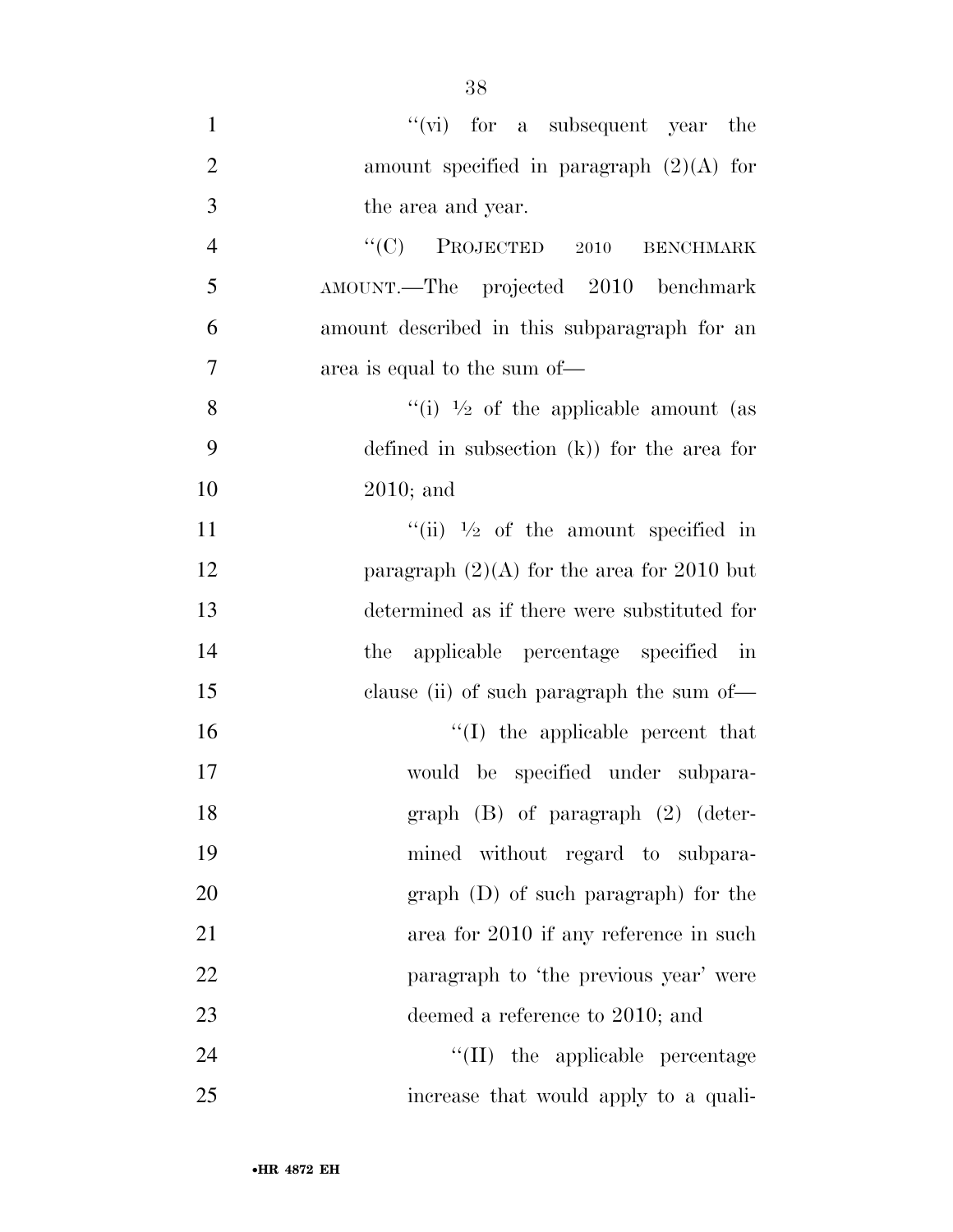| $\mathbf{1}$   | fying plan in the area under sub-                          |
|----------------|------------------------------------------------------------|
| $\overline{2}$ | section (o) as if any reference in such                    |
| 3              | subsection to 2012 were deemed a ref-                      |
| $\overline{4}$ | erence to 2010 and as if the deter-                        |
| 5              | mination of a qualifying county under                      |
| 6              | paragraph $(3)(B)$ of such subsection                      |
| 7              | were made for 2010.                                        |
| 8              | "(4) CAP ON BENCHMARK AMOUNT.—In no                        |
| 9              | case shall the blended benchmark amount for an             |
| 10             | area for a year (determined taking into account sub-       |
| 11             | section (o)) be greater than the applicable amount         |
| 12             | that would (but for the application of this sub-           |
| 13             | section) be determined under subsection $(k)(1)$ for       |
| 14             | the area for the year.                                     |
| 15             | "(5) NON-APPLICATION TO PACE PLANS.—This                   |
| 16             | subsection shall not apply to payments to a PACE           |
| 17             | program under section 1894.".                              |
| 18             | (c) APPLICABLE PERCENTAGE QUALITY IN-                      |
| 19             | CREASES.—Section 1853 of such Act (42 U.S.C. 1395w-        |
| <b>20</b>      | $(23)$ , as amended by subsection (b), is amended—         |
| 21             | $(1)$ in subsection (j), by inserting "subject to          |
| 22             | subsection $(o)$ ," after "For purposes of this part,";    |
| 23             | (2) in subsection $(n)(2)(B)$ , as added by sub-           |
| 24             | section (b), by inserting ", subject to subsection $(o)$ " |
| 25             | after "as follows"; and                                    |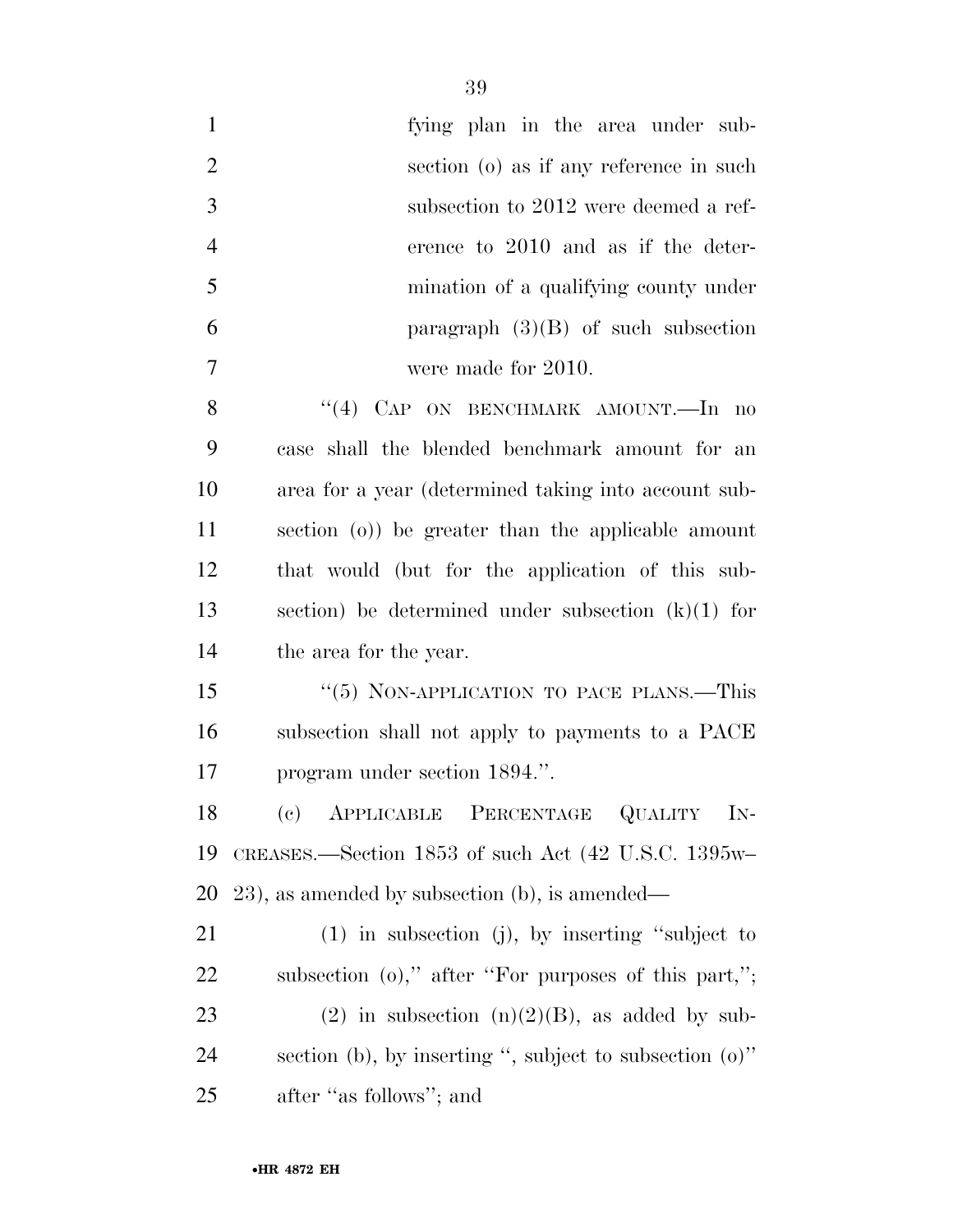(3) by adding at the end the following new sub- section: ''(o) APPLICABLE PERCENTAGE QUALITY IN- CREASES.— ''(1) IN GENERAL.—Subject to the succeeding paragraphs, in the case of a qualifying plan with re- spect to a year beginning with 2012, the applicable 8 percentage under subsection  $(n)(2)(B)$  shall be in- creased on a plan or contract level, as determined by the Secretary—  $\frac{1}{2012}$ , by 1.5 percentage points;  $\text{``(B)}$  for 2013, by 3.0 percentage points; and  $\frac{1}{2014}$  or a subsequent year, by 5.0 percentage points.  $"(2)$  INCREASE FOR QUALIFYING PLANS IN QUALIFYING COUNTIES.—The increase applied under paragraph (1) for a qualifying plan located in a qualifying county for a year shall be doubled.  $(3)$  QUALIFYING PLANS AND QUALIFYING COUNTY DEFINED; APPLICATION OF INCREASES TO 22 LOW ENROLLMENT AND NEW PLANS.—For purposes of this subsection: 24 "(A) QUALIFYING PLAN.—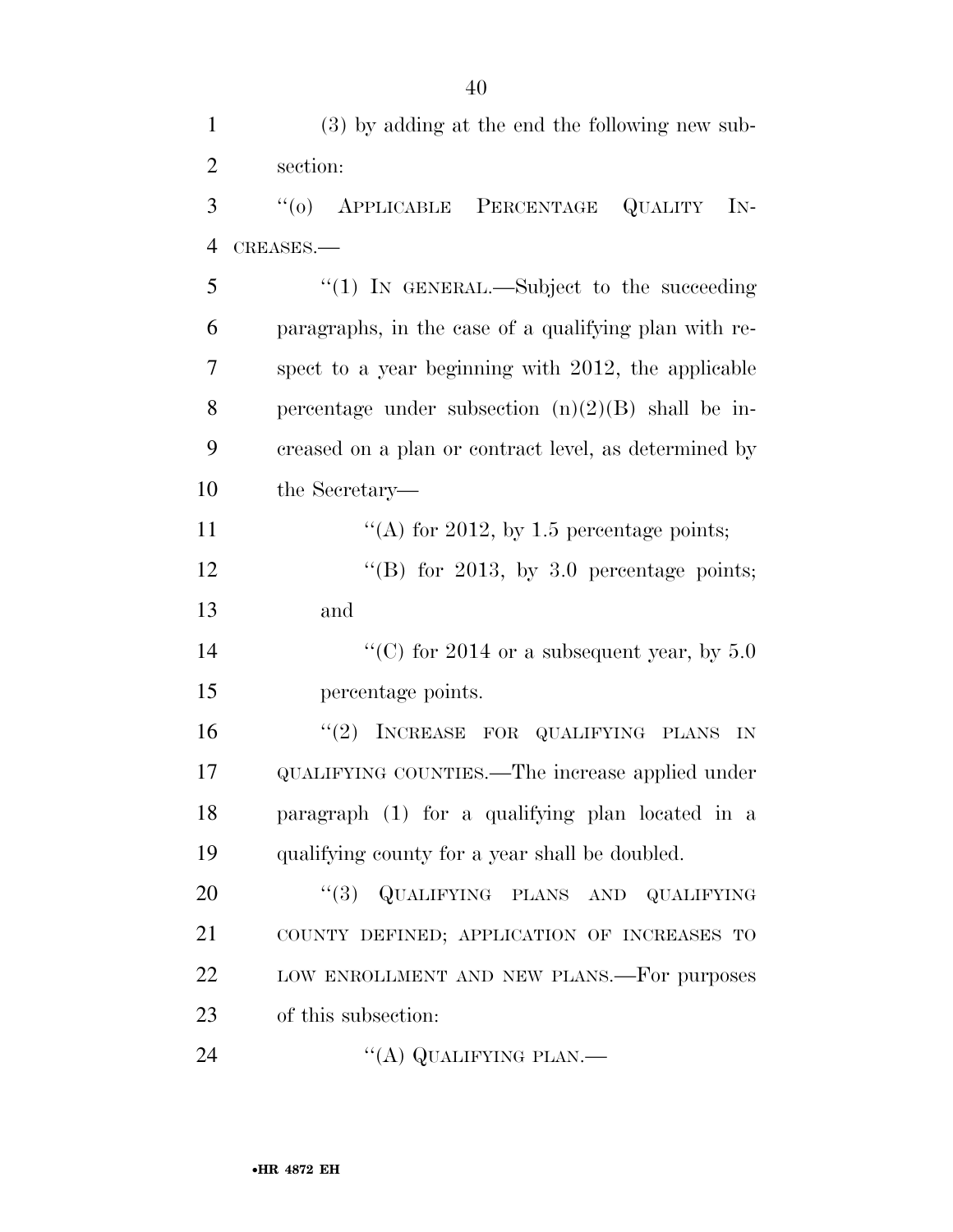| $\mathbf{1}$   | "(i) IN GENERAL.—The term 'quali-              |
|----------------|------------------------------------------------|
| $\overline{2}$ | fying plan' means, for a year and subject      |
| 3              | to paragraph $(4)$ , a plan that had a quality |
| $\overline{4}$ | rating under paragraph $(4)$ of 4 stars or     |
| 5              | higher based on the most recent data avail-    |
| 6              | able for such year.                            |
| 7              | "(ii) APPLICATION OF INCREASES TO              |
| 8              | LOW ENROLLMENT PLANS.-                         |
| 9              | "(I) 2012.—For 2012, the term                  |
| 10             | 'qualifying plan' includes an MA plan          |
| 11             | that the Secretary determines is not           |
| 12             | able to have a quality rating under            |
| 13             | paragraph (4) because of low enroll-           |
| 14             | ment.                                          |
| 15             | $``(II)$ 2013 AND SUBSEQUENT                   |
| 16             | YEARS.—For 2013 and subsequent                 |
| 17             | years, for purposes of determining             |
| 18             | whether an MA plan with low enroll-            |
| 19             | ment (as defined by the Secretary) is          |
| 20             | included as a qualifying plan, the Sec-        |
| 21             | retary shall establish a method to             |
| 22             | apply to MA plans with low enroll-             |
| 23             | ment (as defined by the Secretary)             |
| 24             | the computation of quality rating and          |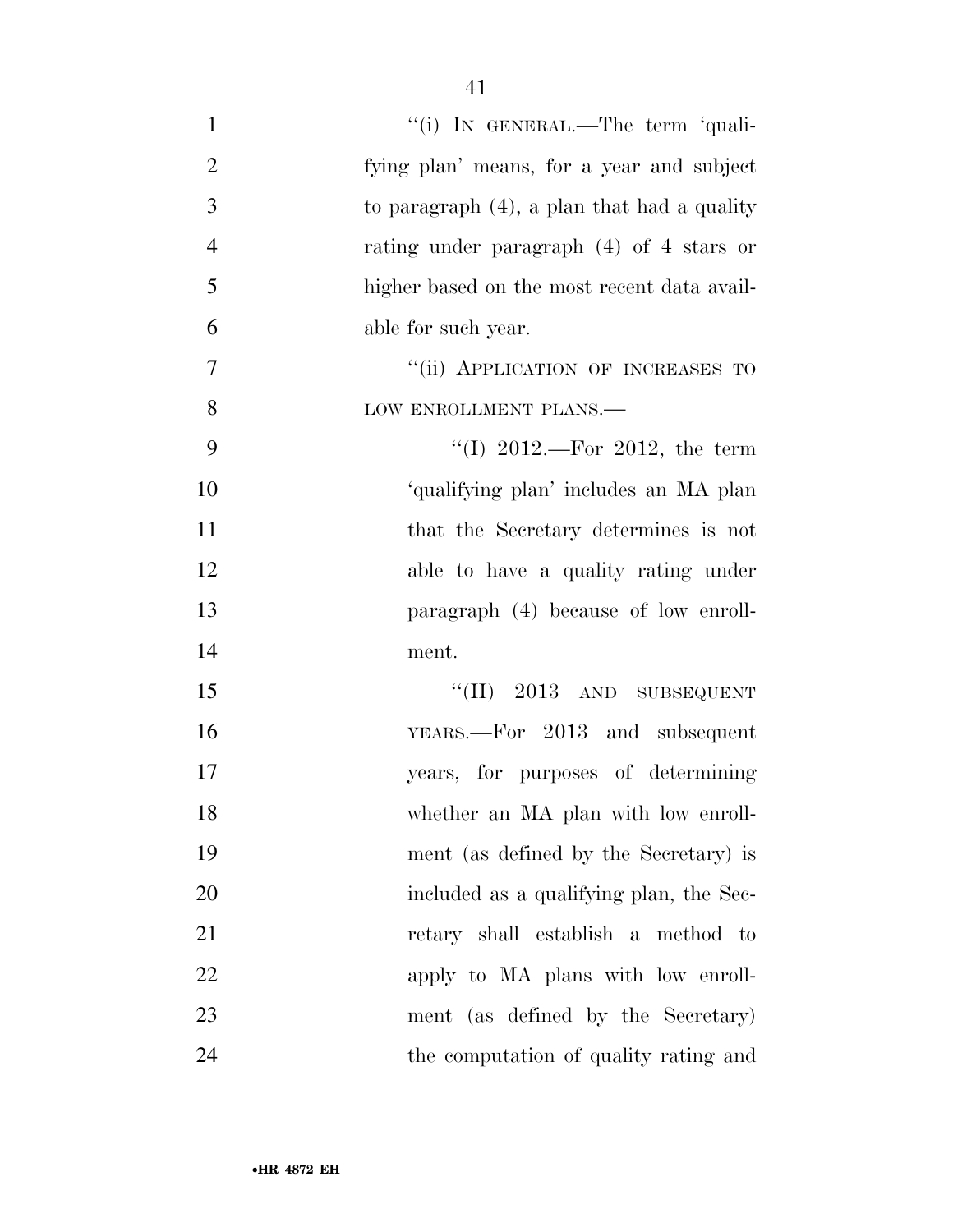1 the rating system under paragraph 2 (4). 3 "(iii) APPLICATION OF INCREASES TO 4 NEW PLANS.— 5 ''(I) IN GENERAL.—A new MA 6 plan that meets criteria specified by 7 the Secretary shall be treated as a 8 qualifying plan, except that in apply-9 ing paragraph (1), the applicable per-10 centage under subsection  $(n)(2)(B)$ 11 shall be increased— 12  $\frac{12}{2}$  (aa) for 2012, by 1.5 per-13 centage points; 14 ''(bb) for 2013, by 2.5 per-15 centage points; and  $^{(16)}$  16  $^{(16)}$  (cc) for 2014 or a subse-17 quent year, by 3.5 percentage 18 points. 19 "(II) NEW MA PLAN DEFINED.— 20 The term 'new MA plan' means, with 21 respect to a year, a plan offered by an 22 organization or sponsor that has not 23 had a contract as a Medicare Advan-24 tage organization in the preceding 3- 25 year period.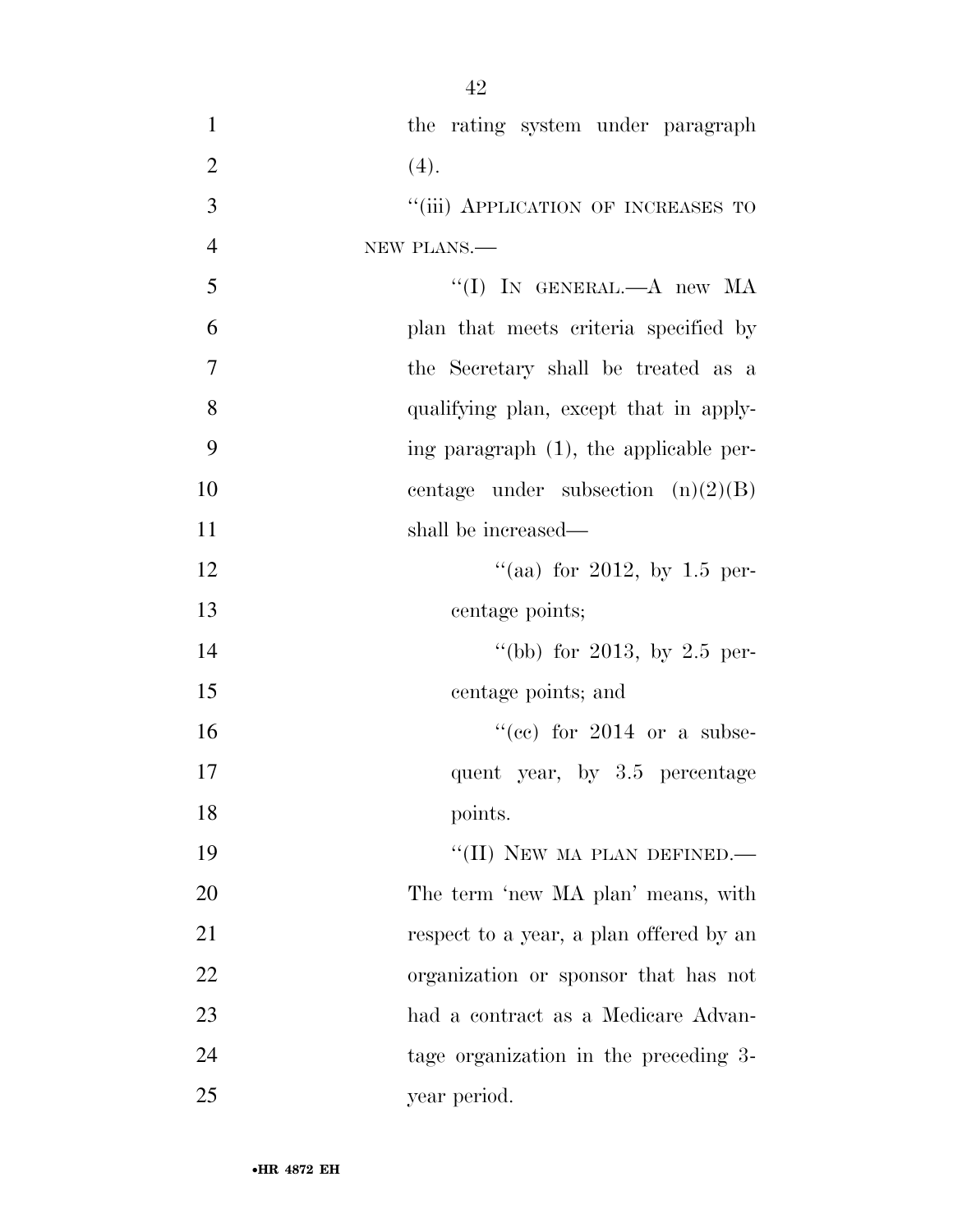- 1 ''(B) QUALIFYING COUNTY.—The term 2 'qualifying county' means, for a year, a coun- $3$  ty— 4 ''(i) that has an MA capitation rate 5 that, in 2004, was based on the amount 6 specified in subsection  $(c)(1)(B)$  for a Met-7 ropolitan Statistical Area with a population 8 of more than 250,000; 9  $\frac{4}{11}$  for which, as of December 2009, 10 of the Medicare Advantage eligible individ-11 uals residing in the county at least 25 per-12 cent of such individuals were enrolled in 13 Medicare Advantage plans; and 14  $\frac{1}{2}$   $\frac{1}{2}$   $\frac{1}{2}$  that has per capita fee-for-serv-15 ice spending that is lower than the na-16 tional monthly per capita cost for expendi-17 tures for individuals enrolled under the 18 original medicare fee-for-service program 19 for the year. 20 "(4) QUALITY DETERMINATIONS FOR APPLICA-21 TION OF INCREASE. 22 "(A) QUALITY DETERMINATION.—The 23 quality rating for a plan shall be determined ac-24 cording to a 5-star rating system (based on the
- 25 data collected under section 1852(e)).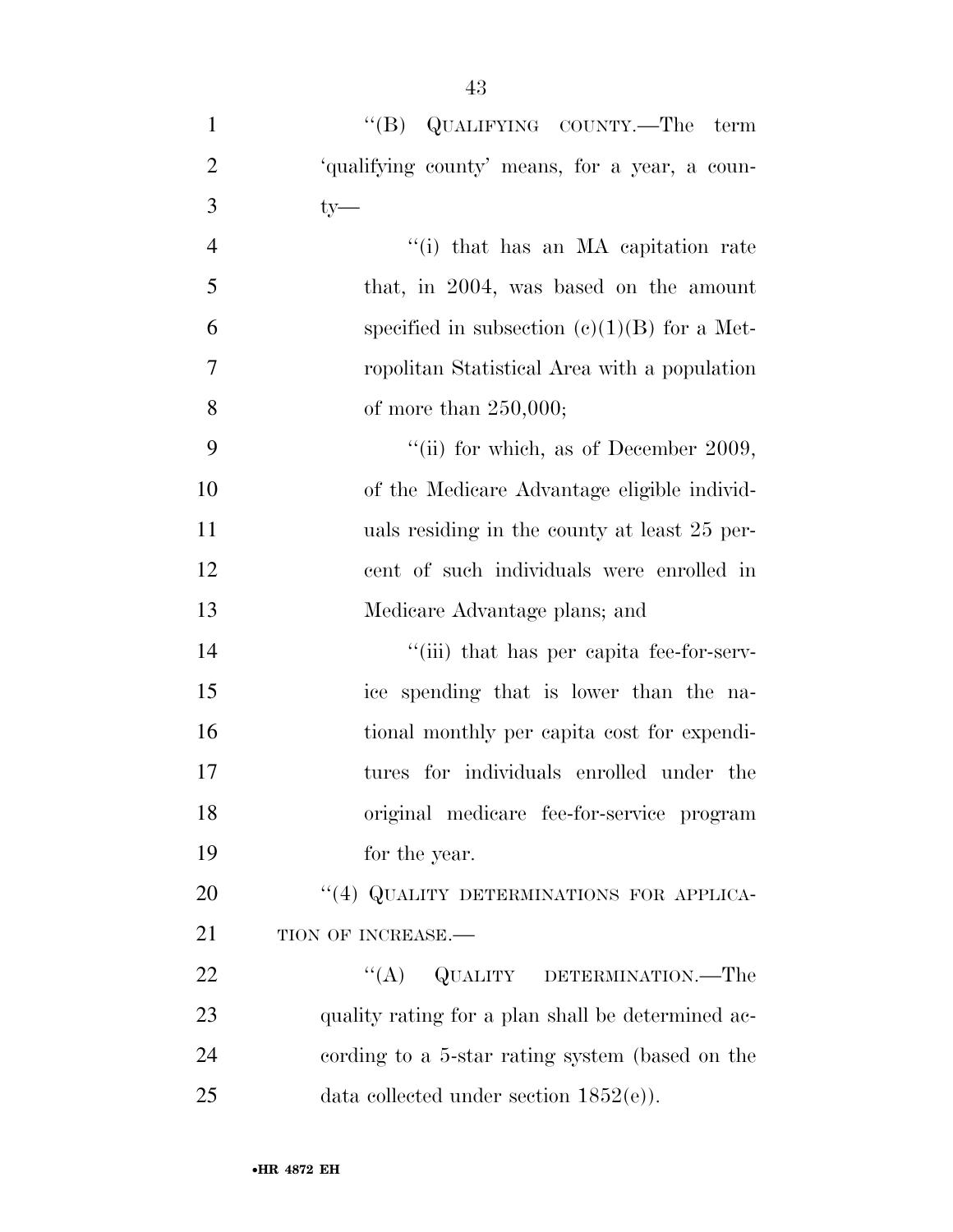1 "(B) PLANS THAT FAILED TO REPORT.— An MA plan which does not report data that enables the Secretary to rate the plan for pur- poses of this paragraph shall be counted as hav- ing a rating of fewer than 3.5 stars. 6 "(5) EXCEPTION FOR PACE PLANS.—This sub- section shall not apply to payments to a PACE pro- gram under section 1894.''. (4) DETERMINATION OF MEDICARE PART D LOW-INCOME BENCHMARK PREMIUM.—Section 1860D–14(b)(2)(B)(iii) of the Social Security Act 12 (42 U.S.C. 1395w–114(b)(2)(B)(iii)) as amended by section 3302 of the Patient Protection and Afford- able Care Act, is amended by striking '', determined without regard to any reduction in such premium as a result of any beneficiary rebate under section 1854(b)(1)(C) or bonus payment under section 1853(n)" and inserting the following: "and deter- mined before the application of the monthly rebate 20 computed under section  $1854(b)(1)(C)(i)$  for that plan and year involved and, in the case of a quali- fying plan, before the application of the increase under section 1853(o) for that plan and year in-volved''.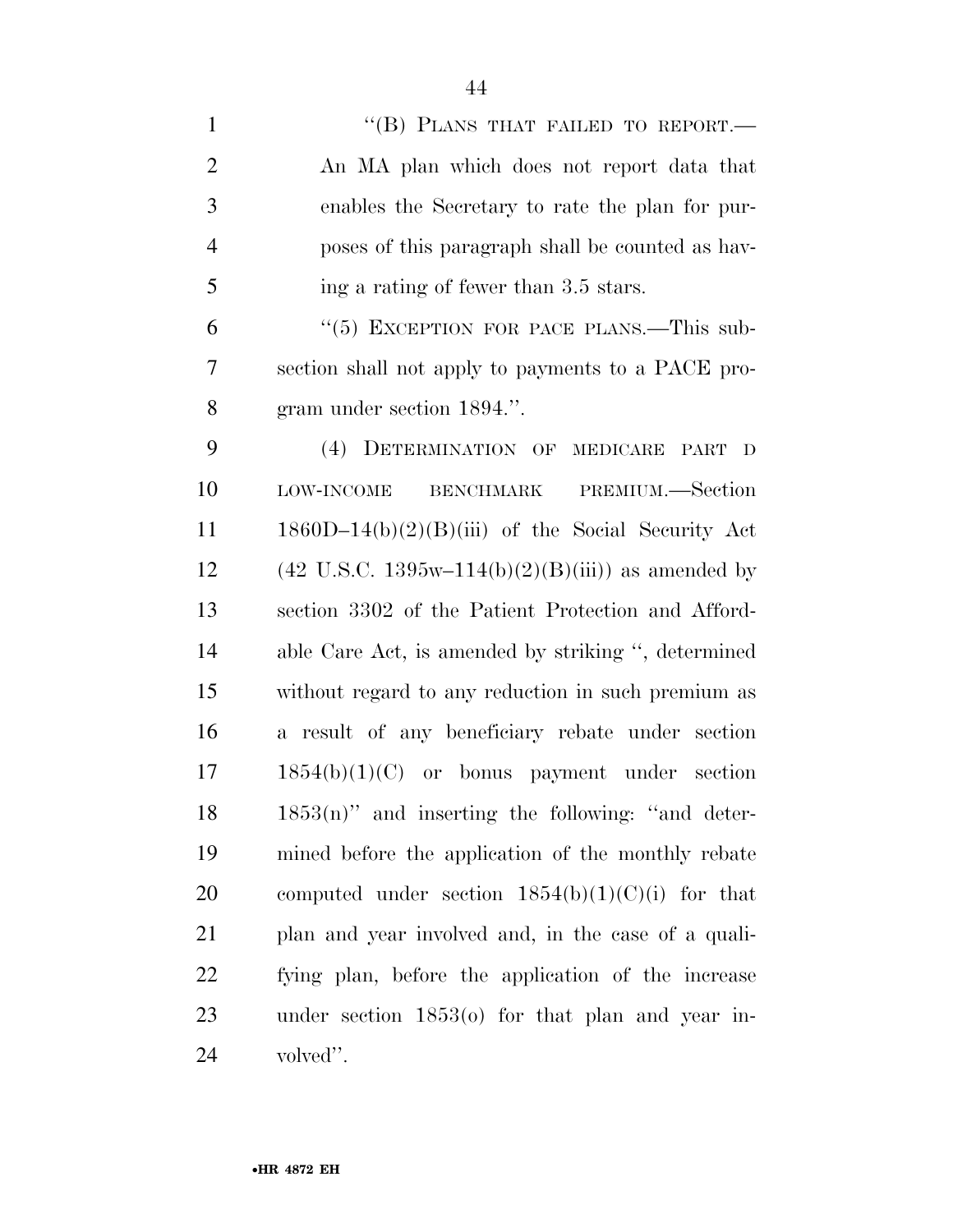| $\mathbf{1}$ | (d) BENEFICIARY REBATES.—Section $1854(b)(1)(C)$          |
|--------------|-----------------------------------------------------------|
| 2            | of such Act (42 U.S.C. 1395w-24(b)(1)(C)), as amended     |
| 3            | by section 3202(b) of the Patient Protection and Afford-  |
| 4            | able Care Act, is further amended—                        |
| 5            | $(1)$ in clause (i), by inserting "(or the applica-       |
| 6            | ble rebate percentage specified in clause (iii) in the    |
| 7            | case of plan years beginning on or after January 1,       |
| 8            | $(2012)$ " after "75 percent"; and                        |
| 9            | $(2)$ by striking clause (iii), by redesignating          |
| 10           | clauses (iv) and (v) as clauses (vii) and (viii), respec- |
| 11           | tively, and by inserting after clause (ii) the following  |
| 12           | new clauses:                                              |
| 13           | "(iii) APPLICABLE REBATE PERCENT-                         |
| 14           | AGE.—The applicable rebate percentage                     |
| 15           | specified in this clause for a plan for a                 |
| 16           | year, based on the system under section                   |
| 17           | $1853(o)(4)(A)$ , is the sum of-                          |
| 18           | $\lq\lq$ (I) the product of the old phase-                |
| 19           | $\operatorname{in}$<br>proportion for the year under      |
| 20           | clause (iv) and 75 percent; and                           |
| 21           | $\lq\lq$ (II) the product of the<br>${\rm new}$           |
| 22           | phase-in proportion for the year under                    |
| 23           | clause (iv) and the final applicable re-                  |
| 24           | bate percentage under clause (v).                         |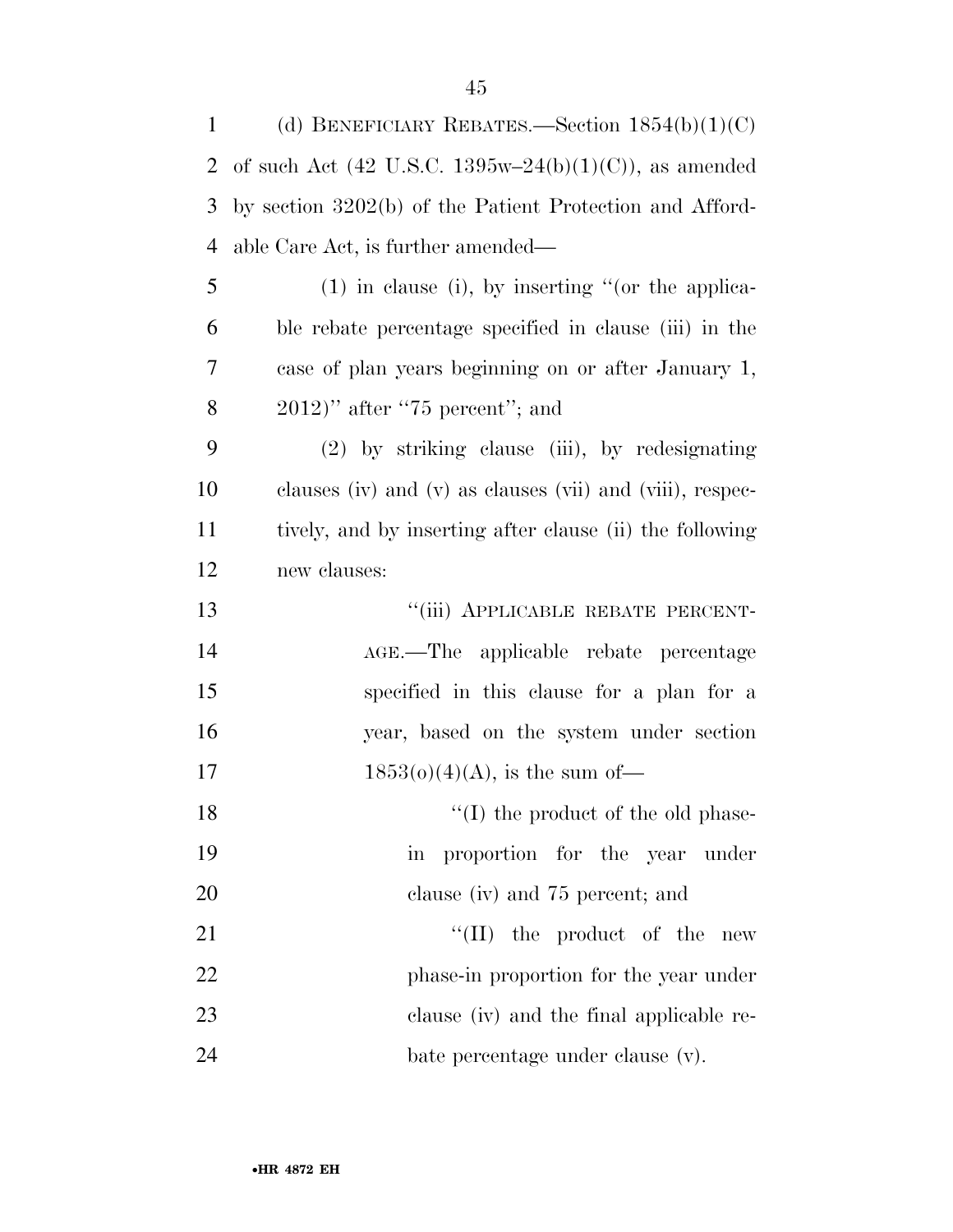| $\mathbf{1}$   | "(iv) OLD AND NEW PHASE-IN PRO-                  |
|----------------|--------------------------------------------------|
| $\overline{2}$ | PORTIONS.—For purposes of clause $(iv)$ —        |
| 3              | "(I) for 2012, the old phase-in                  |
| $\overline{4}$ | proportion is $\frac{2}{3}$ and the new phase-in |
| 5              | proportion is $\frac{1}{3}$ ;                    |
| 6              | "(II) for 2013, the old phase-in                 |
| 7              | proportion is $\frac{1}{3}$ and the new phase-in |
| 8              | proportion is $\frac{2}{3}$ ; and                |
| 9              | "(III) for $2014$ and any subse-                 |
| 10             | quent year, the old phase-in propor-             |
| 11             | tion is 0 and the new phase-in propor-           |
| 12             | tion is 1.                                       |
| 13             | "(v) FINAL APPLICABLE REBATE PER-                |
| 14             | CENTAGE.—Subject to clause (vi), the final       |
| 15             | applicable rebate percentage under this          |
| 16             | clause is-                                       |
| 17             | "(I) in the case of a plan with a                |
| 18             | quality rating under such system of at           |
| 19             | least $4.5$ stars, $70$ percent;                 |
| 20             | "(II) in the case of a plan with                 |
| 21             | a quality rating under such system of            |
| 22             | at least $3.5$ stars and less than $4.5$         |
| 23             | stars, 65 percent; and                           |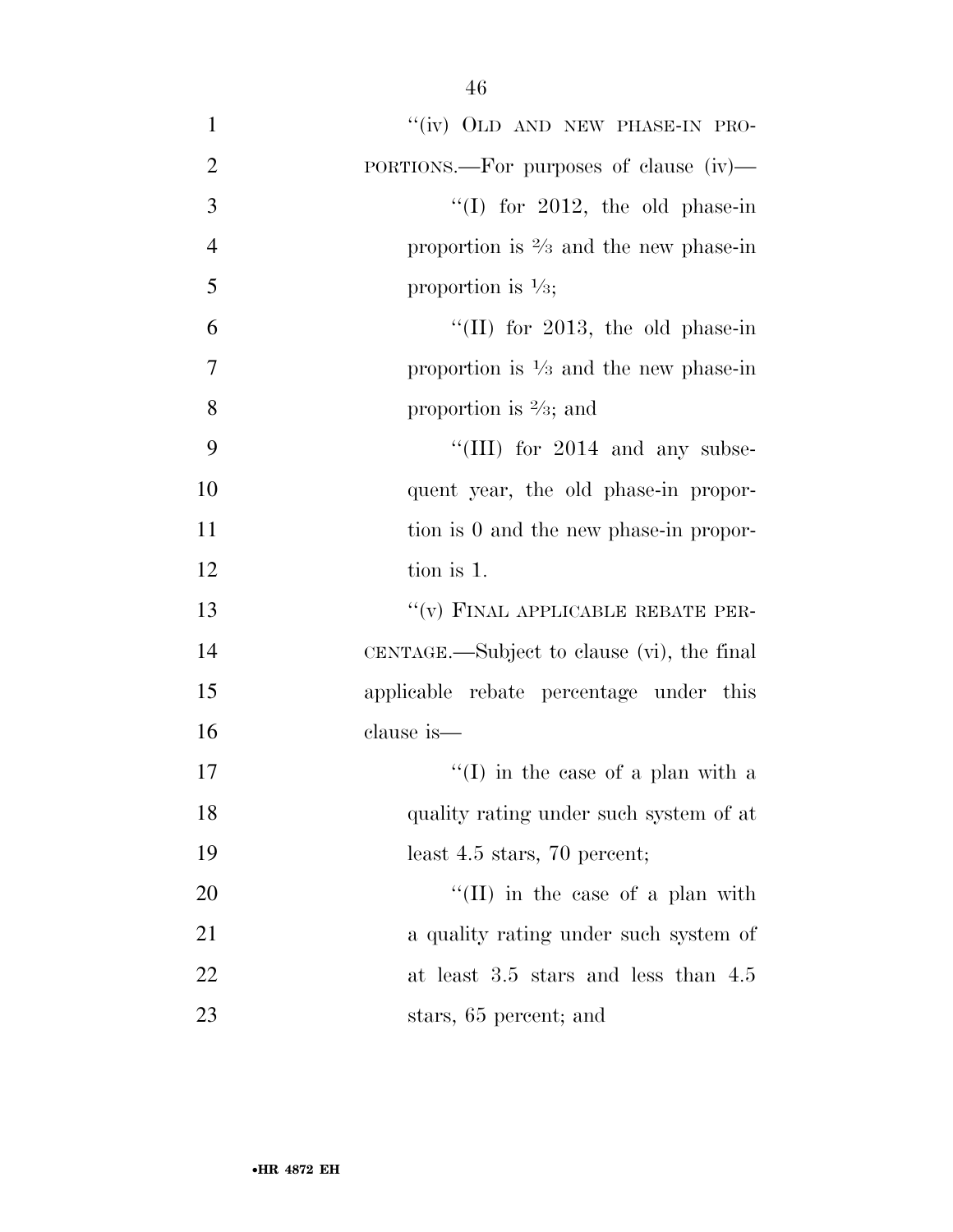| $\mathbf{1}$   | "(III) in the case of a plan with                            |
|----------------|--------------------------------------------------------------|
| $\mathbf{2}$   | a quality rating under such system of                        |
| $\overline{3}$ | less than $3.5$ stars, $50$ percent.                         |
| $\overline{4}$ | "(vi) TREATMENT OF LOW ENROLL-                               |
| 5              | MENT AND NEW PLANS.—For purposes of                          |
| 6              | clause $(v)$ —                                               |
| 7              | "(I) for 2012, in the case of a                              |
| 8              | plan described in subclause (I) of sub-                      |
| 9              | section $(o)(3)(A)(ii)$ , the plan shall be                  |
| 10             | treated as having a rating of 4.5                            |
| 11             | stars; and                                                   |
| 12             | "(II) for $2012$ or a subsequent                             |
| 13             | year, in the case of a new MA plan                           |
| 14             | (as defined under subclause (III) of                         |
| 15             | subsection $(o)(3)(A)(iii))$ that is                         |
| 16             | treated as a qualifying plan pursuant                        |
| 17             | to subclause (I) of such subsection,                         |
| 18             | the plan shall be treated as having a                        |
| 19             | rating of 3.5 stars.".                                       |
| 20             | (e) CODING INTENSITY ADJUSTMENT.-Section                     |
| 21             | $1853(a)(1)(C)(ii)$ of such Act $(42 \text{ U.S.C. } 1395w-$ |
| 22             | $23(a)(1)(C(ii))$ is amended—                                |
| 23             | (1) in the heading, by striking "DURING PHASE-               |
| 24             | OUT OF BUDGET NEUTRALITY FACTOR" and insert-                 |
| 25             | ing "OF CODING ADJUSTMENT";                                  |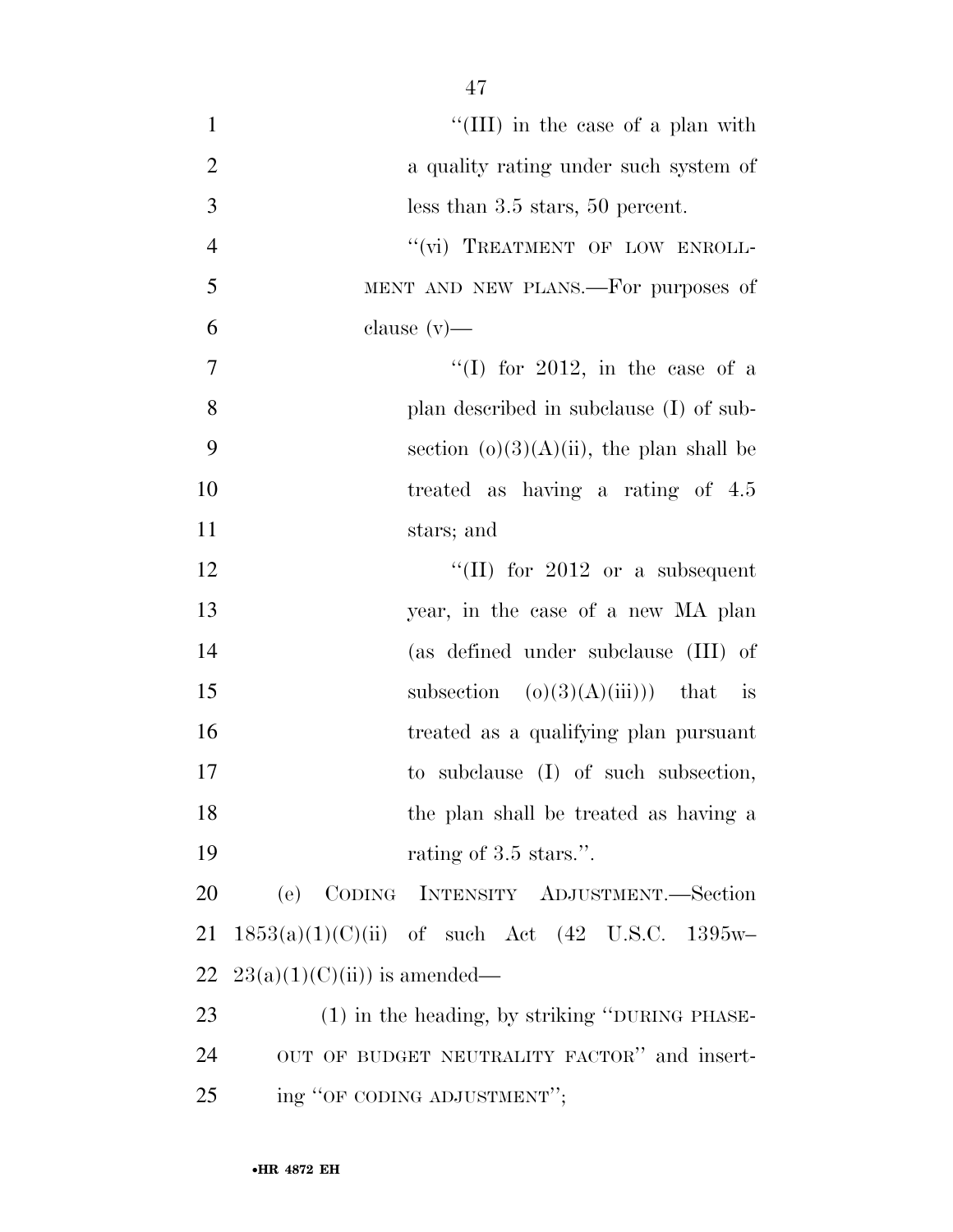| $\mathbf{1}$   | $(2)$ in the matter before subclause $(I)$ , by strik- |
|----------------|--------------------------------------------------------|
| $\overline{2}$ | ing "through 2010" and inserting "and each subse-      |
| 3              | quent year"; and                                       |
| 4              | $(3)$ in subclause $(II)$ —                            |
| 5              | $(A)$ in the first sentence, by inserting "an-         |
| 6              | nually" before "conduct an analysis";                  |
| 7              | (B) in the second sentence—                            |
| 8              | (i) by inserting "on a timely basis"                   |
| 9              | after "are incorporated"; and                          |
| 10             | (ii) by striking "only for $2008$ , $2009$ ,           |
| 11             | and 2010" and inserting "for 2008 and                  |
| 12             | subsequent years";                                     |
| 13             | (C) in the third sentence, by inserting                |
| 14             | "and updated as appropriate" before the period         |
| 15             | at the end; and                                        |
| 16             | (D) by adding at the end the following new             |
| 17             | subclauses:                                            |
| 18             | "(III) In calculating each year's                      |
| 19             | adjustment, the adjustment factor                      |
| 20             | shall be for 2014, not less than the                   |
| 21             | adjustment factor applied for 2010,                    |
| 22             | plus 1.3 percentage points; for each of                |
| 23             | years 2015 through 2018, not less                      |
| 24             | than the adjustment factor applied for                 |
| 25             | the previous year, plus $0.25$ percent-                |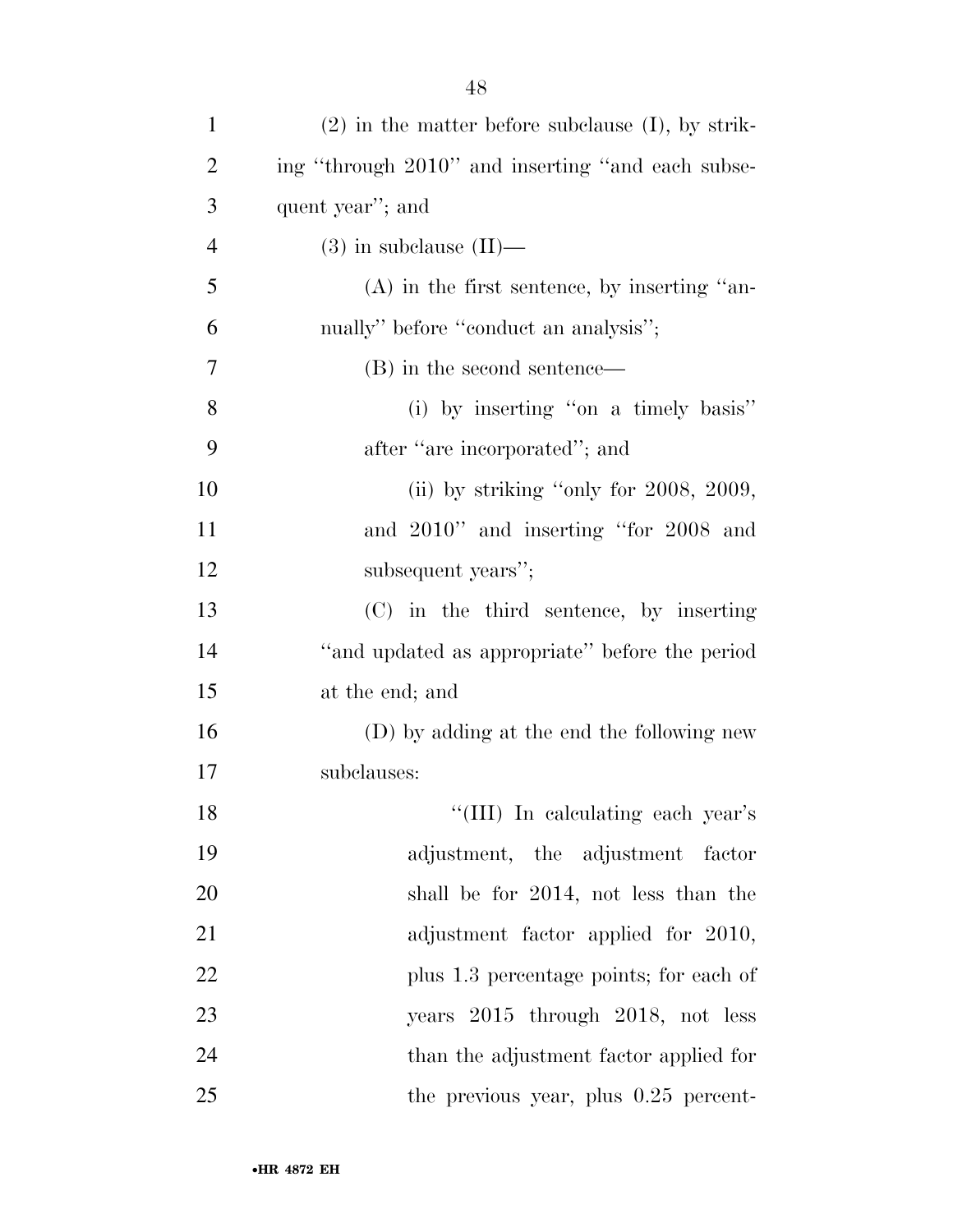1 age point; and for 2019 and each sub- sequent year, not less than 5.7 per-cent.

|                | $\lq\lq$ (IV) Such adjustment shall be |
|----------------|----------------------------------------|
| - 5            | applied to risk scores until the Sec-  |
| $\mathfrak b$  | retary implements risk adjustment      |
| $\overline{7}$ | using Medicare Advantage diagnostic,   |
|                | cost, and use data.".                  |

 (f) REPEAL OF COMPARATIVE COST ADJUSTMENT PROGRAM.—Section 1860C–1 of the Social Security Act (42 U.S.C. 1395w–29), as added by section 241(a) of the Medicare Prescription Drug, Improvement, and Mod- ernization Act of 2003 (Public Law 108–173), is repealed. **SEC. 1103. SAVINGS FROM LIMITS ON MA PLAN ADMINIS-TRATIVE COSTS.** 

 Section 1857(e) of the Social Security Act (42 U.S.C. 1395w–27(e)) is amended by adding at the end the fol-lowing new paragraph:

19 "(4) REQUIREMENT FOR MINIMUM MEDICAL LOSS RATIO.—If the Secretary determines for a con- tract year (beginning with 2014) that an MA plan has failed to have a medical loss ratio of at least .85—

24 ''(A) the MA plan shall remit to the Sec-25 retary an amount equal to the product of—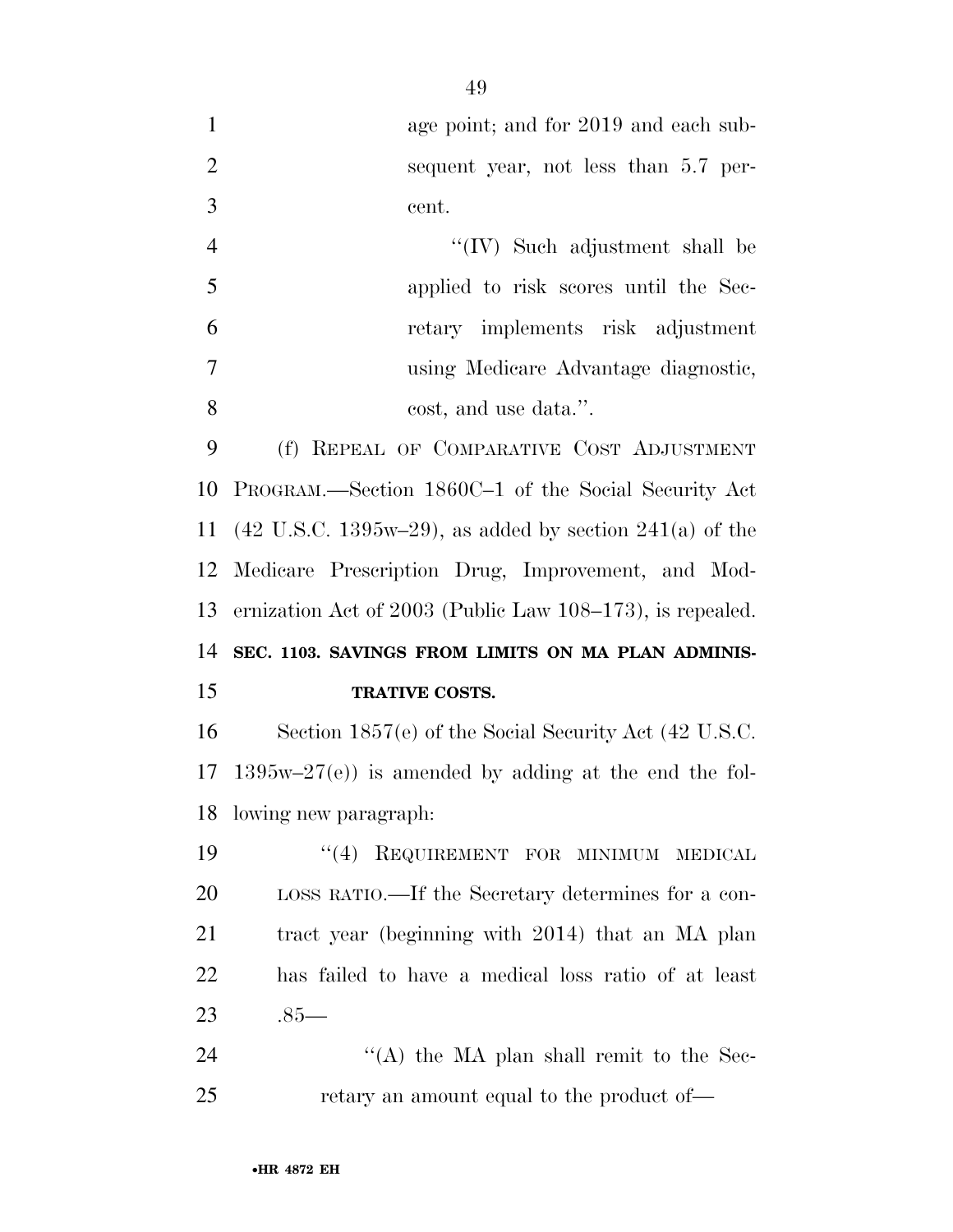| $\mathbf{1}$   | "(i) the total revenue of the MA plan                      |
|----------------|------------------------------------------------------------|
| $\overline{2}$ | under this part for the contract year; and                 |
| 3              | "(ii) the difference between .85 and                       |
| $\overline{4}$ | the medical loss ratio;                                    |
| 5              | $\mathrm{``(B)}$ for 3 consecutive contract years, the     |
| 6              | Secretary shall not permit the enrollment of               |
| 7              | new enrollees under the plan for coverage dur-             |
| 8              | ing the second succeeding contract year; and               |
| 9              | "(C) the Secretary shall terminate the plan                |
| 10             | contract if the plan fails to have such a medical          |
| 11             | loss ratio for 5 consecutive contract years.".             |
| 12             | SEC. 1104. DISPROPORTIONATE SHARE HOSPITAL (DSH)           |
| 13             | PAYMENTS.                                                  |
| 14             | Section $1886(r)$ of the Social Security Act (42 U.S.C.    |
| 15             | $1395ww(r)$ , as added by section 3133 of the Patient Pro- |
| 16             | tection and Affordable Care Act and as amended by sec-     |
| 17             | tion 10316 of such Act, is amended—                        |
| 18             | (1) in paragraph $(1)$ , by striking "2015" and            |
| 19             |                                                            |
|                | inserting "2014"; and                                      |
| 20             | $(2)$ in paragraph $(2)$ —                                 |
| 21             | (A) in the matter preceding subparagraph                   |
| 22             | $(A)$ , by striking "2015" and inserting "2014";           |
| 23             | $(B)$ in subparagraph $(B)(i)$ —                           |
| 24             | (i) in the heading, by inserting "2014,"                   |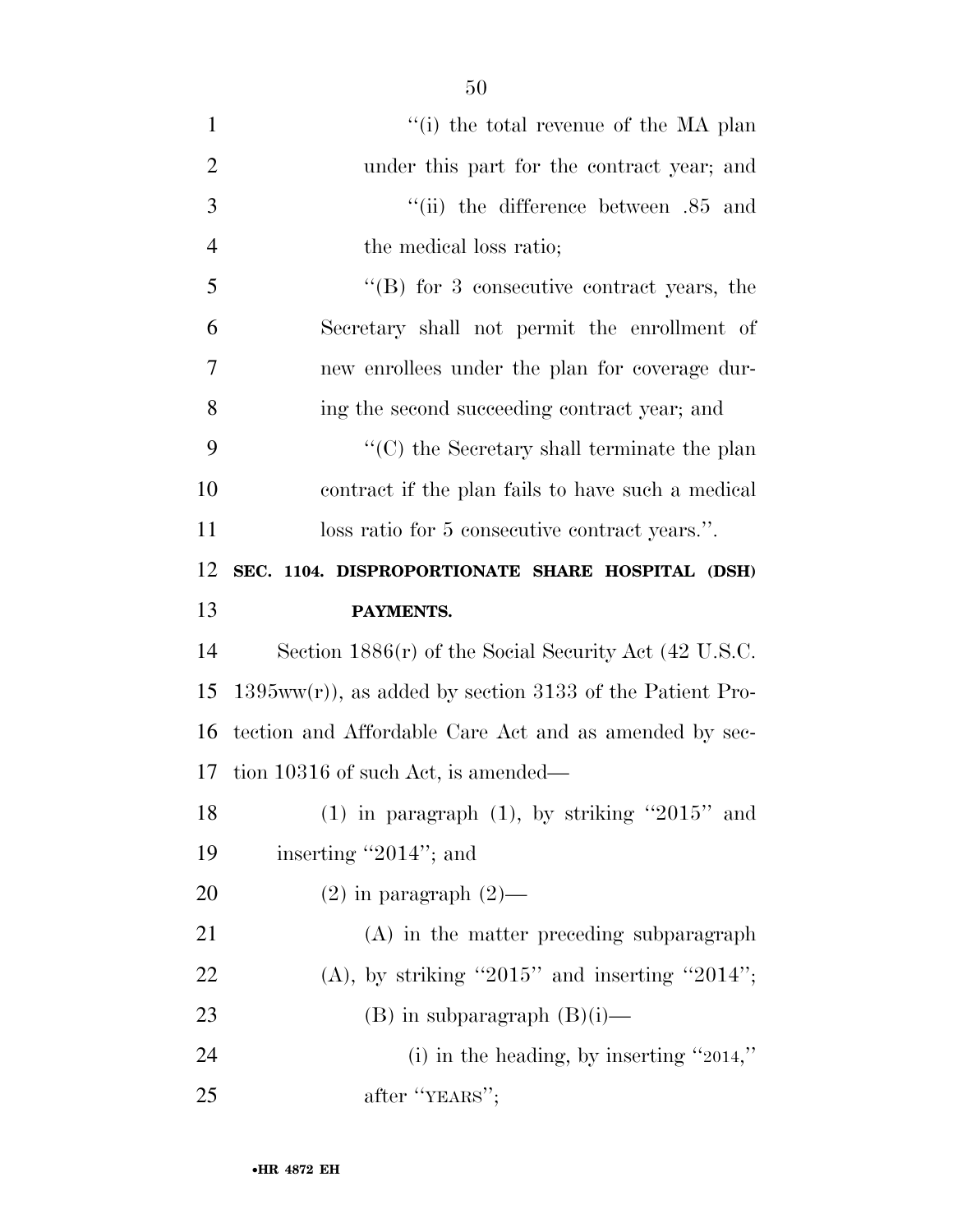(ii) in the matter preceding subclause 2 (I), by inserting  $"2014,"$  after "each of fis- cal years''; (iii) in subclause (I), by striking ''on such Act'' and inserting ''on the Health Care and Education Reconciliation Act of 2010''; and (iv) in the matter following subclause (II), by striking ''minus 1.5 percentage points'' and inserting ''minus 0.1 percent-11 age points for fiscal year 2014 and minus 0.2 percentage points for each of fiscal 13 years 2015, 2016, and 2017"; and (C) in subparagraph (B)(ii), in the matter following subclause (II), by striking ''and, for each of 2018 and 2019, minus 1.5 percentage points'' and inserting ''minus 0.2 percentage

## **SEC. 1105. MARKET BASKET UPDATES.**

20 (a) IPPS.—Section  $1886(b)(3)(B)$  of the Social Se-21 curity Act (42 U.S.C. 1395ww(b)(3)(B)), as amended by 22 sections  $3401(a)(4)$  and  $10319(a)$  of the Patient Protec-tion and Affordable Care Act, is amended—

points for each of fiscal years 2018 and 2019''.

(1) in clause (xii)—

•**HR 4872 EH**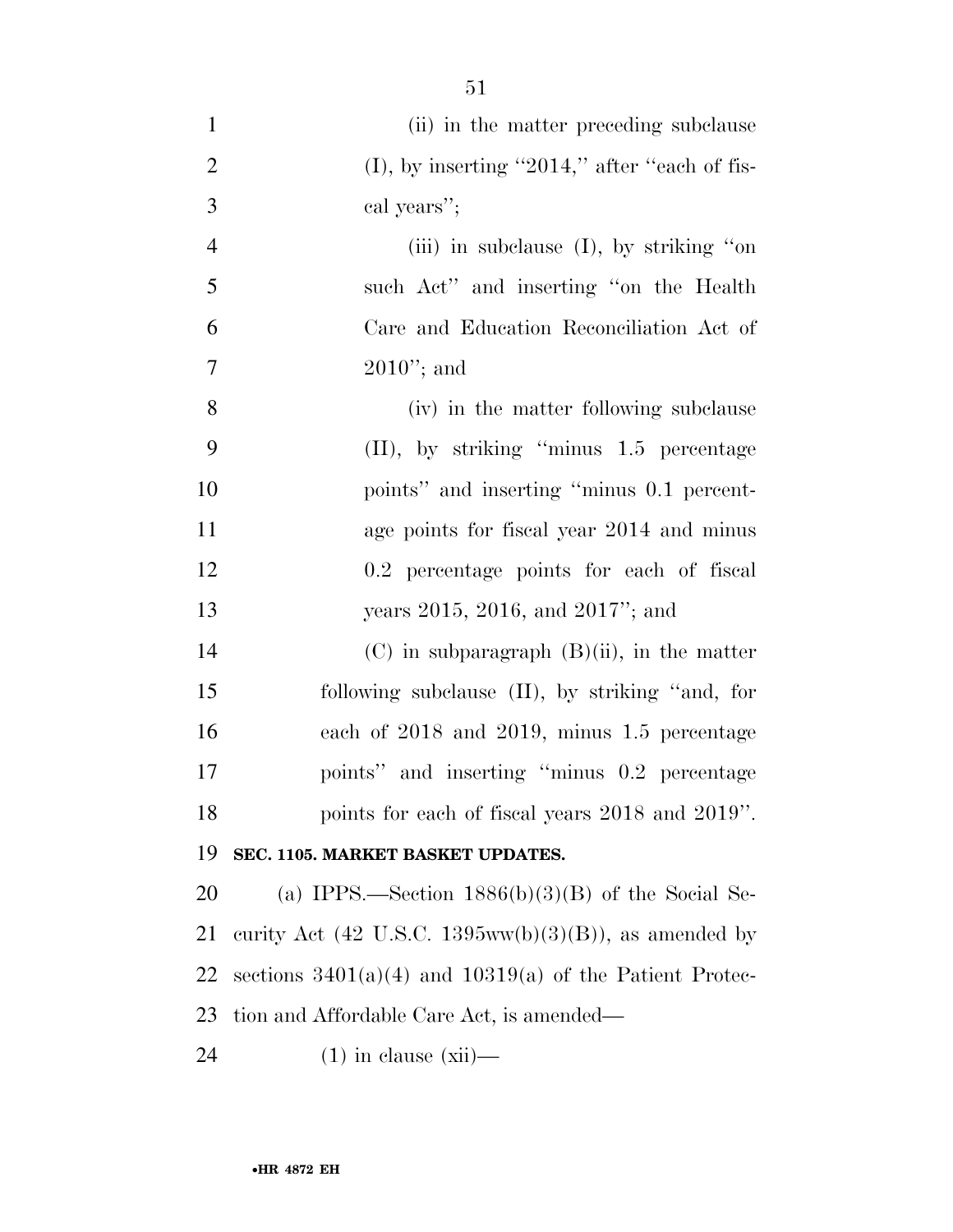| $\mathbf{1}$   | $(A)$ by placing the subclause $(II)$ (inserted               |
|----------------|---------------------------------------------------------------|
| $\overline{2}$ | by section $10319(a)(3)$ of the Patient Protec-               |
| 3              | tion and Affordable Care Act) immediately after               |
| $\overline{4}$ | subclause $(I)$ and, in such subclause $(II)$ , by            |
| 5              | striking "and" at the end; and                                |
| 6              | (B) by striking subclause (III) and insert-                   |
| 7              | ing the following:                                            |
| 8              | "(III) for fiscal year 2014, by $0.3$ percentage              |
| 9              | point;                                                        |
| 10             | "(IV) for each of fiscal years $2015$ and $2016$ ,            |
| 11             | by 0.2 percentage point; and                                  |
| 12             | "(V) for each of fiscal years $2017$ , $2018$ , and           |
| 13             | $2019$ , by 0.75 percentage point."; and                      |
| 14             | $(2)$ by striking clause (xiii).                              |
| 15             | LONG-TERM CARE HOSPITALS.-Section<br>(b)                      |
| 16             | $1886(m)(4)$ of the Social Security Act $(42 \text{ U.S.C.})$ |
| 17             | $1395ww(m)(4)$ , as added by section $3401(c)$ of the Pa-     |
| 18             | tient Protection and Affordable Care Act and amended by       |
| 19             | section $10319(b)$ of such Act, is amended—                   |
| 20             | $(1)$ in subparagraph $(A)$ —                                 |
| 21             | $(A)$ in clause (iii), by striking "and" at the               |
| 22             | end; and                                                      |
| 23             | (B) by striking clause (iv) and inserting                     |
| 24             | the following:                                                |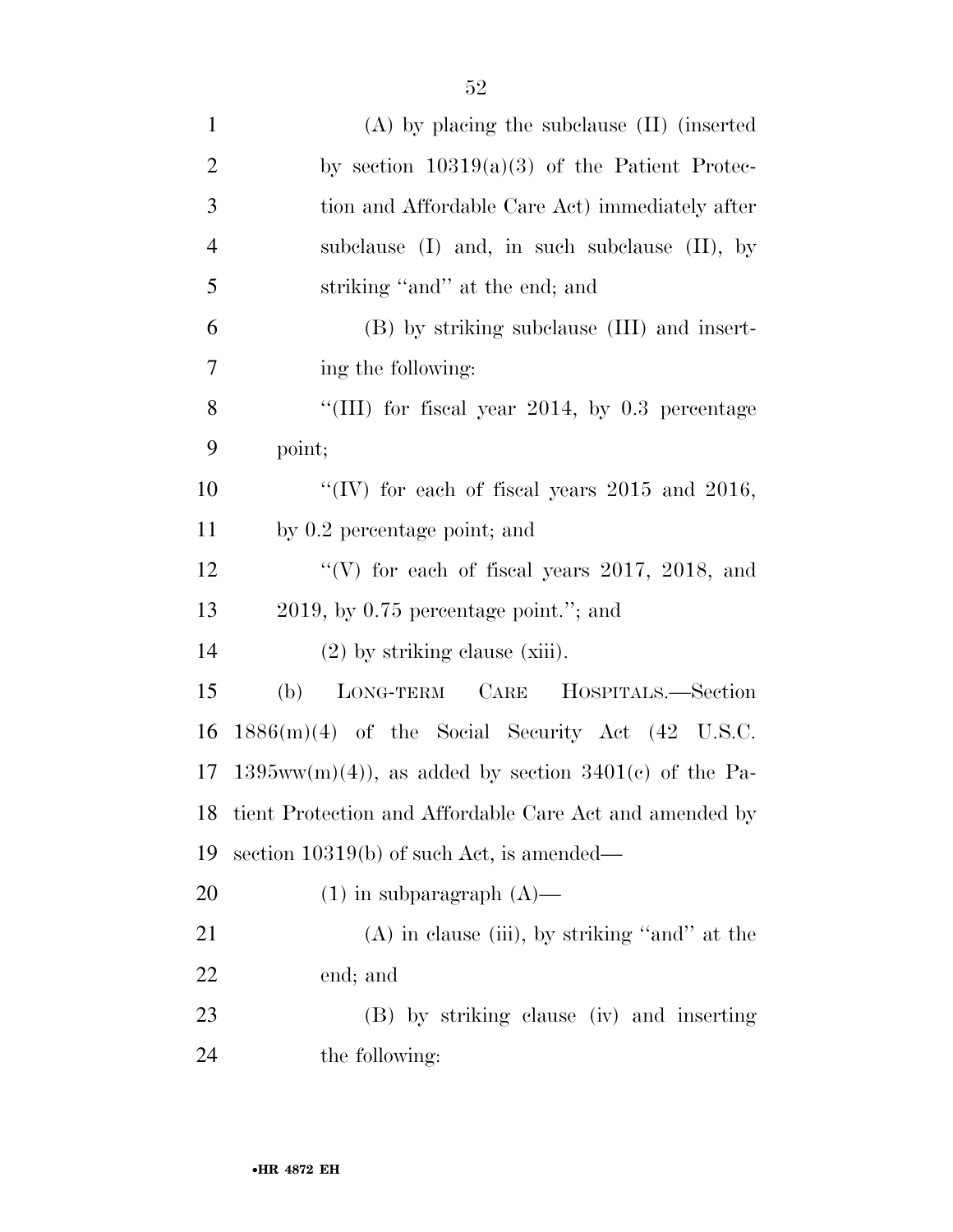| $\mathbf{1}$   | "(iv) for rate year 2014, $0.3$ percent-                    |
|----------------|-------------------------------------------------------------|
| $\mathfrak{2}$ | age point;                                                  |
| 3              | "(v) for each of rate years $2015$ and                      |
| $\overline{4}$ | $2016, 0.2$ percentage point; and                           |
| 5              | "(vi) for each of rate years $2017$ ,                       |
| 6              | 2018, and 2019, $0.75$ percentage point.";                  |
| 7              | $(2)$ by striking subparagraph $(B)$ ; and                  |
| 8              | (3) by striking $((4)$ OTHER ADJUSTMENT. $"$                |
| 9              | and all that follows through "For purposes" and in-         |
| 10             | serting "(4) OTHER ADJUSTMENT.—For purposes"                |
| 11             | (and redesignating clauses (i) through (vi) as sub-         |
| 12             | paragraphs $(A)$ through $(F)$ , respectively, with ap-     |
| 13             | propriate indentation).                                     |
| 14             | (c) INPATIENT REHABILITATION FACILITIES.-Sec-               |
| 15             | tion $1886(j)(3)(D)$ of the Social Security Act (42 U.S.C.  |
| 16             | $1395ww(j)(3)(D)$ , as added by section $3401(d)(2)$ of the |
|                | 17 Patient Protection and Affordable Care Act and amended   |
|                | 18 by section $10319(c)$ of such Act, is amended—           |
| 19             | $(1)$ in clause $(i)$ —                                     |
| <b>20</b>      | $(A)$ by placing the subclause $(II)$ (inserted             |
| 21             | by section $10319(c)(3)$ of the Patient Protec-             |
| 22             | tion and Affordable Care Act) immediately after             |
| 23             | subclause $(I)$ and, in such subclause $(II)$ , by          |
| 24             | striking "and" at the end; and                              |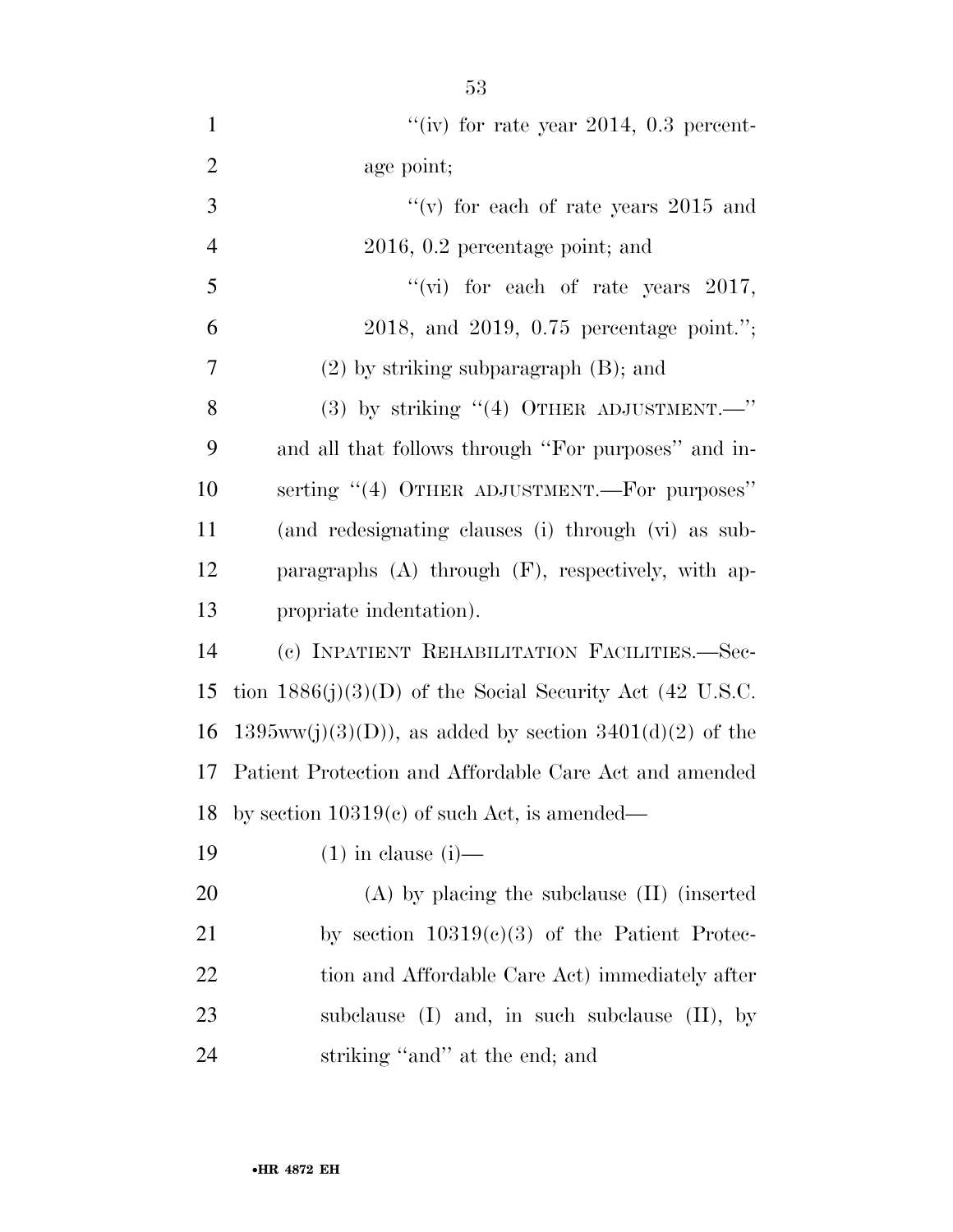| $\mathbf{1}$   | (B) by striking subclause (III) and insert-               |
|----------------|-----------------------------------------------------------|
| $\overline{2}$ | ing the following:                                        |
| 3              | "(III) for fiscal year $2014$ , 0.3                       |
| $\overline{4}$ | percentage point;                                         |
| 5              | "(IV) for each of fiscal years                            |
| 6              | $2015$ and $2016$ , 0.2 percentage point;                 |
| $\overline{7}$ | and                                                       |
| 8              | "(V) for each of fiscal years                             |
| 9              | 2017, 2018, and 2019, 0.75 percent-                       |
| 10             | age point.";                                              |
| 11             | $(2)$ by striking clause (ii); and                        |
| 12             | (3) by striking "(D) OTHER ADJUSTMENT.-"                  |
| 13             | and all that follows through "For purposes" and in-       |
| 14             | serting "(D) OTHER ADJUSTMENT.—For purposes"              |
| 15             | (and redesignating subclauses (I) through (V) as          |
| 16             | clauses (i) through (v), respectively, with appropriate   |
| 17             | indentation).                                             |
| 18             | (d) PSYCHIATRIC HOSPITALS.—Section $1886(s)(3)$ of        |
| 19             | the Social Security Act, as added by section $3401(f)$ of |
| 20             | the Patient Protection and Affordable Care Act and        |
| 21             | amended by section $10319(e)$ of such Act, is amended—    |
| 22             | $(1)$ in subparagraph $(A)$ —                             |
| 23             | $(A)$ by placing the clause (ii) (inserted by             |
| 24             | section $10319(e)(3)$ of the Patient Protection           |
| 25             | and Affordable Care Act) immediately after                |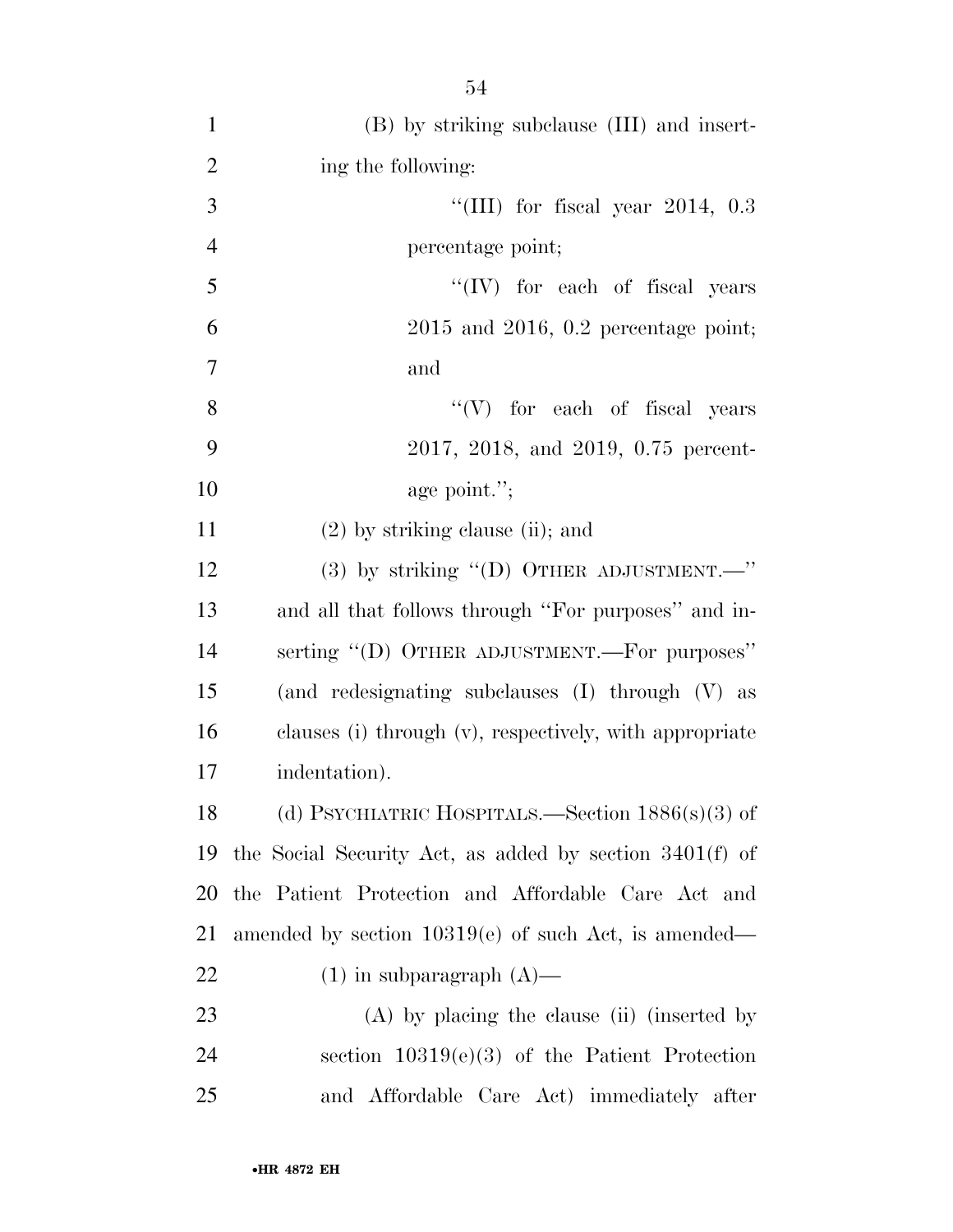| $\mathbf{1}$   | clause (i) and, in such clause (ii), by striking               |
|----------------|----------------------------------------------------------------|
| $\overline{2}$ | "and" at the end; and                                          |
| 3              | (B) by striking clause (iii) and inserting                     |
| $\overline{4}$ | the following:                                                 |
| 5              | "(iii) for the rate year beginning in                          |
| 6              | $2014, 0.3$ percentage point;                                  |
| 7              | "(iv) for each of the rate years begin-                        |
| 8              | ning in $2015$ and $2016$ , 0.2 percentage                     |
| 9              | point; and                                                     |
| 10             | $f'(v)$ for each of the rate years begin-                      |
| 11             | ning in 2017, 2018, and 2019, 0.75 per-                        |
| 12             | centage point.";                                               |
| 13             | $(2)$ by striking subparagraph $(B)$ ; and                     |
| 14             | (3) by striking $(3)$ OTHER ADJUSTMENT. $\cdots$               |
| 15             | and all that follows through "For purposes" and in-            |
| 16             | serting "(3) OTHER ADJUSTMENT.—For purposes"                   |
| 17             | (and redesignating clauses (i) through (v) as sub-             |
| 18             | paragraphs $(A)$ through $(E)$ , respectively, with ap-        |
| 19             | propriate indentation).                                        |
| 20             | (e)<br>OUTPATIENT<br>HOSPITALS.—Section                        |
| 21             | $1833(t)(3)(G)$ of the Social Security Act (42 U.S.C.          |
| 22             | $1395l(t)(3)(G)$ , as added by section $3401(i)(2)$ of the Pa- |
| 23             | tient Protection and Affordable Care Act and amended by        |
| 24             | section $10319(g)$ of such Act, is amended—                    |
| 25             | $(1)$ in clause $(i)$ —                                        |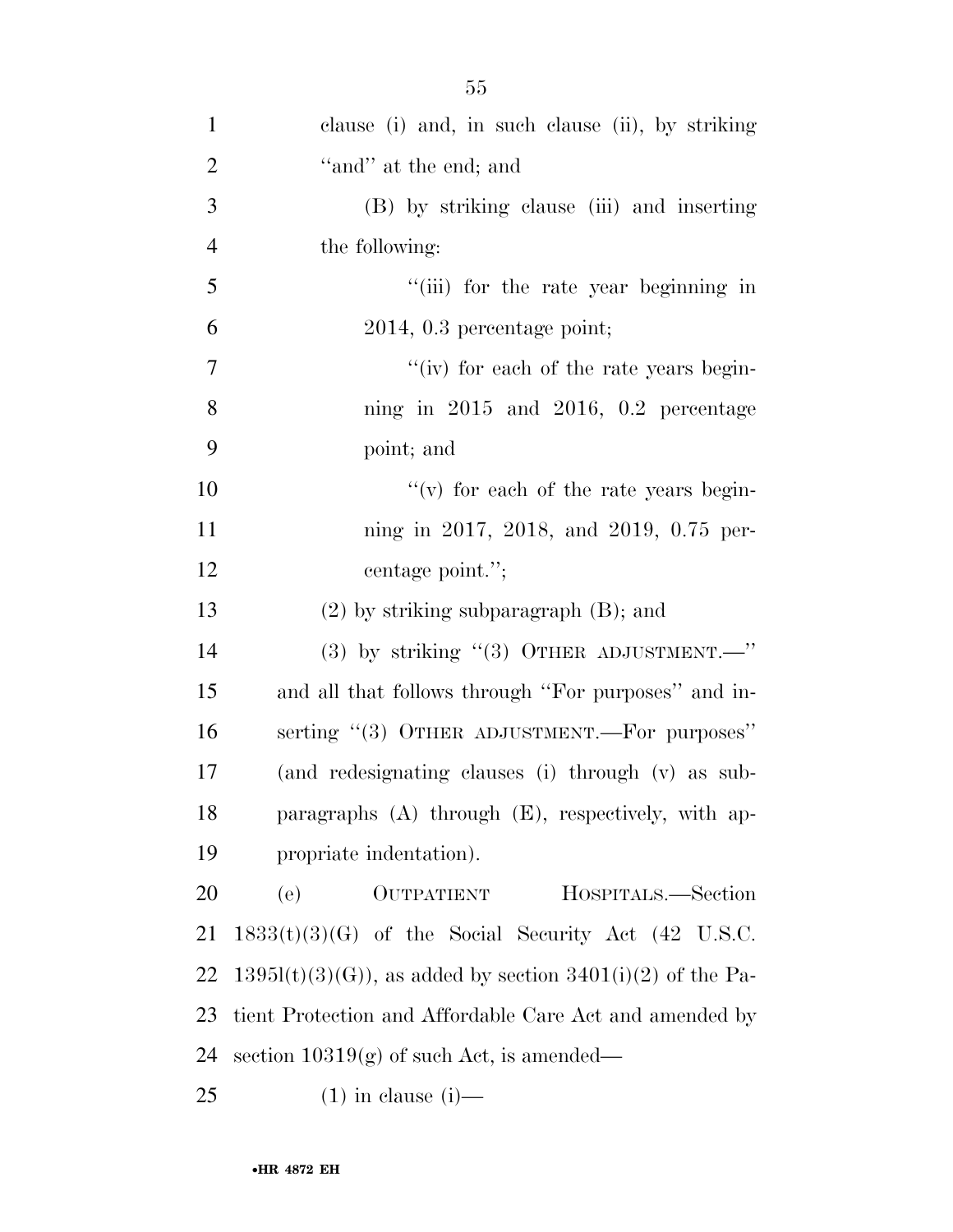| $\mathbf{1}$   | $(A)$ by placing the subclause $(II)$ (inserted               |
|----------------|---------------------------------------------------------------|
| $\overline{2}$ | by section $10319(g)(3)$ of the Patient Protec-               |
| 3              | tion and Affordable Care Act) immediately after               |
| $\overline{4}$ | subclause $(I)$ and, in such subclause $(II)$ , by            |
| 5              | striking "and" at the end; and                                |
| 6              | (B) by striking subclause (III) and insert-                   |
| 7              | ing the following:                                            |
| 8              | "(III) for $2014$ , 0.3 percentage                            |
| 9              | point;                                                        |
| 10             | "(IV) for each of 2015 and 2016,                              |
| 11             | 0.2 percentage point; and                                     |
| 12             | "(V) for each of 2017, 2018, and                              |
| 13             | $2019, 0.75$ percentage point.";                              |
| 14             | $(2)$ by striking clause (ii); and                            |
| 15             | (3) by striking " $(G)$ OTHER ADJUSTMENT. -"                  |
| 16             | and all that follows through "For purposes" and in-           |
| 17             | serting "(G) OTHER ADJUSTMENT.—For purposes"                  |
| 18             | (and redesignating subclauses (I) through (V) as              |
| 19             | clauses (i) through (v), respectively, with appropriate       |
| 20             | indentation).                                                 |
| 21             | SEC. 1106. PHYSICIAN OWNERSHIP-REFERRAL.                      |
| 22             | Section 1877(i) of the Social Security Act (42 U.S.C.         |
| 23             | $1395nn(i)$ , as added by section $6001(a)(3)$ of the Patient |
| 24             | Protection and Affordable Care Act and as amended by          |
| 25             | section $10601(a)$ of such Act, is amended—                   |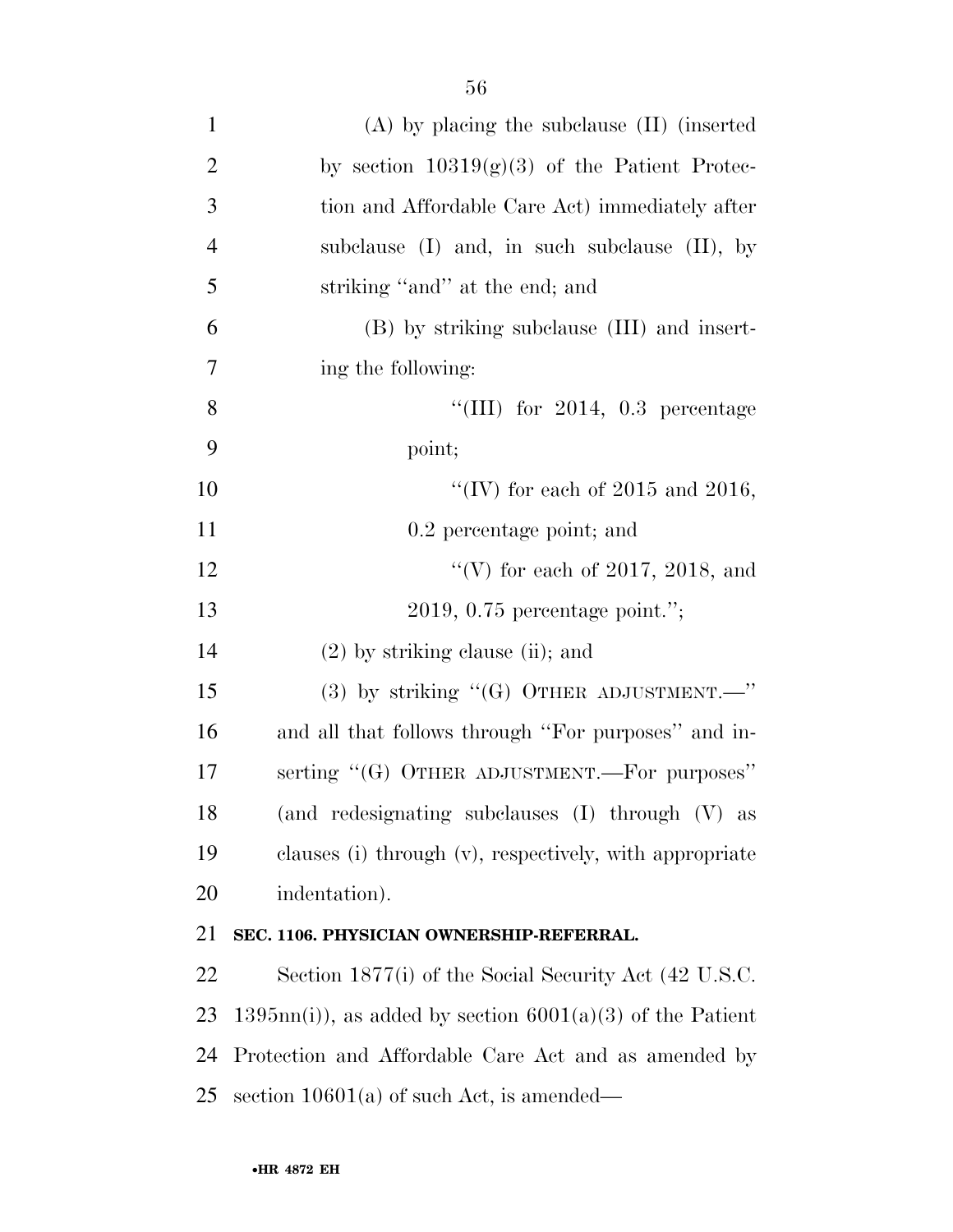| $\mathbf{1}$   | (1) in paragraph $(1)(A)(i)$ , by striking "August"   |
|----------------|-------------------------------------------------------|
| $\overline{2}$ | 1, $2010$ " and inserting "December 31, $2010$ "; and |
| 3              | $(2)$ in paragraph $(3)$ —                            |
| $\overline{4}$ | $(A)$ in subparagraph $(A)(i)$ , by striking          |
| 5              | "an applicable hospital (as defined in subpara-       |
| 6              | graph $(E)$ )" and inserting "a hospital that is an   |
| 7              | applicable hospital (as defined in subparagraph       |
| 8              | $(E)$ ) or is a high Medicaid facility described in   |
| 9              | subparagraph $(F)$ ";                                 |
| 10             | $(B)$ in subparagraph $(C)(iii)$ , by inserting       |
| 11             | after "date of enactment of this subsection" the      |
| 12             | following: "(or, in the case of a hospital that       |
| 13             | did not have a provider agreement in effect as        |
| 14             | of such date but does have such an agreement          |
| 15             | in effect on December 31, 2010, the effective         |
| 16             | date of such provider agreement)";                    |
| 17             | $(C)$ by redesignating subparagraphs $(F)$            |
| 18             | through $(H)$ as subparagraphs $(G)$ through $(I)$ ,  |
| 19             | respectively; and                                     |
| 20             | (D) by inserting after subparagraph $(E)$             |
| 21             | the following new subparagraph:                       |
| 22             | $``(F)$ HIGH<br>MEDICAID FACILITY<br>DE-              |
| 23             | SCRIBED.—A high Medicaid facility described in        |
| 24             | this subparagraph is a hospital that—                 |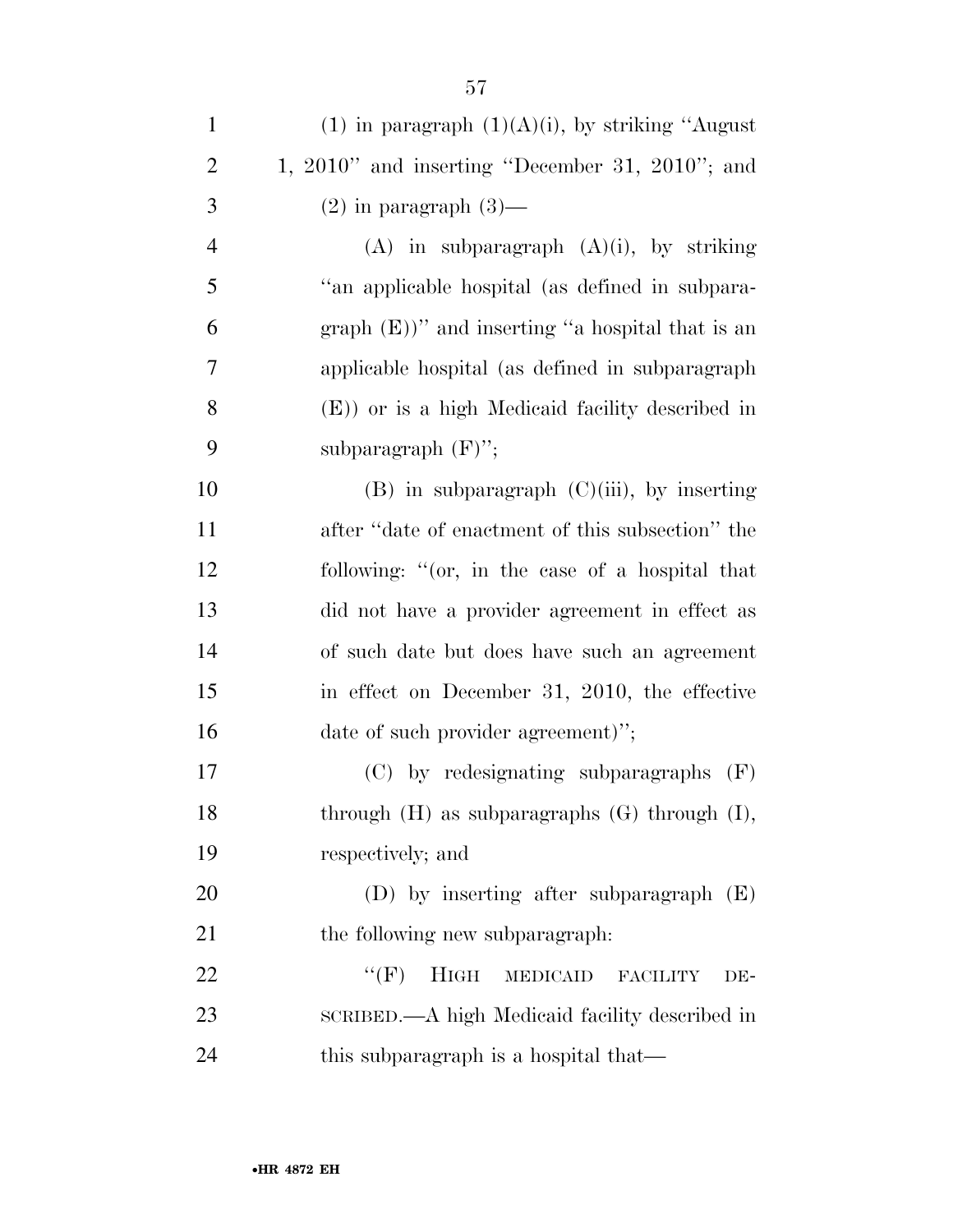1 ''(i) is not the sole hospital in a coun-2 ty;

| 3              | "(ii) with respect to each of the $3$                      |
|----------------|------------------------------------------------------------|
| $\overline{4}$ | most recent years for which data are avail-                |
| 5              | able, has an annual percent of total inpa-                 |
| 6              | tient admissions that represent inpatient                  |
| 7              | admissions under title XIX that is esti-                   |
| 8              | mated to be greater than such percent with                 |
| 9              | respect to such admissions for any other                   |
| 10             | hospital located in the county in which the                |
| 11             | hospital is located; and                                   |
| 12             | "(iii) meets the conditions described                      |
| 13             | in subparagraph $(E)(iii)$ .".                             |
| 14             | SEC. 1107. PAYMENT FOR IMAGING SERVICES.                   |
| 15             | Section 1848 of the Social Security Act (42 U.S.C.         |
| 16             | $1395w-4$ , as amended by section $3135(a)$ of the Patient |
| 17             | Protection and Affordable Care Act, is amended—            |
| 18             | $(1)$ in subsection $(b)(4)$ —                             |
| 19             | $(A)$ in subparagraph $(B)$ , by striking "this            |
| 20             | paragraph" and inserting "subparagraph $(A)$ ";            |
| 21             | and                                                        |
| 22             | (B) by amending subparagraph (C) to read                   |
| 23             | as follows:                                                |
| 24             | "(C) ADJUSTMENT IN IMAGING UTILIZA-                        |
| 25             | TION RATE.—With respect to fee schedules es-               |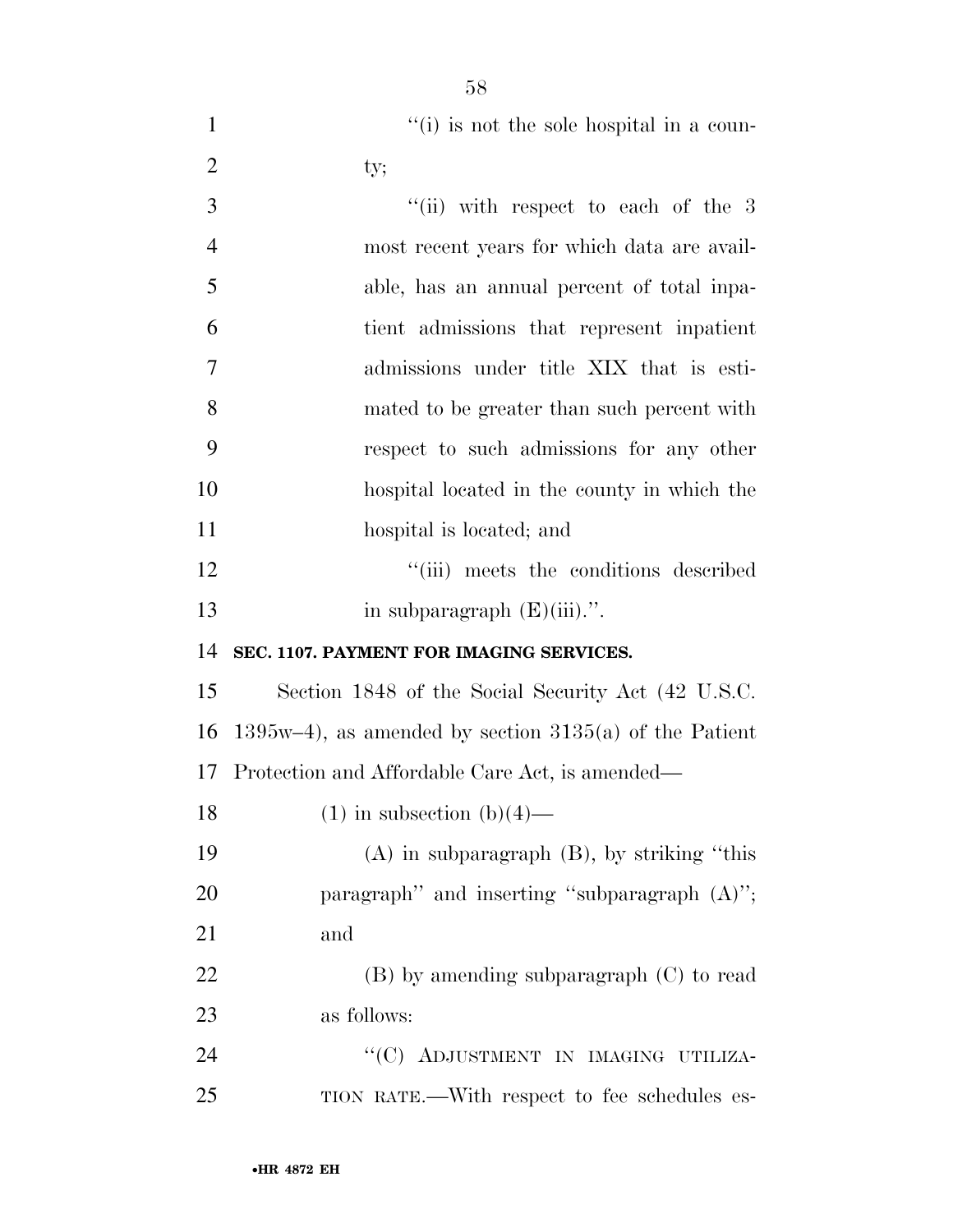| $\mathbf{1}$   | tablished for 2011 and subsequent years, in the             |
|----------------|-------------------------------------------------------------|
| $\overline{2}$ | methodology for determining practice expense                |
| 3              | relative value units for expensive diagnostic im-           |
| $\overline{4}$ | aging equipment under the final rule published              |
| 5              | by the Secretary in the Federal Register on No-             |
| 6              | vember 25, 2009 (42 CFR 410 et al.), the Sec-               |
| 7              | retary shall use a 75 percent assumption in-                |
| 8              | stead of the utilization rates otherwise estab-             |
| 9              | lished in such final rule."; and                            |
| 10             | (2) in subsection (c)(2)(B)(v), by striking sub-            |
| 11             | clauses $(III)$ , $(IV)$ , and $(V)$ and inserting the fol- |
| 12             | lowing new subclause:                                       |
| 13             | "(III) CHANGE IN UTILIZATION                                |
| 14             | RATE FOR CERTAIN IMAGING SERV-                              |
| 15             | ICES.--Effective for fee schedules es-                      |
| 16             | tablished beginning with 2011, re-                          |
| 17             | duced expenditures attributable to the                      |
| 18             | change in the utilization rate applica-                     |
| 19             | ble to 2011, as described in subsection                     |
| 20             | $(b)(4)(C)$ .".                                             |
| 21             | SEC. 1108. PE GPCI ADJUSTMENT FOR 2010.                     |
| 22             | Effective as if included in the enactment of the Pa-        |
|                |                                                             |

 tient Protection and Affordable Care Act, section 1848(e)(1)(H)(i) of the Social Security Act (42 U.S.C. 25 1395w–4(e)(1)(H)(i)), as added by section 3102(b)(2) of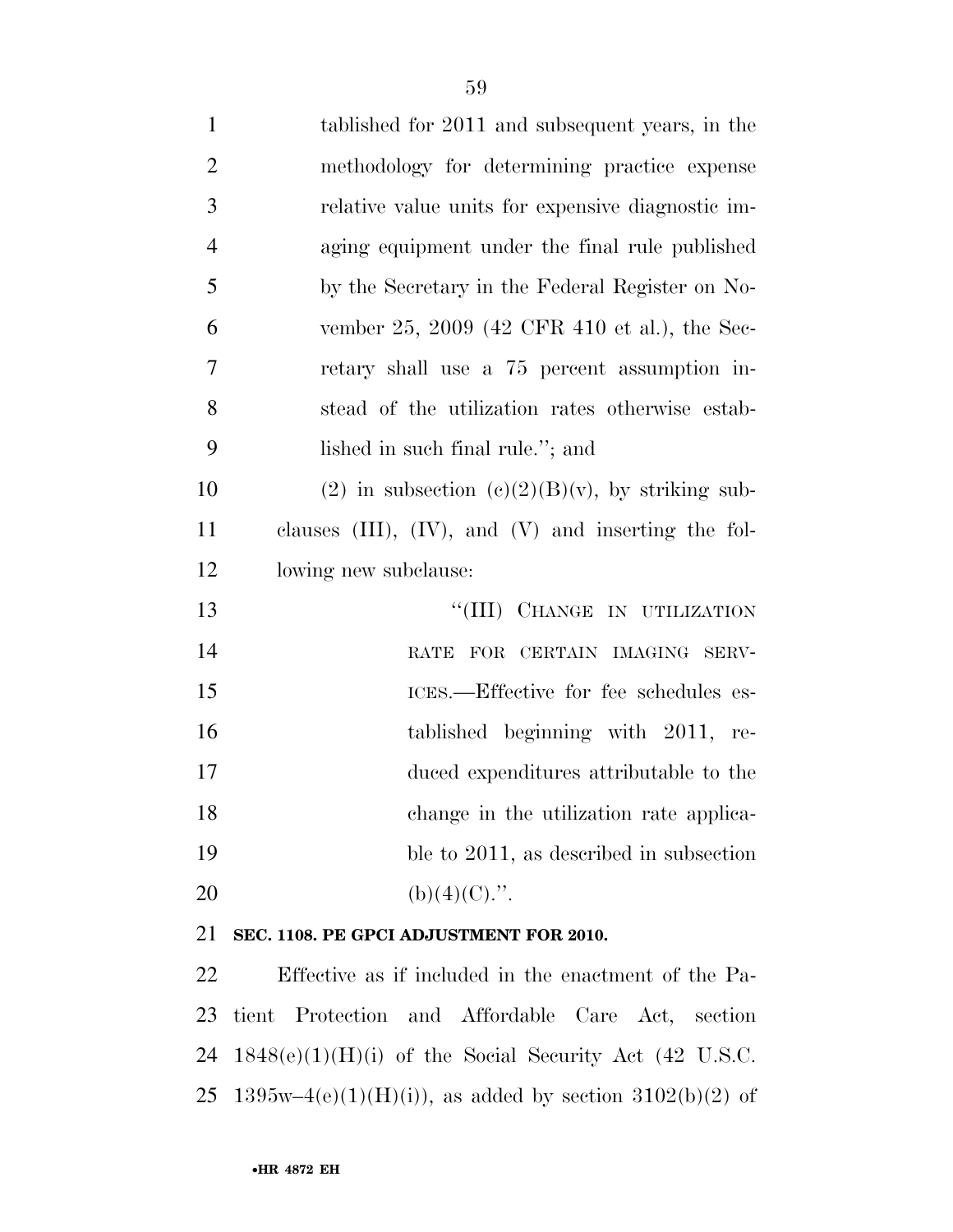the Patient Protection and Affordable Care Act, is amend-2 ed by striking  $\frac{3}{4}$  and inserting  $\frac{1}{2}$ .

#### **SEC. 1109. PAYMENT FOR QUALIFYING HOSPITALS.**

 (a) IN GENERAL.—From the amount available under subsection (b), the Secretary of Health and Human Serv- ices shall provide for a payment to qualifying hospitals (as defined in subsection (d)) for fiscal years 2011 and 2012 of the amount determined under subsection (c).

 (b) AMOUNTS AVAILABLE.—There shall be available from the Federal Hospital Insurance Trust Fund \$400,000,000 for payments under this section for fiscal years 2011 and 2012.

 (c) PAYMENT AMOUNT.—The amount of payment under this section for a qualifying hospital shall be deter- mined, in a manner consistent with the amount available under subsection (b), in proportion to the portion of the amount of the aggregate payments under section 1886(d) of the Social Security Act to the hospital for fiscal year 2009 bears to the sum of all such payments to all quali-fying hospitals for such fiscal year.

 (d) QUALIFYING HOSPITAL DEFINED.—In this sec- tion, the term ''qualifying hospital'' means a subsection (d) hospital (as defined for purposes of section 1886(d) of the Social Security Act) that is located in a county that ranks, based upon its ranking in age, sex, and race ad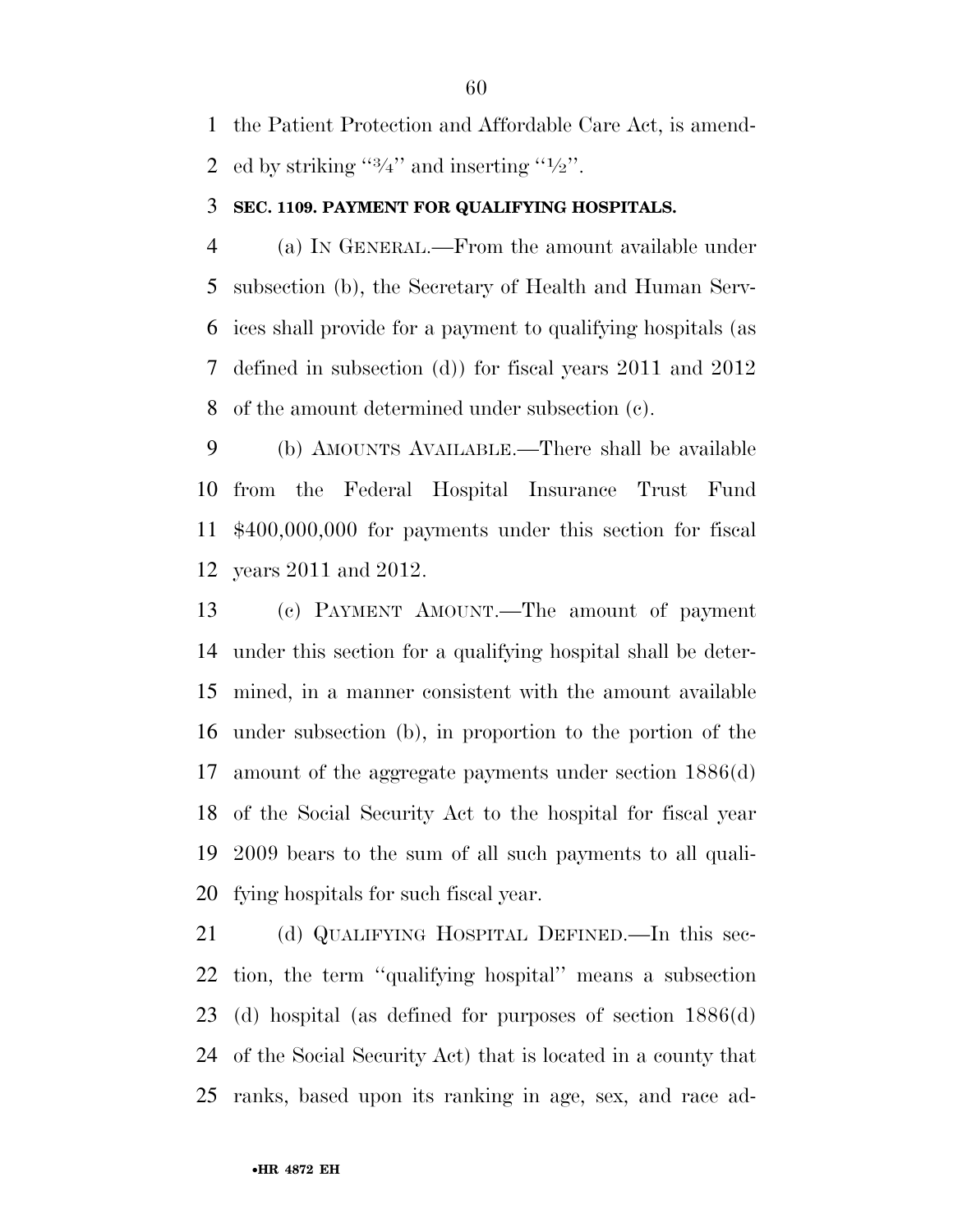justed spending for benefits under parts A and B under title XVIII of such Act per enrollee, within the lowest quartile of such counties in the United States.

## **Subtitle C—Medicaid**

## **SEC. 1201. FEDERAL FUNDING FOR STATES.**

 Section 1905 of the Social Security Act (42 U.S.C. 7 1396d), as amended by sections  $2001(a)(3)$  and  $10201(c)$  of the Patient Protection and Affordable Care Act, is amended—

10  $(1)$  in subsection  $(y)$ —

 (A) by redesignating subclause (II) of 12 paragraph  $(1)(B)(ii)$  as paragraph  $(5)$  of sub- section (z) and realigning the left margins ac-cordingly; and

 (B) by striking paragraph (1) and insert-ing the following:

17 "(1) AMOUNT OF INCREASE.—Notwithstanding subsection (b), the Federal medical assistance per- centage for a State that is one of the 50 States or the District of Columbia, with respect to amounts expended by such State for medical assistance for newly eligible individuals described in subclause 23 (VIII) of section  $1902(a)(10)(A)(i)$ , shall be equal to—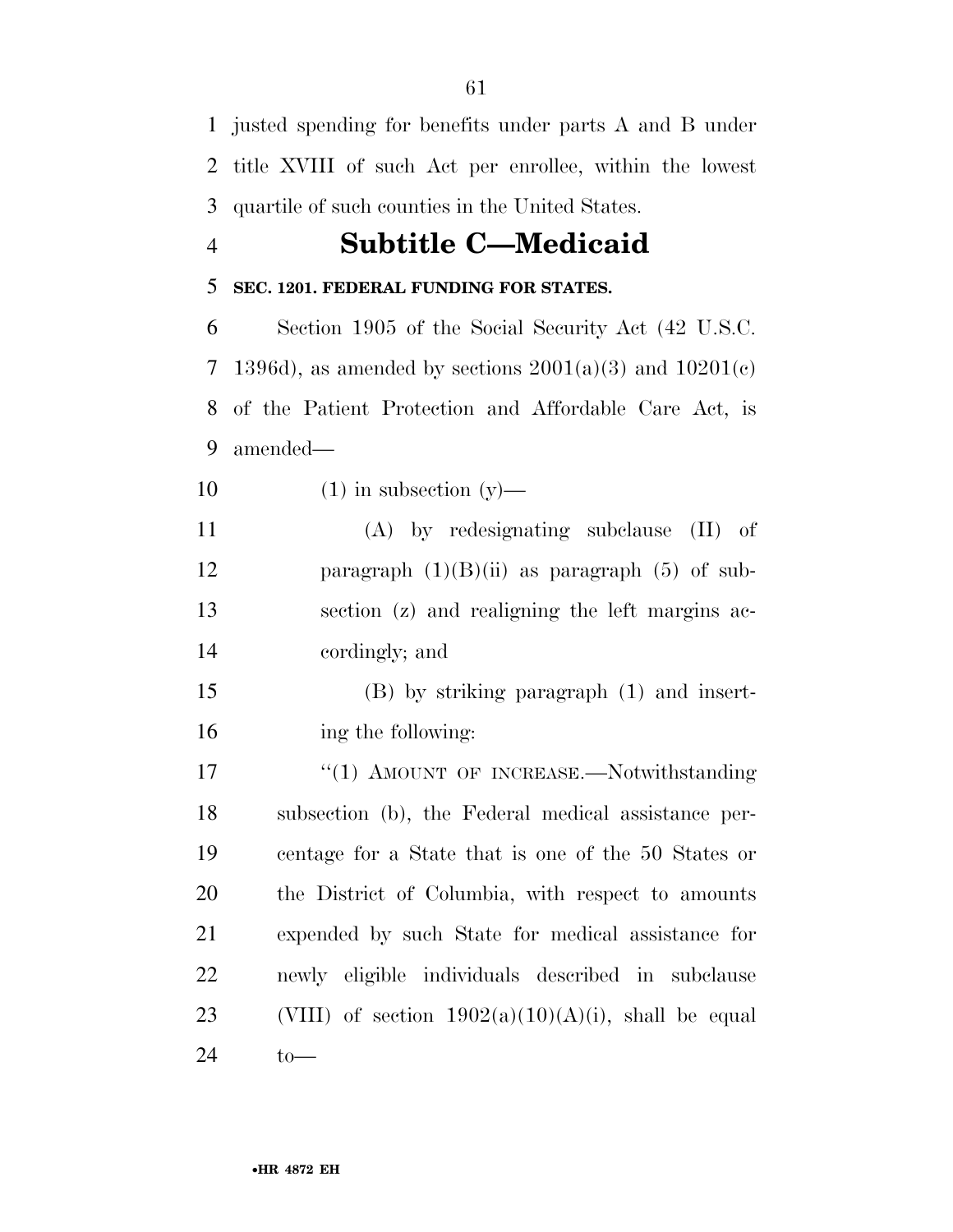| $\mathbf{1}$   | "(A) 100 percent for calendar quarters in              |
|----------------|--------------------------------------------------------|
| $\overline{2}$ | 2014, 2015, and 2016;                                  |
| 3              | $\lq\lq (B)$ 95 percent for calendar quarters in       |
| $\overline{4}$ | 2017;                                                  |
| 5              | $\lq\lq$ (C) 94 percent for calendar quarters in       |
| 6              | 2018;                                                  |
| $\overline{7}$ | $\lq\lq$ (D) 93 percent for calendar quarters in       |
| 8              | $2019$ ; and                                           |
| 9              | " $(E)$ 90 percent for calendar quarters in            |
| 10             | 2020 and each year thereafter."; and                   |
| 11             | $(2)$ in subsection $(z)$ —                            |
| 12             | $(A)$ in paragraph $(1)$ , by striking "Sep-           |
| 13             | tember 30, 2019" and inserting "December 31,           |
| 14             | and by striking "subsection"<br>2015"                  |
| 15             | $(y)(1)(B)(ii)(II)$ " and inserting "paragraph"        |
| 16             | $(3)$ ";                                               |
| 17             | $(B)$ by striking paragraphs $(2)$ through $(4)$       |
| 18             | and inserting the following:                           |
| 19             | " $(2)(A)$ For calendar quarters in 2014 and           |
| 20             | each year thereafter, the Federal medical assistance   |
| 21             | percentage otherwise determined under subsection       |
| 22             | (b) for an expansion State described in paragraph      |
| 23             | (3) with respect to medical assistance for individuals |
| 24             | described in section $1902(a)(10)(A)(i)(VIII)$ who are |
| 25             | nonpregnant childless adults with respect to whom      |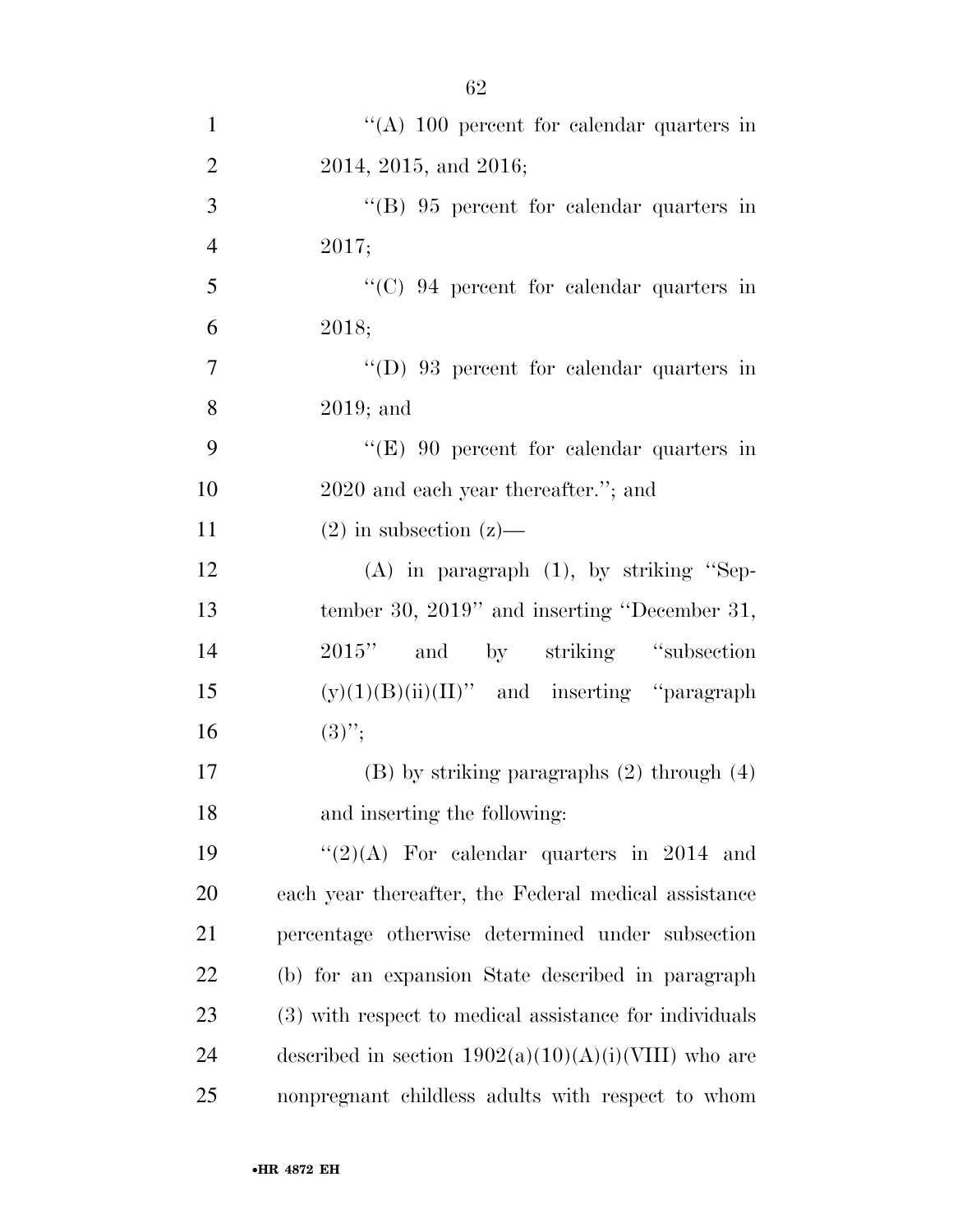| $\mathbf{1}$   | the State may require enrollment in benchmark cov-     |
|----------------|--------------------------------------------------------|
| $\overline{2}$ | erage under section 1937 shall be equal to the per-    |
| 3              | cent specified in subparagraph $(B)(i)$ for such year. |
| $\overline{4}$ | $\lq\lq(B)(i)$ The percent specified in this subpara-  |
| 5              | graph for a State for a year is equal to the Federal   |
| 6              | medical assistance percentage (as defined in the first |
| 7              | sentence of subsection (b)) for the State increased    |
| 8              | by a number of percentage points equal to the tran-    |
| 9              | sition percentage (specified in clause (ii) for the    |
| 10             | year) of the number of percentage points by which—     |
| 11             | "(I) such Federal medical assistance per-              |
| 12             | centage for the State, is less than                    |
| 13             | $\lq\lq$ (II) the percent specified in subsection      |
| 14             | $(y)(1)$ for the year.                                 |
| 15             | "(ii) The transition percentage specified in this      |
| 16             | clause for-                                            |
| 17             | "(I) 2014 is 50 percent;                               |
| 18             | "(II) 2015 is 60 percent;                              |
| 19             | "(III) 2016 is 70 percent;                             |
| 20             | "(IV) 2017 is 80 percent;                              |
| 21             | "(V) 2018 is 90 percent; and                           |
| 22             | "(VI) 2019 and each subsequent year is                 |
| 23             | 100 percent."; and                                     |
| 24             | $(C)$ by redesignating paragraph $(5)$ (as             |
| 25             | added by paragraph $(1)(A)$ of this section) as        |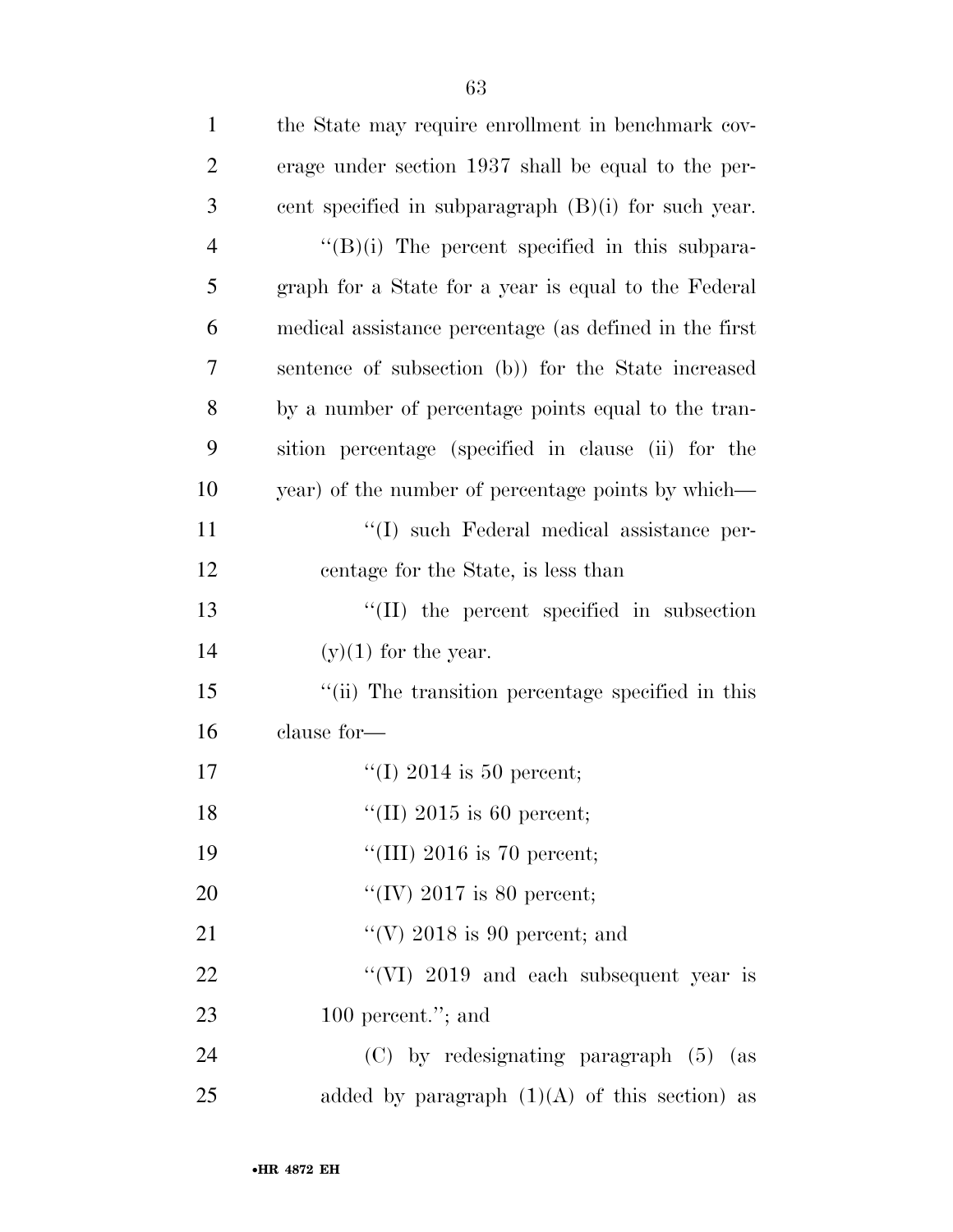| $\mathbf{1}$   | paragraph $(3)$ , realigning the left margins to   |
|----------------|----------------------------------------------------|
| $\overline{2}$ | align with paragraph (2), and striking the         |
| 3              | heading and all that follows through "a State"     |
| $\overline{4}$ | is" and inserting "A State is".                    |
| 5              | SEC. 1202. PAYMENTS TO PRIMARY CARE PHYSICIANS.    |
| 6              | (a) IN GENERAL.—                                   |
| 7              | FEE-FOR-SERVICE PAYMENTS.-Section<br>(1)           |
| 8              | 1902 of the Social Security Act (42 U.S.C. 1396a), |
| 9              | as amended by section $2303(a)(2)$ of the Patient  |
| 10             | Protection and Affordable Care Act, is amended—    |
| 11             | (A) in subsection (a) $(13)$ —                     |
| 12             | (i) by striking "and" at the end of                |
| 13             | subparagraph $(A)$ ;                               |
| 14             | (ii) by adding "and" at the end of                 |
| 15             | subparagraph $(B)$ ; and                           |
| 16             | (iii) by adding at the end the fol-                |
| 17             | lowing new subparagraph:                           |
| 18             | "(C) payment for primary care services (as         |
| 19             | defined in subsection $(jj)$ furnished in 2013     |
| 20             | and 2014 by a physician with a primary spe-        |
| 21             | cialty designation of family medicine, general     |
| 22             | internal medicine, or pediatric medicine at a      |
| 23             | rate not less than 100 percent of the payment      |
| 24             | rate that applies to such services and physician   |
| 25             | under part B of title XVIII (or, if greater, the   |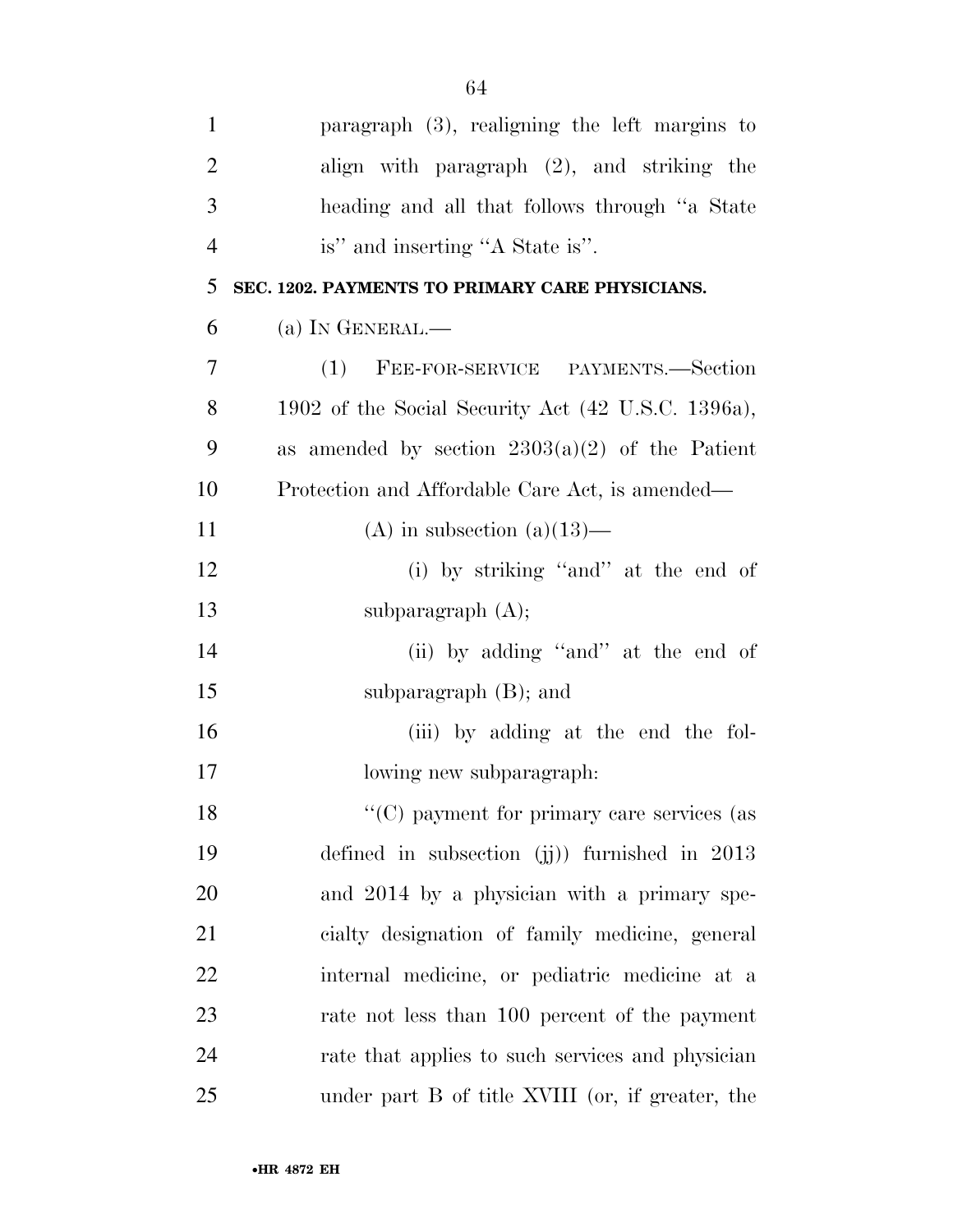| $\mathbf{1}$   | payment rate that would be applicable under                      |
|----------------|------------------------------------------------------------------|
| $\overline{2}$ | such part if the conversion factor under section                 |
| 3              | $1848(d)$ for the year involved were the conver-                 |
| $\overline{4}$ | sion factor under such section for 2009);"; and                  |
| 5              | (B) by adding at the end the following new                       |
| 6              | subsection:                                                      |
| 7              | "(ij) PRIMARY CARE SERVICES DEFINED.—For pur-                    |
| 8              | poses of subsection $(a)(13)(C)$ , the term 'primary care        |
| 9              | services' means-                                                 |
| 10             | $"(1)$ evaluation and management services that                   |
| 11             | are procedure codes (for services covered under title            |
| 12             | XVIII) for services in the category designated Eval-             |
| 13             | uation and Management in the Healthcare Common                   |
| 14             | Procedure Coding System (established by the Sec-                 |
| 15             | retary under section $1848(c)(5)$ as of December 31,             |
| 16             | 2009, and as subsequently modified); and                         |
| 17             | $\lq(2)$ services related to immunization adminis-               |
| 18             | tration for vaccines and toxoids for which CPT codes             |
| 19             | 90465, 90466, 90467, 90468, 90471, 90472, 90473,                 |
| 20             | or 90474 (as subsequently modified) apply under                  |
| 21             | such System.".                                                   |
| 22             | (2)<br><b>UNDER</b><br><b>MEDICAID</b><br>CARE<br><b>MANAGED</b> |
| 23             | PLANS.—Section $1932(f)$ of such Act $(42 \text{ U.S.C.})$       |
| 24             | $1396u-2(f)$ is amended—                                         |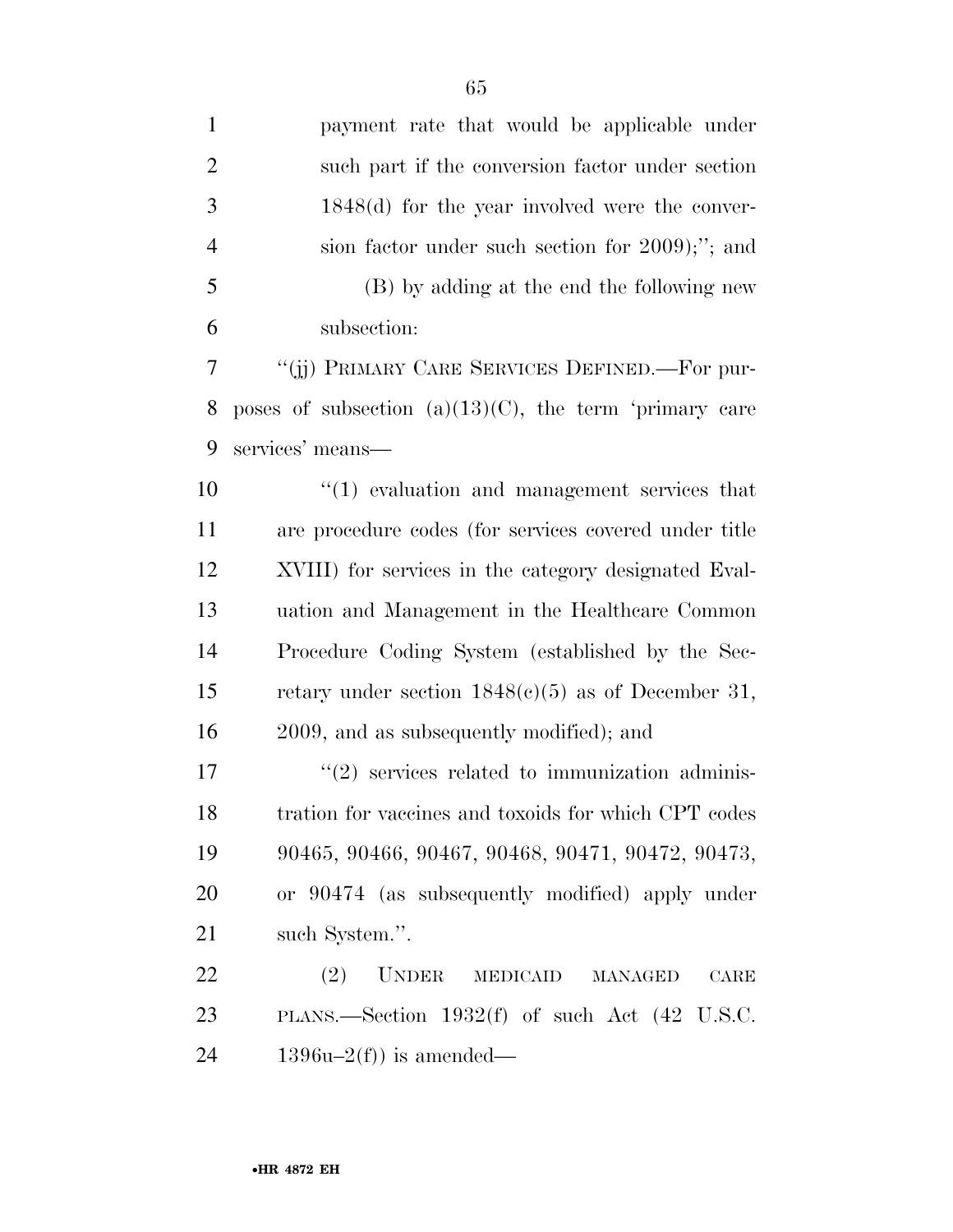(A) in the heading, by adding at the end 2 the following: "; ADEQUACY OF PAYMENT FOR PRIMARY CARE SERVICES''; and

 (B) by inserting before the period at the end the following: ''and, in the case of primary care services described in section 7 1902(a)(13)(C), consistent with the minimum payment rates specified in such section (regard- less of the manner in which such payments are made, including in the form of capitation or partial capitation)''.

 (b) INCREASE IN PAYMENT USING INCREASED FMAP.—Section 1905 of the Social Security Act, as amended by section 1004(b) of this Act and section 10201(c)(6) of the Patient Protection and Affordable Care Act, is amended by adding at the end the following new subsection:

18 "(dd) INCREASED FMAP FOR ADDITIONAL EXPEND- ITURES FOR PRIMARY CARE SERVICES.—Notwithstanding subsection (b), with respect to the portion of the amounts expended for medical assistance for services described in 22 section  $1902(a)(13)(C)$  furnished on or after January 1, 2013, and before January 1, 2015, that is attributable to the amount by which the minimum payment rate required 25 under such section (or, by application, section  $1932(f)$ ) ex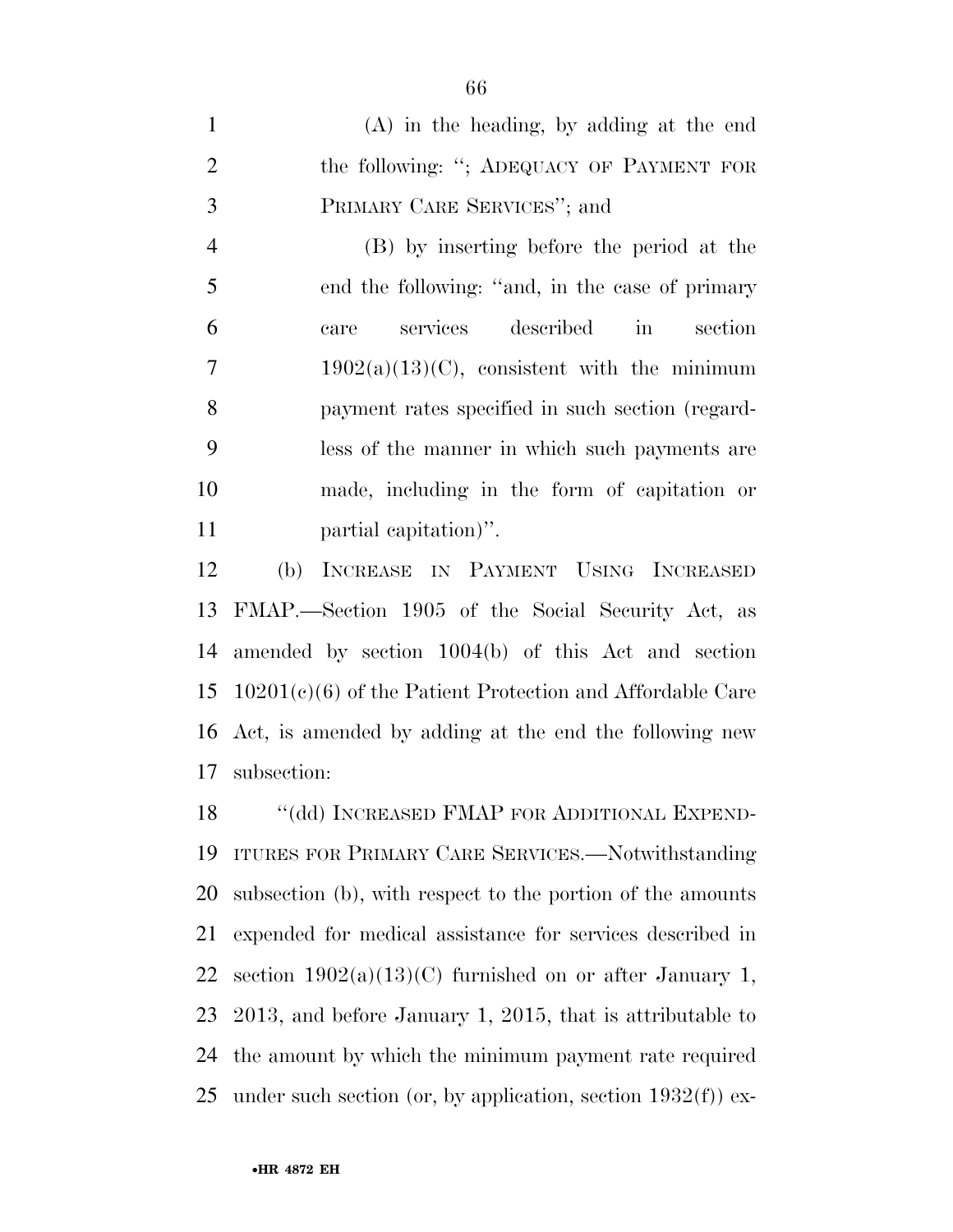ceeds the payment rate applicable to such services under the State plan as of July 1, 2009, the Federal medical assistance percentage for a State that is one of the 50 States or the District of Columbia shall be equal to 100 percent. The preceding sentence does not prohibit the pay- ment of Federal financial participation based on the Fed- eral medical assistance percentage for amounts in excess of those specified in such sentence.''.

# **SEC. 1203. DISPROPORTIONATE SHARE HOSPITAL PAY-MENTS.**

 (a) IN GENERAL.—Section 1923(f) of the Social Se- curity Act (42 U.S.C. 1396r–4(f)), as amended by sections  $2551(a)(4)$  and  $10201(e)(1)$  of the Patient Protection and Affordable Care Act, is amended—

15 (1) in paragraph  $(6)(B)(iii)$ , in the matter pre- ceding subclause (I), by striking ''or paragraph (7)''; and

 (2) by striking paragraph (7) and inserting the following:

20 "(7) MEDICAID DSH REDUCTIONS.— 21 "(A) REDUCTIONS.—

22 "(i) In GENERAL.—For each of fiscal years 2014 through 2020 the Secretary shall effect the following reductions: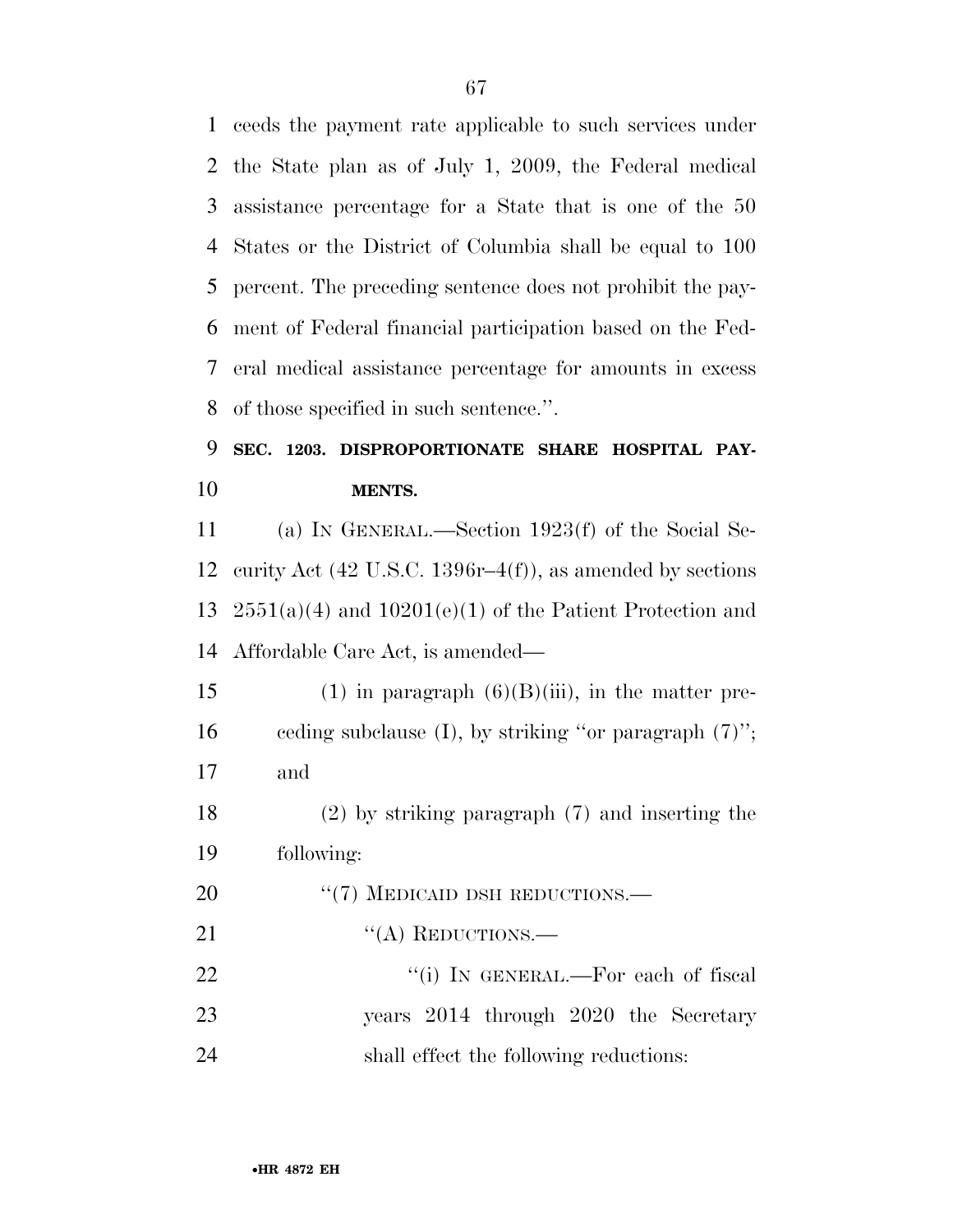| $\mathbf{1}$   | "(I) REDUCTION IN DSH ALLOT-                    |
|----------------|-------------------------------------------------|
| $\overline{2}$ | MENTS.—The Secretary shall reduce               |
| 3              | DSH allotments to States in the                 |
| $\overline{4}$ | amount specified under the DSH                  |
| 5              | health reform methodology under sub-            |
| 6              | paragraph (B) for the State for the             |
| 7              | fiscal year.                                    |
| 8              | "(II) REDUCTIONS IN<br>PAY-                     |
| 9              | MENTS.—The Secretary shall reduce               |
| 10             | payments to States under section                |
| 11             | $1903(a)$ for each calendar quarter in          |
| 12             | the fiscal year, in the manner speci-           |
| 13             | fied in clause (iii), in an amount equal        |
| 14             | to $\frac{1}{4}$ of the DSH allotment reduction |
| 15             | under subclause (I) for the State for           |
| 16             | the fiscal year.                                |
| 17             | "(ii) AGGREGATE REDUCTIONS.—The                 |
| 18             | aggregate reductions in DSH allotments          |
| 19             | for all States under clause $(i)(I)$ shall be   |
| 20             | equal to-                                       |
| 21             | "(I) $$500,000,000$ for fiscal year             |
| 22             | 2014;                                           |
| 23             | $``(II)$ \$600,000,000 for<br>fiscal            |
| 24             | year $2015$ ;                                   |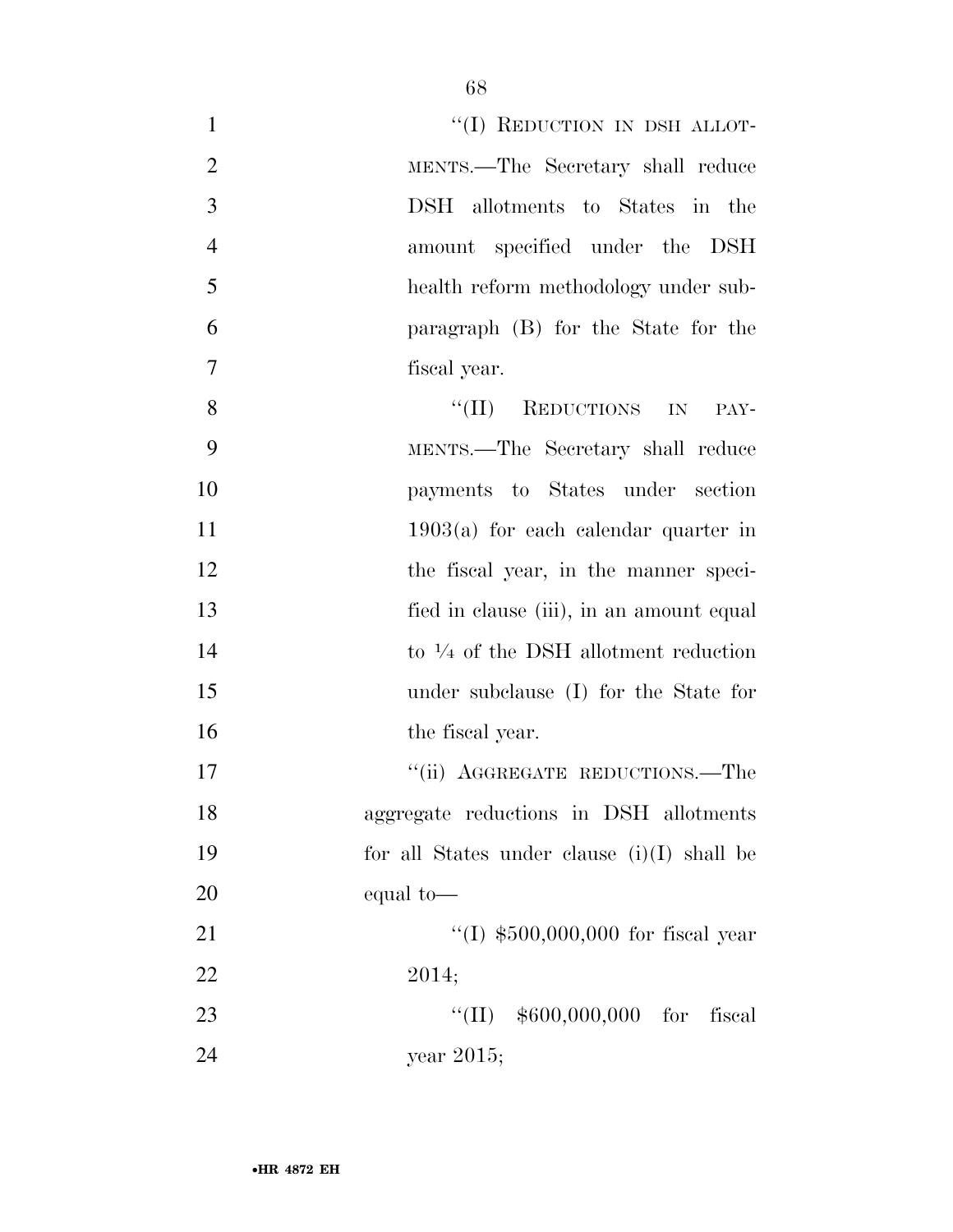| $\mathbf{1}$     | "(III) $$600,000,000$ for fiscal              |
|------------------|-----------------------------------------------|
| $\overline{2}$   | year 2016;                                    |
| 3                | "(IV) $$1,800,000,000$ for fiscal             |
| $\overline{4}$   | year $2017$ ;                                 |
| 5                | "(V) $$5,000,000,000$ for fiscal              |
| 6                | year 2018;                                    |
| $\boldsymbol{7}$ | "(VI) $$5,600,000,000$ for fiscal             |
| 8                | year $2019$ ; and                             |
| 9                | "(VII) $$4,000,000,000$ for fiscal            |
| 10               | year 2020.                                    |
| 11               | The Secretary shall distribute such aggre-    |
| 12               | gate reductions among States in accord-       |
| 13               | ance with subparagraph $(B)$ .                |
| 14               | "(iii) MANNER OF PAYMENT REDUC-               |
| 15               | TION.—The amount of the payment reduc-        |
| 16               | tion under clause (i)(II) for a State for a   |
| 17               | quarter shall be deemed an overpayment to     |
| 18               | the State under this title to be disallowed   |
| 19               | against the State's regular quarterly draw    |
| 20               | for all spending under section $1903(d)(2)$ . |
| 21               | Such a disallowance is not subject to a re-   |
| 22               | consideration under subsections (d) and (e)   |
| 23               | of section 1116.                              |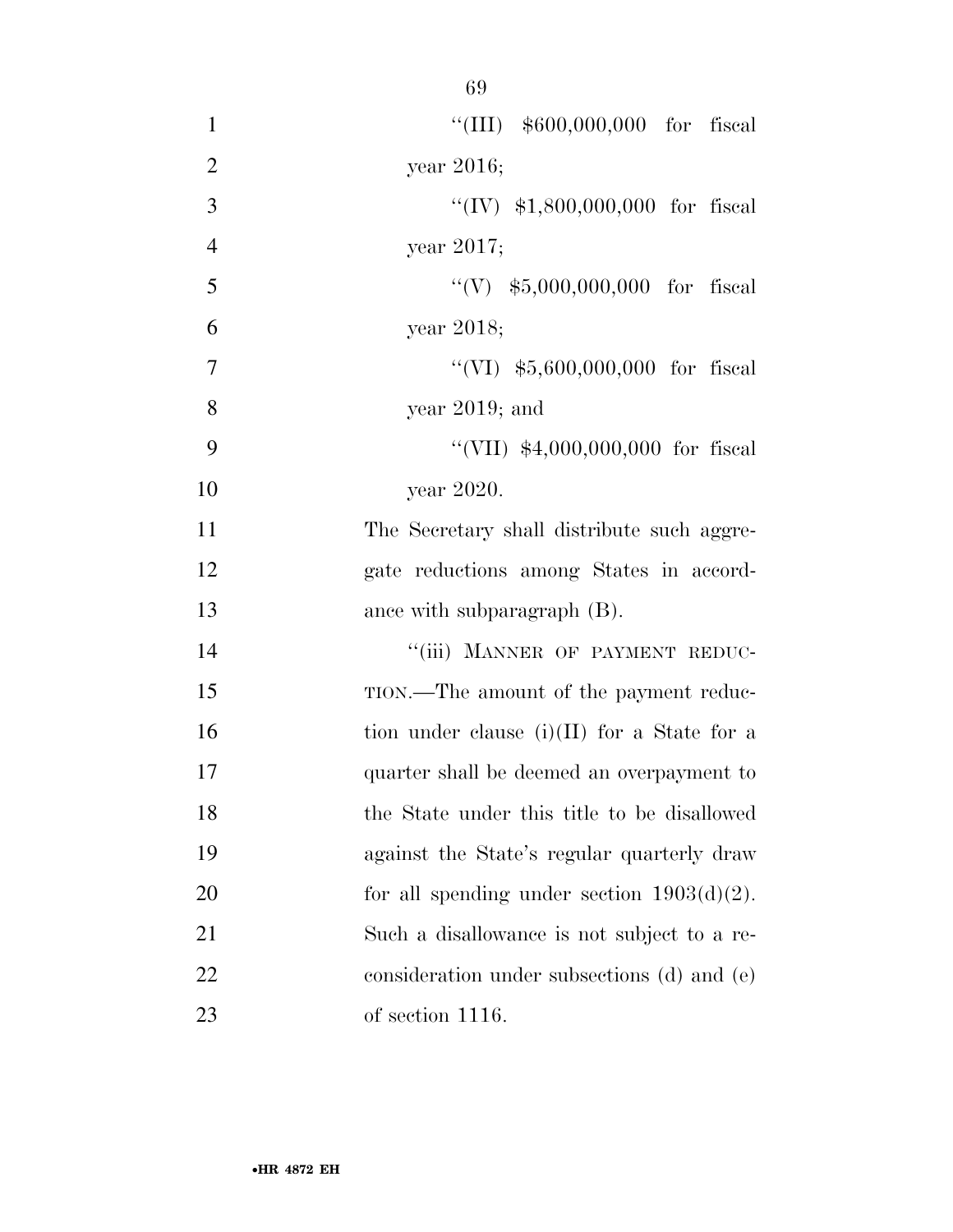| $\mathbf{1}$   | "(iv) DEFINITION.—In this para-             |
|----------------|---------------------------------------------|
| $\overline{2}$ | graph, the term 'State' means the 50        |
| 3              | States and the District of Columbia.        |
| $\overline{4}$ | "(B) DSH HEALTH REFORM METHOD-              |
| 5              | OLOGY.—The Secretary shall carry out sub-   |
| 6              | paragraph (A) through use of a DSH Health   |
| $\overline{7}$ | Reform methodology that meets the following |
| 8              | requirements:                               |
| 9              | "(i) The methodology imposes the            |
| 10             | largest percentage reductions on the States |
| 11             | $that-$                                     |
| 12             | $\lq\lq$ (I) have the lowest percentages    |
| 13             | of uninsured individuals (determined        |
| 14             | on the basis of data from the Bureau        |
| 15             | of the Census, audited hospital cost        |
| 16             | reports, and other information likely       |
| 17             | to yield accurate data) during the          |
| 18             | most recent year for which such data        |
| 19             | are available; or                           |
| 20             | "(II) do not target their DSH               |
| 21             | payments on-                                |
| 22             | "(aa) hospitals with high                   |
| 23             | volumes of Medicaid inpatients              |
| 24             | defined<br>in subsection<br>(as             |
| $25\,$         | $(b)(1)(A));$ and                           |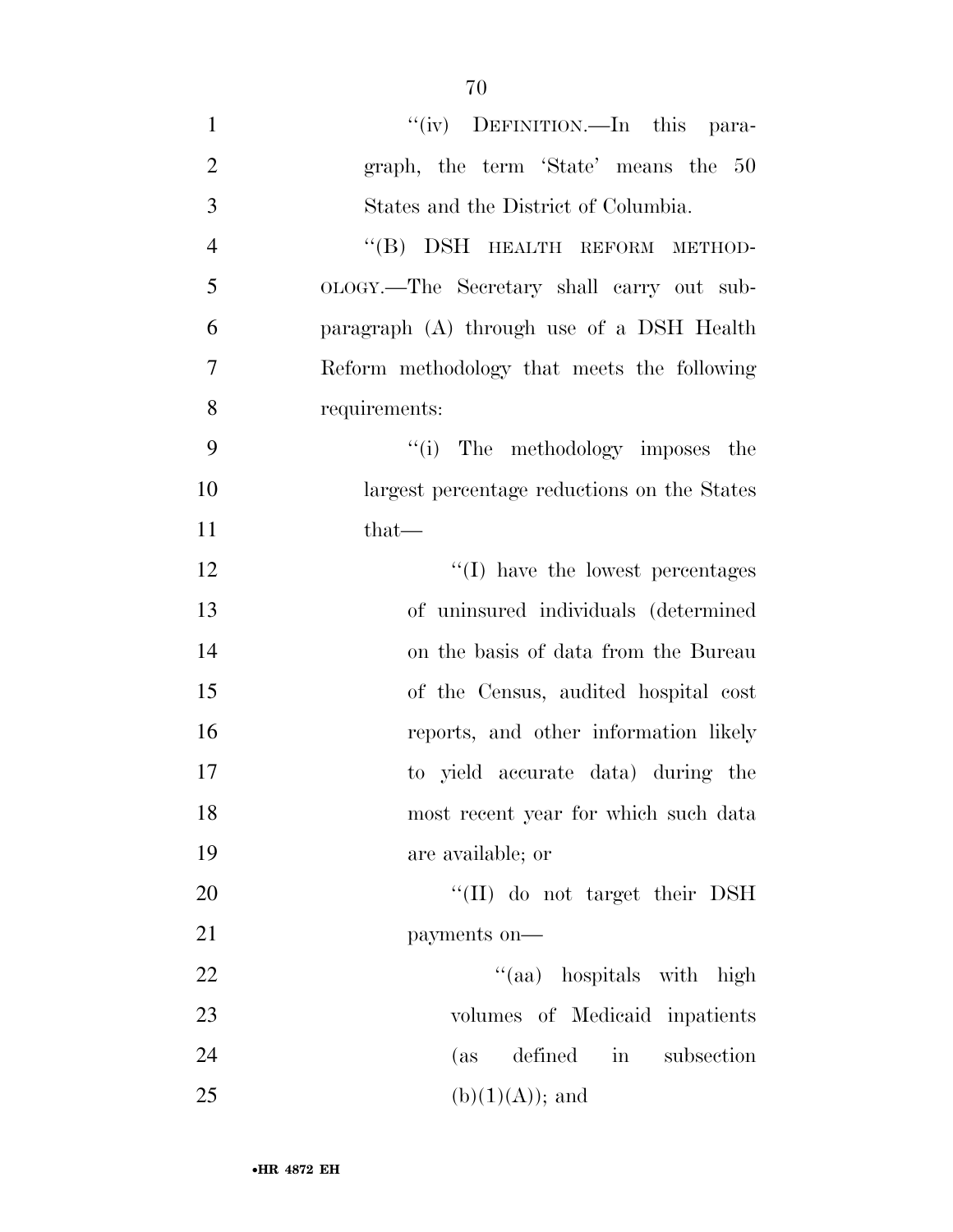1 ''(bb) hospitals that have high levels of uncompensated care (excluding bad debt). 4 "(ii) The methodology imposes a smaller percentage reduction on low DSH 6 States described in paragraph  $(5)(B)$ .  $\frac{1}{1}$  The methodology takes into ac- count the extent to which the DSH allot- ment for a State was included in the budg- et neutrality calculation for a coverage ex- pansion approved under section 1115 as of 12 July 31, 2009.". (b) EXTENSION OF DSH ALLOTMENT.—Section

14 1923(f)(6)(A) of the Social Security Act (42 U.S.C. 15 1396r–4 $(f)(6)(A)$  is amended by adding at the end the 16 following:

- 17  $''(v)$  ALLOTMENT FOR 2D, 3RD, AND 18 4TH QUARTERS OF FISCAL YEAR 2012 AND 19 FOR FISCAL YEAR 2013.—Notwithstanding 20 the table set forth in paragraph  $(2)$ :  $21$  "(I) 2D, 3RD, AND 4TH QUAR-22 TERS OF FISCAL YEAR 2012.—In the 23 case of a State that has a DSH allot-
- 24 ment of \$0 for the 2d, 3rd, and 4th 25 quarters of fiscal year 2012, the DSH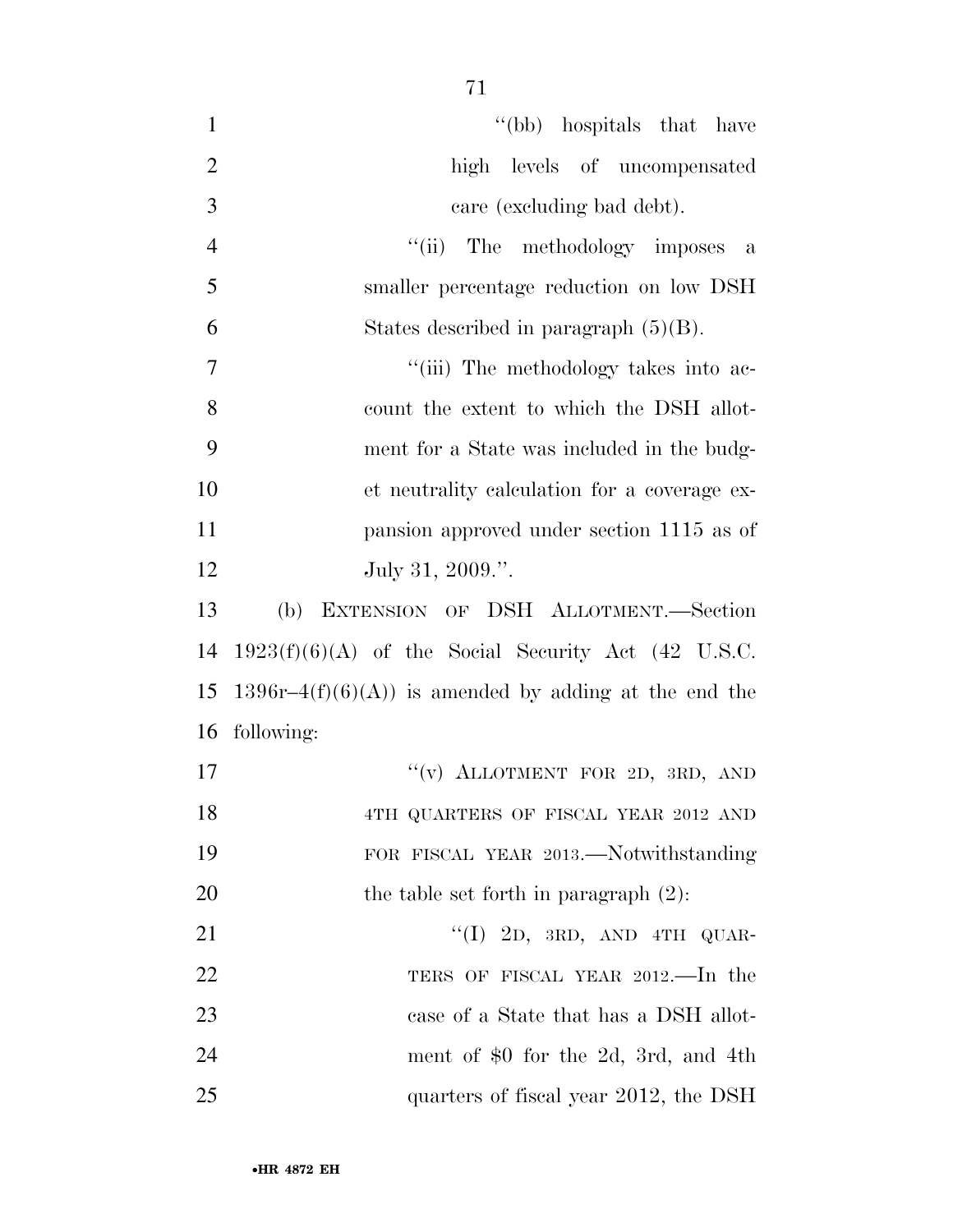allotment shall be \$47,200,000 for 2 such quarters.

 $\frac{3}{11}$  FISCAL YEAR 2013.—In the case of a State that has a DSH allot- ment of \$0 for fiscal year 2013, the DSH allotment shall be \$53,100,000 for such fiscal year.''.

#### **SEC. 1204. FUNDING FOR THE TERRITORIES.**

 (a) IN GENERAL.—Part III of subtitle D of title I of the Patient Protection and Affordable Care Act, as amended by section 10104(m) of such Act, is amended by inserting after section 1322 the following section:

### **''SEC. 1323. FUNDING FOR THE TERRITORIES.**

14 "(a) In GENERAL.—A territory that—

 ''(1) elects consistent with subsection (b) to es- tablish an Exchange in accordance with part II of this subtitle and establishes such an Exchange in ac- cordance with such part shall be treated as a State for purposes of such part and shall be entitled to payment from the amount allocated to the territory under subsection (c); or

22 ''(2) does not make such election shall be enti- tled to an increase in the dollar limitation applicable to the territory under subsections (f) and (g) of sec-tion 1108 of the Social Security Act (42 U.S.C.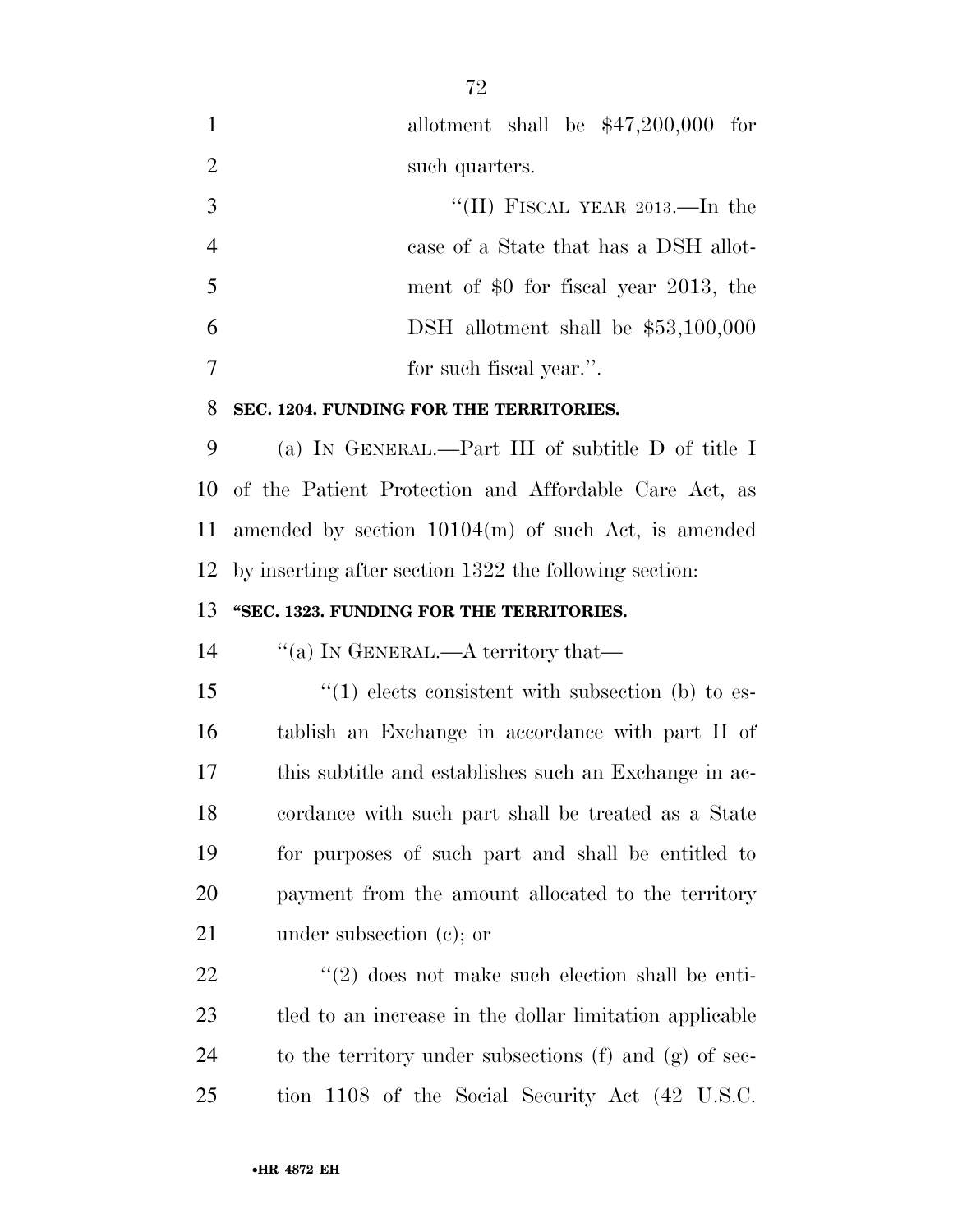''(b) TERMS AND CONDITIONS.—An election under 6 subsection  $(a)(1)$  shall—

7  $\frac{1}{1}$  not be effective unless the election is con- sistent with section 1321 and is received not later than October 1, 2013; and

 $(2)$  be contingent upon entering into an agree- ment between the territory and the Secretary that requires that—

13 ''(A) funds provided under the agreement shall be used only to provide premium and cost- sharing assistance to residents of the territory obtaining health insurance coverage through the Exchange; and

18 ''(B) the premium and cost-sharing assist- ance provided under such agreement shall be structured in such a manner so as to prevent any gap in assistance for individuals between 22 the income level at which medical assistance is available through the territory's Medicaid plan under title XIX of the Social Security Act and the income level at which premium and cost-

subsections.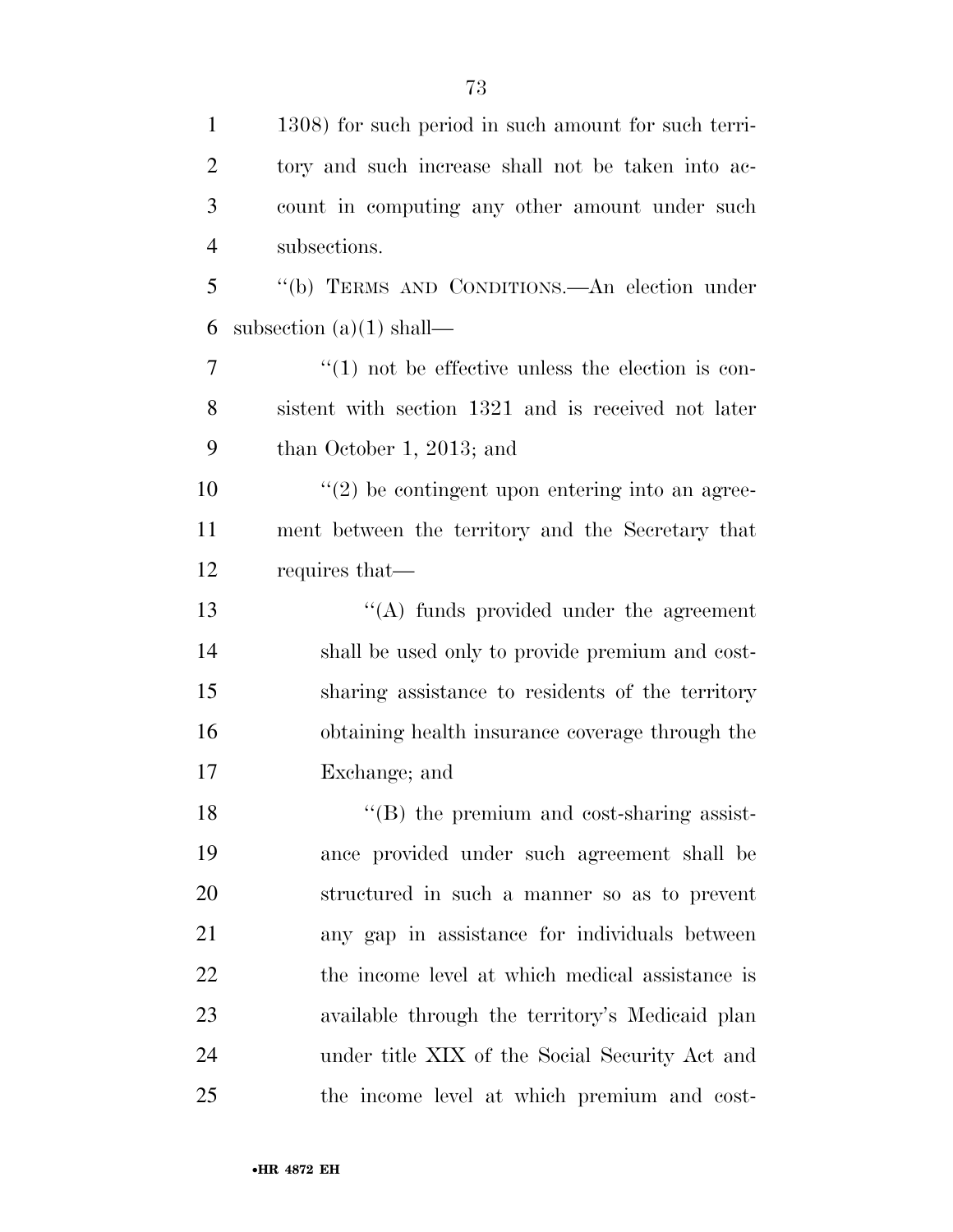| $\mathbf{1}$   | sharing assistance is available under the agree-           |
|----------------|------------------------------------------------------------|
| $\overline{2}$ | ment.                                                      |
| 3              | "(c) APPROPRIATION AND ALLOCATION.-                        |
| $\overline{4}$ | "(1) APPROPRIATION.—Out of any funds in the                |
| 5              | Treasury not otherwise appropriated, there is appro-       |
| 6              | priated for purposes of payment pursuant to sub-           |
| 7              | section (a) $$1,000,000,000$ , to be available during      |
| 8              | the period beginning with 2014 and ending with             |
| 9              | 2019.                                                      |
| 10             | "(2) ALLOCATION.—The Secretary shall allo-                 |
| 11             | cate the amount appropriated under paragraph (1)           |
| 12             | among the territories for purposes of carrying out         |
| 13             | this section as follows:                                   |
| 14             | "(A) For Puerto Rico, $$925,000,000$ .                     |
| 15             | $\lq\lq (B)$ For another territory, the portion of         |
| 16             | $$75,000,000$ specified by the Secretary.".                |
| 17             | (b) MEDICAID FUNDING.—                                     |
| 18             | (1) INCREASE IN FUNDING CAPS.—Section                      |
| 19             | $1108(g)$ of the Social Security Act $(42 \text{ U.S.C.})$ |
| 20             | $1308(g)$ , as amended by section $2005(a)$ of the Pa-     |
| 21             | tient Protection and Affordable Care Act, is amend-        |
| 22             | $ed$ —                                                     |
| 23             | $(A)$ in paragraph $(2)$ , by inserting "and               |
| 24             | section $1323(a)(2)$ of the Patient Protection             |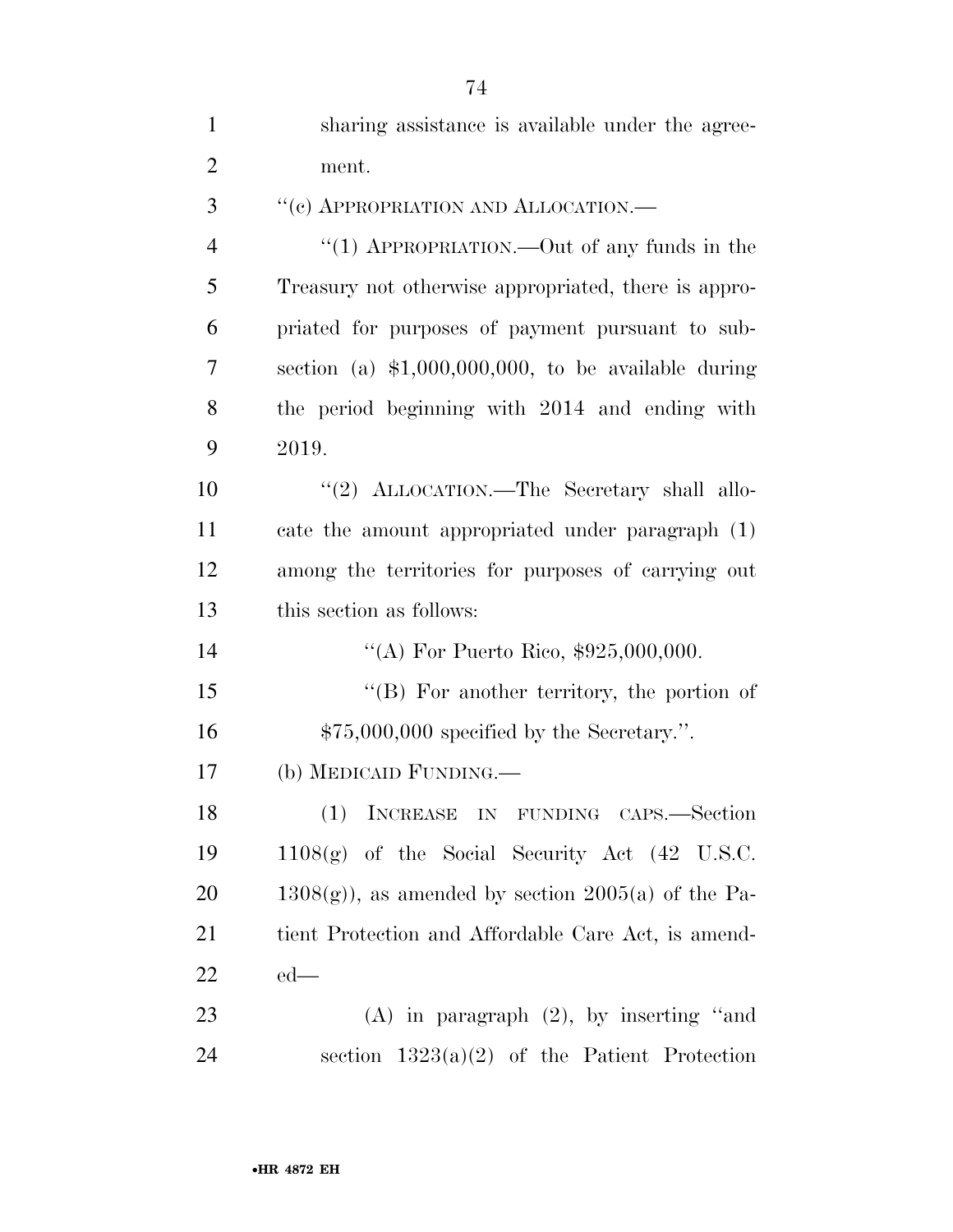1 and Affordable Care Act" after "subject to"; and

 (B) by striking paragraph (5) and insert-ing the following:

 ''(5) ADDITIONAL INCREASE.—The Secretary shall increase the amounts otherwise determined under this subsection for Puerto Rico, the Virgin Is- lands, Guam, the Northern Mariana Islands, and American Samoa (after the application of subsection (f) and the preceding paragraphs of this subsection) for the period beginning July 1, 2011, and ending on September 30, 2019, by such amounts that the total additional payments under title XIX to such territories equals \$6,300,000,000 for such period. The Secretary shall increase such amounts in pro- portion to the amounts applicable to such territories under this subsection and subsection (f) on the date of enactment of this paragraph.''.

 (2) DISREGARD OF PAYMENTS; INCREASED FMAP.—Section 2005 of the Patient Protection and Affordable Care Act is amended—

 (A) by repealing subsection (b) (and the amendments made by that subsection) and sec-24 tion  $1108(g)(4)$  of the Social Security Act shall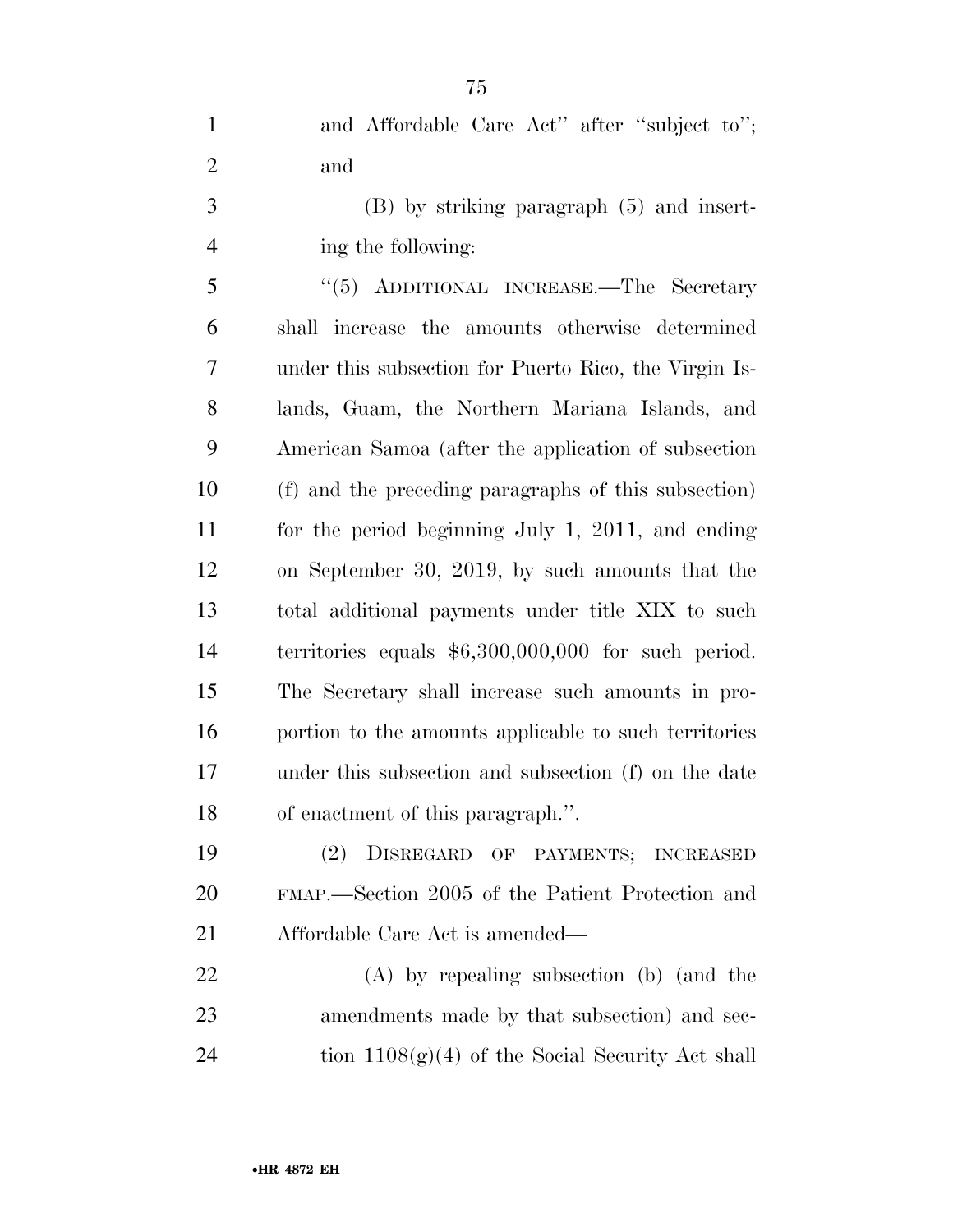| $\mathbf{1}$   | be applied as if such amendments had never                          |
|----------------|---------------------------------------------------------------------|
| $\overline{2}$ | been enacted; and                                                   |
| 3              | (B) in subsection (c)(2), by striking "Jan-                         |
| $\overline{4}$ | uary" and inserting "July".                                         |
| 5              | SEC. 1205. DELAY IN COMMUNITY FIRST CHOICE OPTION.                  |
| 6              | Section $1915(k)(1)$ of the Social Security Act (42)                |
| 7              | U.S.C. $1396n(k)$ , as added by section 2401 of the Patient         |
| 8              | Protection and Affordable Care Act, is amended by strik-            |
| 9              | ing "October 1, 2010" and inserting "October 1, 2011".              |
| 10             | SEC. 1206. DRUG REBATES FOR NEW FORMULATIONS OF                     |
| 11             | <b>EXISTING DRUGS.</b>                                              |
| 12             | (a) TREATMENT OF NEW FORMULATIONS.-Sub-                             |
|                |                                                                     |
| 13             | paragraph (C) of section $1927(c)(2)$ of the Social Security        |
|                | 14 Act $(42 \text{ U.S.C. } 1396r - 8(c)(2))$ , as added by section |
|                | 15 2501(d) of the Patient Protection and Affordable Care            |
| 16             | Act, is amended to read as follows:                                 |
| 17             | "(C) TREATMENT OF NEW FORMULA-                                      |
| 18             | TIONS.—In the case of a drug that is a line ex-                     |
| 19             | tension of a single source drug or an innovator                     |
| 20             | multiple source drug that is an oral solid dos-                     |
| 21             | age form, the rebate obligation with respect to                     |
| 22             | such drug under this section shall be the                           |
| 23             | amount computed under this section for such                         |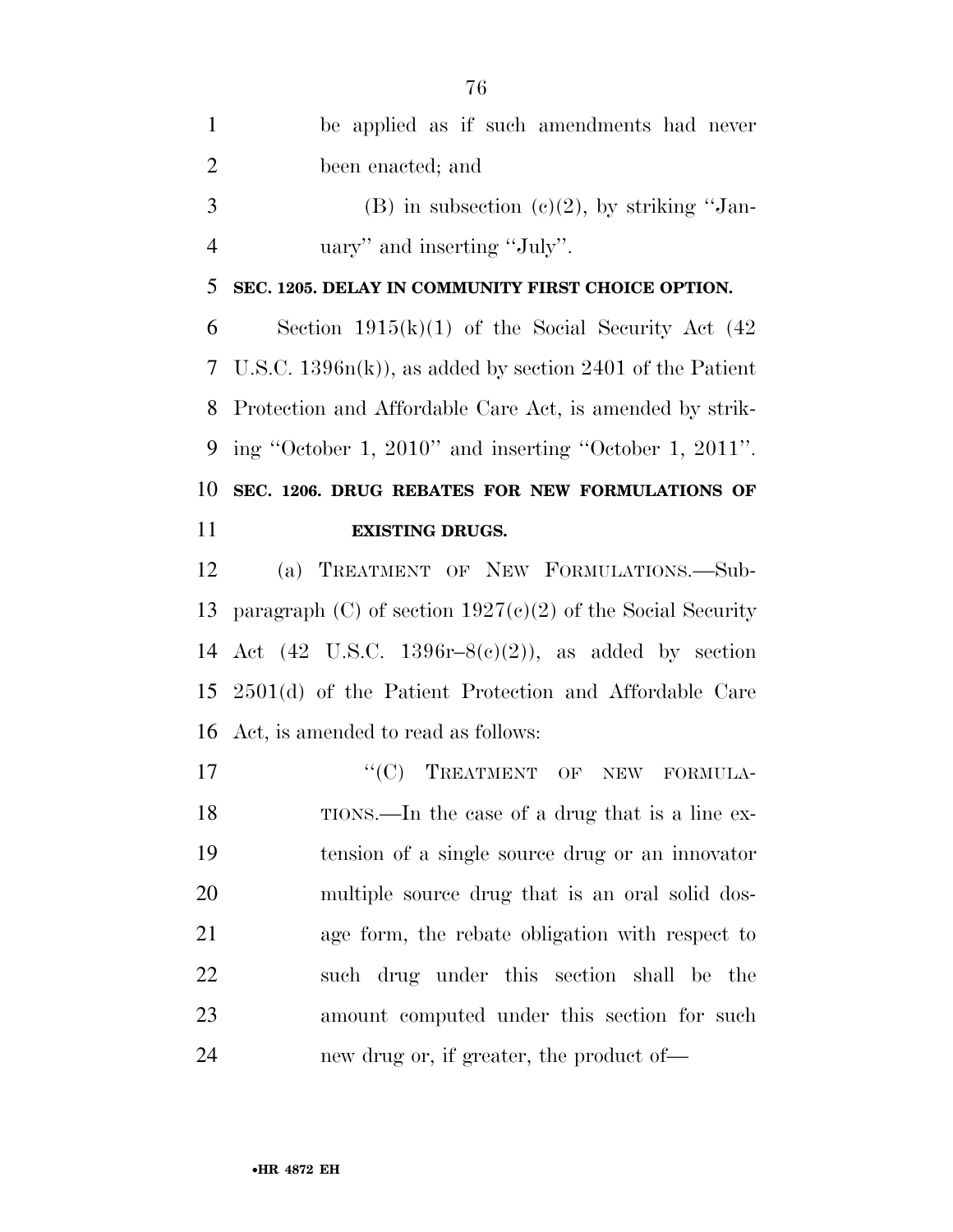$\frac{1}{1}$  the average manufacturer price of 2 the line extension of a single source drug or an innovator multiple source drug that is an oral solid dosage form; 5 ''(ii) the highest additional rebate (calculated as a percentage of average manufacturer price) under this section for any strength of the original single source drug or innovator multiple source drug; and 11 ''(iii) the total number of units of each dosage form and strength of the line extension product paid for under the State plan in the rebate period (as reported by 15 the State). In this subparagraph, the term 'line extension' means, with respect to a drug, a new formula- tion of the drug, such as an extended release formulation.''. (b) EFFECTIVE DATE.—The amendment made by

ment of the Patient Protection and Affordable Care Act.

subsection (a) shall take effect as if included in the enact-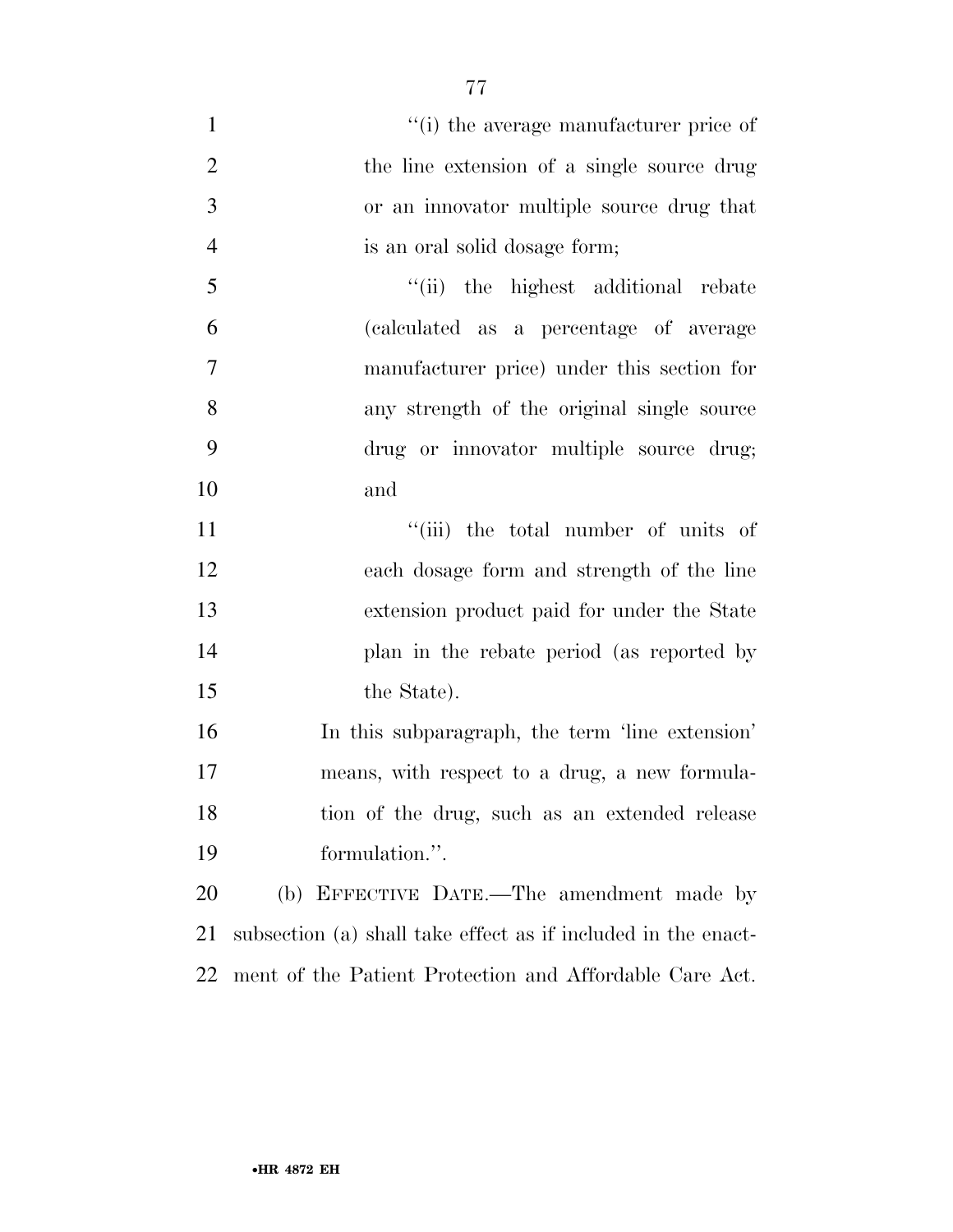## **Subtitle D—Reducing Fraud, Waste, and Abuse**

**SEC. 1301. COMMUNITY MENTAL HEALTH CENTERS.** 

4 (a) IN GENERAL.—Section  $1861(ff)(3)(B)$  of the So-5 cial Security Act  $(42 \text{ U.S.C. } 1395x\text{ (ff)}(3)(B))$  is amend-ed—

 (1) in clause (ii), by striking ''and'' at the end; 8 (2) by redesignating clause (iii) as clause (iv); and

 (3) by inserting after clause (ii) the following: 11 ''(iii) provides at least 40 percent of its services to individuals who are not eligible for benefits under this title; and''.

 (b) RESTRICTION.—Section 1861(ff)(3)(A) of such 15 Act (42 U.S.C. 1395 $x$ (ff)(3)(A)) is amended by inserting ''other than in an individual's home or in an inpatient or residential setting'' before the period.

 (c) EFFECTIVE DATE.—The amendments made by this section shall apply to items and services furnished on or after the first day of the first calendar quarter that begins at least 12 months after the date of the enactment of this Act.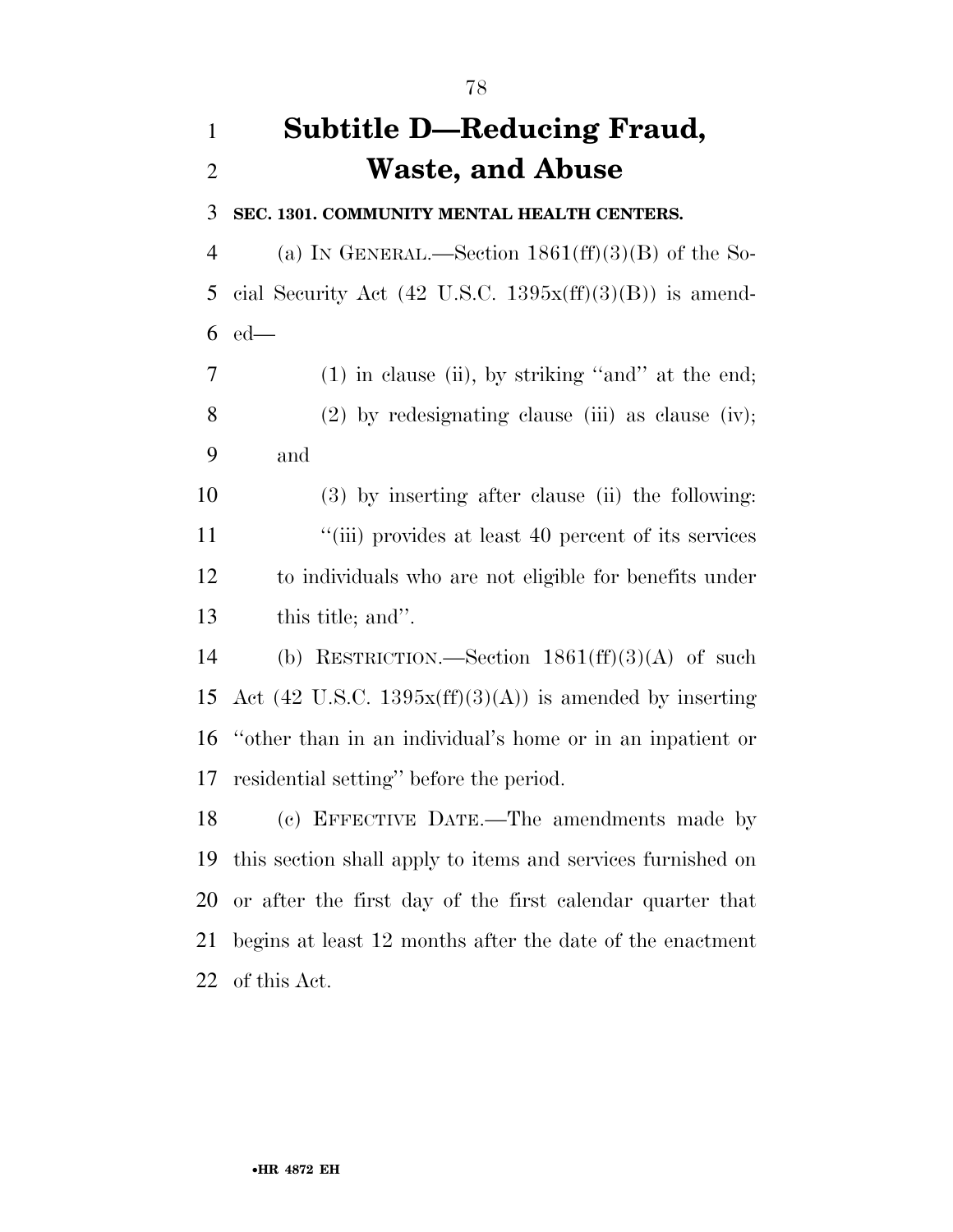| 1              | SEC. 1302. MEDICARE PREPAYMENT MEDICAL REVIEW LIM-             |
|----------------|----------------------------------------------------------------|
| $\overline{2}$ | <b>ITATIONS.</b>                                               |
| 3              | Section 1874A(h) of the Social Security Act (42                |
| 4              | U.S.C. $1395w-3a(h)$ is repealed.                              |
| 5              | SEC. 1303. FUNDING TO FIGHT FRAUD, WASTE, AND ABUSE.           |
| 6              | (a) FUNDING TO FIGHT FRAUD, WASTE, AND                         |
| 7              | $ABUSE$ .                                                      |
| 8              | (1) IN GENERAL.—Section $1817(k)$ of the So-                   |
| 9              | cial Security Act $(42 \text{ U.S.C. } 1395i(k))$ , as amended |
| 10             | by section 6402(i) of the Patient Protection and Af-           |
| 11             | fordable Care Act, is further amended—                         |
| 12             | $(A)$ by adding at the end the following new                   |
| 13             | paragraph:                                                     |
| 14             | $\cdot\cdot$ (8) ADDITIONAL FUNDING.—                          |
| 15             | "(A) IN GENERAL.—In addition to the                            |
| 16             | funds otherwise appropriated to the Account                    |
| 17             | from the Trust Fund under paragraphs $(3)(C)$                  |
| 18             | and $(4)(A)$ and for purposes described in para-               |
| 19             | graphs $(3)(C)$ and $(4)(A)$ , there are hereby ap-            |
| 20             | propriated to such Account from such Trust                     |
| 21             | Fund the following additional amounts:                         |
| 22             | $f'(i)$ For<br>fiscal year<br>2011,                            |
| 23             | \$95,000,000.                                                  |
| 24             | ``(ii)<br>fiscal year<br>For<br>2012,                          |
| 25             | \$55,000,000.                                                  |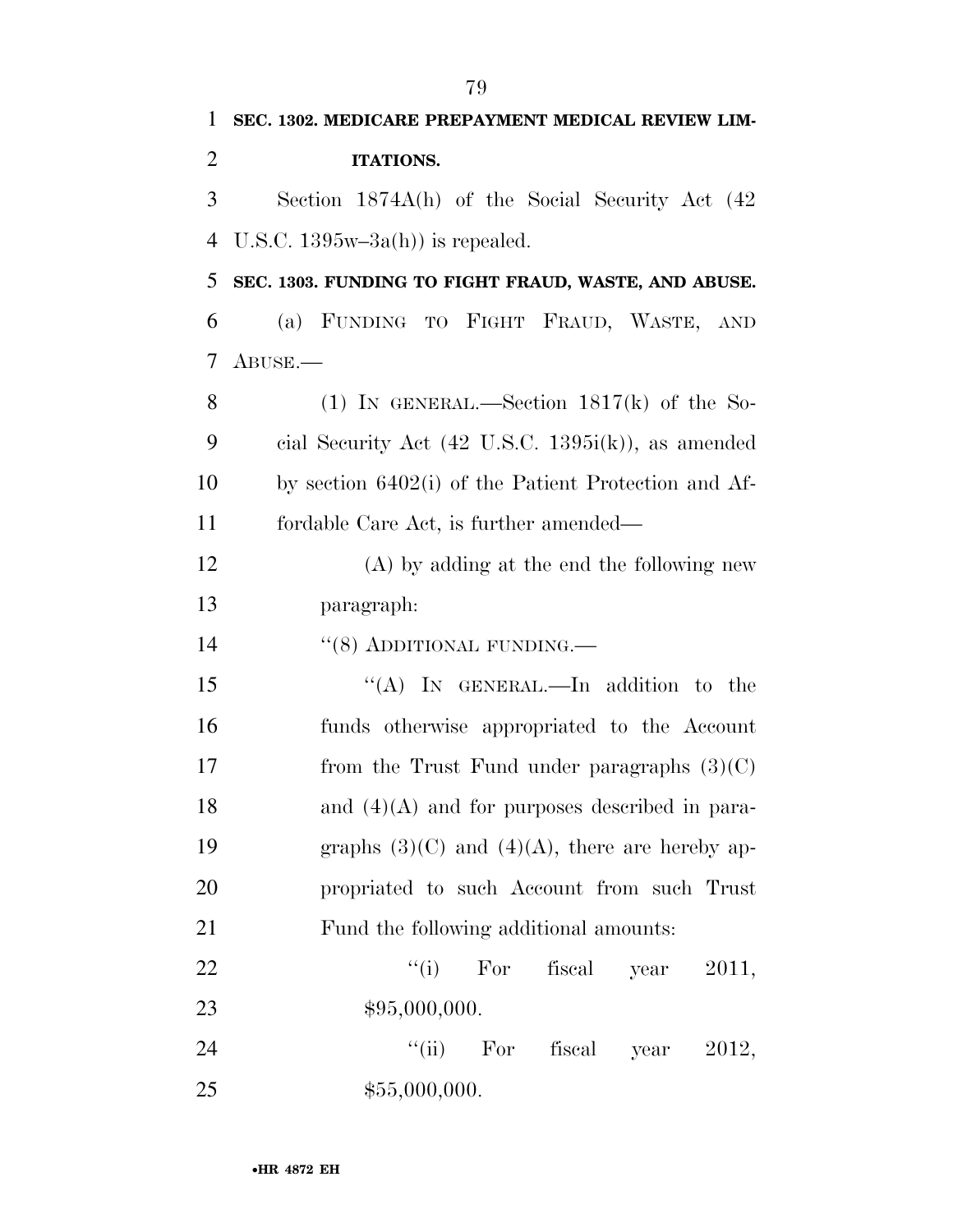| $\mathbf{1}$   | "(iii) For each of fiscal years 2013                    |
|----------------|---------------------------------------------------------|
| $\overline{2}$ | and 2014, \$30,000,000.                                 |
| 3              | "(iv) For each of fiscal years 2015                     |
| $\overline{4}$ | and 2016, \$20,000,000.                                 |
| 5              | "(B) ALLOCATION.—The funds appro-                       |
| 6              | priated under this paragraph shall be allocated         |
| 7              | in the same proportion as the total funding ap-         |
| 8              | propriated with respect to paragraphs $(3)(A)$          |
| 9              | and $(4)(A)$ was allocated with respect to fiscal       |
| 10             | year 2010, and shall be available without fur-          |
| 11             | ther appropriation until expended."; and                |
| 12             | $(B)$ in paragraph $(4)(A)$ , by inserting "for         |
| 13             | activities described in paragraph $(3)(C)$ and"         |
| 14             | after "necessary".                                      |
| 15             | MEDICAID INTEGRITY PROGRAM.-Section<br>(b)              |
| 16             | 1936(e)(1) of such Act (42 U.S.C. 1396– $u6(e)(1)$ ) is |
| 17             | amended—                                                |
| 18             | $(1)$ in subparagraph $(B)$ , by striking at the end    |
| 19             | "and";                                                  |
| 20             | $(2)$ in subparagraph $(C)$ —                           |
| 21             | $(A)$ by striking "for each fiscal year there-          |
| 22             | after" and inserting "for each of fiscal years          |
| 23             | $2009$ and $2010$ "; and                                |
| 24             | $(B)$ by striking the period and inserting ";           |
| 25             | and"; and                                               |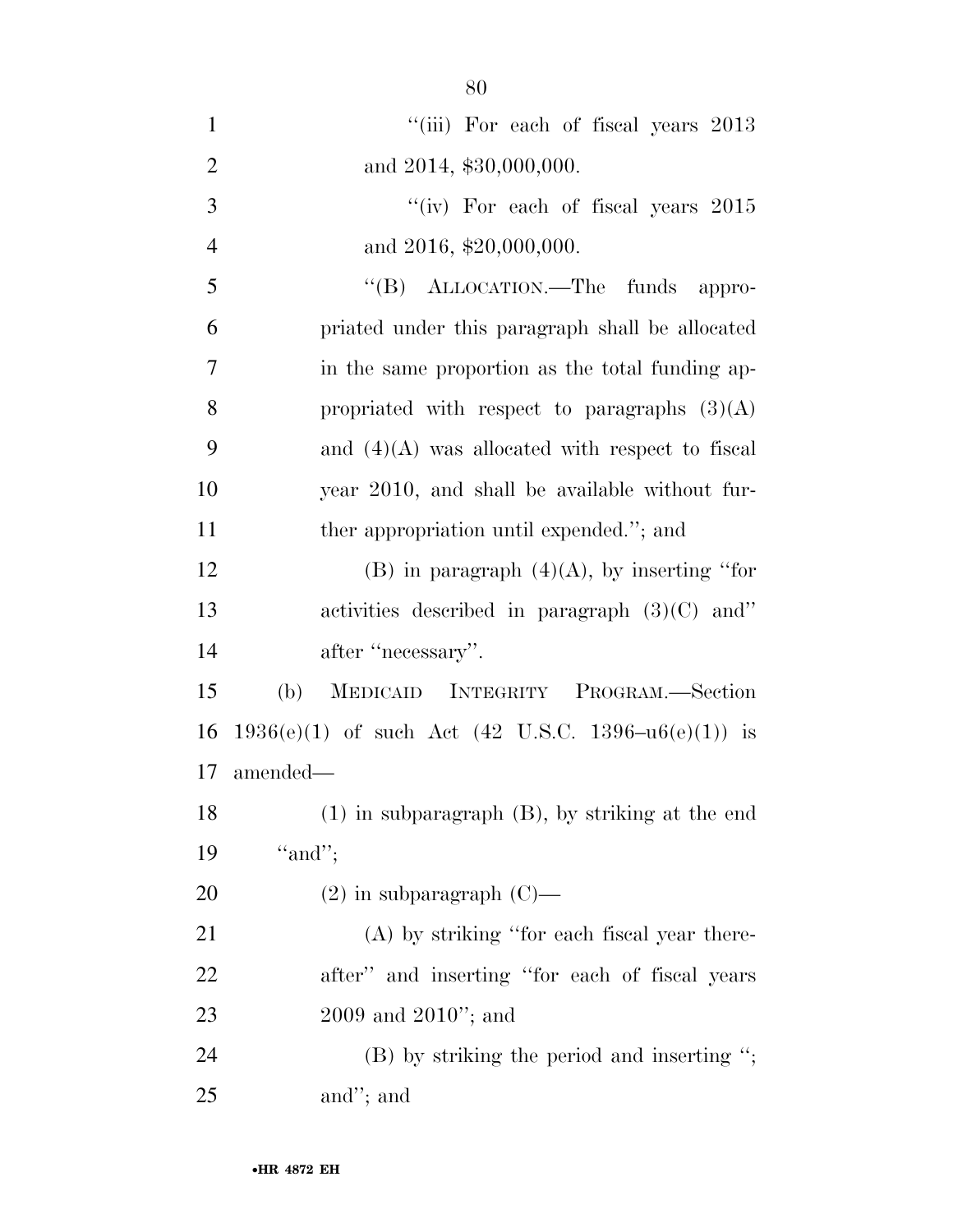(3) by adding at the end the following new sub-paragraph:

 ''(D) for each fiscal year after fiscal year 2010, the amount appropriated under this para- graph for the previous fiscal year, increased by the percentage increase in the consumer price index for all urban consumers (all items; United States city average) over the previous year.''.

### **SEC. 1304. 90-DAY PERIOD OF ENHANCED OVERSIGHT FOR INITIAL CLAIMS OF DME SUPPLIERS.**

 Section 1866(j), as amended by section 6401 of the Patient Protection and Affordable Care Act, is further amended—

 (1) by redesignating paragraphs (4) through (7) as paragraphs (5) through (8), respectively; and (2) by inserting after paragraph (3) the fol-lowing new paragraph:

18 "(4) 90-DAY PERIOD OF ENHANCED OVERSIGHT FOR INITIAL CLAIMS OF DME SUPPLIERS.—For peri- ods beginning after January 1, 2011, if the Sec- retary determines that there is a significant risk of fraudulent activity among suppliers of durable med- ical equipment, in the case of a supplier of durable medical equipment who is within a category or geo-graphic area under title XVIII identified pursuant to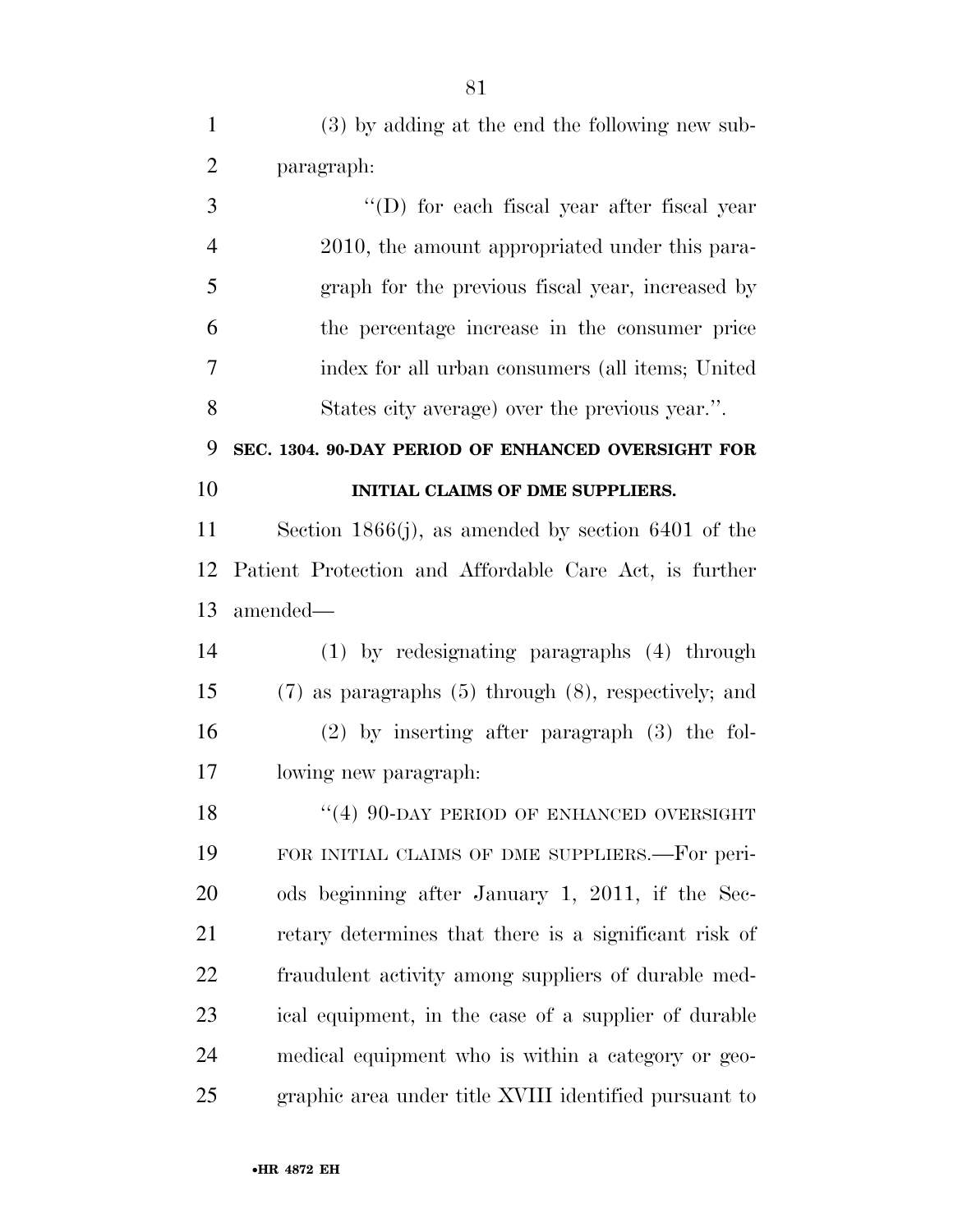such determination and who is initially enrolling under such title, the Secretary shall, notwith-3 standing sections  $1816(c)$ ,  $1842(c)$ , and  $1869(a)(2)$ , withhold payment under such title with respect to durable medical equipment furnished by such sup- plier during the 90-day period beginning on the date of the first submission of a claim under such title for durable medical equipment furnished by such supplier.''.

# **Subtitle E—Provisions Relating to Revenue**

#### **SEC. 1401. HIGH-COST PLAN EXCISE TAX.**

 (a) IN GENERAL.—Section 4980I of the Internal Revenue Code of 1986, as added by section 9001 of the Patient Protection and Affordable Care Act and amended by section 10901 of such Act, is amended—

- 17 (1) in subsection  $(b)(3)(B)$ —
- (A) by striking ''The annual'' and insert-ing the following:

20  $\text{``(i)}$  In GENERAL.—Except as pro-21 vided in clause (ii), the annual"; and

 (B) by adding at the end the following new clause:

24 "(ii) MULTIEMPLOYER PLAN COV-ERAGE.—Any coverage provided under a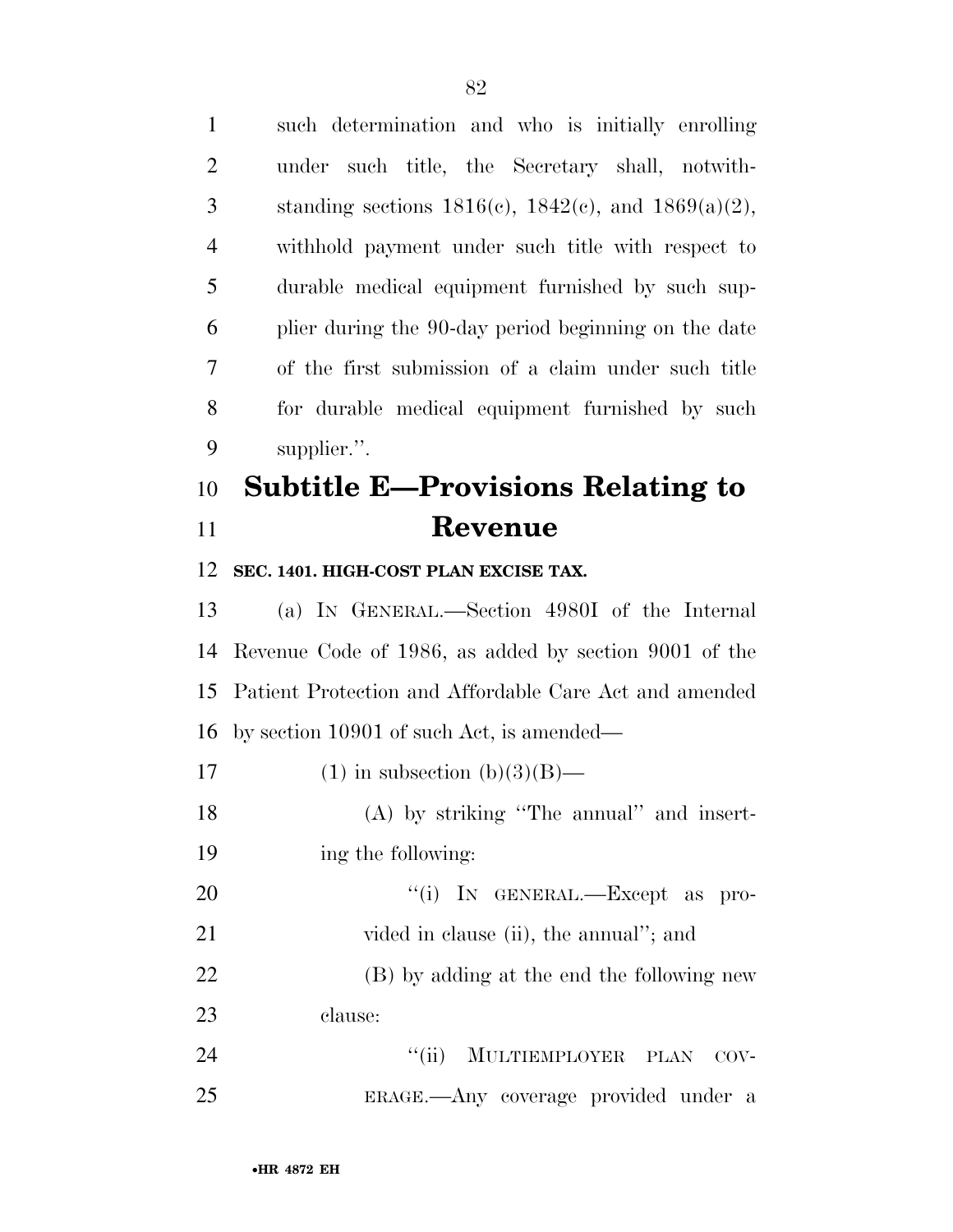| $\mathbf{1}$   | multiemployer plan (as defined in section             |
|----------------|-------------------------------------------------------|
| $\overline{2}$ | $414(f)$ ) shall be treated as coverage other         |
| 3              | than self-only coverage.";                            |
| $\overline{4}$ | (2) in subsection (b)(3)(C)—                          |
| 5              | (A) by striking "Except as provided in                |
| 6              | subparagraph $(D)$ —";                                |
| 7              | $(B)$ in clause $(i)$ —                               |
| 8              | (i) by striking "2013" each place it                  |
| 9              | appears in the heading and the text and               |
| 10             | inserting "2018";                                     |
| 11             | (ii) by striking " $$8,500"$ in subclause             |
| 12             | (I) and inserting " $$10,200$ multiplied by           |
| 13             | the health cost adjustment percentage (de-            |
| 14             | termined by only taking into account self-            |
| 15             | only coverage)"; and                                  |
| 16             | (iii) by striking " $$23,000"$ in sub-                |
| 17             | clause (II) and inserting " $$27,500$ multi-          |
| 18             | plied by the health cost adjustment per-              |
| 19             | centage (determined by only taking into               |
| 20             | account coverage other than self-only cov-            |
| 21             | $\text{erage})$ ";                                    |
| 22             | (C) by redesignating clauses (ii) and (iii)           |
| 23             | as clauses (iv) and (v), respectively, and by in-     |
| 24             | serting after clause (i) the following<br>${\rm new}$ |
| 25             | clauses:                                              |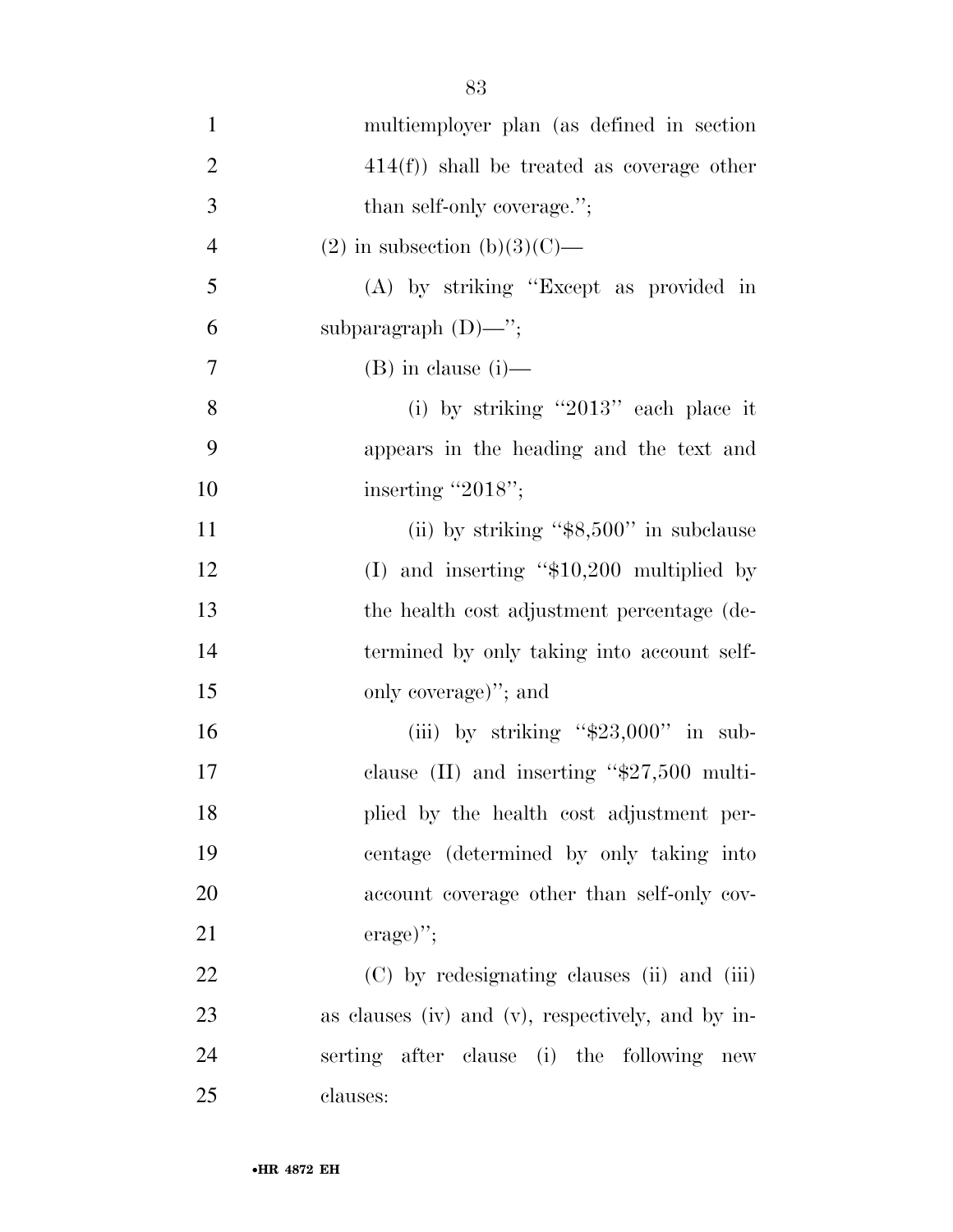| $\mathbf{1}$   | "(ii) HEALTH COST ADJUSTMENT               |
|----------------|--------------------------------------------|
| $\overline{2}$ | PERCENTAGE.—For purposes of clause (i),    |
| 3              | the health cost adjustment percentage is   |
| $\overline{4}$ | equal to 100 percent plus the excess (if   |
| 5              | any) of $-$                                |
| 6              | $\lq\lq$ (I) the percentage by which the   |
| 7              | per employee cost for providing cov-       |
| 8              | erage under the Blue Cross/Blue            |
| 9              | Shield standard benefit option under       |
| 10             | the Federal Employees Health Bene-         |
| 11             | fits Plan for plan year 2018 (deter-       |
| 12             | mined by using the benefit package         |
| 13             | for such coverage in 2010) exceeds         |
| 14             | such cost for plan year 2010, over         |
| 15             | "(II) 55 percent.                          |
| 16             | "(iii) AGE AND GENDER ADJUST-              |
| 17             | MENT.                                      |
| 18             | "(I) IN GENERAL.—The amount                |
| 19             | determined under subclause $(I)$ or $(II)$ |
| 20             | of clause (i), whichever is applicable,    |
| 21             | for any taxable period shall be in-        |
| 22             | creased by the amount determined           |
| 23             | under subclause $(II)$ .                   |
| 24             | "(II) AMOUNT DETERMINED.-                  |
| 25             | The amount determined under this           |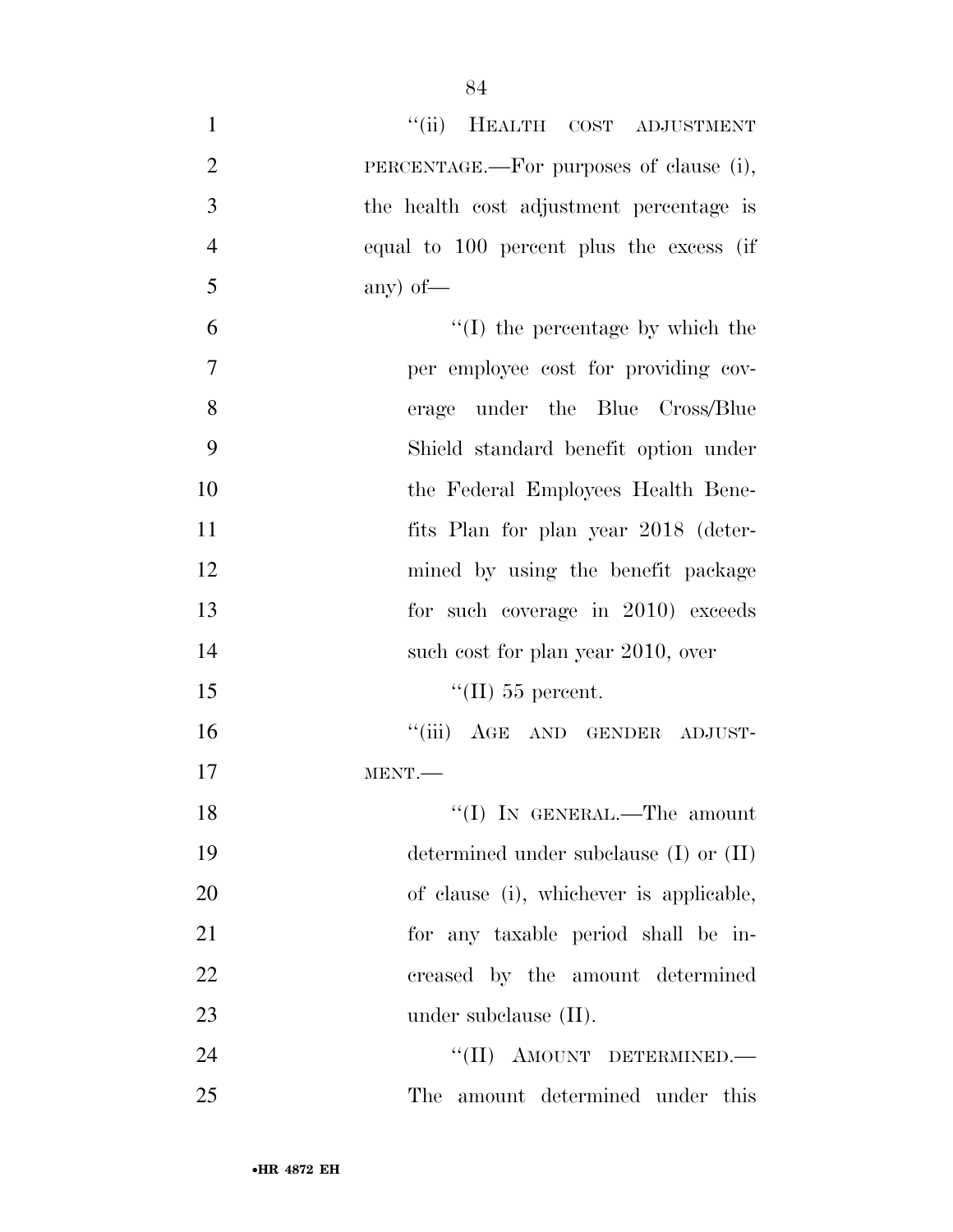| $\mathbf{1}$   | subclause is an amount equal to the          |
|----------------|----------------------------------------------|
| $\overline{2}$ | excess (if any) of $-$                       |
| 3              | "(aa) the premium cost of                    |
| $\overline{4}$ | Cross/Blue<br>Blue<br>Shield<br>the          |
| 5              | standard benefit option under the            |
| 6              | Federal Employees Health Bene-               |
| 7              | fits Plan for the type of coverage           |
| 8              | provided such individual in such             |
| 9              | taxable period if priced for the             |
| 10             | age and gender characteristics of            |
| 11             | all employees of the individual's            |
| 12             | employer, over                               |
| 13             | "(bb) that premium cost for                  |
| 14             | the provision of such coverage               |
| 15             | under such option in such taxable            |
| 16             | period if priced for the age and             |
| 17             | gender characteristics of the na-            |
| 18             | tional workforce.".                          |
| 19             | (D) in clause (iv), as redesignated by sub-  |
| 20             | paragraph $(C)$ —                            |
| 21             | (i) by inserting "covered by the plan"       |
| 22             | after "whose employees"; and                 |
| 23             | (ii) by striking subclauses $(I)$ and $(II)$ |
| 24             | and inserting the following:                 |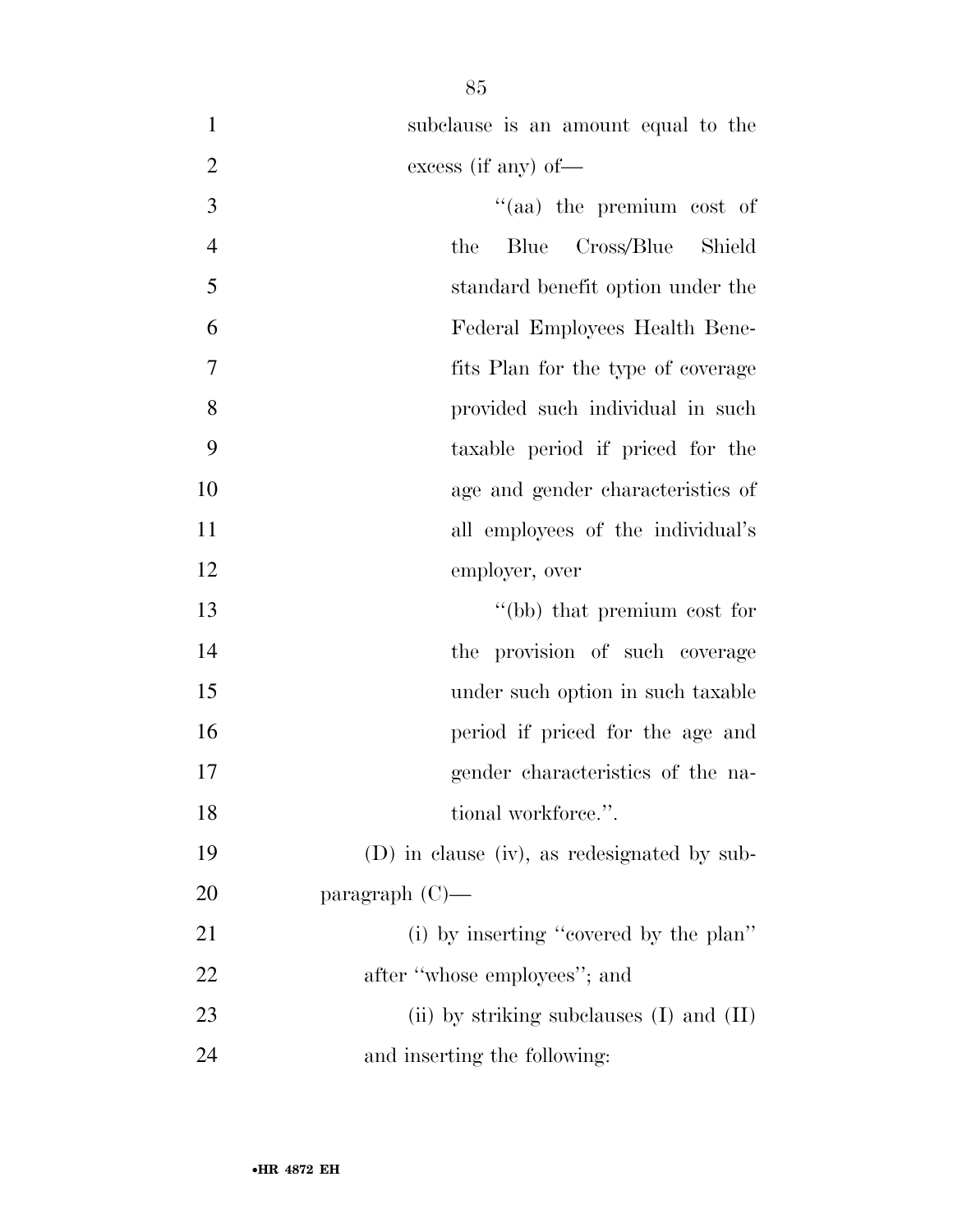| $\mathbf{1}$   | $``(I)$ the dollar amount in clause                |
|----------------|----------------------------------------------------|
| $\overline{2}$ | $(i)(I)$ shall be increased by \$1,650,            |
| 3              | and                                                |
| $\overline{4}$ | "(II) the dollar amount in clause                  |
| 5              | $(i)(II)$ shall be increased by \$3,450,",         |
| 6              | and                                                |
| $\overline{7}$ | $(E)$ in clause $(v)$ , as redesignated by sub-    |
| 8              | paragraph $(C)$ —                                  |
| 9              | (i) by striking "2013" and inserting               |
| 10             | " $2018$ ";                                        |
| 11             | (ii) by striking "clauses (i) and (ii)"            |
| 12             | and inserting "clauses (i) (after the appli-       |
| 13             | cation of clause (ii)) and (iv)"; and              |
| 14             | (iii) by inserting "in the case of deter-          |
| 15             | minations for calendar years beginning be-         |
| 16             | fore 2020" after "1 percentage point" in           |
| 17             | subclause $(II)$ thereof;                          |
| 18             | $(3)$ by striking subparagraph $(D)$ of subsection |
| 19             | (b)(3);                                            |
| 20             | (4) in subsection (d)(1)(B), by redesignating      |
| 21             | clause (ii) as clause (iii) and by inserting after |
| 22             | clause (i) the following new clause:               |
| 23             | "(ii) any coverage under a separate                |
| 24             | policy, certificate, or contract of insurance      |
| 25             | which provides benefits substantially all of       |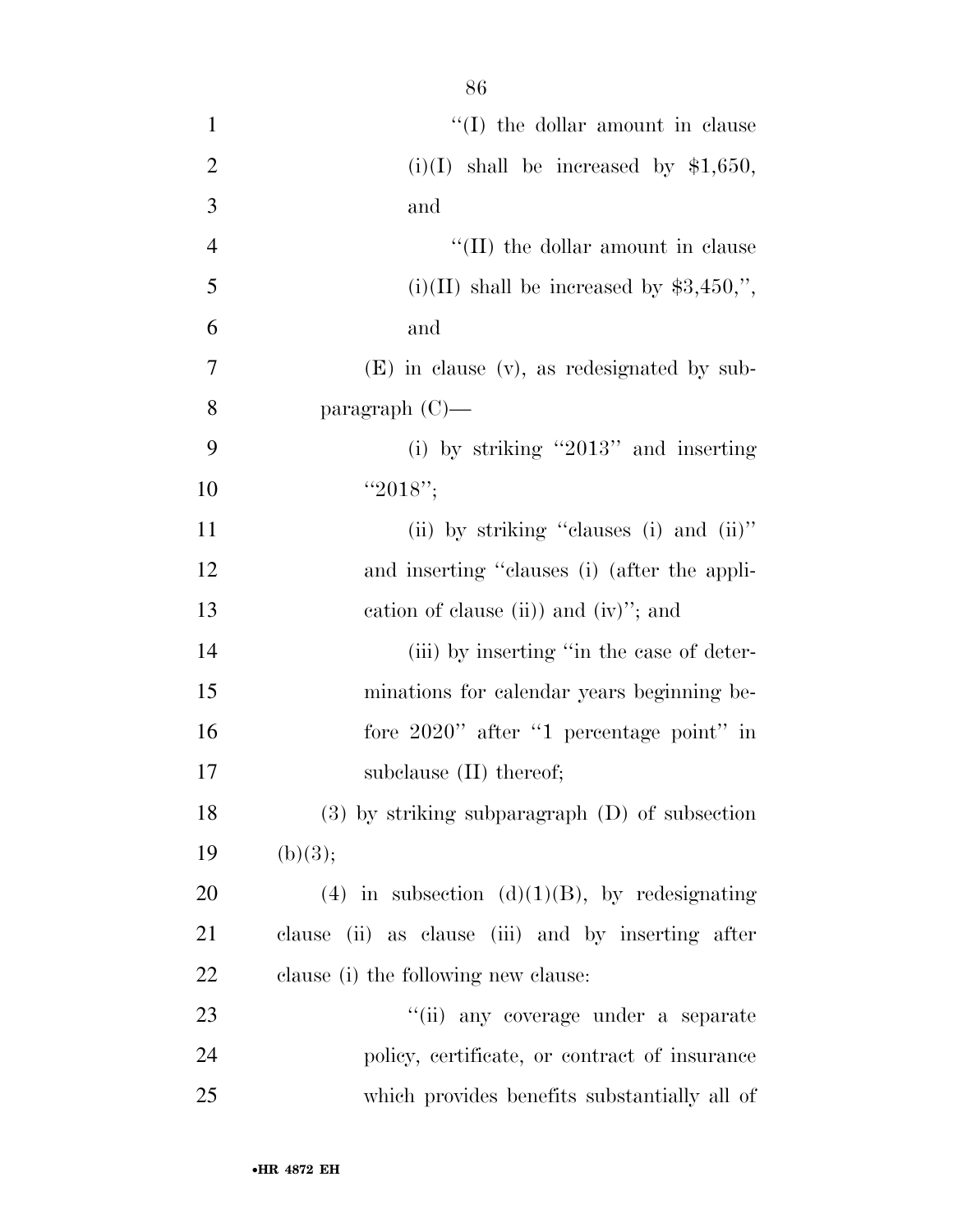| $\mathbf{1}$   | which are for treatment of the mouth (in-            |
|----------------|------------------------------------------------------|
| $\overline{2}$ | cluding any organ or structure within the            |
| 3              | mouth) or for treatment of the eye, or";             |
| $\overline{4}$ | and                                                  |
| 5              | $(5)$ in subsection (d), by adding at the end the    |
| 6              | following new paragraph:                             |
| 7              | "(3) EMPLOYEE.—The term 'employee' includes          |
| 8              | any former employee, surviving spouse, or other pri- |
| 9              | mary insured individual.".                           |
| 10             | (b) EFFECTIVE DATES.—                                |
| 11             | $(1)$ Section 9001 $(e)$ of the Patient Protection   |
| 12             | and Affordable Care Act is amended by striking       |
| 13             | " $2012"$ and inserting " $2017"$ .                  |
| 14             | $(2)$ Section 10901 $(e)$ of the Patient Protection  |
| 15             | and Affordable Care Act is amended by striking       |
| 16             | " $2012"$ and inserting " $2017"$ .                  |
| 17             | SEC. 1402. UNEARNED INCOME MEDICARE CONTRIBUTION.    |
| 18             | (a) INVESTMENT INCOME.—                              |
| 19             | (1) IN GENERAL.—Subtitle A of the Internal           |
| 20             | Revenue Code of 1986 is amended by inserting after   |
| 21             | chapter 2 the following new chapter:                 |
| 22             | "CHAPTER 2A—UNEARNED INCOME                          |
| 23             | <b>MEDICARE CONTRIBUTION</b>                         |

''Sec. 1411. Imposition of tax.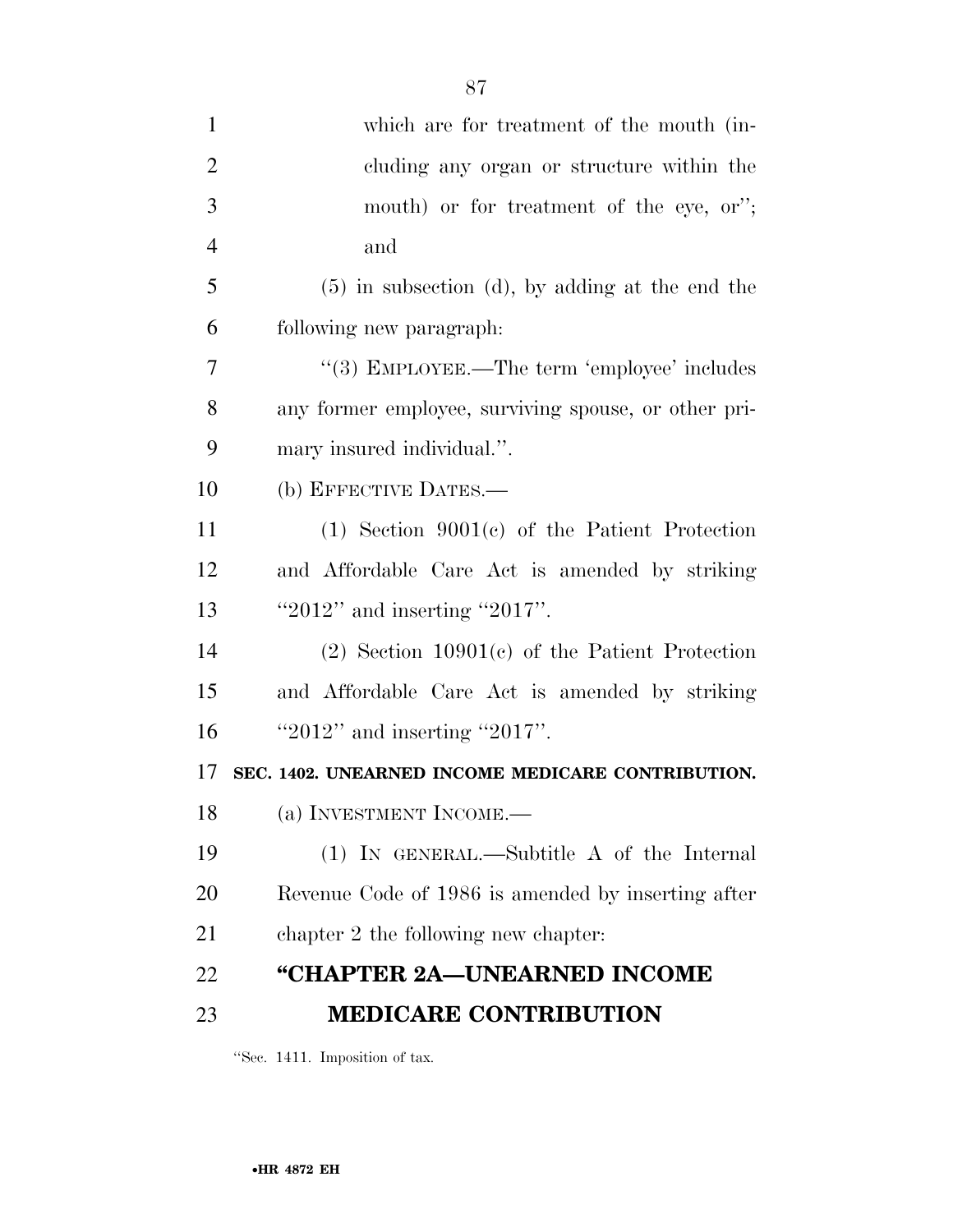### **''SEC. 1411. IMPOSITION OF TAX.**

| "(a) IN GENERAL.—Except as provided in subsection |
|---------------------------------------------------|
| 3 (e) —                                           |

| $\overline{4}$ | "(1) APPLICATION TO INDIVIDUALS.—In the                |
|----------------|--------------------------------------------------------|
| 5              | case of an individual, there is hereby imposed (in ad- |
| 6              | dition to any other tax imposed by this subtitle) for  |
| 7              | each taxable year a tax equal to 3.8 percent of the    |
| 8              | $lesser of$ —                                          |
| 9              | $\lq\lq$ net investment income for such tax-           |
| 10             | able year, or                                          |
| 11             | "(B) the excess (if any) of-                           |
| 12             | "(i) the modified adjusted gross in-                   |
| 13             | come for such taxable year, over                       |
| 14             | "(ii) the threshold amount.                            |
| 15             | "(2) APPLICATION TO ESTATES AND TRUSTS.—               |
| 16             | In the case of an estate or trust, there is hereby im- |
| 17             | posed (in addition to any other tax imposed by this    |
| 18             | subtitle) for each taxable year a tax of 3.8 percent   |
| 19             | of the lesser of—                                      |
| 20             | $\cdot$ (A) the undistributed net investment in-       |
| 21             | come for such taxable year, or                         |
| 22             | $\lq$ (B) the excess (if any) of —                     |
| 23             | "(i) the adjusted gross income (as de-                 |
| 24             | fined in section $67(e)$ for such taxable              |
| 25             | year, over                                             |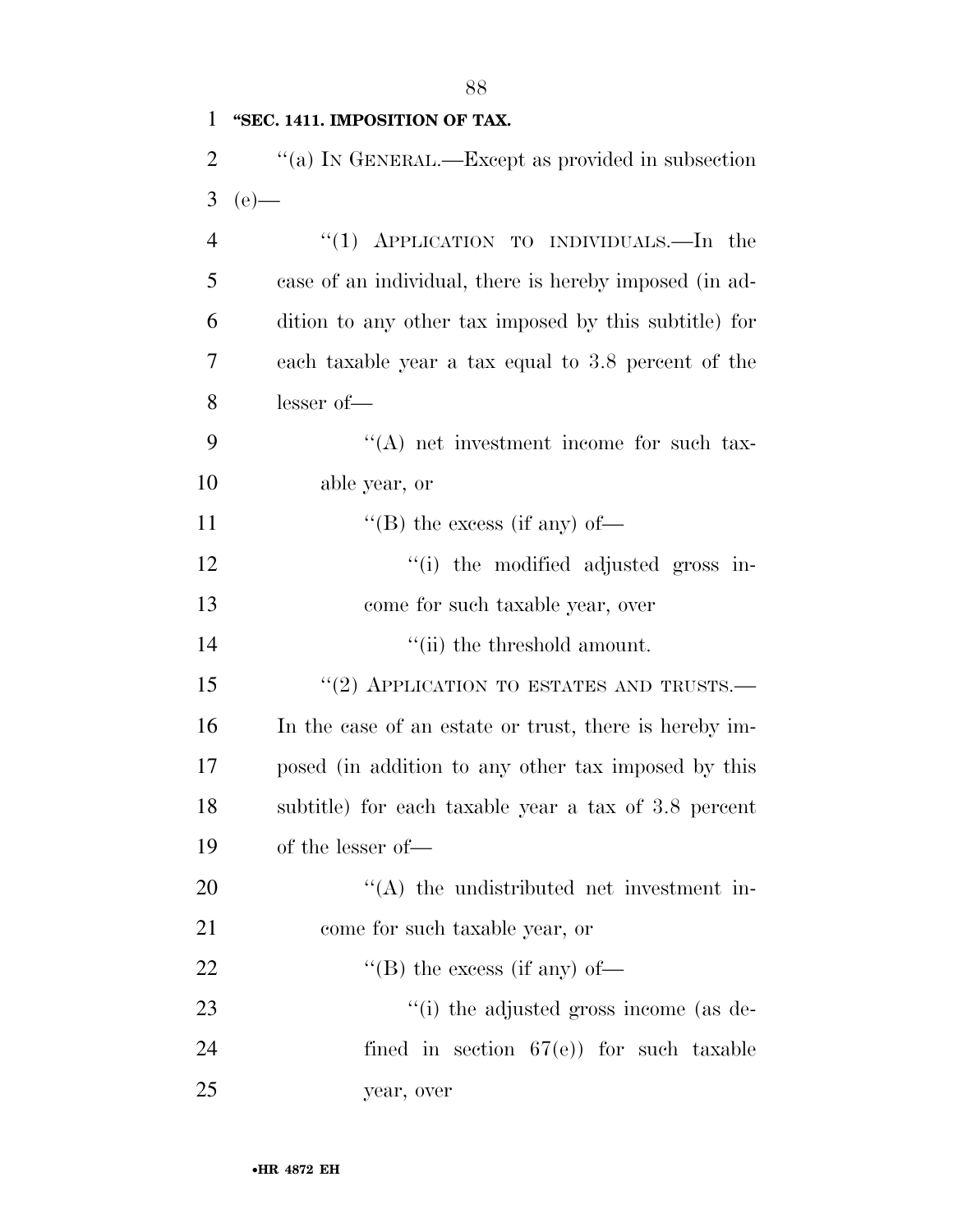| $\mathbf{1}$   | "(ii) the dollar amount at which the                              |
|----------------|-------------------------------------------------------------------|
| $\overline{2}$ | highest tax bracket in section $1(e)$ begins                      |
| 3              | for such taxable year.                                            |
| $\overline{4}$ | "(b) THRESHOLD AMOUNT.—For purposes of this                       |
| 5              | chapter, the term 'threshold amount' means—                       |
| 6              | $f(1)$ in the case of a taxpayer making a joint                   |
| 7              | return under section 6013 or a surviving spouse (as               |
| 8              | defined in section $2(a)$ , \$250,000,                            |
| 9              | $(2)$ in the case of a married taxpayer (as de-                   |
| 10             | fined in section 7703) filing a separate return, $\frac{1}{2}$ of |
| 11             | the dollar amount determined under paragraph (1),                 |
| 12             | and                                                               |
| 13             | $(3)$ in any other case, \$200,000.                               |
| 14             | "(c) NET INVESTMENT INCOME.-- For purposes of                     |
| 15             | this chapter—                                                     |
| 16             | $\lq(1)$ In GENERAL.—The term 'net investment                     |
| 17             | income' means the excess (if any) of—                             |
| 18             | "(A) the sum of-                                                  |
| 19             | "(i) gross income from interest, divi-                            |
| 20             | dends, annuities, royalties, and rents, other                     |
| 21             | than such income which is derived in the                          |
| 22             | ordinary course of a trade or business not                        |
| 23             | described in paragraph $(2)$ ,                                    |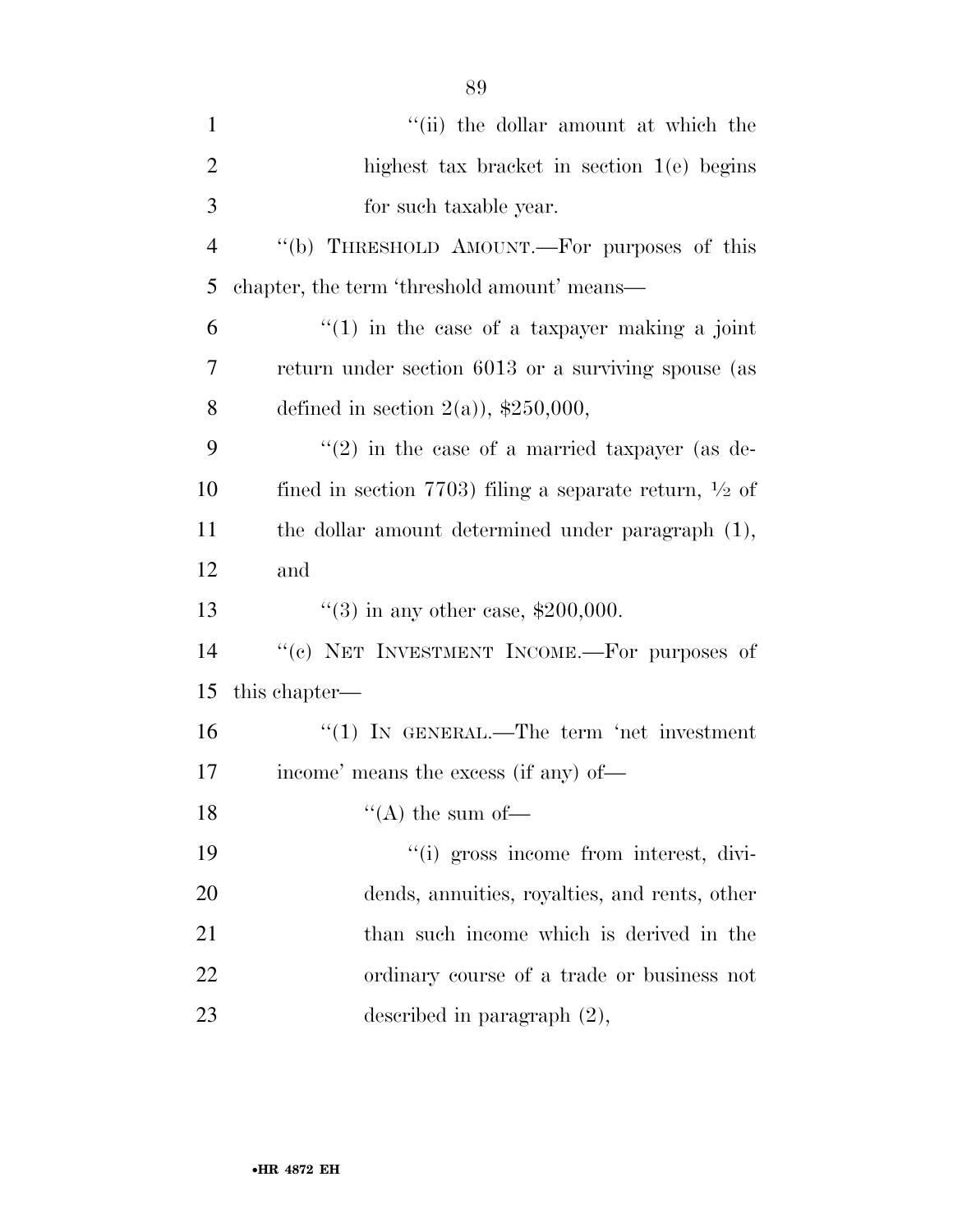| $\mathbf{1}$   | "(ii) other gross income derived from                   |
|----------------|---------------------------------------------------------|
| $\overline{2}$ | a trade or business described in paragraph              |
| 3              | $(2)$ , and                                             |
| $\overline{4}$ | "(iii) net gain (to the extent taken                    |
| 5              | into account in computing taxable income)               |
| 6              | attributable to the disposition of property             |
| $\overline{7}$ | other than property held in a trade or                  |
| 8              | business not described in paragraph $(2)$ ,             |
| 9              | over                                                    |
| 10             | "(B) the deductions allowed by this sub-                |
| 11             | title which are properly allocable to such gross        |
| 12             | income or net gain.                                     |
| 13             | $``(2)$ TRADES AND BUSINESSES TO WHICH TAX              |
| 14             | $APPLIES. \t— A trade or business is described in this$ |
| 15             | paragraph if such trade or business is—                 |
| 16             | $\lq\lq$ a passive activity (within the meaning         |
| 17             | of section 469) with respect to the taxpayer, or        |
| 18             | $\lq\lq$ (B) a trade or business of trading in fi-      |
| 19             | nancial instruments or commodities (as defined          |
| 20             | in section $475(e)(2)$ ).                               |
| 21             | INCOME ON INVESTMENT OF WORKING<br>(3)                  |
| 22             | CAPITAL SUBJECT TO TAX.—A rule similar to the           |
| 23             | rule of section $469(e)(1)(B)$ shall apply for purposes |
| 24             | of this subsection.                                     |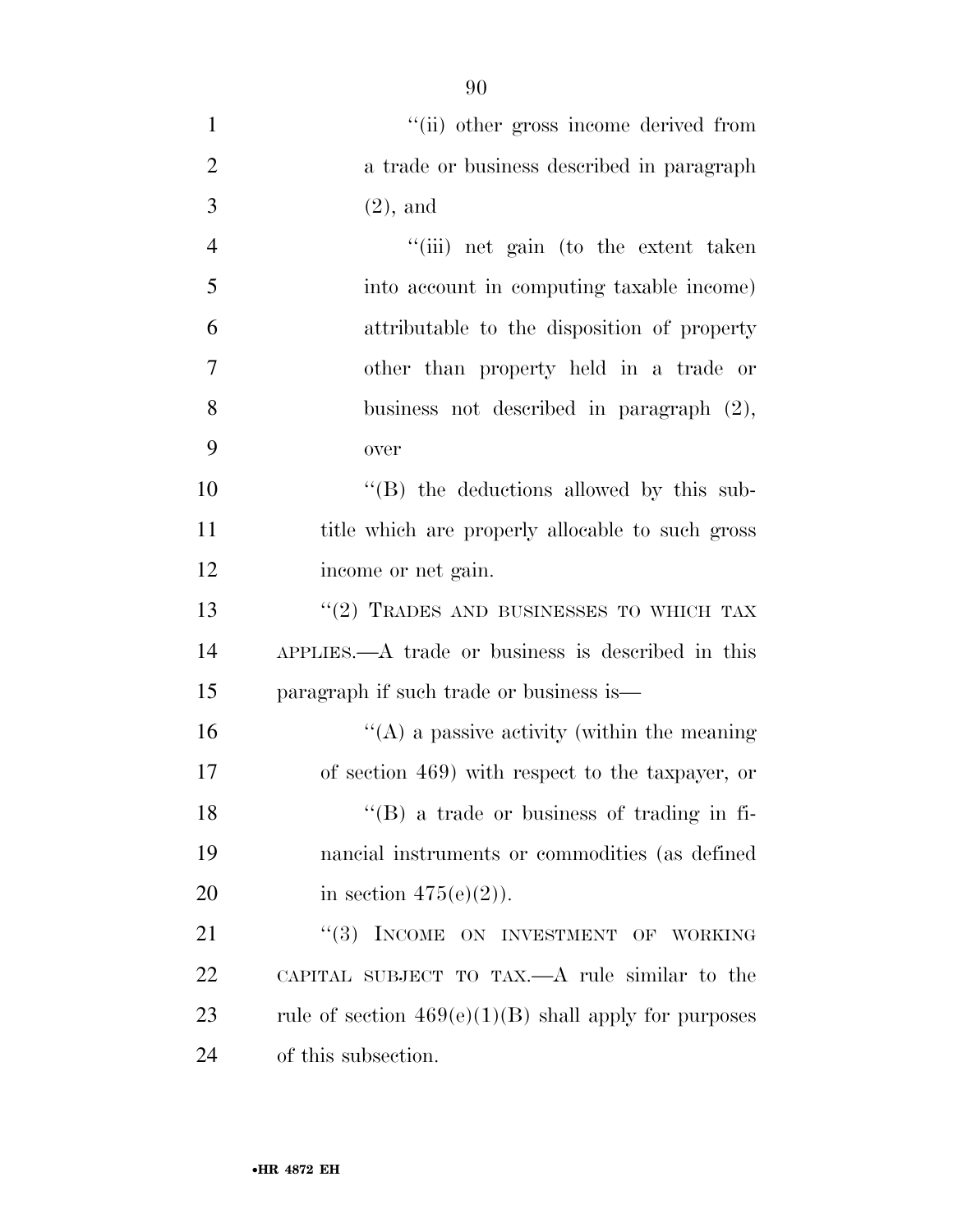| $\mathbf{1}$   | "(4) EXCEPTION FOR CERTAIN ACTIVE INTER-                  |
|----------------|-----------------------------------------------------------|
| $\overline{2}$ | ESTS IN PARTNERSHIPS AND S CORPORATIONS.-In               |
| 3              | the case of a disposition of an interest in a partner-    |
| $\overline{4}$ | ship or S corporation—                                    |
| 5              | $\lq\lq$ gain from such disposition shall be              |
| 6              | taken into account under clause (iii) of para-            |
| $\overline{7}$ | graph $(1)(A)$ only to the extent of the net gain         |
| 8              | which would be so taken into account by the               |
| 9              | transferor if all property of the partnership or          |
| 10             | S corporation were sold for fair market value             |
| 11             | immediately before the disposition of such inter-         |
| 12             | est, and                                                  |
| 13             | $\lq\lq (B)$ a rule similar to the rule of subpara-       |
| 14             | graph (A) shall apply to a loss from such dis-            |
| 15             | position.                                                 |
| 16             | "(5) EXCEPTION FOR DISTRIBUTIONS FROM                     |
| 17             | QUALIFIED PLANS.—The term 'net investment in-             |
| 18             | come' shall not include any distribution from a plan      |
| 19             | or arrangement described in section $401(a)$ , $403(a)$ , |
| 20             | $403(b)$ , $408$ , $408A$ , or $457(b)$ .                 |
| 21             | "(6) SPECIAL RULE.—Net investment income                  |
| 22             | shall not include any item taken into account in de-      |
| 23             | termining self-employment income for such taxable         |

year on which a tax is imposed by section 1401(b).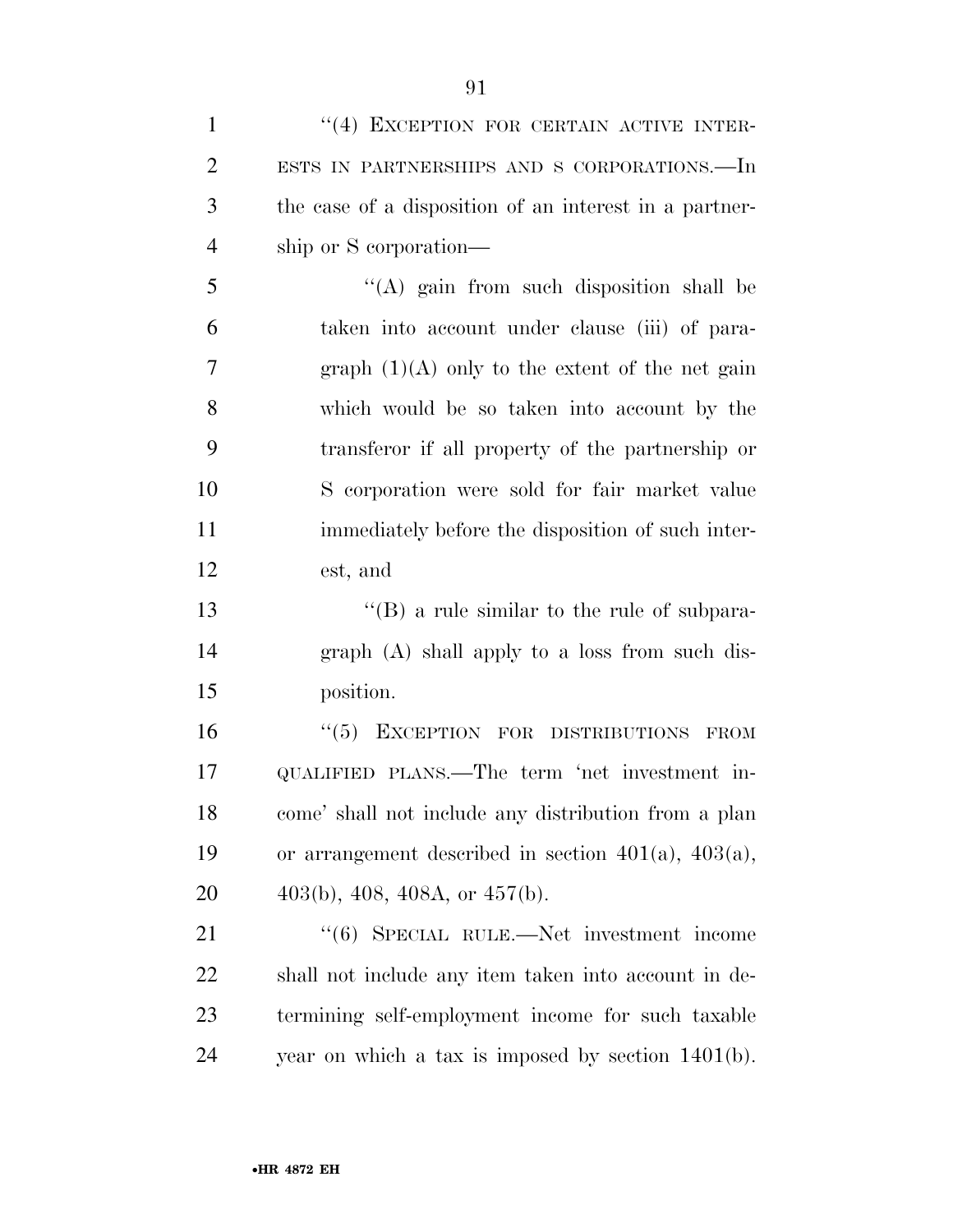1 ''(d) MODIFIED ADJUSTED GROSS INCOME.—For

| $\overline{2}$ | purposes of this chapter, the term 'modified adjusted gross |
|----------------|-------------------------------------------------------------|
| 3              | income' means adjusted gross income increased by the ex-    |
| $\overline{4}$ | cess of-                                                    |
| 5              | $"(1)$ the amount excluded from gross income                |
| 6              | under section $911(a)(1)$ , over                            |
| 7              | $f'(2)$ the amount of any deductions (taken into            |
| 8              | account in computing adjusted gross income) or ex-          |
| 9              | clusions disallowed under section $911(d)(6)$ with re-      |
| 10             | spect to the amounts described in paragraph (1).            |
| 11             | "(e) NONAPPLICATION OF SECTION.—This section                |
| 12             | shall not apply to—                                         |
| 13             | $f(1)$ a nonresident alien, or                              |
| 14             | $(2)$ a trust all of the unexpired interests in             |
| 15             | which are devoted to one or more of the purposes            |
| 16             | described in section $170(c)(2)(B)$ .".                     |
| 17             | (2) ESTIMATED TAXES.—Section 6654 of the                    |
| 18             | Internal Revenue Code of 1986 is amended—                   |
| 19             | $(A)$ in subsection $(a)$ , by striking "and the            |
| 20             | tax under chapter 2" and inserting "the tax                 |
| 21             | under chapter 2, and the tax under chapter                  |
| 22             | $2A$ "; and                                                 |
| 23             | $(B)$ in subsection $(f)$ —                                 |
| 24             | (i) by striking "minus" at the end of                       |
| 25             | paragraph (2) and inserting "plus"; and                     |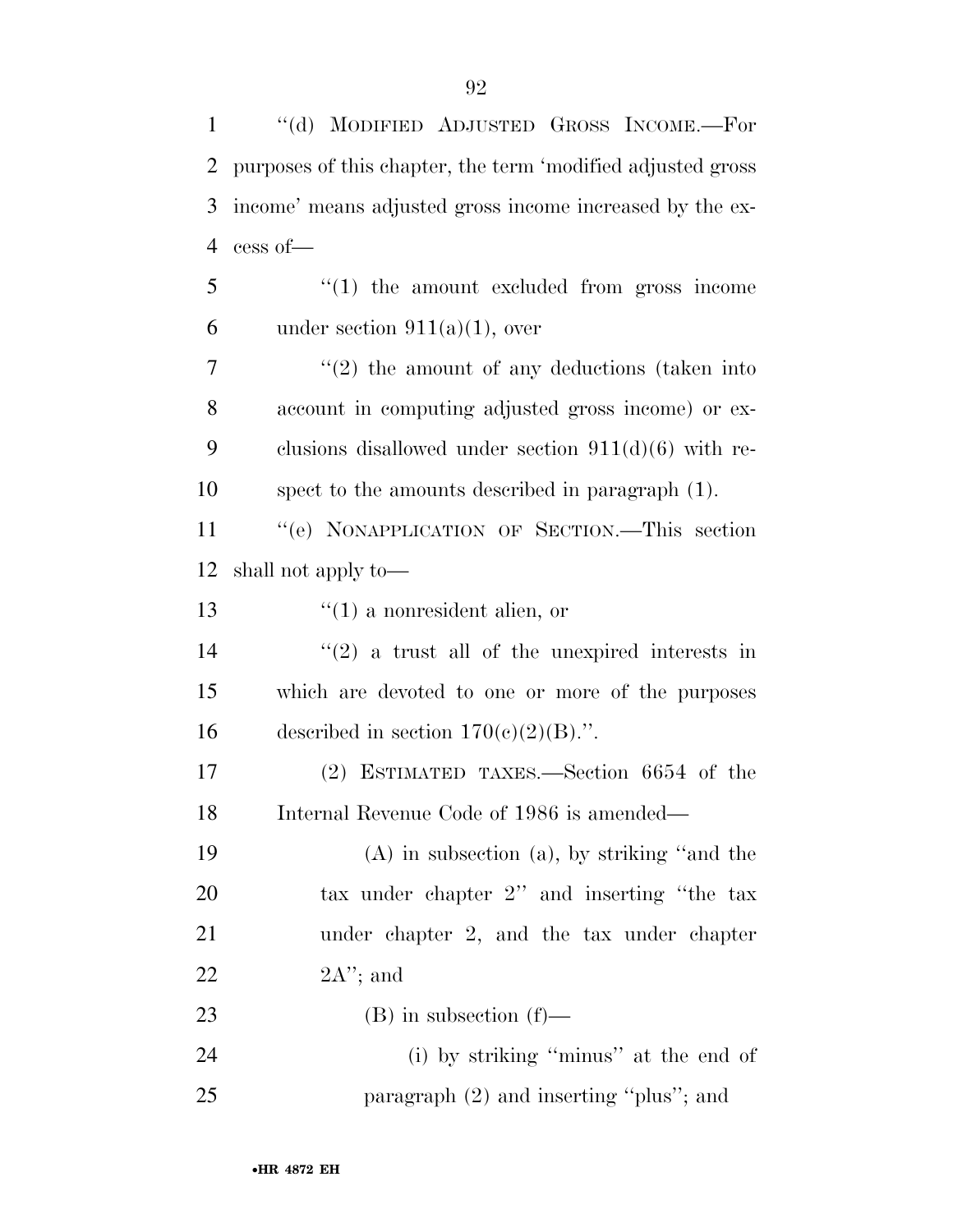| $\mathbf{1}$   | (ii) by redesignating paragraph (3) as                    |
|----------------|-----------------------------------------------------------|
| $\mathbf{2}$   | paragraph (4) and inserting after para-                   |
| 3              | $graph(2)$ the following new paragraph.                   |
| $\overline{4}$ | $\cdot\cdot$ (3) the taxes imposed by chapter 2A, minus". |
| 5              | CLERICAL AMENDMENT.—The table<br>(3)<br>- of              |
| 6              | chapters for subtitle A of chapter 1 of the Internal      |
| 7              | Revenue Code of 1986 is amended by inserting after        |
| 8              | the item relating to chapter 2 the following new          |
| 9              | item:                                                     |
|                | "CHAPTER 2A-UNEARNED INCOME MEDICARE CONTRIBUTION".       |
| 10             | (4)<br>EFFECTIVE DATES.—The amendments                    |
| 11             | made by this subsection shall apply to taxable years      |
| 12             | beginning after December 31, 2012.                        |
| 13             | (b) EARNED INCOME.—                                       |
| 14             | $(1)$ THRESHOLD.—                                         |
| 15             | $(A)$ FICA.—Paragraph $(2)$ of section                    |
| 16             | $3101(b)$ of the Internal Revenue Code of 1986,           |
| 17             | as added by section 9015 of the Patient Protec-           |
| 18             | tion and Affordable Care Act and amended by               |
| 19             | section 10906 of such Act, is amended by strik-           |
| 20             | ing "and" at the end of subparagraph (A), by              |
| 21             | redesignating subparagraph (B) as subpara-                |
| 22             | $graph (C)$ , and by inserting after subparagraph         |
| 23             | (A) the following new subparagraph:                       |
| 24             | "(B) in the case of a married taxpayer (as                |
|                |                                                           |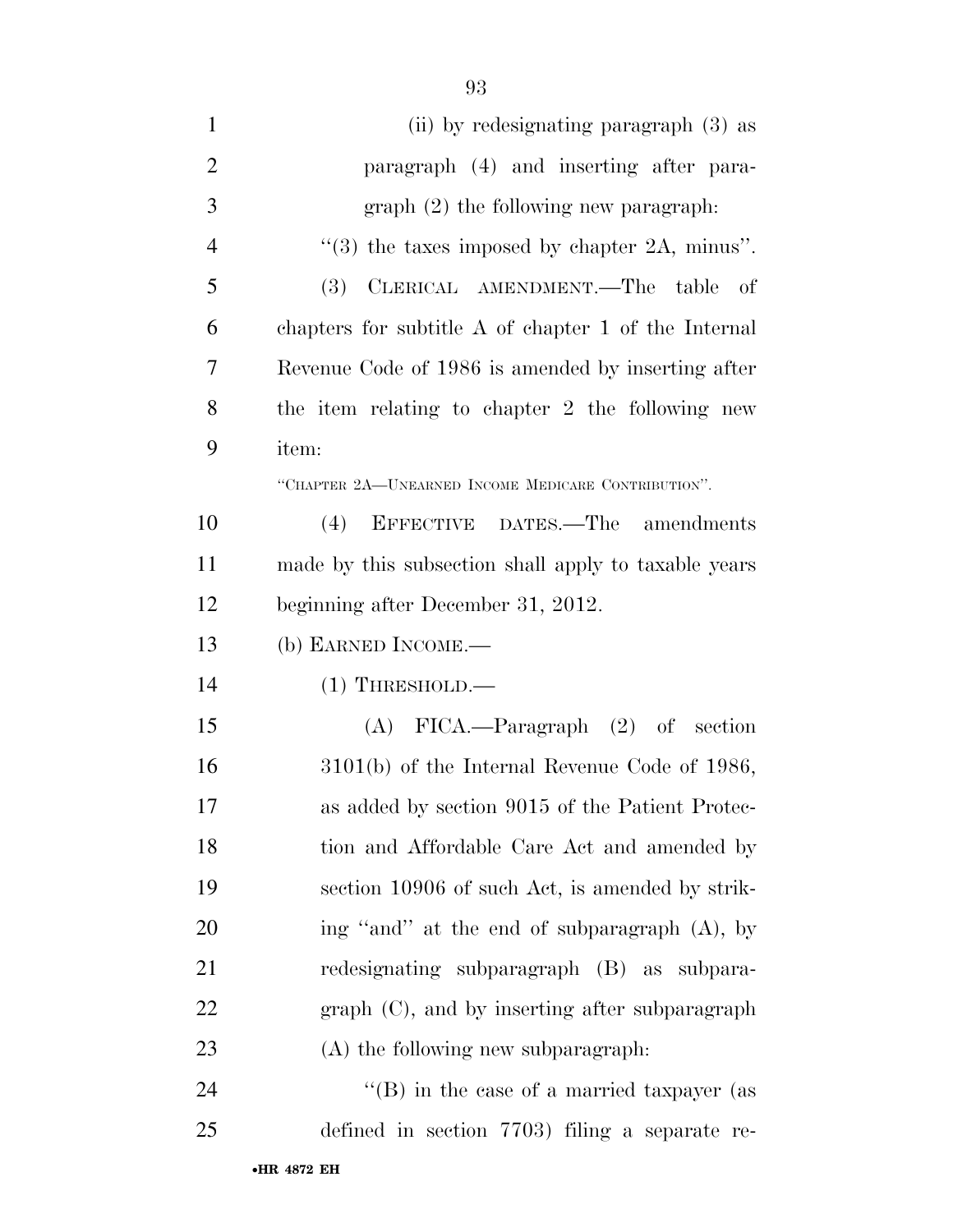| $\mathbf{1}$   | turn, $\frac{1}{2}$ of the dollar amount determined under |
|----------------|-----------------------------------------------------------|
| $\overline{2}$ | subparagraph $(A)$ , and".                                |
| 3              | (B) SECA.—Section $1401(b)(2)$ of the In-                 |
| $\overline{4}$ | ternal Revenue Code of 1986, as added by sec-             |
| 5              | tion 9015 of the Patient Protection and Afford-           |
| 6              | able Care Act and amended by section 10906 of             |
| 7              | such Act, is amended—                                     |
| 8              | (i) in subparagraph $(A)$ , by striking                   |
| 9              | "and" at the end of clause (i), by redesig-               |
| 10             | nating clause (ii) as clause (iii), and by in-            |
| 11             | serting after clause (i) the following new                |
| 12             | clause:                                                   |
| 13             | "(ii) in the case of a married taxpayer                   |
| 14             | (as defined in section 7703) filing a sepa-               |
| 15             | rate return, $\frac{1}{2}$ of the dollar amount deter-    |
| 16             | mined under clause (i), and"; and                         |
| 17             | (ii) in subparagraph (B), by striking                     |
| 18             | "under clauses (i) and (ii)" and inserting                |
| 19             | "under clause (i), (ii), or (iii) (whichever is           |
| 20             | applicable)".                                             |
| 21             | (2) ESTIMATED TAXES.—Section 6654 of the                  |
| 22             | Internal Revenue Code of 1986 is amended by redes-        |
| 23             | ignating subsection (m) as subsection (n) and by in-      |
| 24             | serting after subsection (1) the following new sub-       |
| 25             | section:                                                  |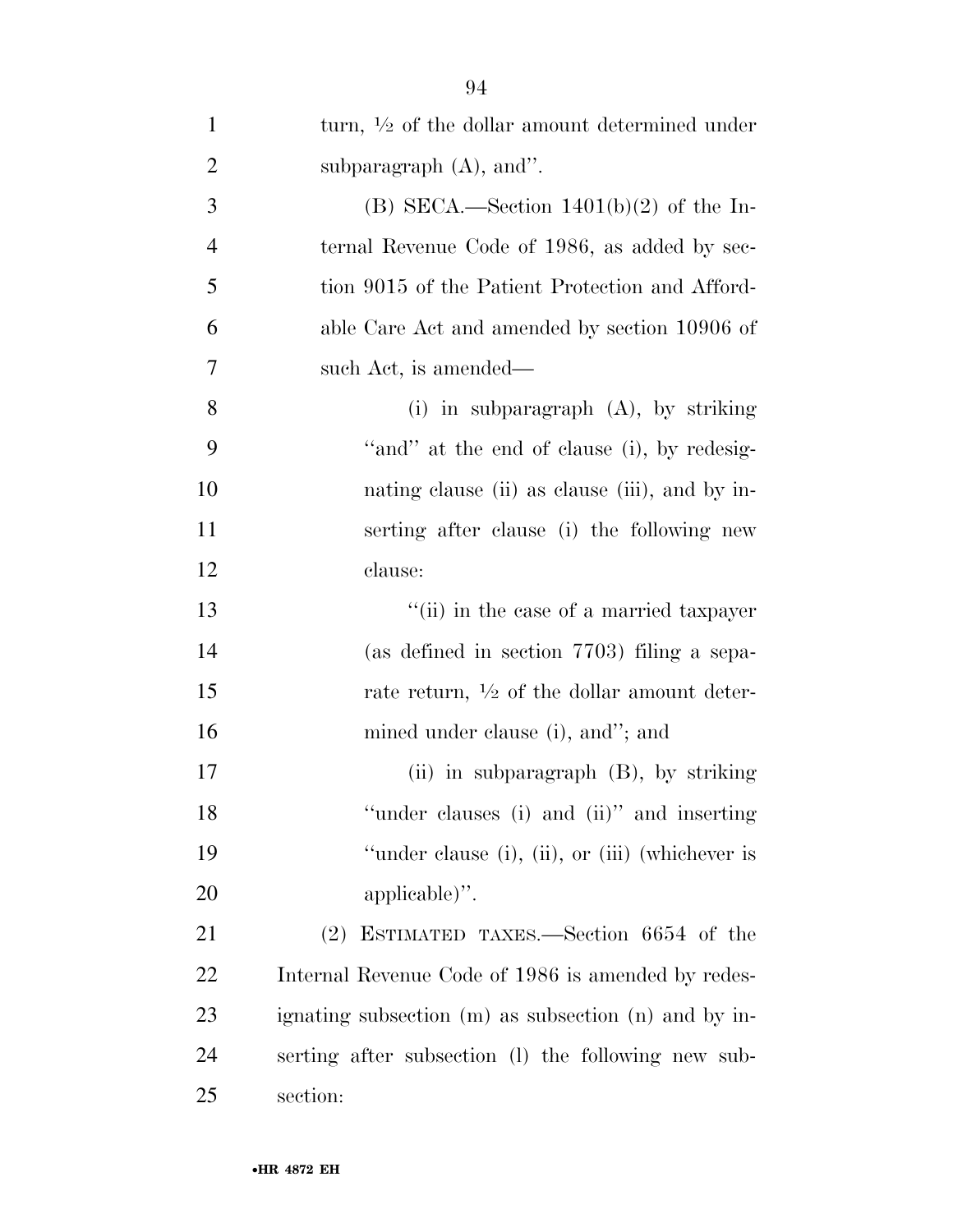''(m) SPECIAL RULE FOR MEDICARE TAX.—For pur- poses of this section, the tax imposed under section 3101(b)(2) (to the extent not withheld) shall be treated as a tax imposed under chapter 2.''.

 (3) EFFECTIVE DATE.—The amendments made by this subsection shall apply with respect to remu- neration received, and taxable years beginning after, December 31, 2012.

 **SEC. 1403. DELAY OF LIMITATION ON HEALTH FLEXIBLE SPENDING ARRANGEMENTS UNDER CAFE-TERIA PLANS.** 

 (a) IN GENERAL.—Section 10902(b) of the Patient Protection and Affordable Care Act is amended by strik- ing ''December 31, 2010'' and inserting ''December 31, 2012''.

 (b) INFLATION ADJUSTMENT.—Paragraph (2) of sec- tion 125(i) of the Internal Revenue Code of 1986, as added by section 9005 of the Patient Protection and Af- fordable Care Act and amended by section 10902 of such Act, is amended—

 (1) in the matter preceding subparagraph (A), by striking ''December 31, 2011'' and inserting ''December 31, 2013''; and

 (2) in subparagraph (B), by striking ''2010'' and inserting ''2012''.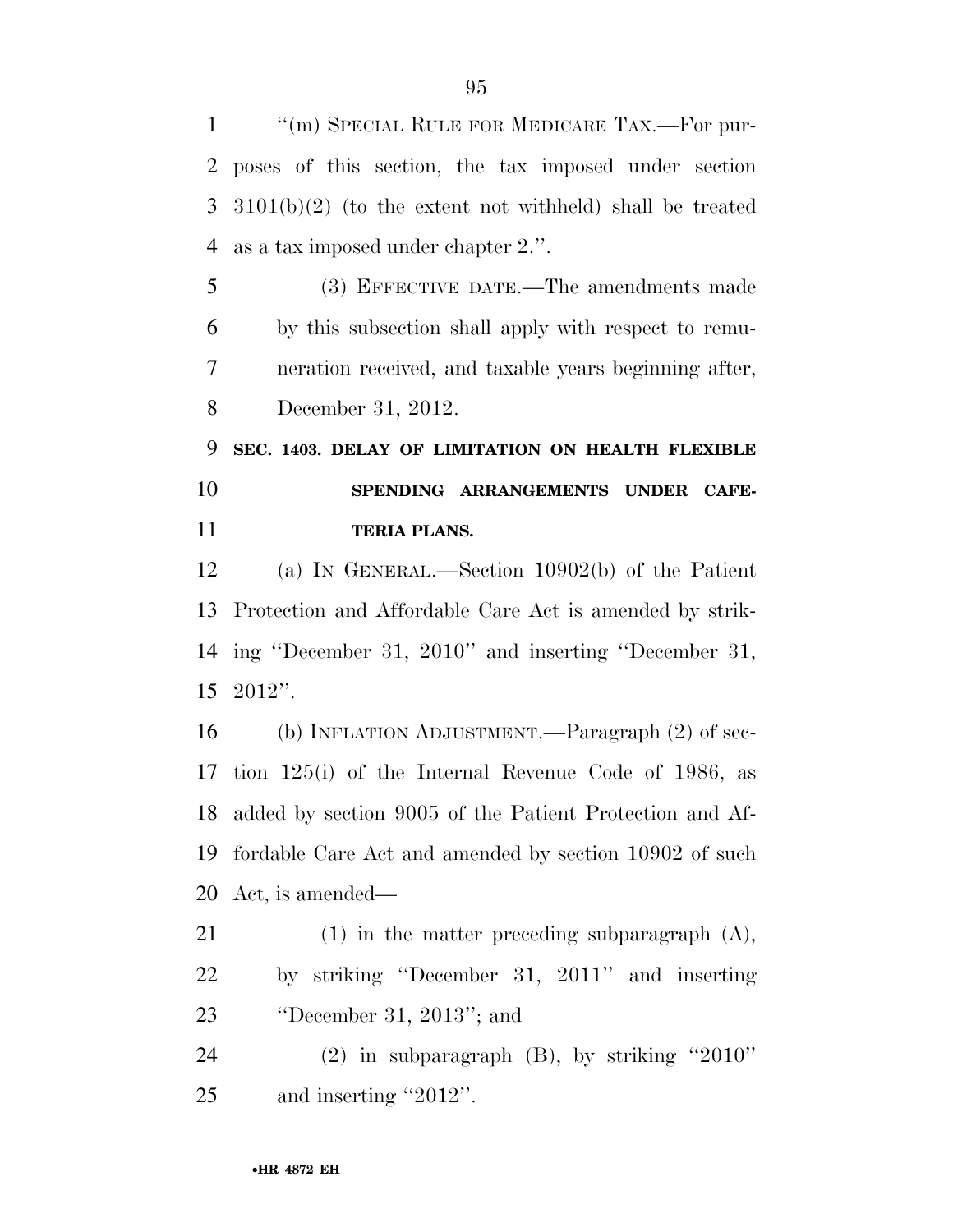| 1              | SEC. 1404. BRAND NAME PHARMACEUTICALS.                                                                                                                                                         |
|----------------|------------------------------------------------------------------------------------------------------------------------------------------------------------------------------------------------|
| $\overline{2}$ | (a) IN GENERAL.—Section 9008 of the Patient Pro-                                                                                                                                               |
| 3              | tection and Affordable Care Act is amended—                                                                                                                                                    |
| $\overline{4}$ | $(1)$ in subsection $(a)(1)$ , by striking "2009" and                                                                                                                                          |
| 5              | inserting "2010";                                                                                                                                                                              |
| 6              | $(2)$ in subsection $(b)$ —                                                                                                                                                                    |
| 7              | (A) by striking " $$2,300,000,000$ " in para-                                                                                                                                                  |
| 8              | graph (1) and inserting "the<br>applicable                                                                                                                                                     |
| 9              | amount"; and                                                                                                                                                                                   |
| 10             | (B) by adding at the end the following new                                                                                                                                                     |
| 11             | paragraph:                                                                                                                                                                                     |
| 12             | "(4) APPLICABLE AMOUNT.—For purposes of                                                                                                                                                        |
| 13             | paragraph (1), the applicable amount shall be deter-                                                                                                                                           |
| 14             | mined in accordance with the following table:                                                                                                                                                  |
|                |                                                                                                                                                                                                |
|                | "Calendar year<br>Applicable                                                                                                                                                                   |
|                | amount<br>\$2,500,000,000<br>\$2,800,000,000<br>\$2,800,000,000<br>\$3,000,000,000<br>\$3,000,000,000<br>2015 —<br>\$3,000,000,000<br>\$4,000,000,000<br>\$4,100,000,000<br>\$2,800,000,000."; |
| 15             | $(3)$ in subsection $(d)$ , by adding at the end the                                                                                                                                           |
| 16             | following new paragraph:                                                                                                                                                                       |
| 17             | "(3) JOINT AND SEVERAL LIABILITY.—If more                                                                                                                                                      |
| 18             | than one person is liable for payment of the fee                                                                                                                                               |
| 19             | under subsection (a) with respect to a single covered                                                                                                                                          |
| 20             | entity by reason of the application of paragraph $(2)$ ,                                                                                                                                       |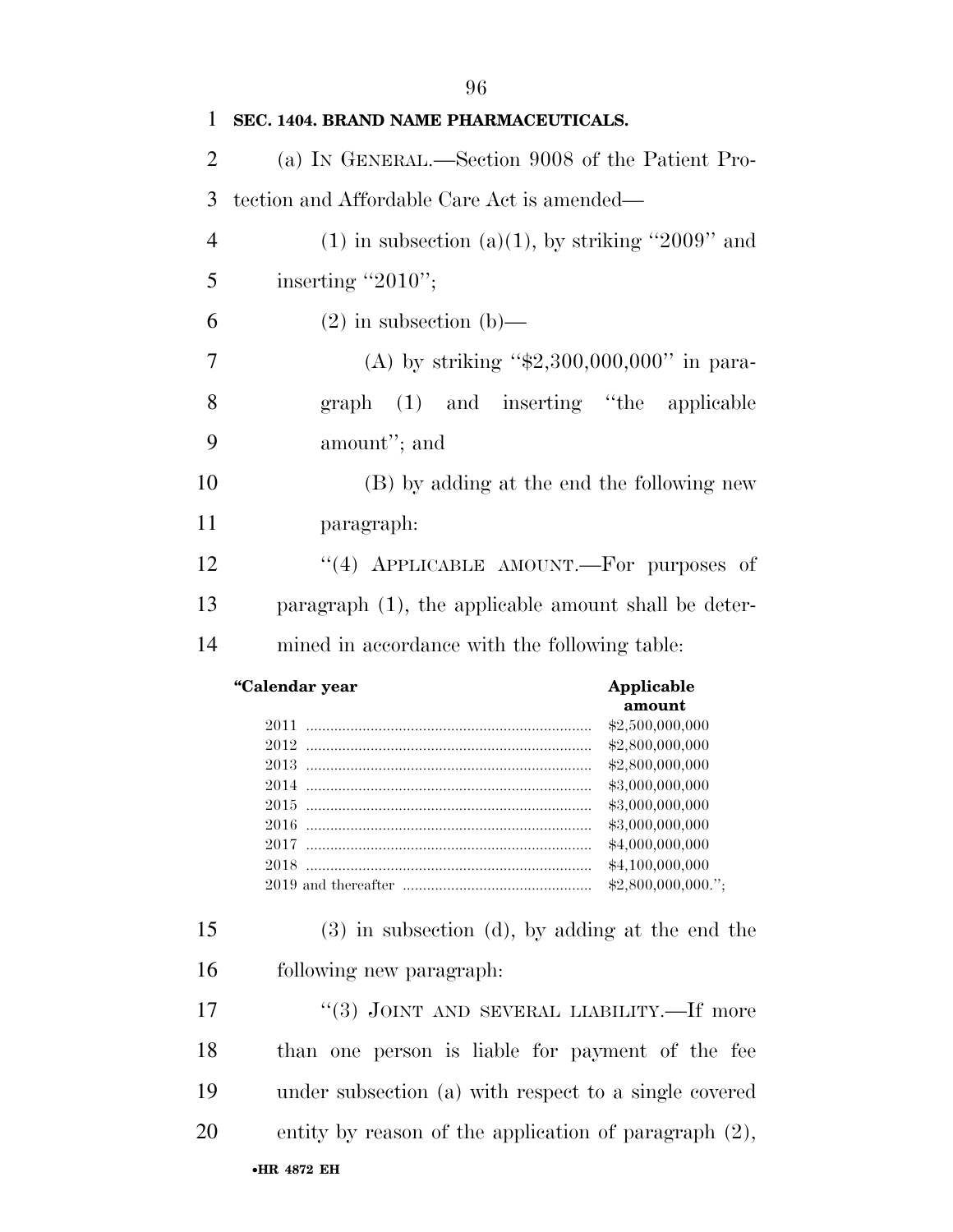| $\mathbf{1}$   | all such persons shall be jointly and severally liable        |
|----------------|---------------------------------------------------------------|
| $\overline{2}$ | for payment of such fee."; and                                |
| 3              | $(4)$ by striking subsection (j) and inserting the            |
| $\overline{4}$ | following new subsection:                                     |
| 5              | "(j) EFFECTIVE DATE.—This section shall apply to              |
| 6              | calendar years beginning after December 31, 2010.".           |
| 7              | (b) EFFECTIVE DATE.—The amendments made by                    |
| 8              | this section shall take effect as if included in section 9008 |
| 9              | of the Patient Protection and Affordable Care Act.            |
| 10             | SEC. 1405. EXCISE TAX ON MEDICAL DEVICE MANUFACTUR-           |
| 11             | ERS.                                                          |
| 12             | (a) IN GENERAL.—Chapter 32 of the Internal Rev-               |
| 13             | enue Code of 1986 is amended—                                 |
| 14             | $(1)$ by inserting after subchapter D the fol-                |
| 15             | lowing new subchapter:                                        |
| 16             | "Subchapter E-Medical Devices                                 |
|                | "Sec. 4191. Medical devices.                                  |
| 17             | "SEC. 4191. MEDICAL DEVICES.                                  |
| 18             | "(a) IN GENERAL.—There is hereby imposed on the               |
| 19             | sale of any taxable medical device by the manufacturer,       |
| 20             | producer, or importer a tax equal to 2.3 percent of the       |

price for which so sold.

 ''(b) TAXABLE MEDICAL DEVICE.—For purposes of this section—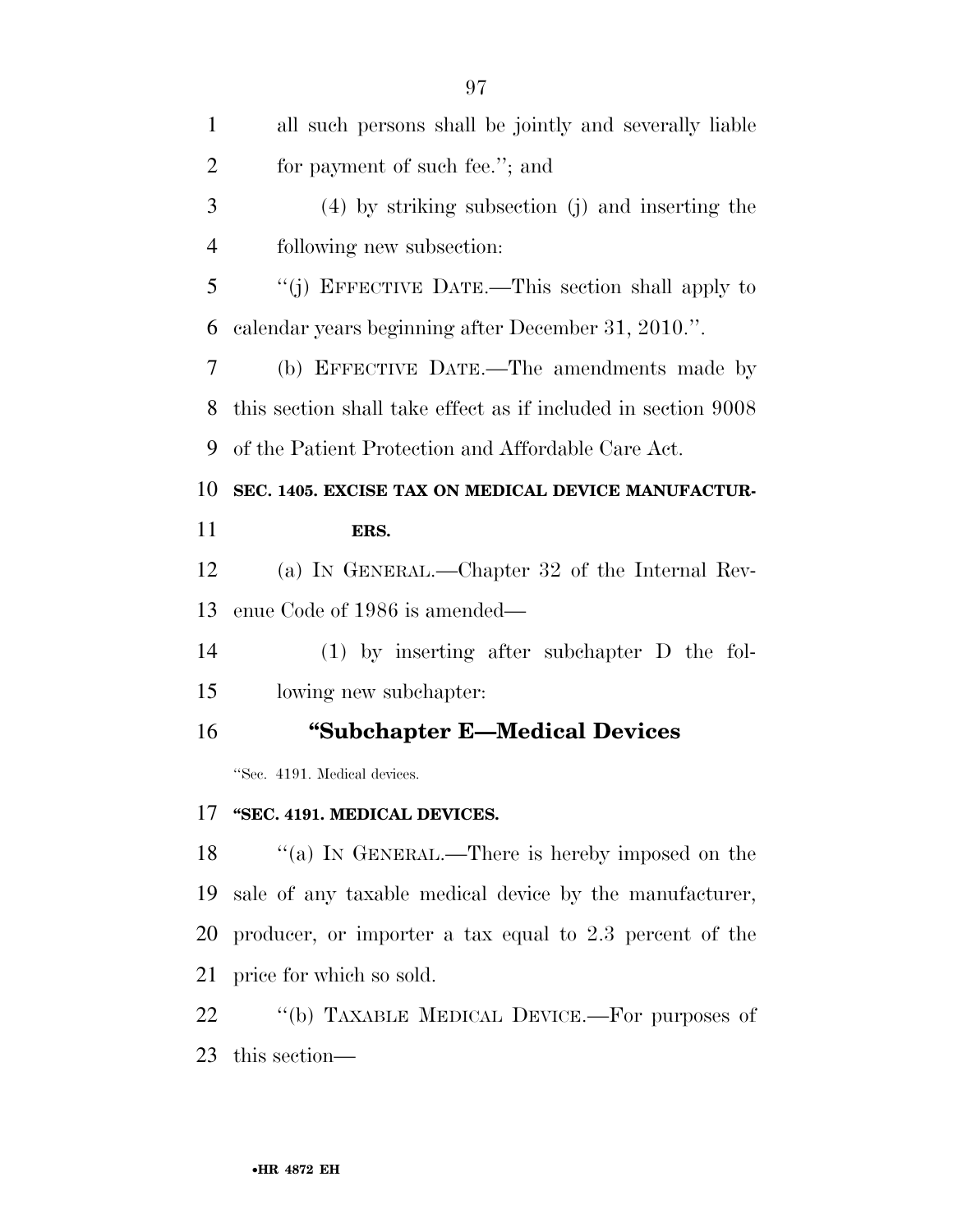| $\mathbf{1}$   | "(1) IN GENERAL.—The term 'taxable medical                    |
|----------------|---------------------------------------------------------------|
| $\overline{2}$ | device' means any device (as defined in section               |
| 3              | 201(h) of the Federal Food, Drug, and Cosmetic                |
| 4              | Act) intended for humans.                                     |
| 5              | " $(2)$ EXEMPTIONS.—Such term shall not in-                   |
| 6              | clude—                                                        |
| 7              | $\lq\lq$ eyeglasses,                                          |
| 8              | $\lq\lq$ contact lenses,                                      |
| 9              | $\lq\lq$ <sup>c</sup> (C) hearing aids, and                   |
| 10             | "(D) any other medical device determined                      |
| 11             | by the Secretary to be of a type which is gen-                |
| 12             | erally purchased by the general public at retail              |
| 13             | for individual use.", and                                     |
| 14             | $(2)$ by inserting after the item relating to sub-            |
| 15             | chapter D in the table of subchapters for such chap-          |
| 16             | ter the following new item:                                   |
|                | "SUBCHAPTER E. MEDICAL DEVICES".                              |
| 17             | (b) CERTAIN EXEMPTIONS NOT TO APPLY.                          |
| 18             | $(1)$ Section 4221(a) of the Internal Revenue                 |
| 19             | Code of 1986 is amended by adding at the end the              |
| 20             | following new sentence: "In the case of the tax im-           |
| 21             | posed by section 4191, paragraphs $(3)$ , $(4)$ , $(5)$ , and |
| <u>22</u>      | $(6)$ shall not apply.".                                      |
| 23             | $(2)$ Section 6416(b)(2) of such Code is amend-               |
| 24             | ed by adding at the end the following: "In the case           |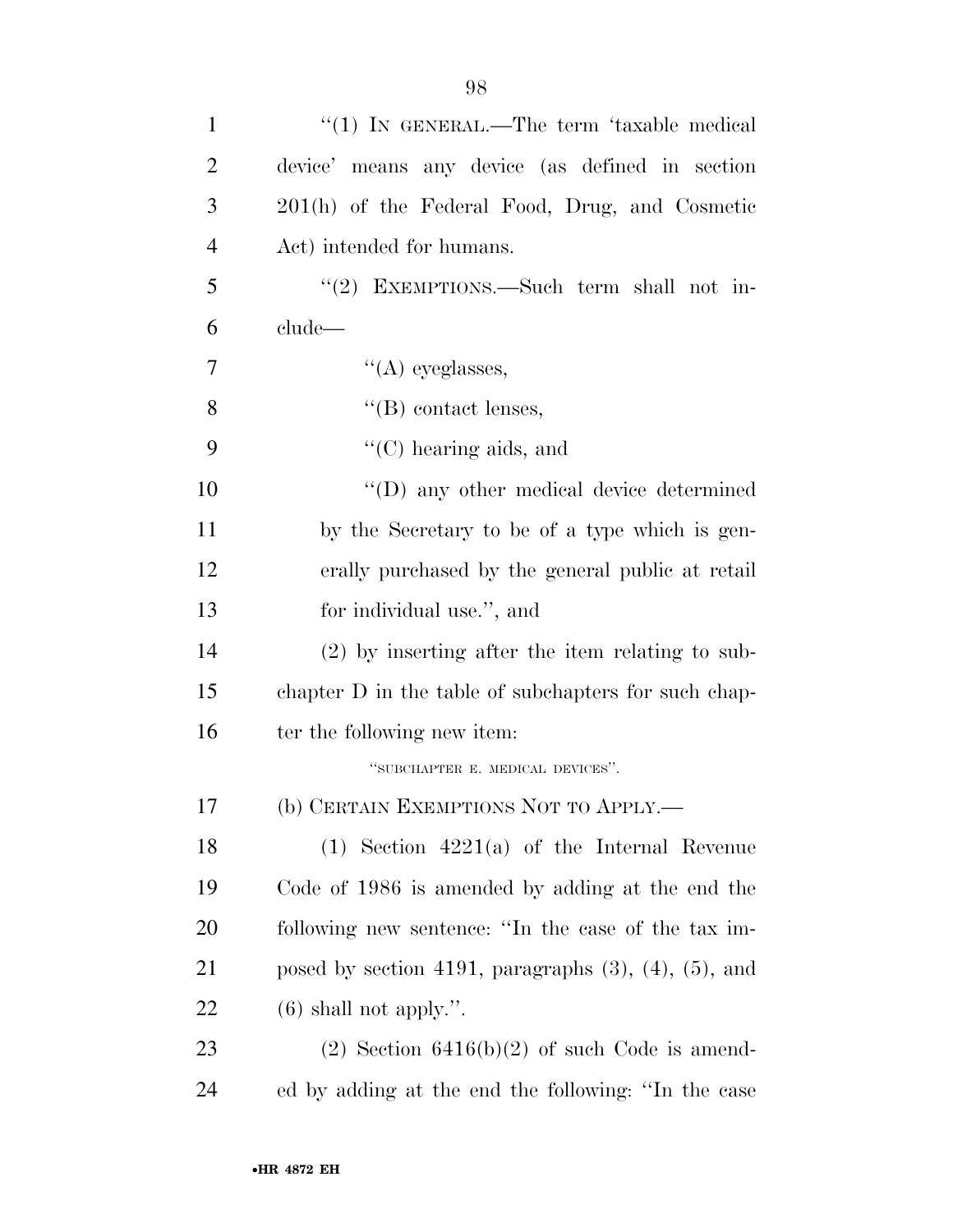of the tax imposed by section 4191, subparagraphs 2 (B),  $(C)$ ,  $(D)$ , and  $(E)$  shall not apply.". (c) EFFECTIVE DATE.—The amendments made by this section shall apply to sales after December 31, 2012.

 (d) REPEAL OF SECTION 9009 OF THE PATIENT PROTECTION AND AFFORDABLE CARE ACT.—Section 9009 of the Patient Protection and Affordable Care Act, as amended by section 10904 of such Act, is repealed ef-fective as of the date of enactment of that Act.

#### **SEC. 1406. HEALTH INSURANCE PROVIDERS.**

 (a) IN GENERAL.—Section 9010 of the Patient Pro- tection and Affordable Care Act, as amended by section 10905 of such Act, is amended—

14 (1) in subsection (a)(1), by striking "2010" and 15 inserting "2013";

16 (2) in subsection  $(b)(2)$ —

 (A) by striking ''For purposes of para- graph (1), the net premiums'' and inserting 19 ''For purposes of paragraph  $(1)$ —

20 "(A) IN GENERAL.—The net premiums"; and

 (B) by adding at the end the following sub-paragraph:

24 "(B) PARTIAL EXCLUSION FOR CERTAIN EXEMPT ACTIVITIES.—After the application of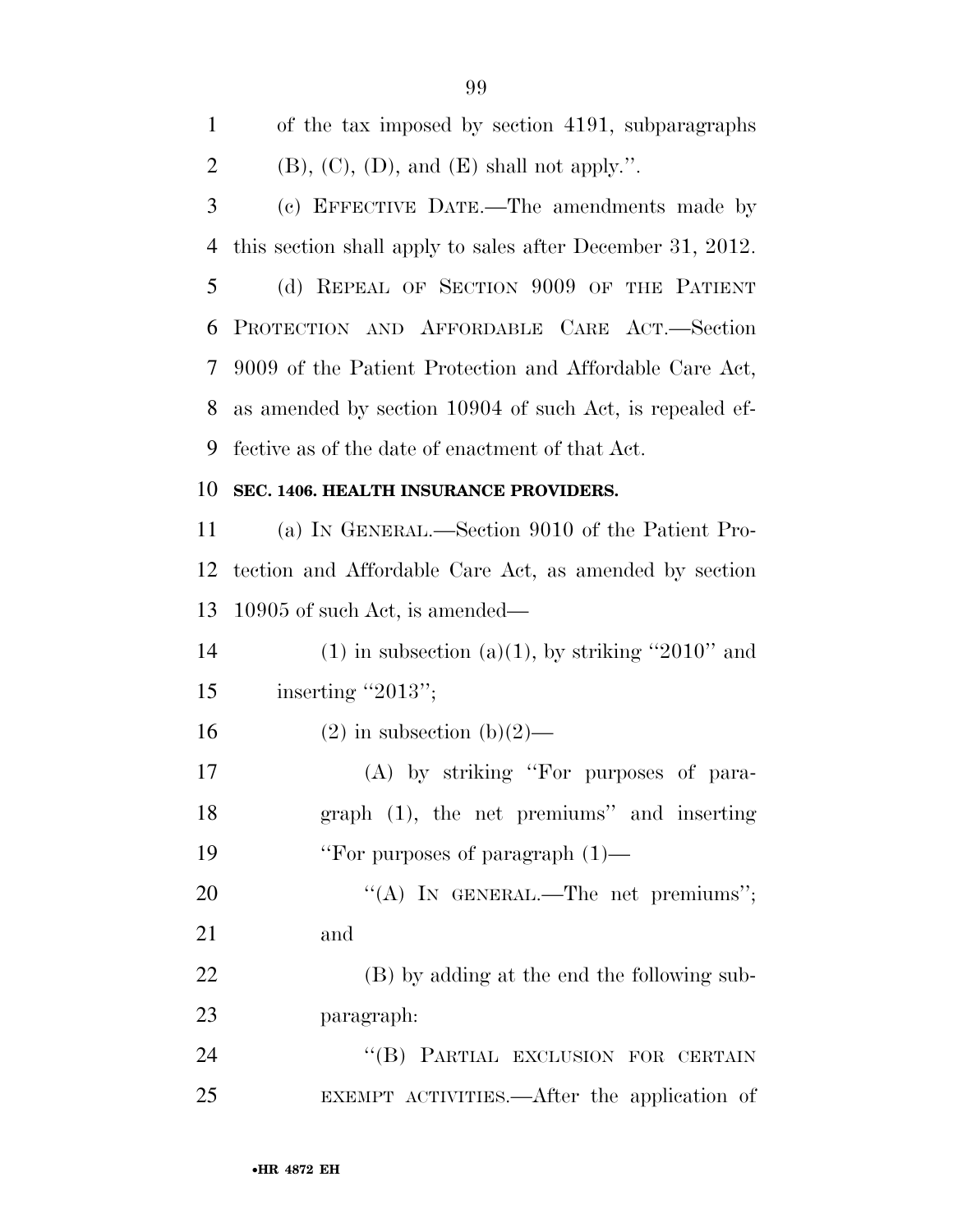| $\mathbf{1}$   | subparagraph $(A)$ , only 50 percent of the re-             |
|----------------|-------------------------------------------------------------|
| $\overline{2}$ | maining net premiums written with respect to                |
| 3              | health insurance for any United States health               |
| $\overline{4}$ | risk that are attributable to the activities (other         |
| 5              | than activities of an unrelated trade or business           |
| 6              | as defined in section 513 of the Internal Rev-              |
| 7              | enue Code of 1986) of any covered entity quali-             |
| $8\,$          | fying under paragraph $(3)$ , $(4)$ , $(26)$ , or $(29)$ of |
| 9              | section $501(e)$ of such Code and exempt from               |
| 10             | tax under section $501(a)$ of such Code shall be            |
| 11             | taken into account.";                                       |
| 12             | $(3)$ in subsection $(e)$ —                                 |
| 13             | (A) by inserting "during the calendar year                  |
| 14             | in which the fee under this section is due" in              |
| 15             | paragraph $(1)$ after "risk";                               |
| 16             | $(B)$ in paragraph $(2)$ , by striking subpara-             |
| 17             | graphs $(C)$ , $(D)$ , and $(E)$ and inserting the fol-     |
| 18             | lowing new subparagraphs:                                   |
| 19             | "(C) any entity—                                            |
| 20             | "(i) which is incorporated as a non-                        |
| 21             | profit corporation under a State law,                       |
| 22             | "(ii) no part of the net earnings of                        |
| 23             | which interes to the benefit of any private                 |
| 24             | shareholder or individual, no substantial                   |
| 25             | part of the activities of which is carrying                 |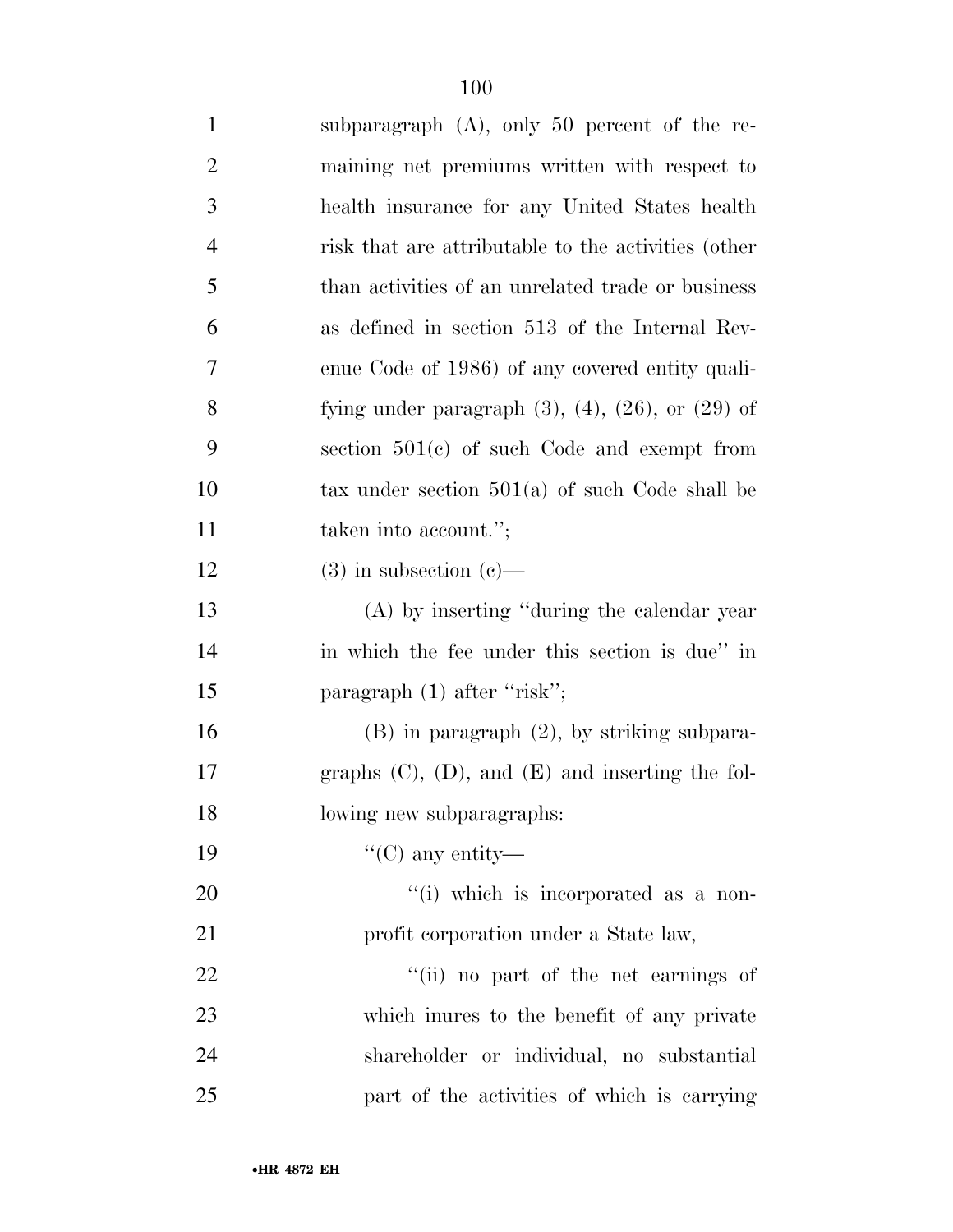| $\mathbf{1}$   | on propaganda, or otherwise attempting, to           |
|----------------|------------------------------------------------------|
| $\overline{2}$ | influence legislation (except as otherwise           |
| 3              | provided in section $501(h)$ of the Internal         |
| $\overline{4}$ | Revenue Code of 1986), and which does                |
| 5              | not participate in, or intervene in (includ-         |
| 6              | ing the publishing or distributing of state-         |
| 7              | ments), any political campaign on behalf of          |
| 8              | (or in opposition to) any candidate for              |
| 9              | public office, and                                   |
| 10             | "(iii) more than 80 percent of the                   |
| 11             | gross revenues of which is received from             |
| 12             | government programs that target low-in-              |
| 13             | come, elderly, or disabled populations               |
| 14             | under titles XVIII, XIX, and XXI of the              |
| 15             | Social Security Act, and                             |
| 16             | $\lq\lq$ (D) any entity which is described in sec-   |
| 17             | tion $501(c)(9)$ of such Code and which is estab-    |
| 18             | lished by an entity (other than by an employer       |
| 19             | or employers) for purposes of providing health       |
| 20             | care benefits.";                                     |
| 21             | (C) in paragraph $(3)(A)$ , by striking "sub-        |
| 22             | paragraph $(C)(i)(I), (D)(i)(I), or (E)(i)''$<br>and |
| 23             | inserting "subparagraph $(C)$ or $(D)$ "; and        |
| 24             | (D) by adding at the end the following new           |
| 25             | paragraph:                                           |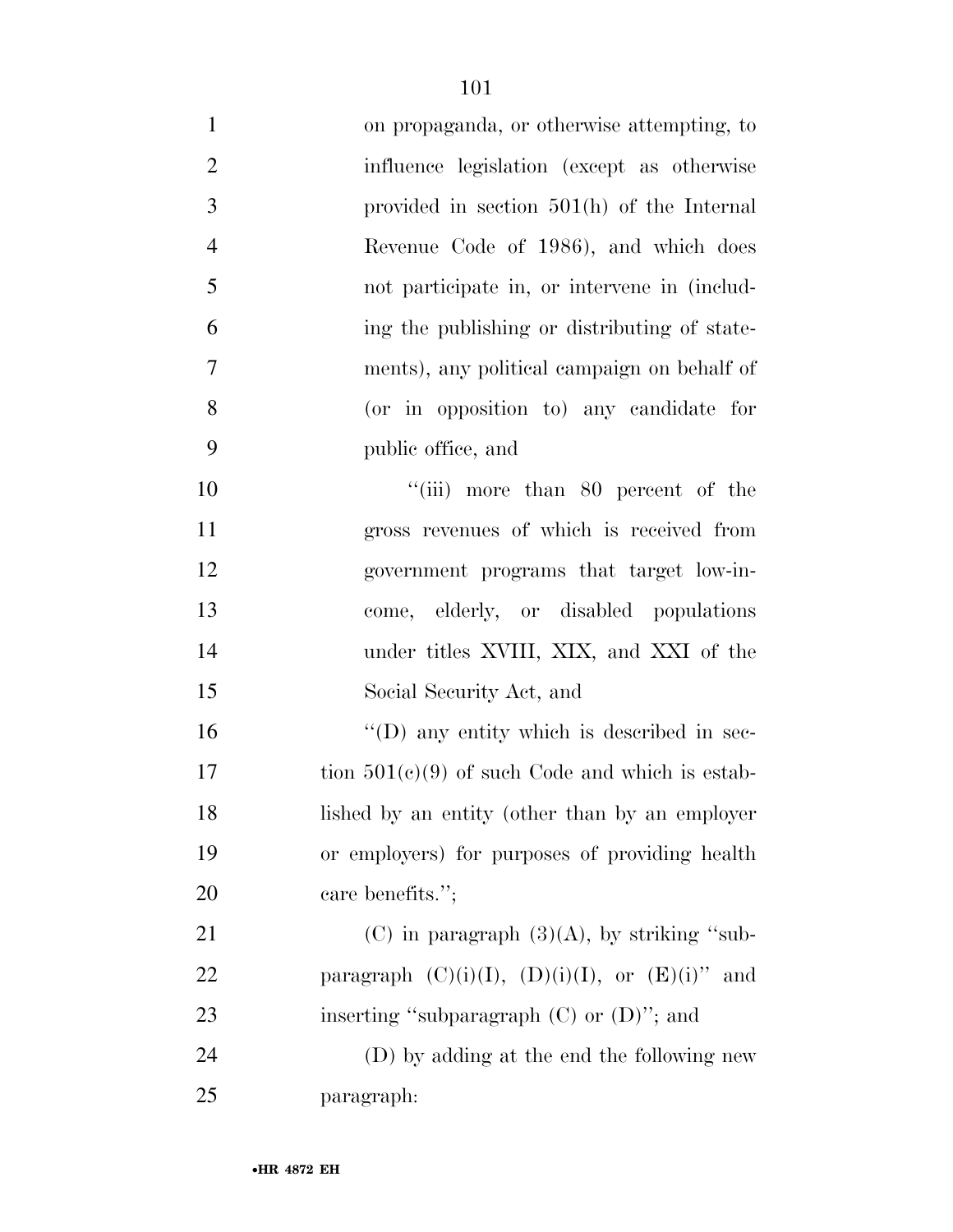| $\mathbf{1}$   | "(4) JOINT AND SEVERAL LIABILITY.—If more                                                                             |
|----------------|-----------------------------------------------------------------------------------------------------------------------|
| $\overline{2}$ | than one person is liable for payment of the fee                                                                      |
| 3              | under subsection (a) with respect to a single covered                                                                 |
| 4              | entity by reason of the application of paragraph $(3)$ ,                                                              |
| 5              | all such persons shall be jointly and severally liable                                                                |
| 6              | for payment of such fee.";                                                                                            |
| 7              | (4) by striking subsection (e) and inserting the                                                                      |
| 8              | following:                                                                                                            |
| 9              | "(e) APPLICABLE AMOUNT.—For purposes of sub-                                                                          |
| 10             | section $(b)(1)$ —                                                                                                    |
| 11             | "(1) YEARS BEFORE $2019$ . In the case of cal-                                                                        |
| 12             | endar years beginning before 2019, the applicable                                                                     |
|                |                                                                                                                       |
| 13             | amount shall be determined in accordance with the                                                                     |
| 14             | following table:                                                                                                      |
|                | "Calendar year<br>Applicable<br>amount<br>\$8,000,000,000<br>\$11,300,000,000<br>\$11,300,000,000<br>\$13,900,000,000 |
| 15             | "(2) YEARS AFTER 2018.—In the case of any                                                                             |
| 16             | calendar year beginning after 2018, the applicable                                                                    |
| 17             | amount shall be the applicable amount for the pre-                                                                    |
| 18             | eeding calendar year increased by the rate of pre-                                                                    |
| 19             | growth (within the meaning of section<br>mium                                                                         |

1986) for such preceding calendar year.'';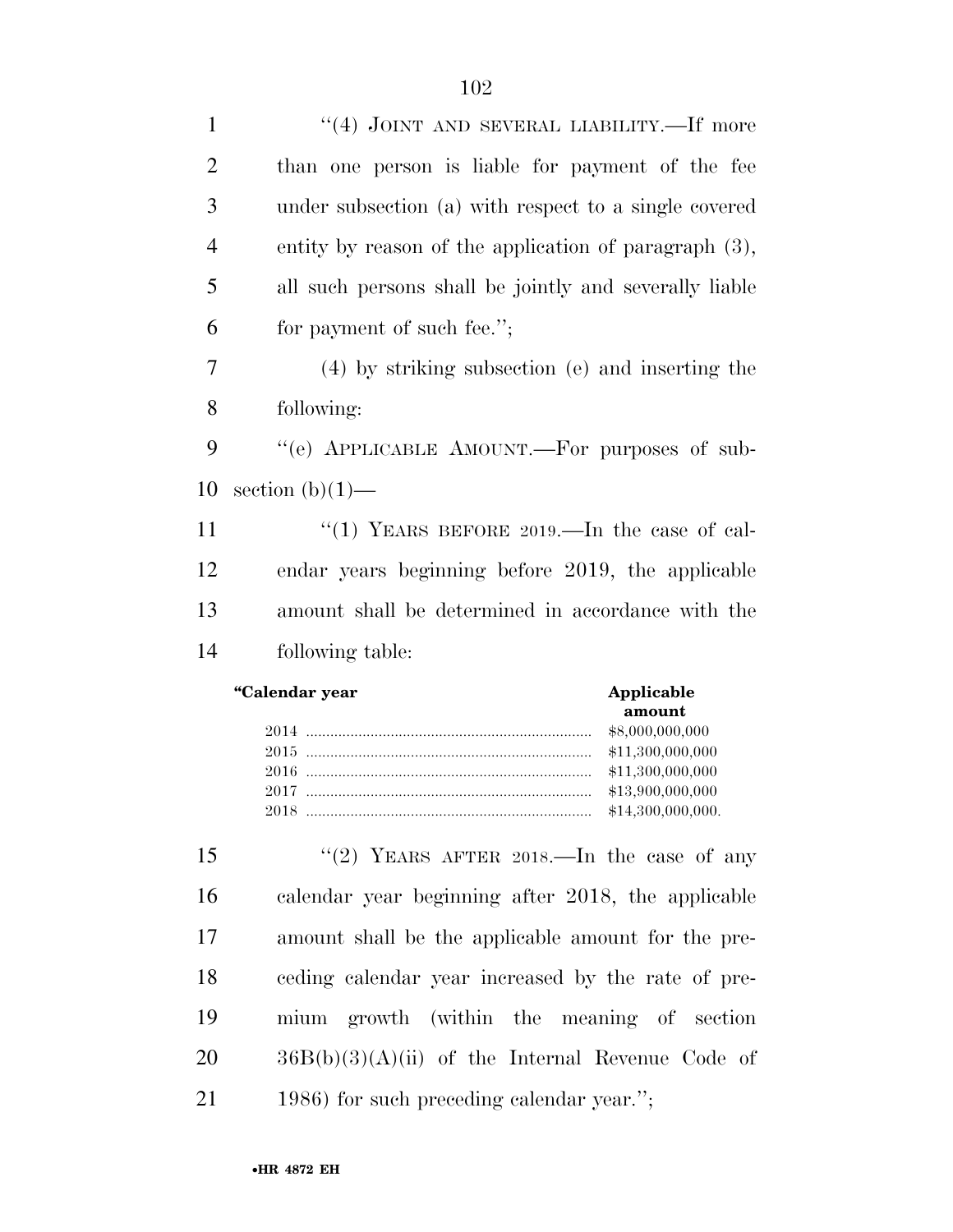| $\mathbf{1}$   | $(5)$ in subsection $(g)$ , by adding at the end the |
|----------------|------------------------------------------------------|
| $\overline{2}$ | following new paragraphs:                            |
| 3              | $``(3)$ ACCURACY-RELATED PENALTY.—                   |
| $\overline{4}$ | "(A) IN GENERAL.—In the case of any un-              |
| 5              | derstatement of a covered entity's net premiums      |
| 6              | written with respect to health insurance for any     |
| 7              | United States health risk for any calendar year,     |
| 8              | there shall be paid by the covered entity making     |
| 9              | such understatement, an amount equal to the          |
| 10             | excess of-                                           |
| 11             | "(i) the amount of the covered entity's              |
| 12             | fee under this section for the calendar year         |
| 13             | the Secretary determines should have been            |
| 14             | paid in the absence of any such under-               |
| 15             | statement, over                                      |
| 16             | "(ii) the amount of such fee the Sec-                |
| 17             | retary determined based on such under-               |
| 18             | statement.                                           |
| 19             | "(B) UNDERSTATEMENT.—For purposes                    |
| 20             | of this paragraph, an understatement of a cov-       |
| 21             | ered entity's net premiums written with respect      |
| 22             | to health insurance for any United States            |
| 23             | health risk for any calendar year is the dif-        |
| 24             | ference between the amount of such net pre-          |
| 25             | miums written as reported on the return filed        |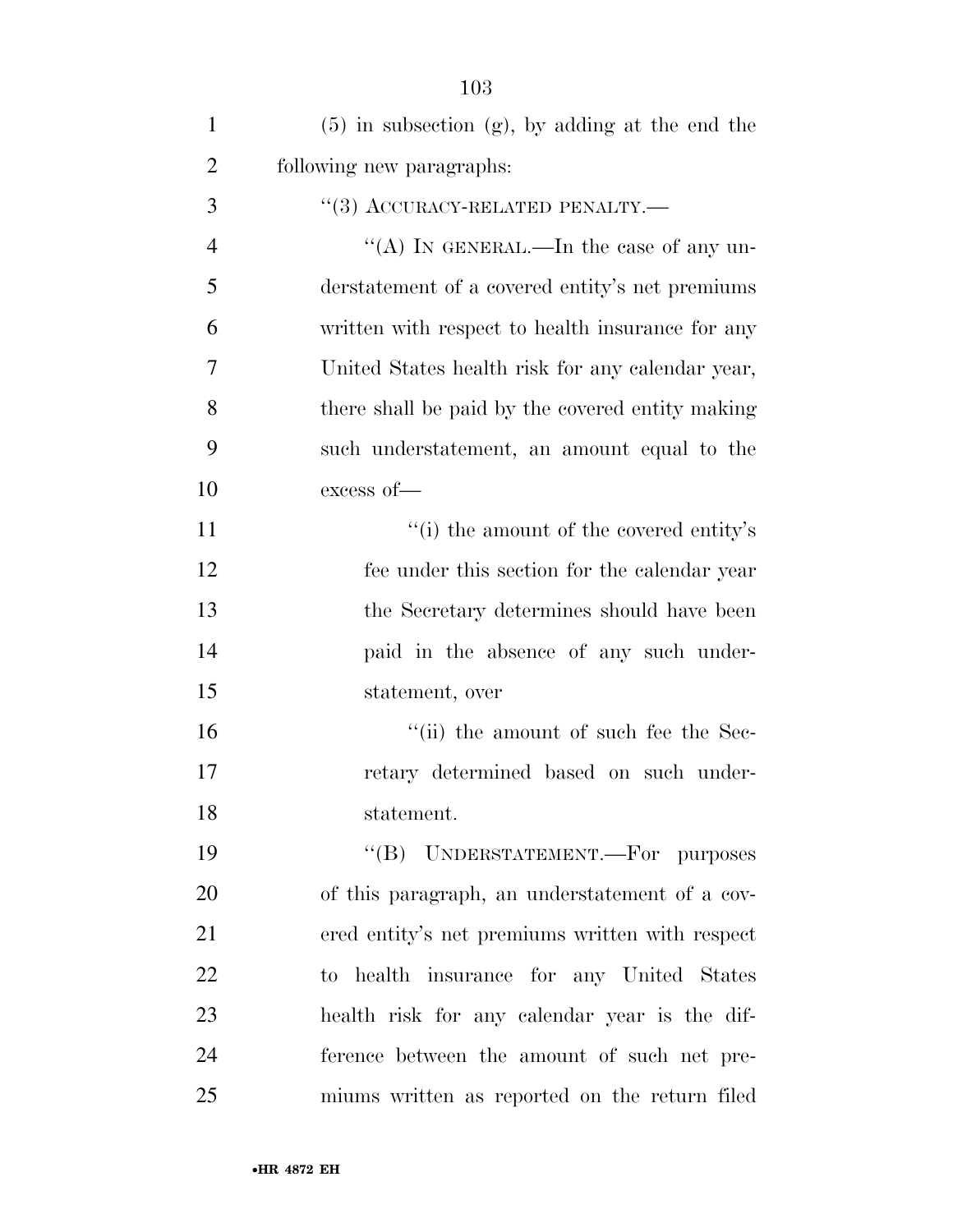| $\mathbf{1}$   | by the covered entity under paragraph (1) and                 |
|----------------|---------------------------------------------------------------|
| $\overline{2}$ | the amount of such net premiums written that                  |
| 3              | should have been reported on such return.                     |
| $\overline{4}$ | "(C) TREATMENT OF PENALTY.—The pen-                           |
| 5              | alty imposed under subparagraph (A) shall be                  |
| 6              | subject to the provisions of subtitle $F$ of the In-          |
| $\overline{7}$ | ternal Revenue Code of 1986 that apply to as-                 |
| 8              | sessable penalties imposed under chapter 68 of                |
| 9              | such Code.                                                    |
| 10             | "(4) TREATMENT OF INFORMATION.—Section                        |
| 11             | 6103 of the Internal Revenue Code of 1986 shall not           |
| 12             | apply to any information reported under this sub-             |
| 13             | section."; and                                                |
| 14             | $(6)$ by striking subsection (j) and inserting the            |
| 15             | following new subsection:                                     |
| 16             | "(j) EFFECTIVE DATE.—This section shall apply to              |
| 17             | calendar years beginning after December 31, 2013.".           |
| 18             | (b) EFFECTIVE DATE.—The amendments made by                    |
| 19             | this section shall take effect as if included in section 9010 |
| 20             | of the Patient Protection and Affordable Care Act.            |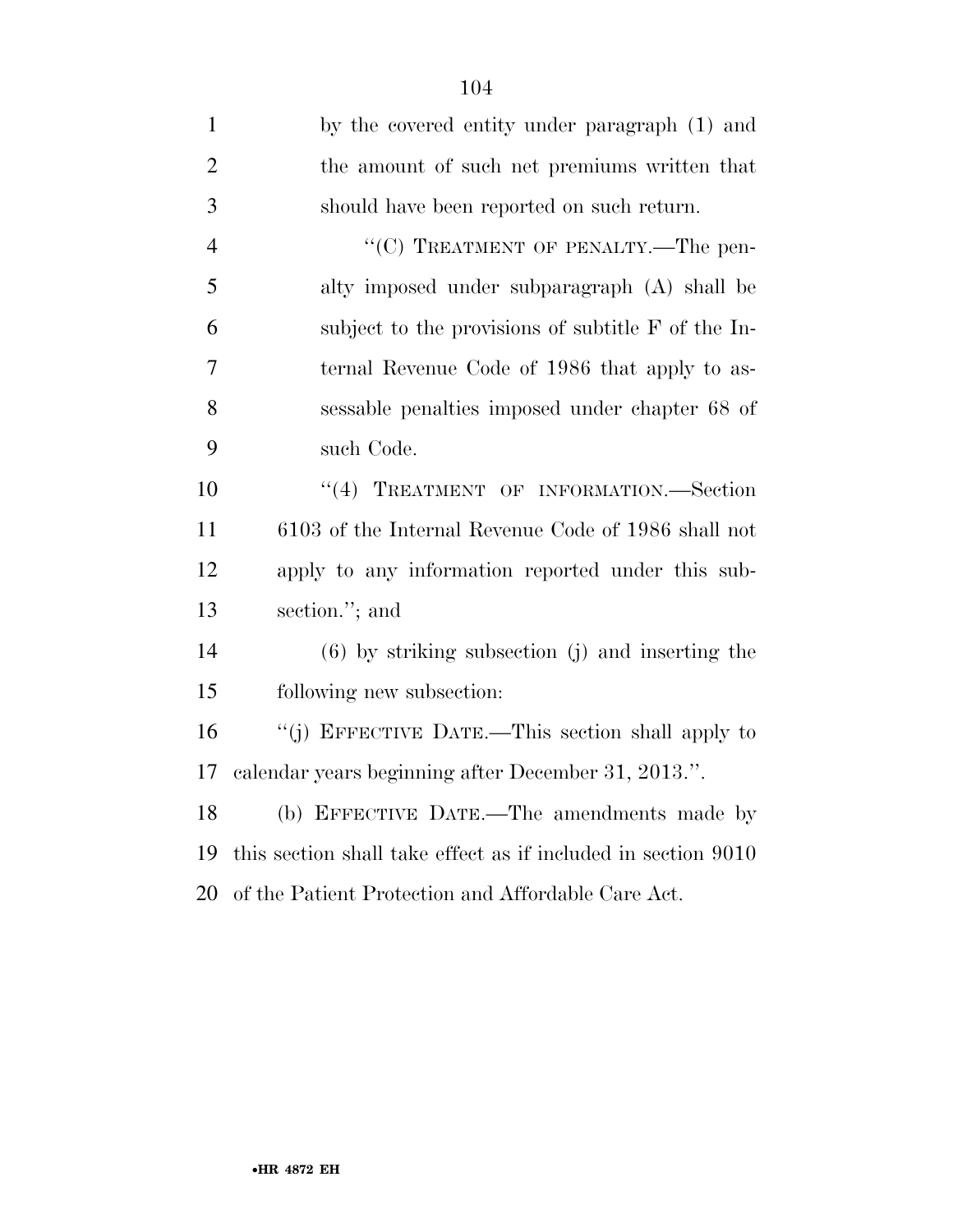| 1              | SEC. 1407. DELAY OF ELIMINATION OF DEDUCTION FOR EX-       |
|----------------|------------------------------------------------------------|
| $\overline{2}$ | PENSES ALLOCABLE TO MEDICARE PART D                        |
| 3              | <b>SUBSIDY.</b>                                            |
| $\overline{4}$ | Section 9012(b) of the Patient Protection and Af-          |
| 5              | fordable Care Act is amended by striking "2010" and in-    |
| 6              | serting "2012".                                            |
| 7              | SEC. 1408. ELIMINATION OF UNINTENDED APPLICATION OF        |
| 8              | CELLULOSIC BIOFUEL PRODUCER CREDIT.                        |
| 9              | (a) IN GENERAL.—Section $40(b)(6)(E)$ of the Inter-        |
| 10             | nal Revenue Code of 1986 is amended by adding at the       |
| 11             | end the following new clause:                              |
| 12             | "(iii) EXCLUSION OF UNPROCESSED                            |
| 13             | FUELS.—The term 'cellulosic biofuel' shall                 |
| 14             | not include any fuel if—                                   |
| 15             | $\lq\lq$ more than 4 percent of such                       |
| 16             | fuel (determined by weight) is any                         |
| 17             | combination of water and sediment, or                      |
| 18             | $\lq\lq$ (II) the ash content of such fuel                 |
| 19             | is more than 1 percent (determined by                      |
| <b>20</b>      | weight).".                                                 |
| 21             | (b) EFFECTIVE DATE.—The amendment made by                  |
| 22             | this section shall apply to fuels sold or used on or after |

January 1, 2010.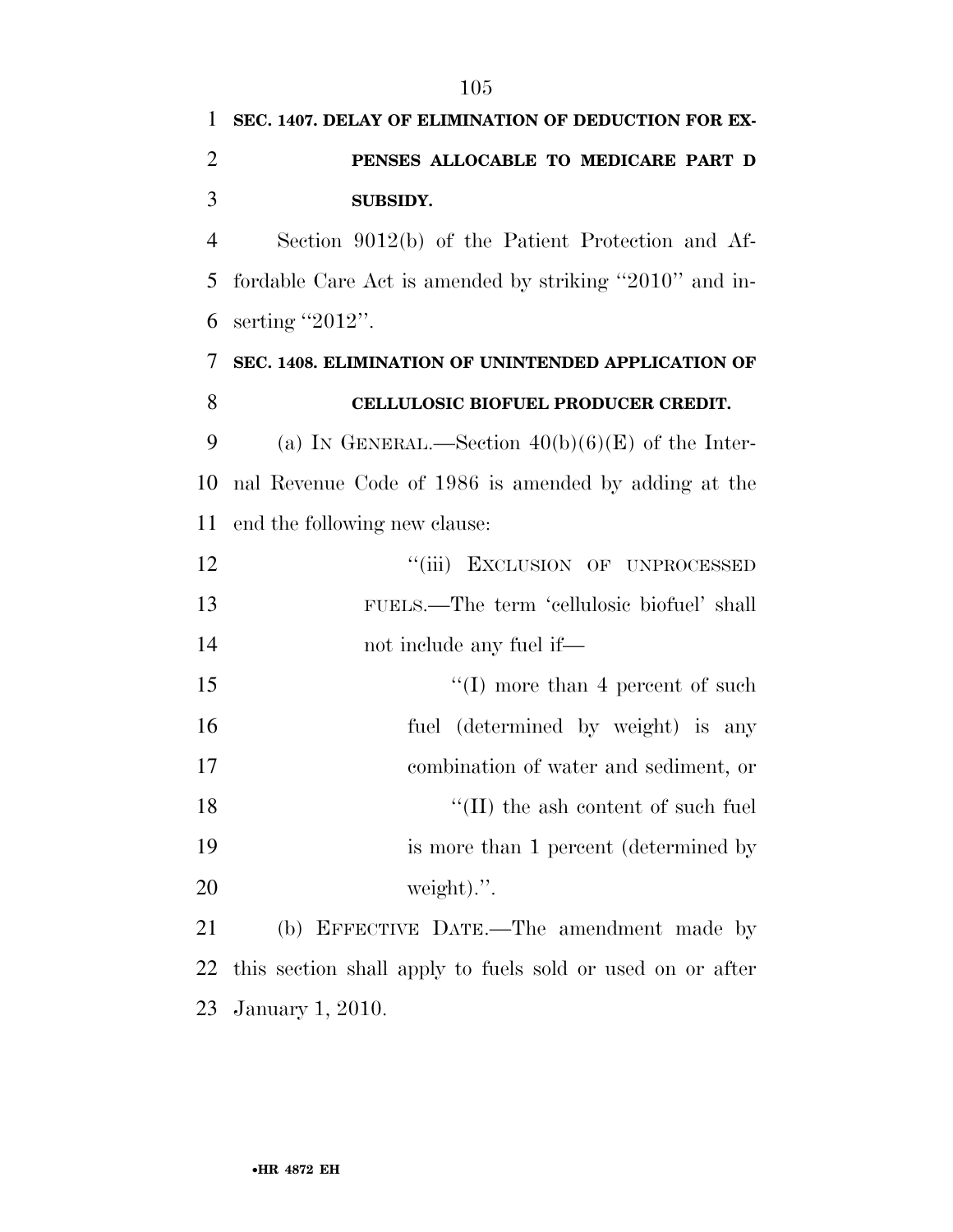| $\mathbf{1}$   | SEC. 1409. CODIFICATION OF ECONOMIC SUBSTANCE DOC-                |
|----------------|-------------------------------------------------------------------|
| $\overline{2}$ | TRINE AND PENALTIES.                                              |
| 3              | (a) IN GENERAL.—Section 7701 of the Internal Rev-                 |
| 4              | enue Code of 1986 is amended by redesignating subsection          |
| 5              | $(a)$ as subsection $(p)$ and by inserting after subsection $(n)$ |
| 6              | the following new subsection:                                     |
| 7              | "(0) CLARIFICATION OF ECONOMIC SUBSTANCE                          |
| 8              | DOCTRINE.—                                                        |
| 9              | "(1) APPLICATION OF DOCTRINE.—In the case                         |
| 10             | of any transaction to which the economic substance                |
| 11             | doctrine is relevant, such transaction shall be treated           |
| 12             | as having economic substance only if—                             |
| 13             | $\lq\lq$ the transaction changes in a mean-                       |
| 14             | ingful way (apart from Federal income tax ef-                     |
| 15             | fects) the taxpayer's economic position, and                      |
| 16             | $\lq\lq$ the taxpayer has a substantial pur-                      |
| 17             | pose (apart from Federal income tax effects)                      |
| 18             | for entering into such transaction.                               |
| 19             | "(2) SPECIAL RULE WHERE TAXPAYER RELIES                           |
| 20             | ON PROFIT POTENTIAL.-                                             |
| 21             | "(A) IN GENERAL.—The potential<br>for                             |
| 22             | profit of a transaction shall be taken into ac-                   |
| 23             | count in determining whether the requirements                     |
| 24             | of subparagraphs $(A)$ and $(B)$ of paragraph $(1)$               |
| 25             | are met with respect to the transaction only if                   |
| 26             | the present value of the reasonably expected                      |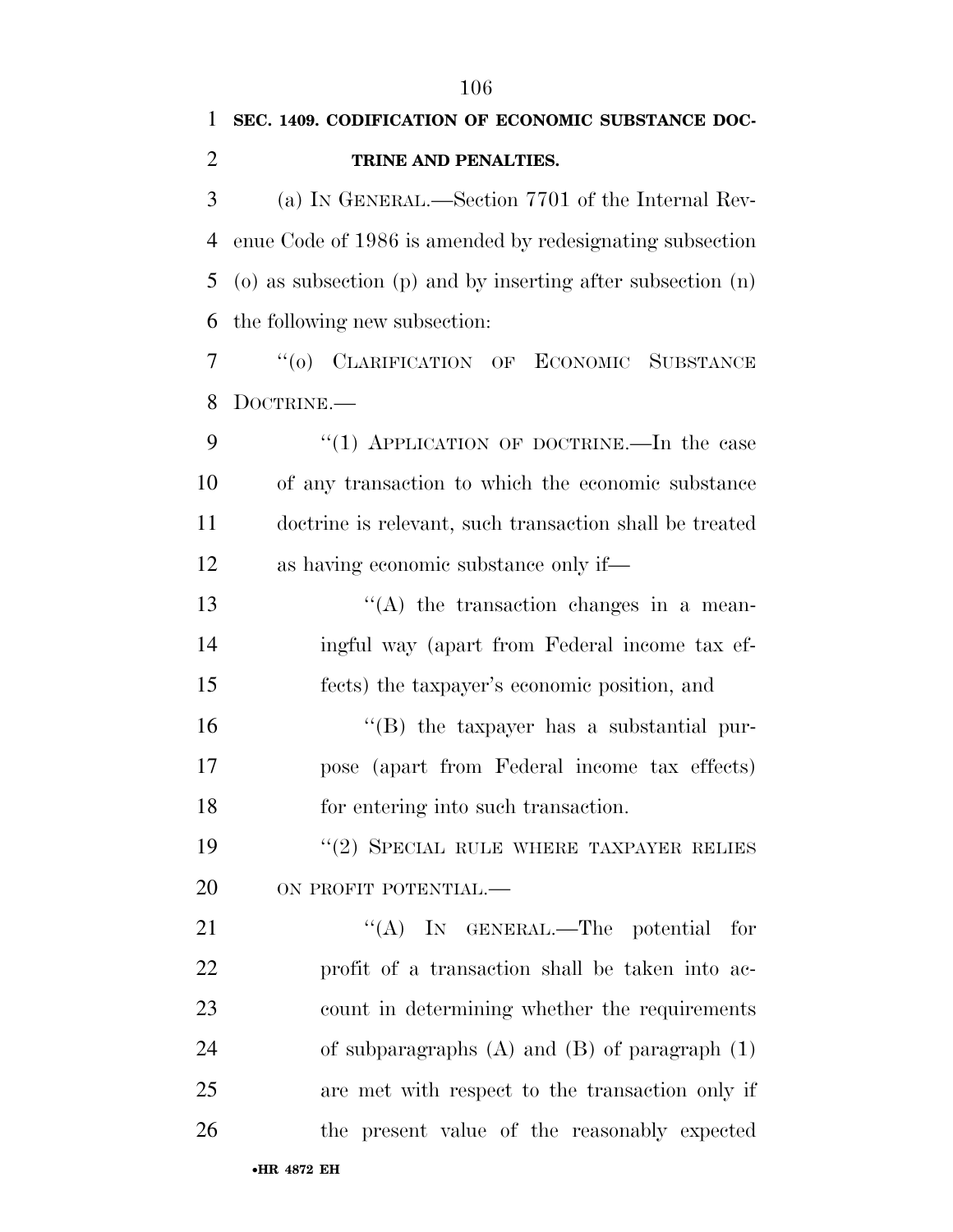pre-tax profit from the transaction is substan-2 tial in relation to the present value of the ex- pected net tax benefits that would be allowed if 4 the transaction were respected. 5 "(B) TREATMENT OF FEES AND FOREIGN TAXES.—Fees and other transaction expenses shall be taken into account as expenses in de- termining pre-tax profit under subparagraph (A). The Secretary shall issue regulations re- quiring foreign taxes to be treated as expenses in determining pre-tax profit in appropriate cases. 13 "(3) STATE AND LOCAL TAX BENEFITS. For purposes of paragraph (1), any State or local income tax effect which is related to a Federal income tax effect shall be treated in the same manner as a Fed- eral income tax effect. 18 "(4) FINANCIAL ACCOUNTING BENEFITS.—For purposes of paragraph (1)(B), achieving a financial accounting benefit shall not be taken into account as a purpose for entering into a transaction if the ori- gin of such financial accounting benefit is a reduc-23 tion of Federal income tax. 24 "(5) DEFINITIONS AND SPECIAL RULES.—For purposes of this subsection—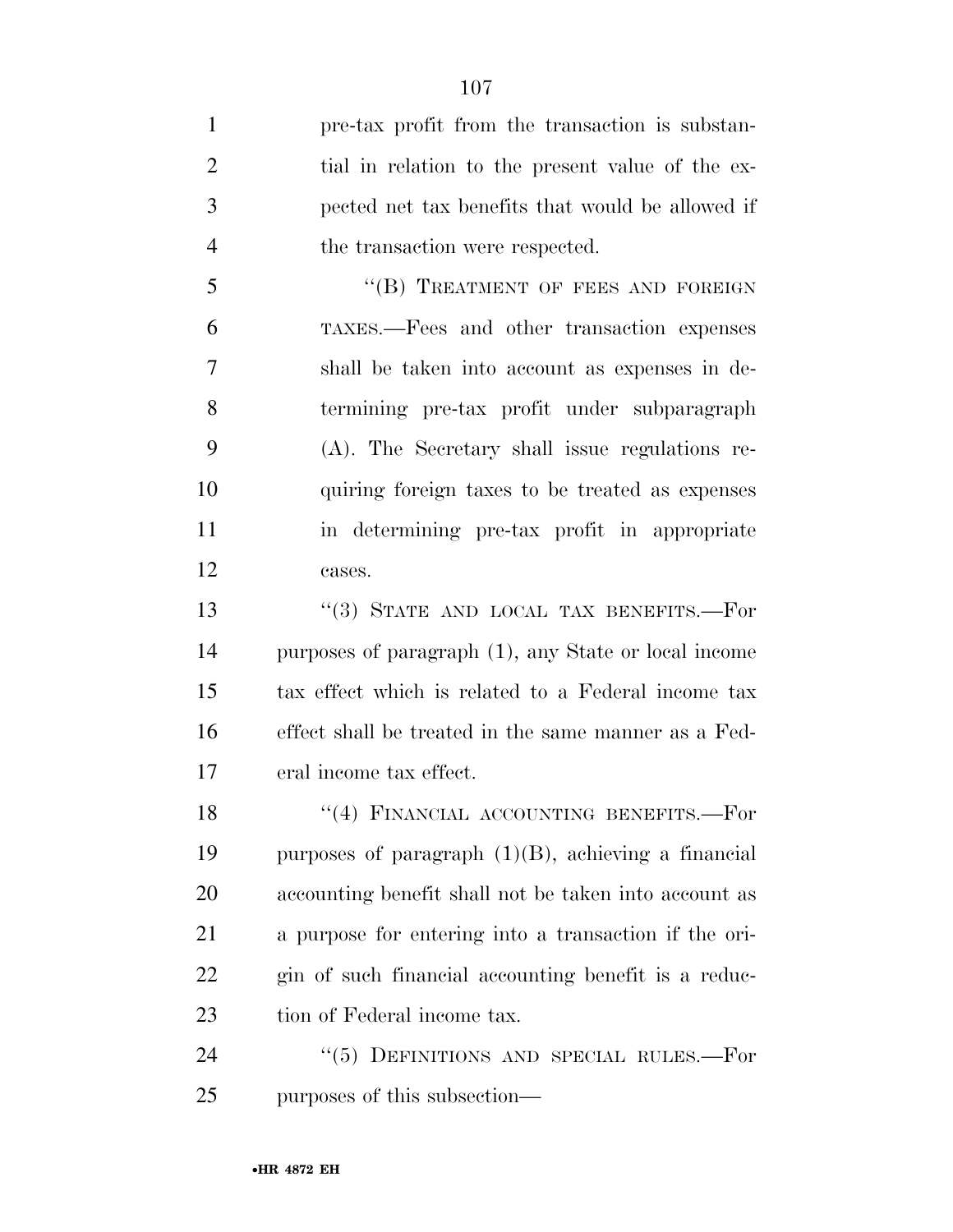| $\mathbf{1}$   | "(A) ECONOMIC SUBSTANCE DOCTRINE.-               |
|----------------|--------------------------------------------------|
| $\overline{2}$ | The term 'economic substance doctrine' means     |
| 3              | the common law doctrine under which tax bene-    |
| $\overline{4}$ | fits under subtitle A with respect to a trans-   |
| 5              | action are not allowable if the transaction does |
| 6              | not have economic substance or lacks a business  |
| 7              | purpose.                                         |
| 8              | "(B) EXCEPTION FOR PERSONAL TRANS-               |
| 9              | ACTIONS OF INDIVIDUALS.—In the case of an        |
| 10             | individual, paragraph (1) shall apply only to    |
| 11             | transactions entered into in connection with a   |
| 12             | trade or business or an activity engaged in for  |
| 13             | the production of income.                        |
| 14             | "(C) DETERMINATION OF APPLICATION OF             |
| 15             | DOCTRINE NOT AFFECTED.—The determination         |
| 16             | of whether the economic substance doctrine is    |
| 17             | relevant to a transaction shall be made in the   |
| 18             | same manner as if this subsection had never      |
| 19             | been enacted.                                    |
| 20             | "(D) TRANSACTION.—The term 'trans-               |
| 21             | action' includes a series of transactions.".     |
| 22             | (b) PENALTY FOR UNDERPAYMENTS ATTRIBUTABLE       |
| 23             | TO TRANSACTIONS LACKING ECONOMIC SUBSTANCE.      |
|                |                                                  |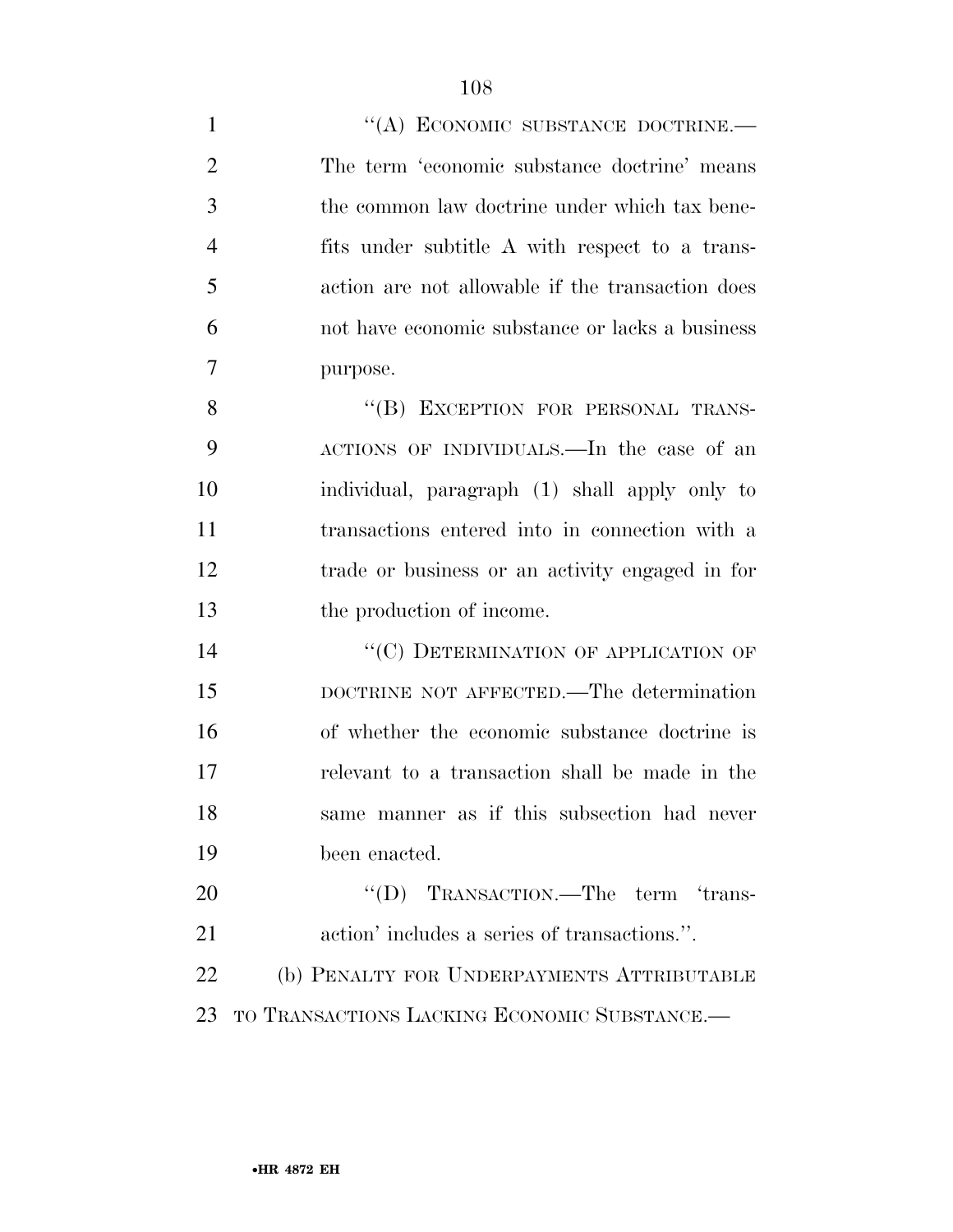(1) IN GENERAL.—Subsection (b) of section 6662 is amended by inserting after paragraph (5) the following new paragraph: ''(6) Any disallowance of claimed tax benefits by reason of a transaction lacking economic sub-6 stance (within the meaning of section  $7701(0)$ ) or failing to meet the requirements of any similar rule 8 of law.". (2) INCREASED PENALTY FOR NONDISCLOSED TRANSACTIONS.—Section 6662 is amended by add- ing at the end the following new subsection: 12 "(i) INCREASE IN PENALTY IN CASE OF NONDIS- CLOSED NONECONOMIC SUBSTANCE TRANSACTIONS.—  $\frac{1}{2}$  (1) In GENERAL.—In the case of any portion of an underpayment which is attributable to one or more nondisclosed noneconomic substance trans- actions, subsection (a) shall be applied with respect to such portion by substituting '40 percent' for '20 percent'.

 $(2)$  NONDISCLOSED NONECONOMIC SUB- STANCE TRANSACTIONS.—For purposes of this sub- section, the term 'nondisclosed noneconomic sub- stance transaction' means any portion of a trans- action described in subsection (b)(6) with respect to which the relevant facts affecting the tax treatment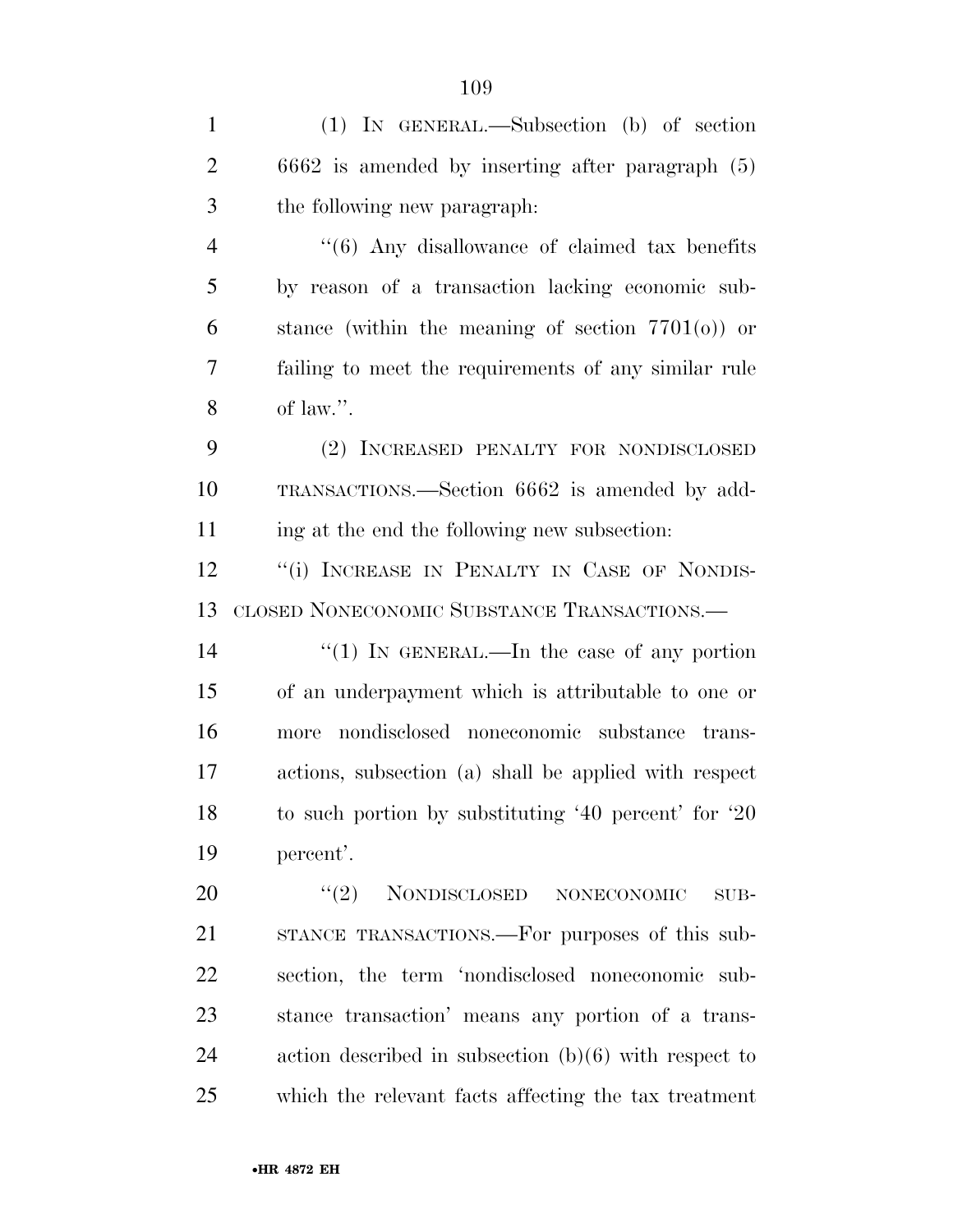| $\mathbf{1}$   | are not adequately disclosed in the return nor in a     |
|----------------|---------------------------------------------------------|
| $\overline{2}$ | statement attached to the return.                       |
| 3              | $(3)$ SPECIAL RULE FOR AMENDED<br>$RE-$                 |
| $\overline{4}$ | TURNS.—In no event shall any amendment or sup-          |
| 5              | plement to a return of tax be taken into account for    |
| 6              | purposes of this subsection if the amendment or sup-    |
| 7              | plement is filed after the earlier of the date the tax- |
| 8              | payer is first contacted by the Secretary regarding     |
| 9              | the examination of the return or such other date as     |
| 10             | is specified by the Secretary.".                        |
| 11             | (3) CONFORMING AMENDMENT.—Subparagraph                  |
| 12             | (B) of section $6662A(e)(2)$ is amended—                |
| 13             | (A) by striking "section $6662(h)$ " and in-            |
| 14             | serting "subsections (h) or (i) of section $6662$ ";    |
| 15             | and                                                     |
| 16             | by striking "GROSS VALUATION<br>(B)                     |
| 17             | MISSTATEMENT PENALTY" in the heading and                |
| 18             | inserting "CERTAIN<br><b>INCREASED</b><br>UNDER-        |
| 19             | PAYMENT PENALTIES".                                     |
| 20             | (c) REASONABLE CAUSE EXCEPTION NOT APPLICA-             |
| 21             | BLE TO NONECONOMIC SUBSTANCE TRANSACTIONS.              |
| 22             | (1) REASONABLE CAUSE EXCEPTION FOR UN-                  |
| 23             | DERPAYMENTS.—Subsection (c) of section 6664 is          |
| 24             | amended—                                                |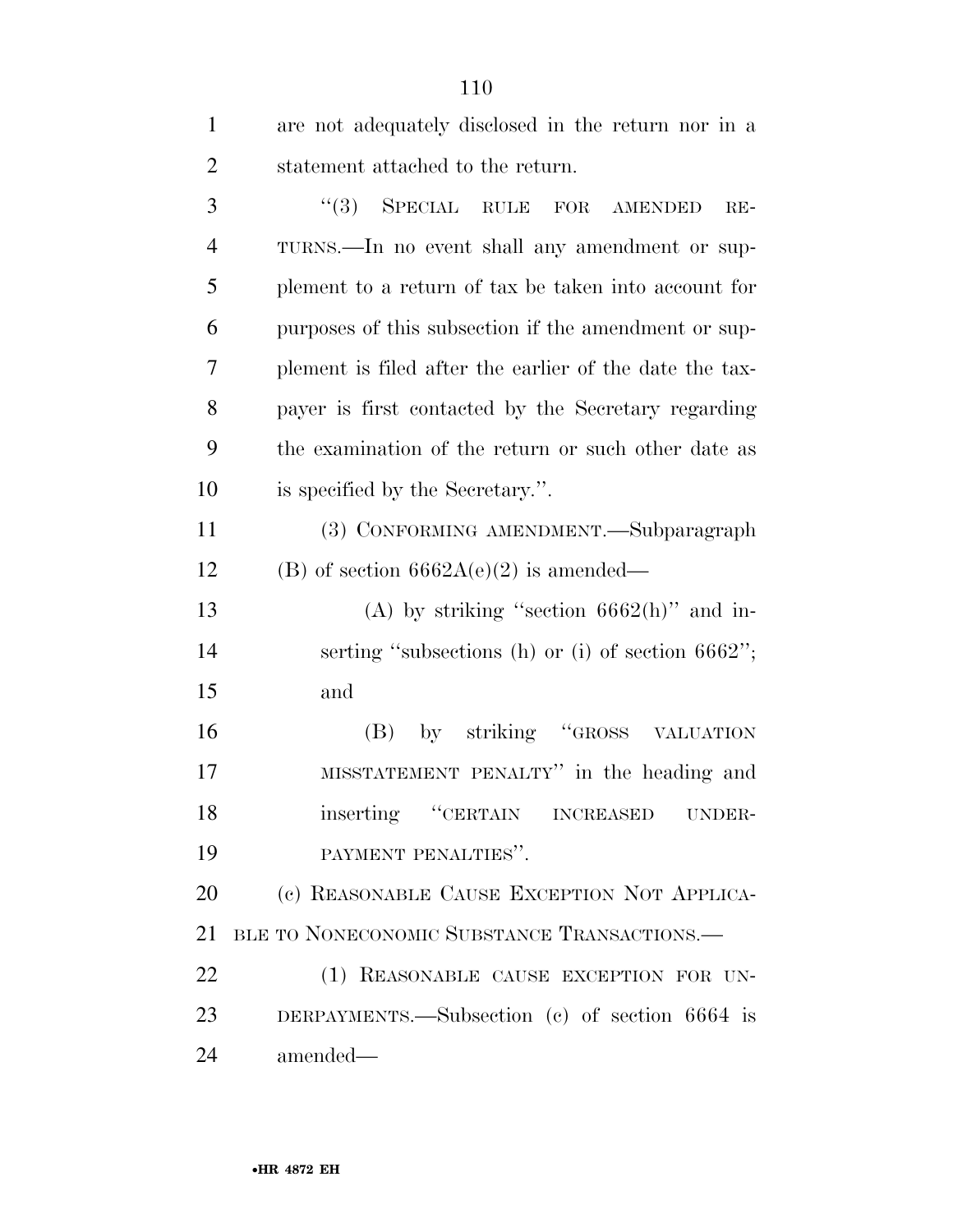| $\mathbf{1}$   | $(A)$ by redesignating paragraphs $(2)$ and           |
|----------------|-------------------------------------------------------|
| $\overline{2}$ | $(3)$ as paragraphs $(3)$ and $(4)$ , respectively;   |
| 3              | (B) by striking "paragraph $(2)$ " in para-           |
| $\overline{4}$ | graph $(4)(A)$ , as so redesignated, and inserting    |
| 5              | "paragraph $(3)$ "; and                               |
| 6              | $(C)$ by inserting after paragraph $(1)$ the          |
| 7              | following new paragraph.                              |
| 8              | "(2) EXCEPTION.—Paragraph $(1)$ shall not             |
| 9              | apply to any portion of an underpayment which is      |
| 10             | attributable to one or more transactions described in |
| 11             | section $6662(b)(6)$ .".                              |
| 12             | (2) REASONABLE CAUSE EXCEPTION FOR RE-                |
| 13             | TRANSACTION UNDERSTATEMENTS.-<br><b>PORTABLE</b>      |
| 14             | Subsection (d) of section 6664 is amended—            |
| 15             | $(A)$ by redesignating paragraphs $(2)$ and           |
| 16             | $(3)$ as paragraphs $(3)$ and $(4)$ , respectively;   |
| 17             | (B) by striking "paragraph $(2)(C)$ " in              |
| 18             | paragraph (4), as so redesignated, and inserting      |
| 19             | "paragraph $(3)(C)$ "; and                            |
| 20             | $(C)$ by inserting after paragraph $(1)$ the          |
| 21             | following new paragraph:                              |
| 22             | "(2) EXCEPTION.—Paragraph $(1)$ shall<br>not          |
| 23             | apply to any portion of a reportable transaction un-  |
| 24             | derstatement which is attributable to one or more     |
| 25             | transactions described in section $6662(b)(6)$ .".    |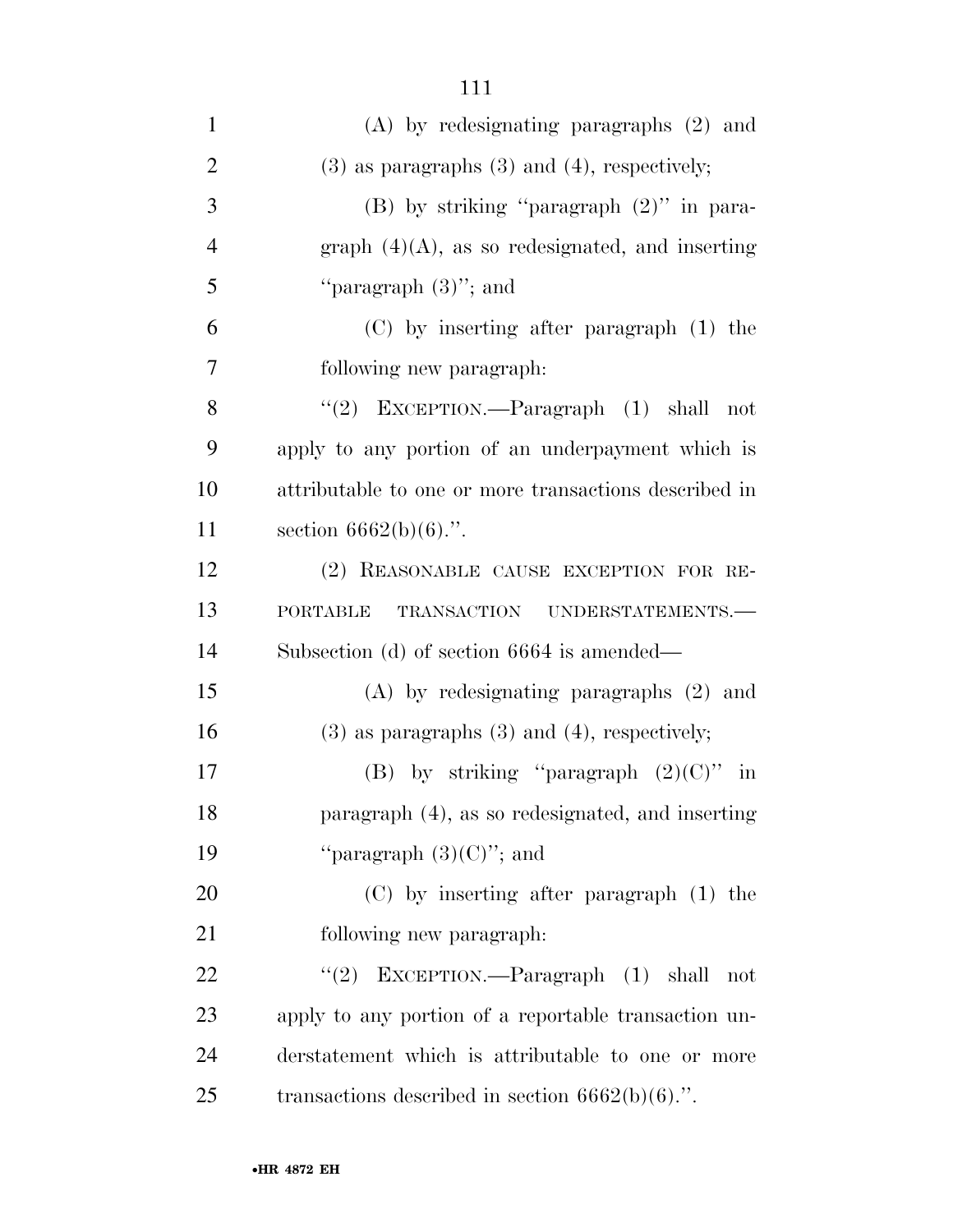(d) APPLICATION OF PENALTY FOR ERRONEOUS CLAIM FOR REFUND OR CREDIT TO NONECONOMIC SUB- STANCE TRANSACTIONS.—Section 6676 is amended by re- designating subsection (c) as subsection (d) and inserting after subsection (b) the following new subsection:

 ''(c) NONECONOMIC SUBSTANCE TRANSACTIONS TREATED AS LACKING REASONABLE BASIS.—For pur- poses of this section, any excessive amount which is attrib-9 utable to any transaction described in section  $6662(b)(6)$ shall not be treated as having a reasonable basis.''.

(e) EFFECTIVE DATE.—

 (1) IN GENERAL.—Except as otherwise pro- vided in this subsection, the amendments made by this section shall apply to transactions entered into after the date of the enactment of this Act.

 (2) UNDERPAYMENTS.—The amendments made by subsections (b) and (c)(1) shall apply to under- payments attributable to transactions entered into after the date of the enactment of this Act.

 (3) UNDERSTATEMENTS.—The amendments 21 made by subsection  $(e)(2)$  shall apply to understate- ments attributable to transactions entered into after 23 the date of the enactment of this Act.

 (4) REFUNDS AND CREDITS.—The amendment made by subsection (d) shall apply to refunds and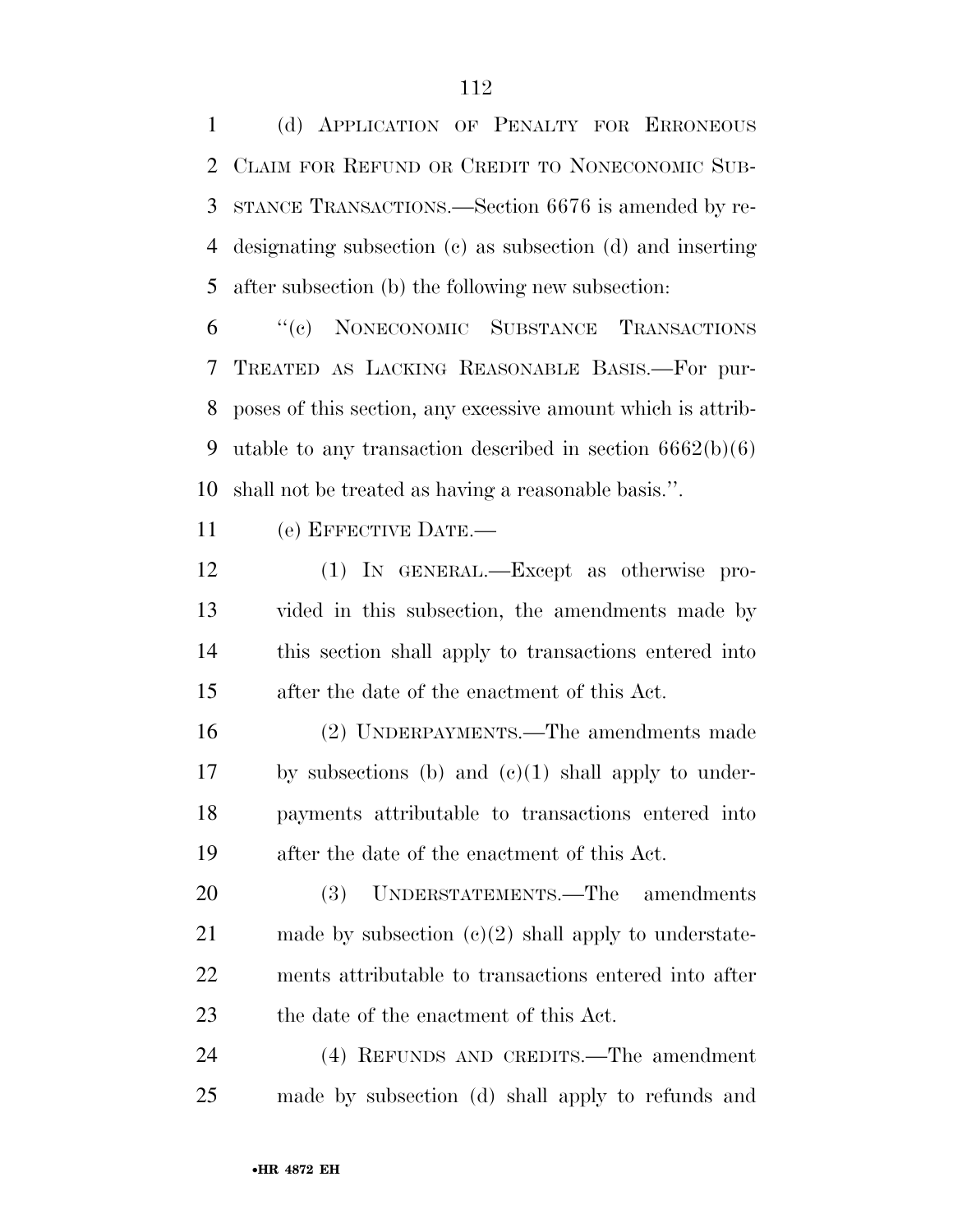| 1              | credits attributable to transactions entered into after     |
|----------------|-------------------------------------------------------------|
| $\overline{2}$ | the date of the enactment of this Act.                      |
| 3              | SEC. 1410. TIME FOR PAYMENT OF CORPORATE ESTIMATED          |
| 4              | TAXES.                                                      |
| 5              | The percentage under paragraph (1) of section               |
|                | 6 202(b) of the Corporate Estimated Tax Shift Act of 2009   |
|                | 7 in effect on the date of the enactment of this Act is in- |
| 8              | creased by 15.75 percentage points.                         |
| 9              | <b>Subtitle F—Other Provisions</b>                          |
| 10             | SEC. 1501. COMMUNITY COLLEGE AND CAREER TRAINING            |
| 11             | <b>GRANT PROGRAM.</b>                                       |
| 12             | Section 279(b) of the Trade Act of 1974 (19 U.S.C.          |
|                | 13 $2372a(b)$ is amended by striking "SUPPLEMENT" and all   |

 2372a(b)) is amended by striking ''SUPPLEMENT'' and all that follows through ''Funds'' and inserting ''There are'' and by striking ''pursuant'' and all that follows and insert- ing ''\$500,000,000 for each of fiscal years 2011, 2012, 2013, and 2014 to carry out this subchapter, except that the limitations contained in section 278(a)(2) shall not apply to such funds and each State shall receive not less than 0.5 percent of the amount appropriated pursuant to this subsection for each such fiscal year.''.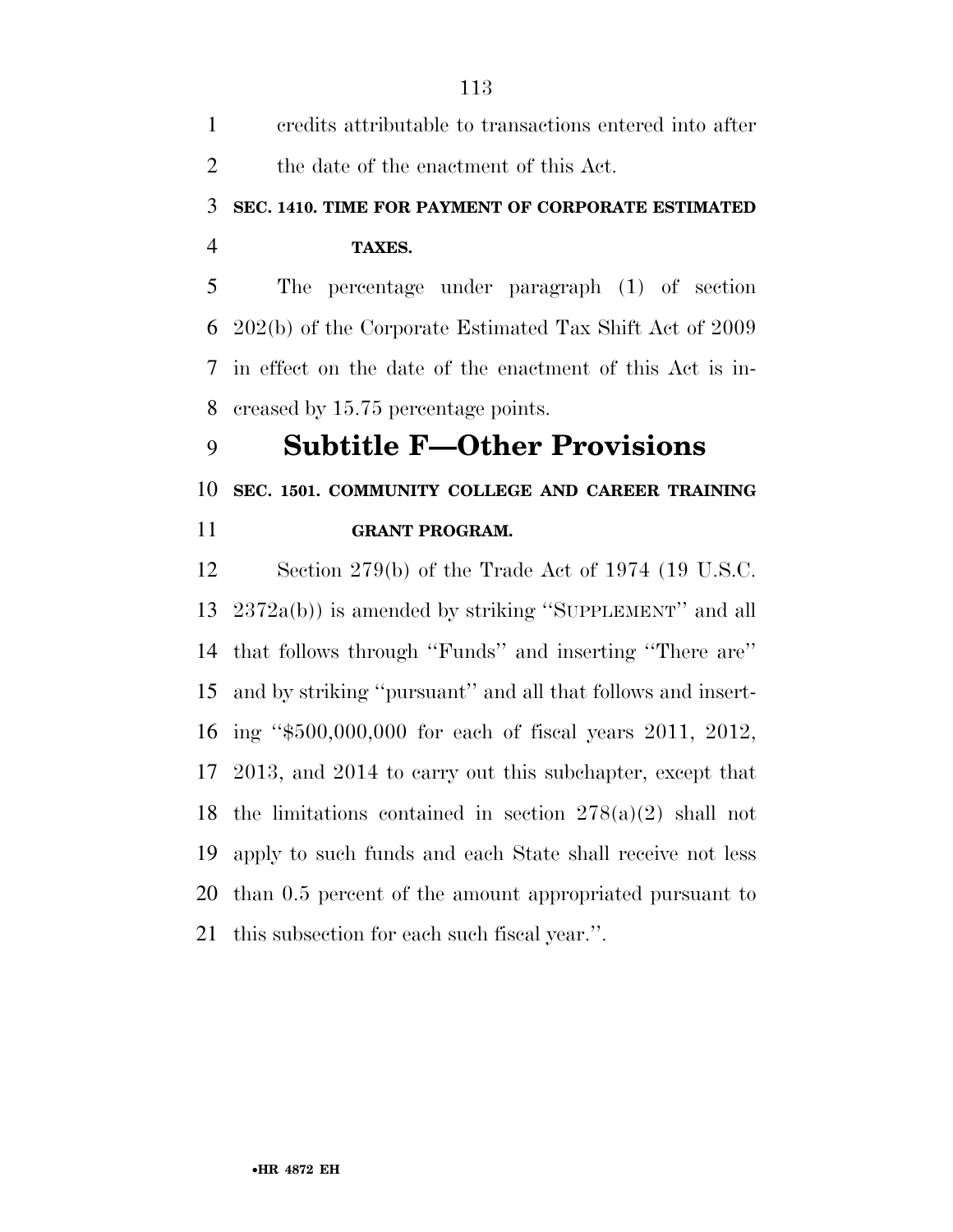# **TITLE II—EDUCATION AND HEALTH Subtitle A—Education**

**SEC. 2001. SHORT TITLE; REFERENCES.** 

 (a) SHORT TITLE.—This subtitle may be cited as the ''SAFRA Act''.

 (b) REFERENCES.—Except as otherwise expressly provided, whenever in this subtitle an amendment or re- peal is expressed in terms of an amendment to, or repeal of, a section or other provision, the reference shall be con- sidered to be made to a section or other provision of the Higher Education Act of 1965 (20 U.S.C. 1001 et seq.).

### **PART I—INVESTING IN STUDENTS AND FAMILIES SEC. 2101. FEDERAL PELL GRANTS.**

 (a) AMOUNT OF GRANTS.—Section 401(b) (20 U.S.C. 1070a(b)) is amended—

17 (1) by amending paragraph  $(2)(A)$  to read as follows:

19 ''(A) The amount of the Federal Pell Grant for a student eligible under this part shall be—

 $\frac{1}{2}$   $\frac{1}{2}$   $\frac{1}{2}$   $\frac{1}{2}$   $\frac{1}{2}$   $\frac{1}{2}$   $\frac{1}{2}$   $\frac{1}{2}$   $\frac{1}{2}$   $\frac{1}{2}$   $\frac{1}{2}$   $\frac{1}{2}$   $\frac{1}{2}$   $\frac{1}{2}$   $\frac{1}{2}$   $\frac{1}{2}$   $\frac{1}{2}$   $\frac{1}{2}$   $\frac{1}{2}$   $\frac{1}{2}$   $\frac{1}{2}$   $\frac{1}{2}$  as specified in the last enacted appropria- tion Act applicable to that award year, plus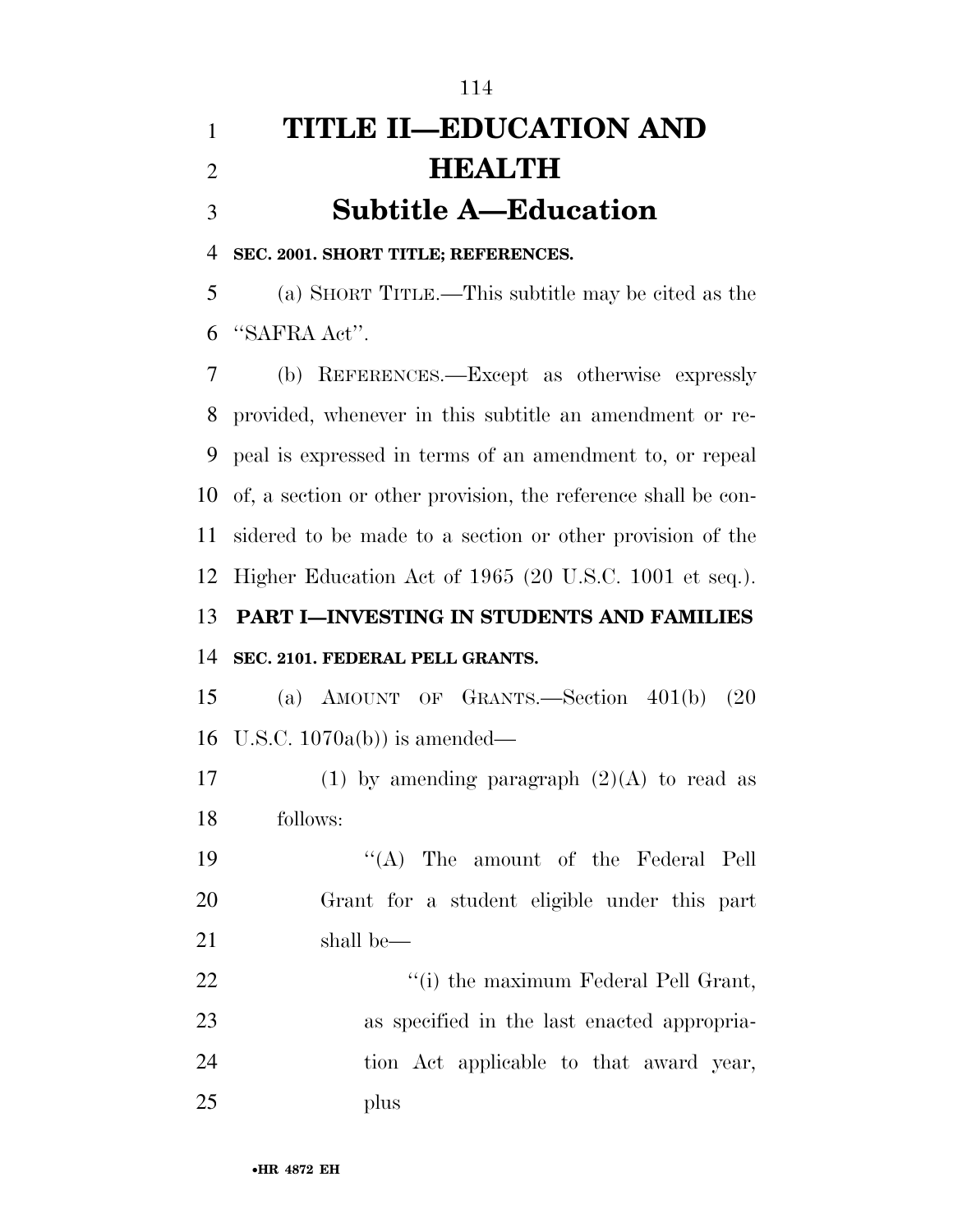$"$ (ii) the amount of the increase cal- culated under paragraph (8)(B) for that year, less 4 ''(iii) an amount equal to the amount determined to be the expected family con- tribution with respect to that student for that year.''; and 8 (2) in paragraph  $(8)$ — 9 (A) in subparagraph  $(A)$ — 10 (i) in the matter preceding clause (i), 11 by striking ", to carry out subparagraph (B) of this paragraph''; and (ii) by striking clauses (iii) through (x) and inserting the following: 15 "'(iii) to carry out subparagraph (B) of this paragraph, such sums as may be necessary for fiscal year 2010 and each subsequent fiscal year to provide the amount of increase of the maximum Fed- eral Pell Grant required by clauses (ii) and 21 (iii) of subparagraph (B); and 22 "(iv) to carry out this section, 23 \$13,500,000,000 for fiscal year 2011.";

24 (B) in subparagraph (B)—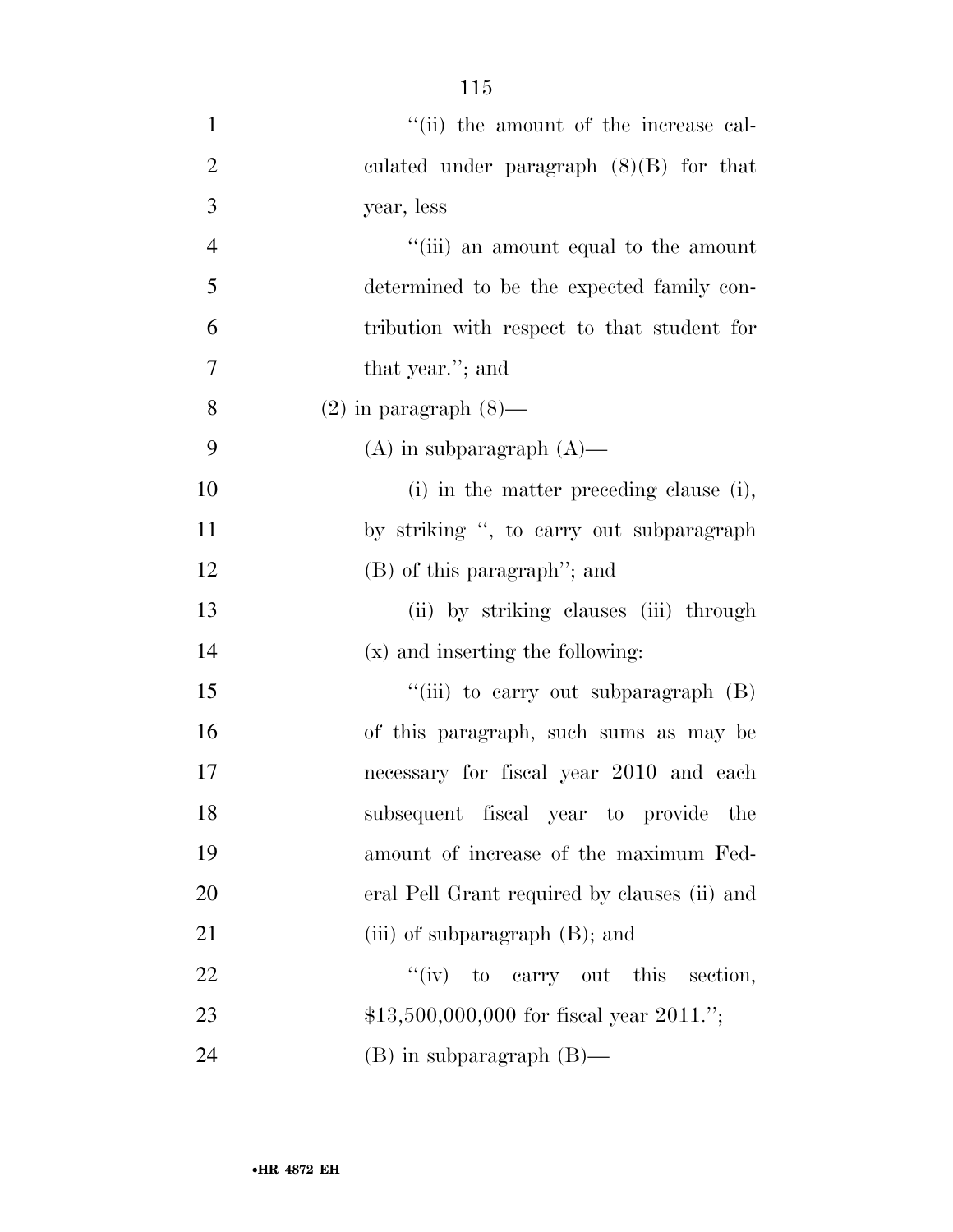| $\mathbf{1}$   | (i) in the matter preceding clause (i),       |
|----------------|-----------------------------------------------|
| $\overline{2}$ | by striking "subparagraph $(A)$ " and insert- |
| 3              | ing "clauses (i) through (iii) of subpara-    |
| $\overline{4}$ | graph $(A)$ ";                                |
| 5              | (ii) in clause (ii), by striking "and         |
| 6              | 2011–2012" and inserting ", 2011–2012,        |
| $\overline{7}$ | and $2012-2013$ "; and                        |
| 8              | (iii) by striking clause (iii) and insert-    |
| 9              | ing the following:                            |
| 10             | "(iii) the amount determined under            |
| 11             | subparagraph (C) for each succeeding          |
| 12             | award year.";                                 |
| 13             | $(C)$ by striking subparagraph $(C)$ and in-  |
| 14             | serting the following:                        |
| 15             | $``(C)$ ADJUSTMENT AMOUNTS.—                  |
| 16             | "(i) AWARD YEAR $2013-2014$ . For             |
| 17             | award year 2013–2014, the amount deter-       |
| 18             | mined under this subparagraph for pur-        |
| 19             | poses of subparagraph (B)(iii) shall be       |
| 20             | equal to-                                     |
| 21             | "(I) $$5,550$ or the total max-               |
| 22             | imum Federal Pell Grant for the pre-          |
| 23             | ceding award year (as determined              |
| 24             | under clause $(v)(II)$ , whichever is         |
| 25             | greater, increased by a percentage            |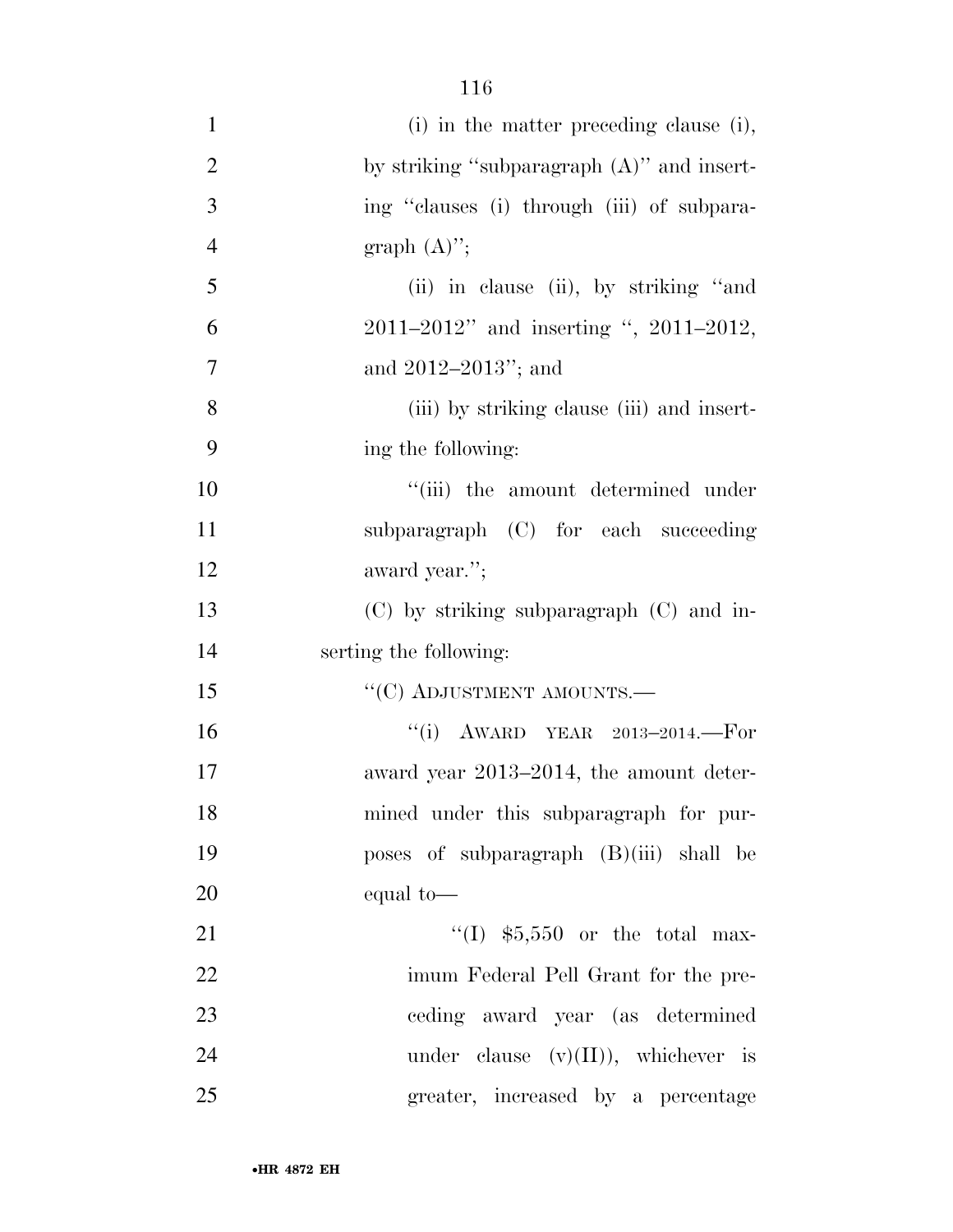| $\mathbf{1}$   | equal to the annual adjustment per-      |
|----------------|------------------------------------------|
| $\overline{2}$ | centage for award year 2013–2014,        |
| 3              | reduced by                               |
| $\overline{4}$ | $\lq(II)$ \$4,860 or the maximum         |
| 5              | Federal Pell Grant for which a stu-      |
| 6              | dent was eligible for the preceding      |
| 7              | award year, as specified in the last en- |
| 8              | acted appropriation Act applicable to    |
| 9              | that year, whichever is greater; and     |
| 10             | "(III) rounded to the nearest $$5.$      |
| 11             | "(ii) AWARD YEARS<br>$2014 - 2015$       |
| 12             | THROUGH 2017-2018. For each of the       |
| 13             | award years $2014-2015$ through $2017-$  |
| 14             | 2018, the amount determined under this   |
| 15             | subparagraph for purposes of subpara-    |
| 16             | graph $(B)(iii)$ shall be equal to-      |
| 17             | "(I) the total maximum Federal"          |
| 18             | Pell Grant for the preceding award       |
| 19             | year (as determined under clause         |
| 20             | $(v)(II)$ , increased by a percentage    |
| 21             | equal to the annual adjustment per-      |
| 22             | centage for the award year for which     |
| 23             | the amount under this subparagraph       |
| 24             | is being determined, reduced by          |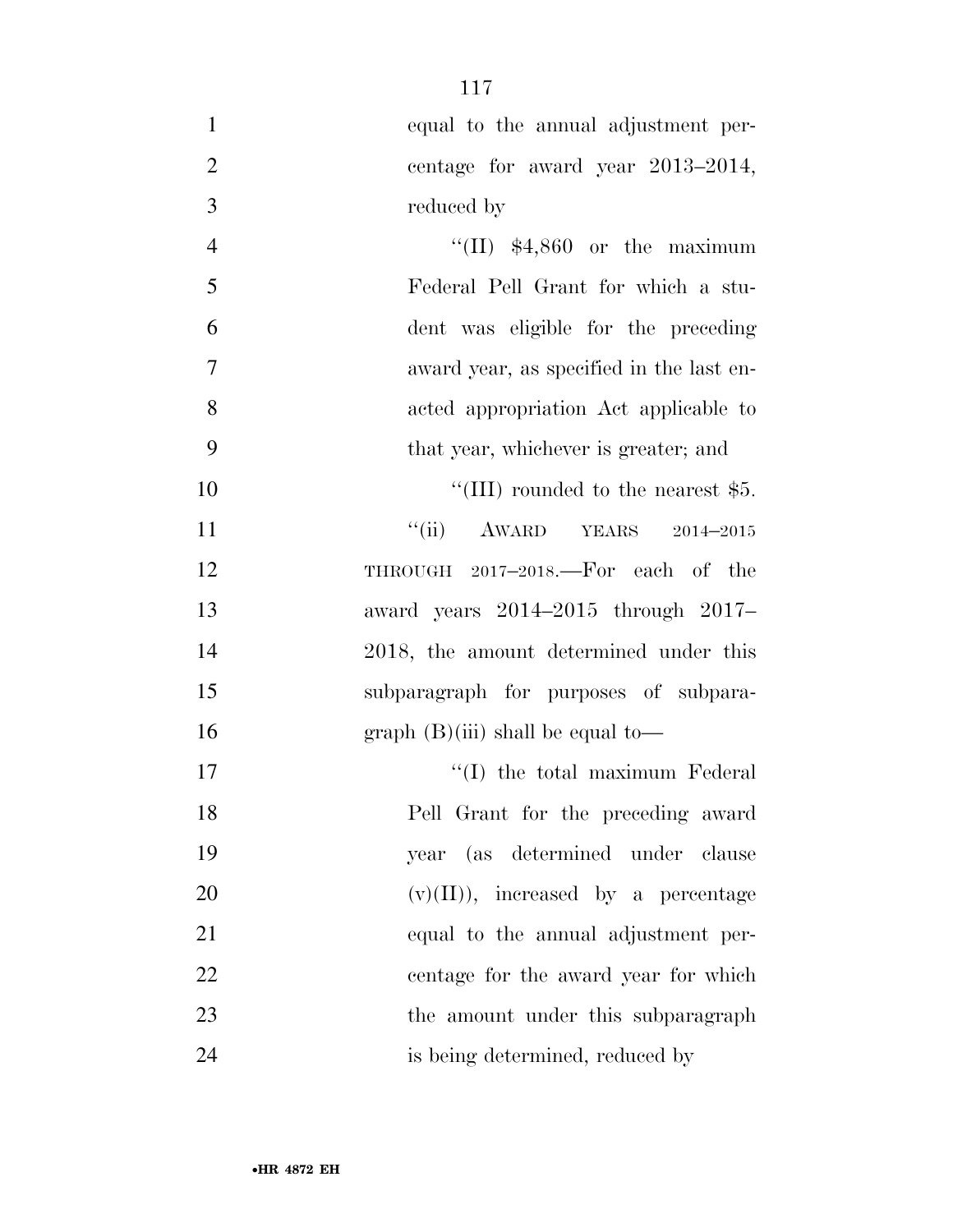| $\mathbf{1}$   | "(II) $$4,860$ or the maximum                 |
|----------------|-----------------------------------------------|
| $\overline{2}$ | Federal Pell Grant for which a stu-           |
| 3              | dent was eligible for the preceding           |
| $\overline{4}$ | award year, as specified in the last en-      |
| 5              | acted appropriation Act applicable to         |
| 6              | that year, whichever is greater; and          |
| $\tau$         | "(III) rounded to the nearest $$5.$           |
| 8              | "(iii) SUBSEQUENT AWARD YEARS.-               |
| 9              | For award year 2018–2019 and each sub-        |
| 10             | sequent award year, the amount deter-         |
| 11             | mined under this subparagraph for pur-        |
| 12             | poses of subparagraph $(B)(iii)$ shall be     |
| 13             | equal to the amount determined under          |
| 14             | clause (ii) for award year $2017-2018$ .      |
| 15             | "(iv) LIMITATION ON DECREASES.-               |
| 16             | Notwithstanding clauses (i), (ii), and (iii), |
| 17             | if the amount determined under clause (i),    |
| 18             | (ii), or (iii) for a particular award year is |
| 19             | less than the amount determined under         |
| 20             | this paragraph for the award year pre-        |
| 21             | eeding that particular award year, then the   |
| 22             | amount determined under such clause for       |
| 23             | that particular award year shall be the       |
| 24             | amount determined under this paragraph        |
| 25             | for the preceding award year.                 |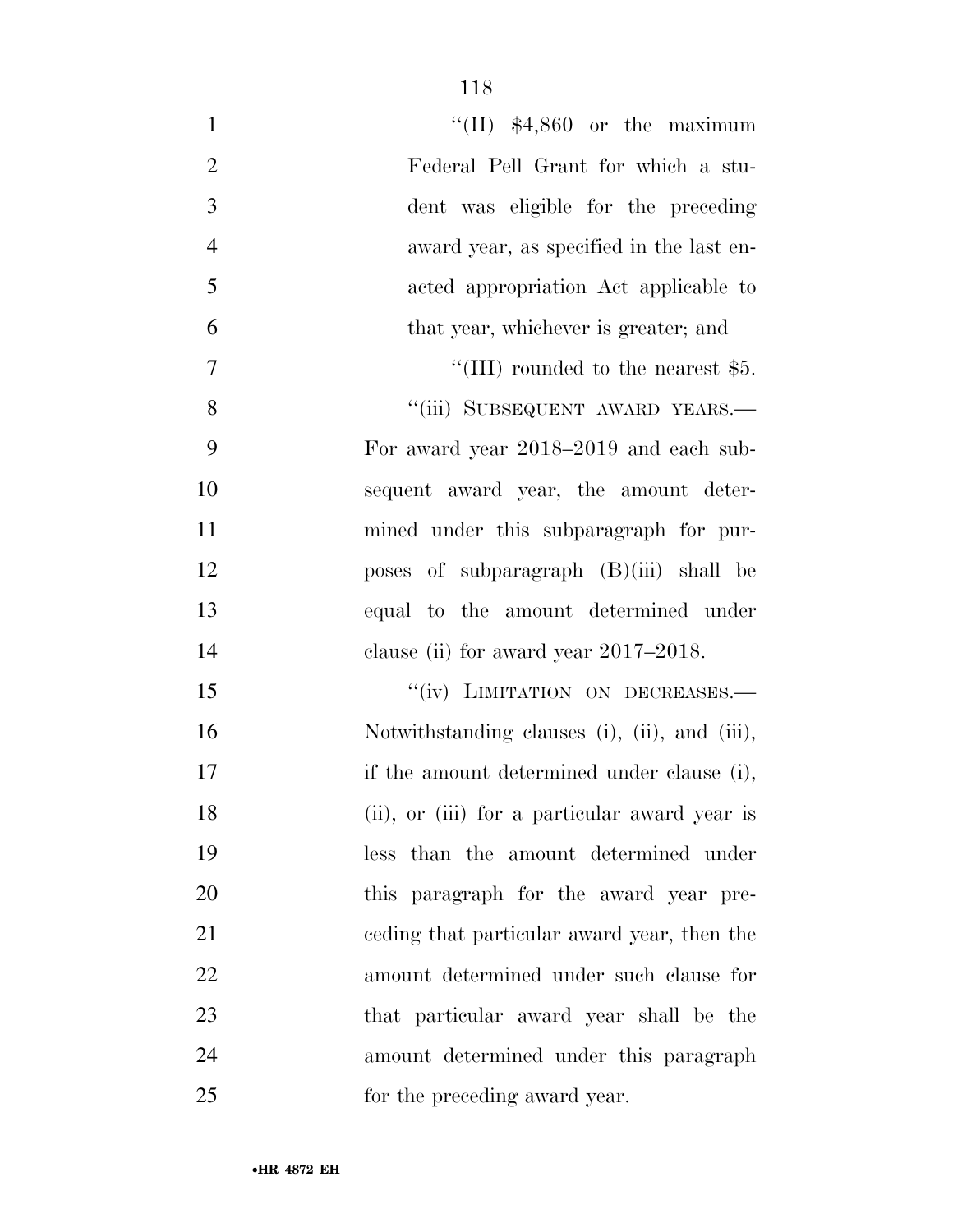- 1  $''(v)$  DEFINITIONS.—For purposes of 2 this subparagraph— 3 '(I) the term 'annual adjustment percentage' as applied to an award year, is equal to the estimated per- centage change in the Consumer Price Index (as determined by the Sec- retary, using the definition in section 478(f)) for the most recent calendar year ending prior to the beginning of 11 that award year; and 12 ''(II) the term 'total maximum Federal Pell Grant' as applied to a preceding award year, is equal to the sum of— 16 ''(aa) the maximum Federal Pell Grant for which a student is eligible during an award year, as specified in the last enacted ap- propriation Act applicable to that **preceding award year**; and 22 ''(bb) the amount of the in-crease in the maximum Federal
- Pell Grant required by this para-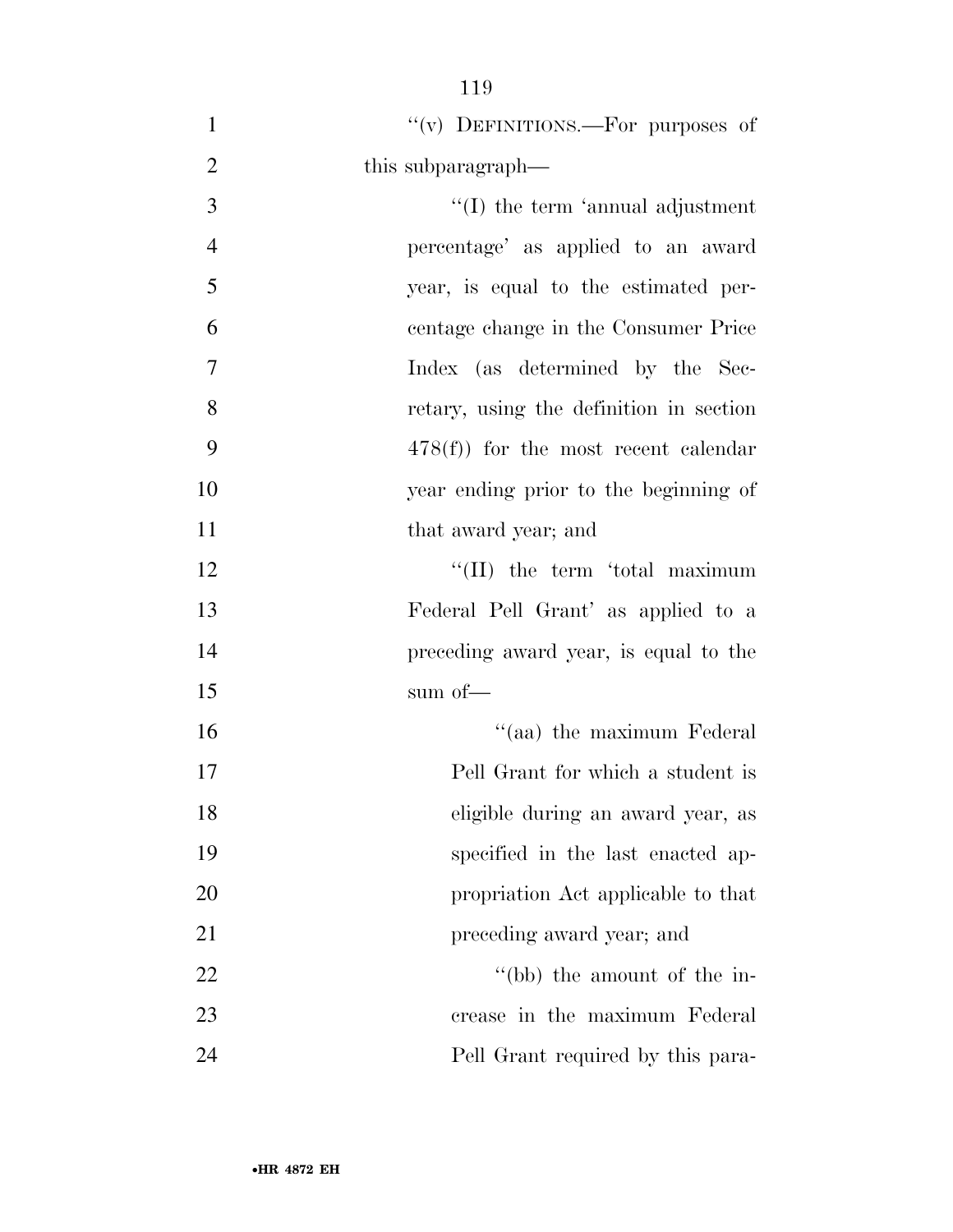| $\mathbf{1}$   | graph for that preceding award                            |
|----------------|-----------------------------------------------------------|
| $\overline{2}$ | year.";                                                   |
| 3              | $(D)$ by striking subparagraph $(E)$ ; and                |
| $\overline{4}$ | $(E)$ by redesignating subparagraph $(F)$ as              |
| 5              | subparagraph $(E)$ .                                      |
| 6              | CONFORMING AMENDMENTS.-Title IV<br>(b)<br>(20)            |
| 7              | U.S.C. 1070 et seq.) is further amended—                  |
| 8              | $(1)$ in section 401(b) $(20 \text{ U.S.C. } 1070a(b))$ — |
| 9              | $(A)$ in paragraph $(4)$ —                                |
| 10             | (i) by striking "maximum basic grant                      |
| 11             | level specified in the appropriate appro-                 |
| 12             | priation Act" and inserting "maximum                      |
| 13             | amount of a Federal Pell Grant award de-                  |
| 14             | termined under paragraph $(2)(A)$ "; and                  |
| 15             | (ii) by striking "such level" each place                  |
| 16             | it appears and inserting "such Federal Pell"              |
| 17             | Grant amount" in each such place; and                     |
| 18             | $(B)$ in paragraph $(6)$ , by striking "the               |
| 19             | grant level specified in the appropriate Appro-           |
| 20             | priation Act for this subpart for such year" and          |
| 21             | inserting "the maximum amount of a Federal"               |
| 22             | Pell Grant award determined under paragraph               |
| 23             | $(2)(A)$ , for which a student is eligible during         |
| 24             | such award year";                                         |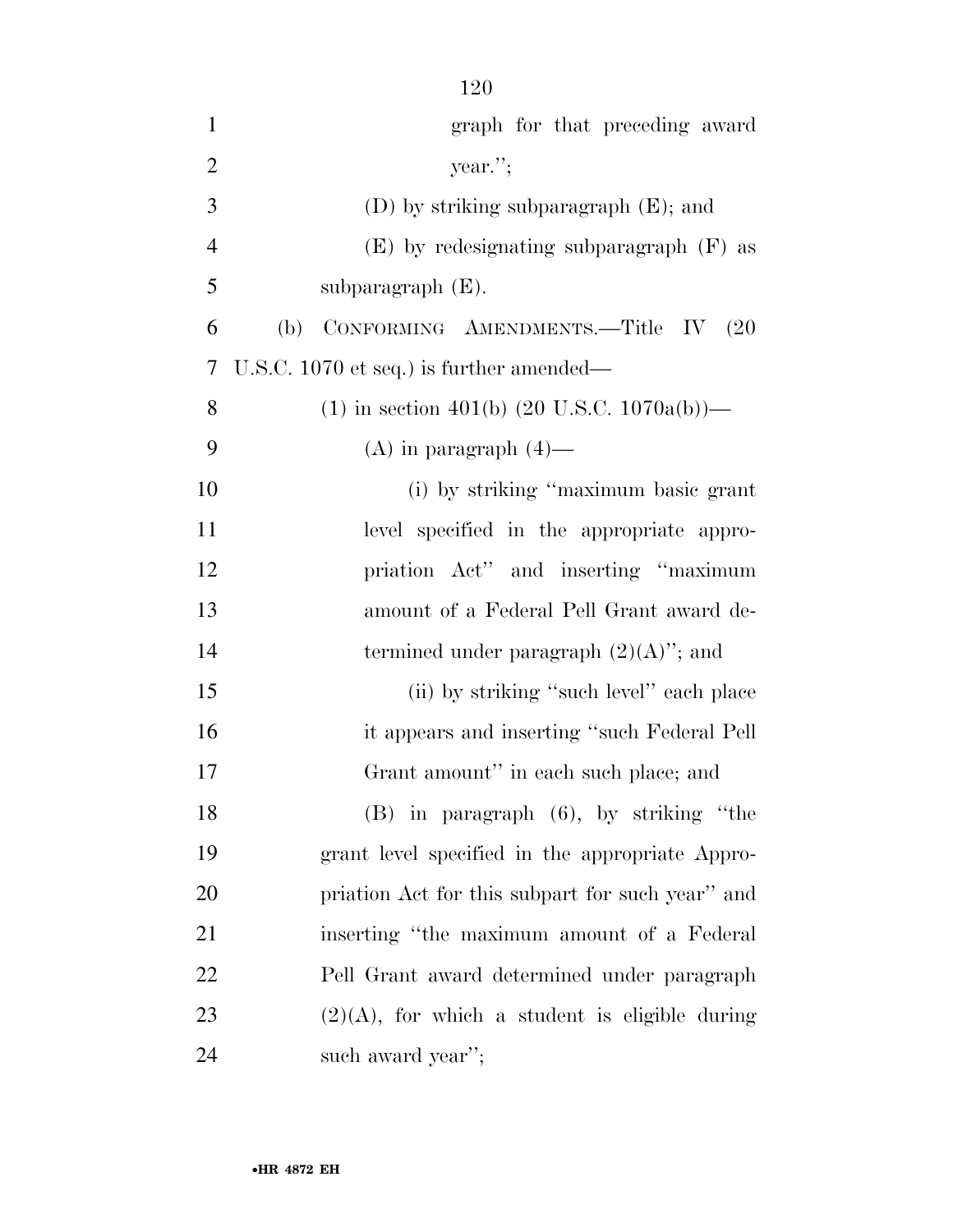| $\mathbf{1}$   | (2) in section $402D(d)(1)$ (20 U.S.C. 1070a-            |
|----------------|----------------------------------------------------------|
| $\overline{2}$ | $14(d)(1)$ , by striking "exceed the maximum" and        |
| 3              | all that follows through "Grant, for" and inserting      |
| $\overline{4}$ | "exceed the Federal Pell Grant amount, determined        |
| 5              | under section $401(b)(2)(A)$ , for which a student is    |
| 6              | eligible, or be less than the minimum Federal Pell       |
| 7              | Grant amount described in section $401(b)(4)$ , for";    |
| 8              | (3) in section $435(a)(5)(A)(i)(I)$ (20 U.S.C.           |
| 9              | $1085(a)(5)(A)(i)(I)$ , by striking "one-half the max-   |
| 10             | imum Federal Pell Grant award for which a student        |
| 11             | would be eligible" and inserting "one-half the Fed-      |
| 12             | eral Pell Grant amount, determined under section         |
| 13             | $401(b)(2)(A)$ , for which a student would be eligible"; |
| 14             | (4) in section $483(e)(3)(A)(ii)$ (20 U.S.C.             |
| 15             | $1090(e)(3)(A)(ii)$ , by striking "based on the max-     |
| 16             | imum Federal Pell Grant award at the time of appli-      |
| 17             | cation" and inserting "based on the Federal Pell         |
| 18             | determined under<br>Grant<br>amount,<br>section          |
| 19             | $401(b)(2)(A)$ , for which a student is eligible at the  |
| 20             | time of application";                                    |
| 21             | in section $485E(b)(1)(A)$ (20 U.S.C.<br>(5)             |
| 22             | $1092f(b)(1)(A)$ , by striking "of such students' po-    |
| 23             | tential eligibility for a maximum Federal Pell Grant     |
|                |                                                          |

 under subpart 1 of part A'' and inserting ''of such students' potential eligibility for the Federal Pell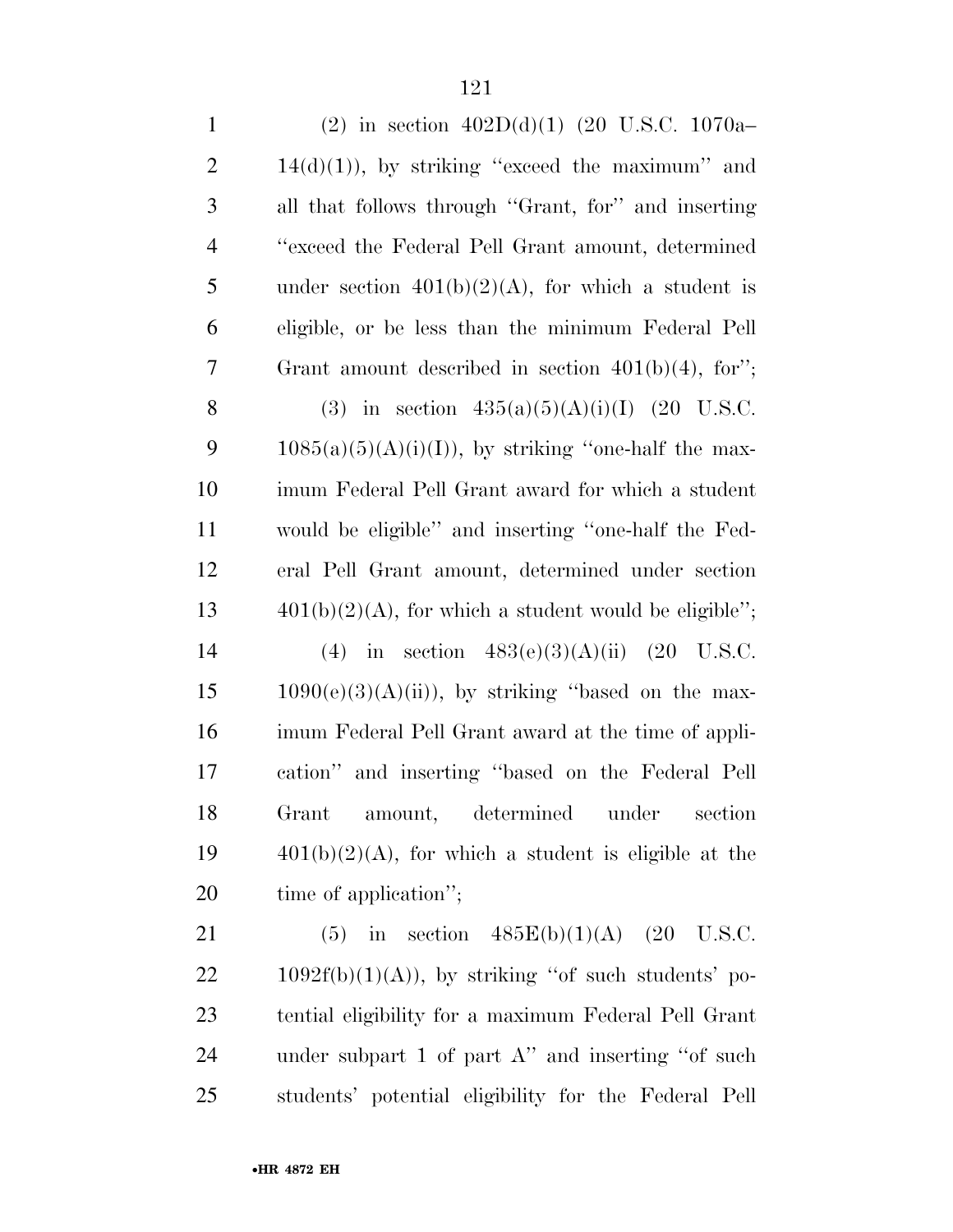| $\mathbf{1}$   | determined<br>under<br>section<br>Grant<br>amount,         |
|----------------|------------------------------------------------------------|
| $\overline{2}$ | $401(b)(2)(A)$ , for which the student would be eligi-     |
| $\mathfrak{Z}$ | ble"; and                                                  |
| $\overline{4}$ | (6) in section $894(f)(2)(C)(ii)(I)$ (20 U.S.C.            |
| 5              | $1161y(f)(2)(C)(ii)(I))$ , by striking "the maximum        |
| 6              | Federal Pell Grant for each award year" and insert-        |
| 7              | ing "the Federal Pell Grant amount, determined             |
| 8              | under section $401(b)(2)(A)$ , for which a student may     |
| 9              | be eligible for each award year".                          |
| 10             | (c) EFFECTIVE DATE.—The amendments made by                 |
| 11             | subsections (a) and (b) shall take effect on July 1, 2010. |
|                |                                                            |
| 12             | SEC. 2102. COLLEGE ACCESS CHALLENGE GRANT PRO-             |
| 13             | GRAM.                                                      |
| 14             | Section 781 (20 U.S.C. 1141) is amended—                   |
| 15             | $(1)$ in the first sentence of subsection $(a)$ , by       |
| 16             | striking " $$66,000,000$ " and all that follows through    |
| 17             | the period and inserting " $$150,000,000$ for each of      |
| 18             | the fiscal years 2010 through 2014. The authority          |
| 19             | to award grants under this section shall expire at         |
| 20             | the end of fiscal year 2014."; and                         |
| 21             | $(2)$ in subsection $(c)(2)$ , by striking "0.5 per-       |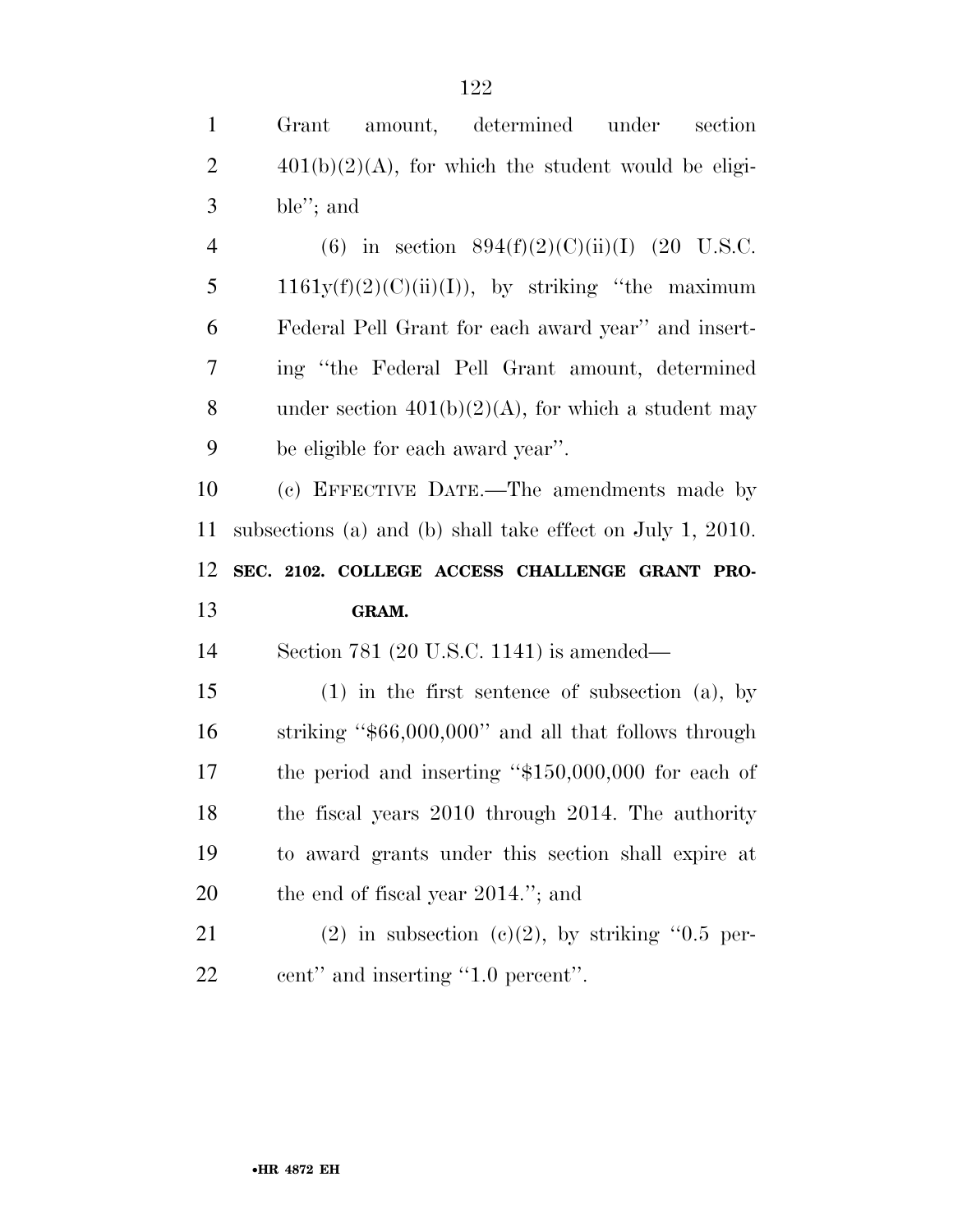| 1              | SEC. 2103. INVESTMENT IN HISTORICALLY BLACK COL-            |
|----------------|-------------------------------------------------------------|
| $\overline{2}$ | LEGES AND UNIVERSITIES AND MINORITY-                        |
| 3              | SERVING INSTITUTIONS.                                       |
| $\overline{4}$ | Section 371(b)(1)(A) (20 U.S.C. 1067q(b)(1)(A)) is          |
| 5              | amended by striking "and 2009." and all that follows and    |
| 6              | inserting "through 2019. The authority to award grants      |
| 7              | under this section shall expire at the end of fiscal year   |
| 8              | 2019."                                                      |
| 9              | PART II-STUDENT LOAN REFORM                                 |
| 10             | SEC. 2201. TERMINATION OF FEDERAL FAMILY EDUCATION          |
| 11             | <b>LOAN APPROPRIATIONS.</b>                                 |
| 12             | Section 421 (20 U.S.C. 1071) is amended—                    |
| 13             | $(1)$ in subsection $(b)$ , in the first sentence of        |
| 14             | the matter following paragraph $(6)$ , by inserting ",      |
| 15             | except that no sums may be expended after June 30,          |
| 16             | 2010, with respect to loans under this part for which       |
| 17             | the first disbursement is after such date" after "ex-       |
| 18             | pended"; and                                                |
| 19             | $(2)$ by adding at the end the following new sub-           |
| 20             | section:                                                    |
| 21             | "(d) TERMINATION OF AUTHORITY TO MAKE OR IN-                |
| 22             | SURE NEW LOANS.—Notwithstanding paragraphs<br>(1)           |
| 23             | through $(6)$ of subsection $(b)$ or any other provision of |

law—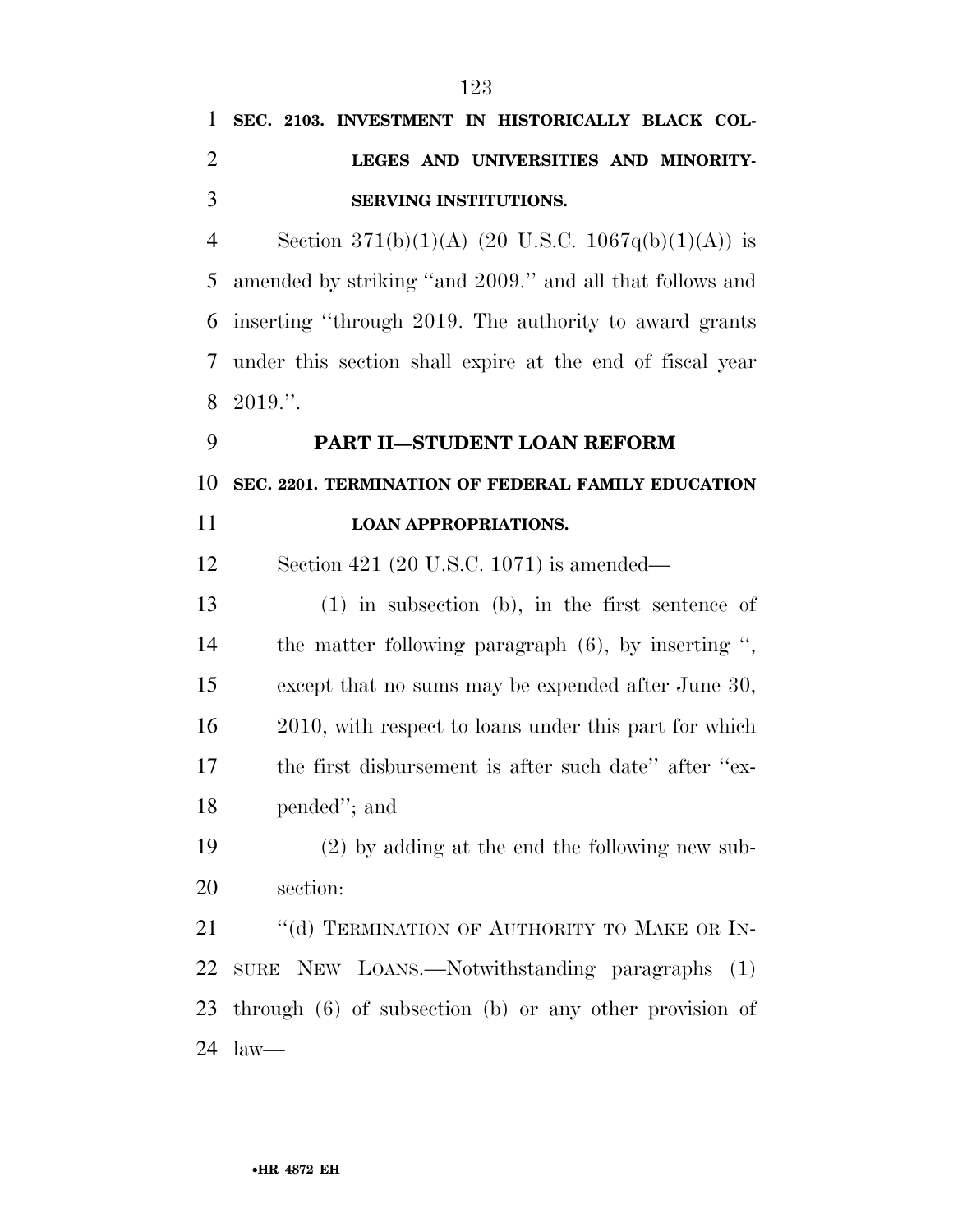1 "(1) no new loans (including consolidation loans) may be made or insured under this part after June 30, 2010; and

 $\frac{4}{2}$  ''(2) no funds are authorized to be appro- priated, or may be expended, under this Act or any other Act to make or insure loans under this part (including consolidation loans) for which the first disbursement is after June 30, 2010,

 except as expressly authorized by an Act of Congress en- acted after the date of enactment of the SAFRA Act.''. **SEC. 2202. TERMINATION OF FEDERAL LOAN INSURANCE** 

**PROGRAM.** 

13 Section  $424(a)$  (20 U.S.C. 1074(a)) is amended by striking ''September 30, 1976,'' and all that follows and inserting ''September 30, 1976, for each of the succeeding fiscal years ending prior to October 1, 2009, and for the period from October 1, 2009, to June 30, 2010, for loans first disbursed on or before June 30, 2010.''.

 **SEC. 2203. TERMINATION OF APPLICABLE INTEREST RATES.** 

Section 427A(l) (20 U.S.C. 1077a(l)) is amended—

 (1) in the subsection heading, by inserting ''AND BEFORE JULY 1, 2010'' after ''2006'';

 (2) in paragraph (1), by inserting ''and before July 1, 2010,'' after ''July 1, 2006,'';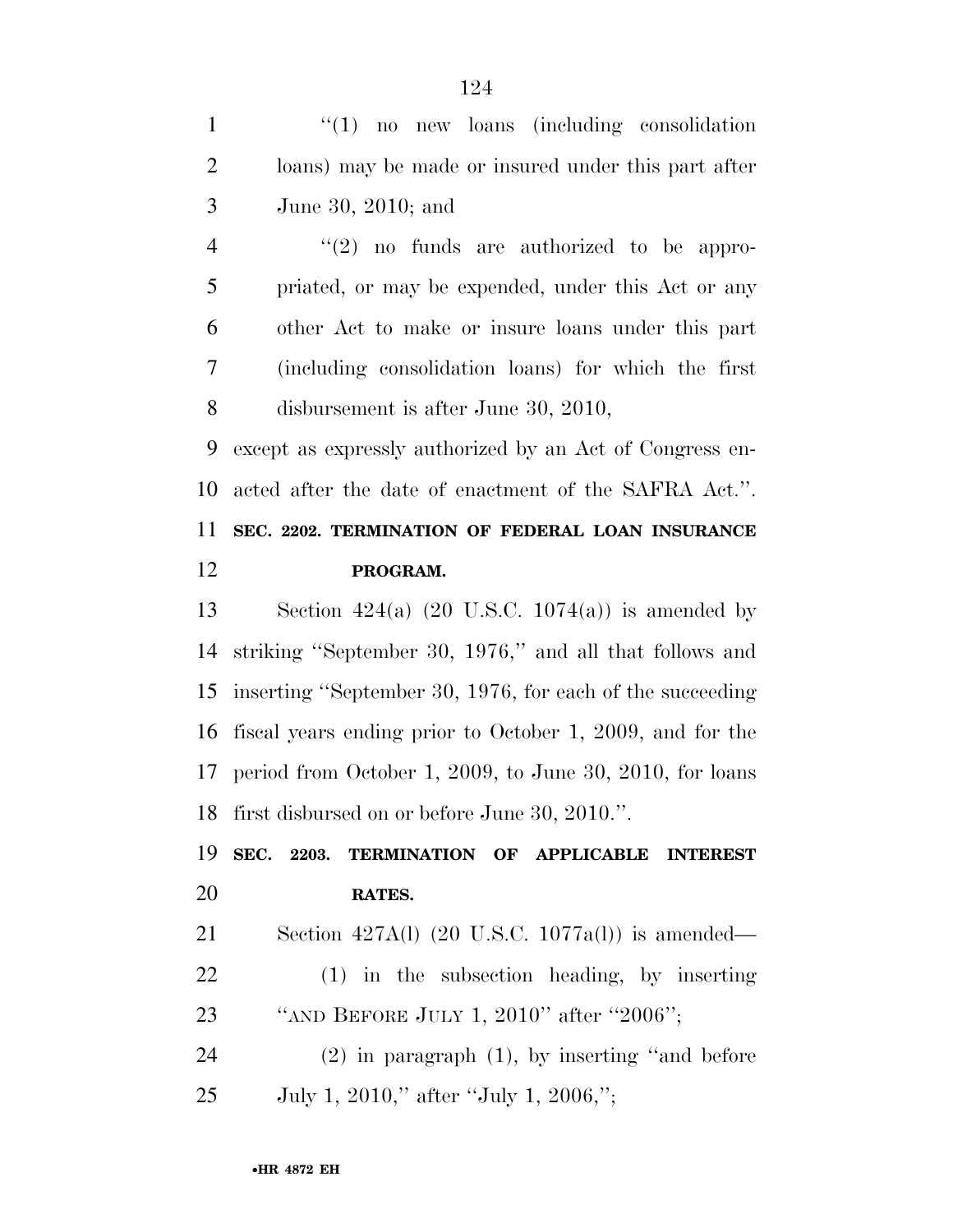| $\mathbf{1}$   | $(3)$ in paragraph $(2)$ , by inserting "and before |
|----------------|-----------------------------------------------------|
| $\overline{2}$ | July 1, 2010," after "July 1, 2006,";               |
| 3              | $(4)$ in paragraph $(3)$ , by inserting "and that   |
| 4              | was disbursed before July 1, 2010," after "July 1,  |
| 5              | $2006$ ,"; and                                      |
| 6              | $(5)$ in paragraph $(4)$ —                          |
| 7              | $(A)$ in the matter preceding subparagraph          |
| 8              | $(A)$ , by striking "July 1, 2012" and inserting    |
| 9              | "July 1, $2010$ "; and                              |
| 10             | (B) by repealing subparagraphs (D) and              |
| 11             | (E).                                                |
| 12             | SEC. 2204. TERMINATION OF FEDERAL PAYMENTS TO RE-   |
|                |                                                     |
| 13             | DUCE STUDENT INTEREST COSTS.                        |
| 14             | (a) HIGHER EDUCATION ACT OF 1965.—Section 428       |
| 15             | $(20 \text{ U.S.C. } 1078)$ is amended—             |
| 16             | $(1)$ in subsection $(a)$ —                         |
| 17             | $(A)$ in paragraph $(1)$ , in the matter pre-       |
| 18             | ceding subparagraph (A), by inserting "for          |
| 19             | which the first disbursement is made before         |
| <b>20</b>      | July 1, 2010, and" after "eligible institution";    |
| 21             | and                                                 |
| 22             | $(B)$ in paragraph $(5)$ , by striking "Sep-        |
| 23             | tember 30, $2014$ ," and all that follows through   |
| 24             | the period and inserting "June 30, $2010."$ ;       |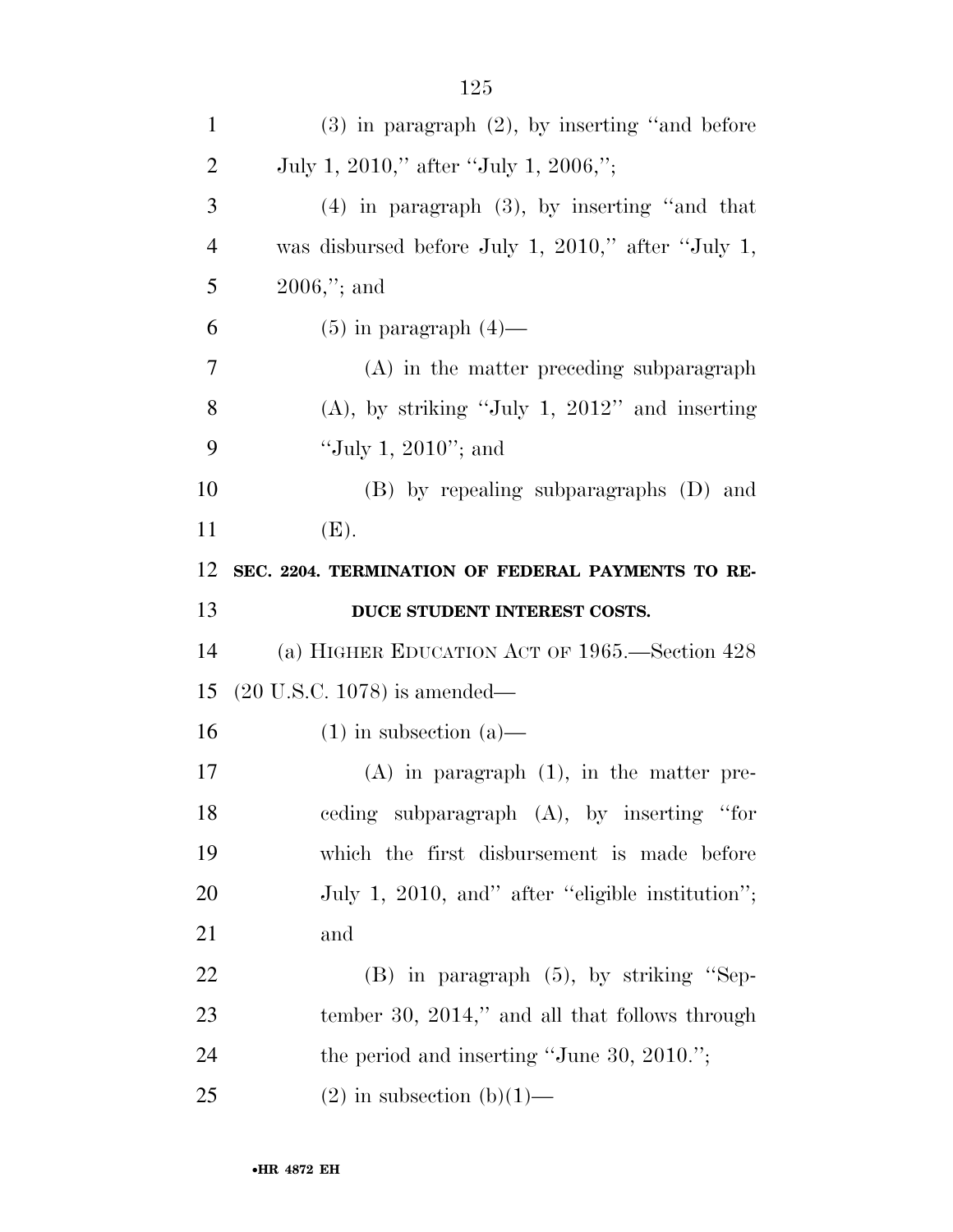| $\mathbf{1}$   | $(A)$ in subparagraph $(G)(ii)$ , by inserting           |
|----------------|----------------------------------------------------------|
| $\overline{2}$ | "and before July 1, $2010$ ," after "July 1,             |
| 3              | $2006$ ,"; and                                           |
| $\overline{4}$ | $(B)$ in subparagraph $(H)(ii)$ , by inserting           |
| 5              | "and that are first disbursed before July 1,             |
| 6              | $2010$ ," after "July 1, $2006$ ,";                      |
| $\overline{7}$ | (3) in subsection $(f)(1)(A)(ii)$ —                      |
| 8              | (A) by striking "during fiscal years begin-              |
| 9              | $\text{ning}$ "; and                                     |
| 10             | (B) by inserting "and first disbursed be-                |
| 11             | fore July 1, 2010," after "October 1, 2003,";            |
| 12             | and                                                      |
| 13             | (4) in subsection (j)(1), by inserting ", before         |
| 14             | July 1, 2010," after "section $435(d)(1)(D)$ of this     |
| 15             | Act shall".                                              |
| 16             | (b) COLLEGE COST REDUCTION AND ACCESS ACT.—              |
| 17             | Section 303 of the College Cost Reduction and Access Act |
|                | 18 (Public Law 110–84) is repealed.                      |
| 19             | SEC. 2205. TERMINATION OF FFEL PLUS LOANS.               |
| 20             | Section $428B(a)(1)$ (20 U.S.C. 1078-2(a)(1)) is         |
| 21             | amended by striking "A graduate" and inserting "Prior    |
| 22             | to July 1, 2010, a graduate".                            |
| 23             | SEC. 2206. FEDERAL CONSOLIDATION LOANS.                  |
| 24             | (a) IN GENERAL.—Section 428C (20 U.S.C. 1078-            |
|                | $25\;$ 3) is amended—                                    |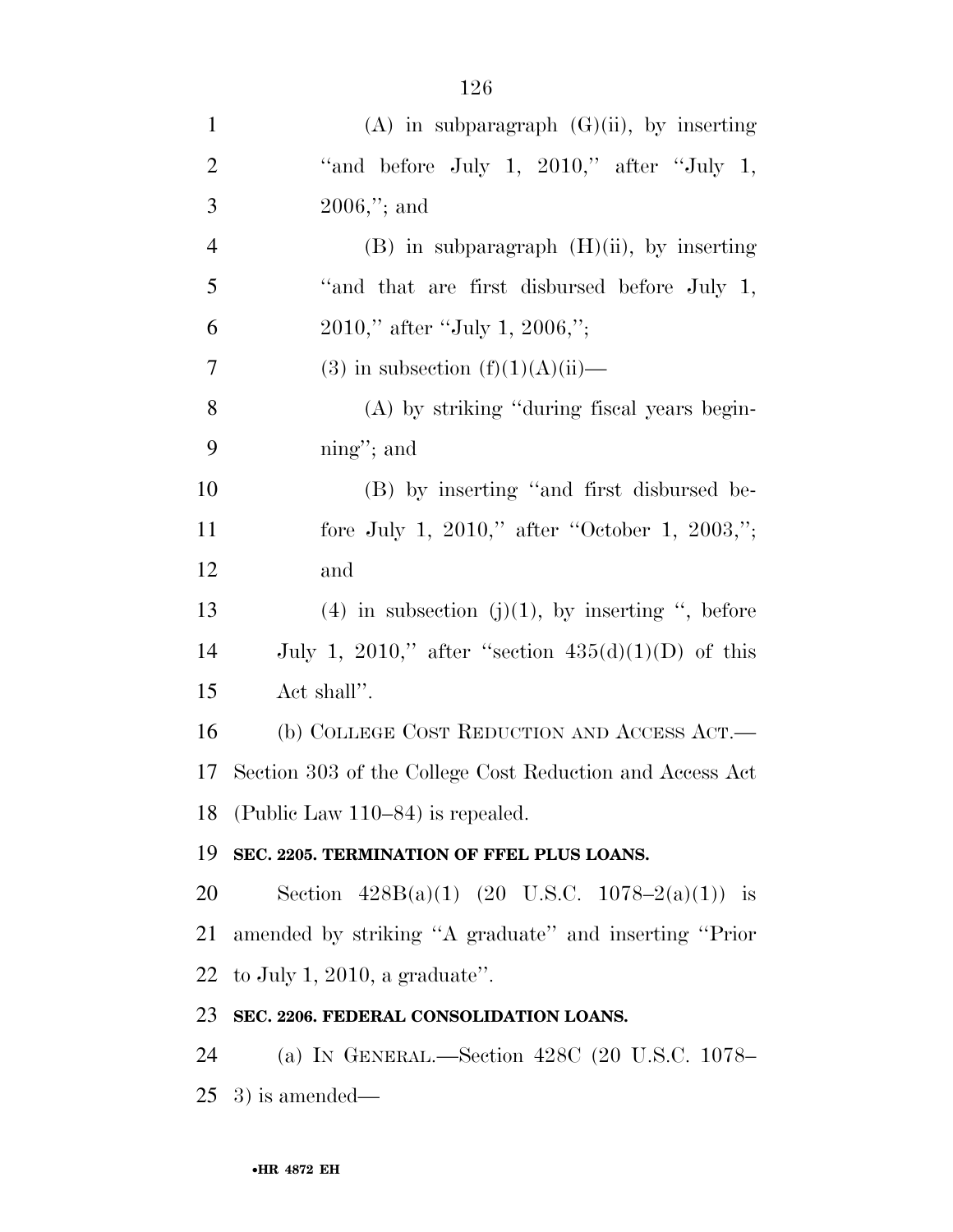| $\mathbf{1}$   | (1) in subsection (a)(4)(A), by inserting ", and                        |
|----------------|-------------------------------------------------------------------------|
| $\overline{2}$ | first disbursed before July 1, 2010" after "under"                      |
| 3              | this part";                                                             |
| $\overline{4}$ | $(2)$ in subsection $(b)$ —                                             |
| 5              | (A) in paragraph $(1)(E)$ , by inserting be-                            |
| 6              | fore the semicolon ", and before July 1, $2010$ ";                      |
| $\overline{7}$ | and                                                                     |
| 8              | $(B)$ in paragraph $(5)$ , by striking "In the                          |
| 9              | event that" and inserting "If, before July 1,                           |
| 10             | $2010$ ,";                                                              |
| 11             | $(3)$ in subsection $(e)(1)$ —                                          |
| 12             | $(A)$ in subparagraph $(A)(ii)$ , by inserting                          |
| 13             | "and that is disbursed before July 1, $2010$ ,"                         |
| 14             | after "2006,"; and                                                      |
| 15             | (B) in subparagraph (C), by inserting                                   |
| 16             | "and disbursed before July 1, 2010," after                              |
| 17             | "1994,"; and                                                            |
| 18             | $(4)$ in subsection (e), by striking "September                         |
| 19             | 30, 2014." and inserting "June 30, 2010. No loan                        |
| 20             | may be made under this section for which the dis-                       |
| 21             | bursement is on or after July 1, 2010.".                                |
| 22             | (b) TEMPORARY LOAN CONSOLIDATION AUTHOR-                                |
| 23             | ITY.—Part D of title IV $(20 \text{ U.S.C. } 1087a \text{ et seq.})$ is |
| 24             | amended by inserting after section 459A (20 U.S.C.                      |
| 25             | 1087i) the following:                                                   |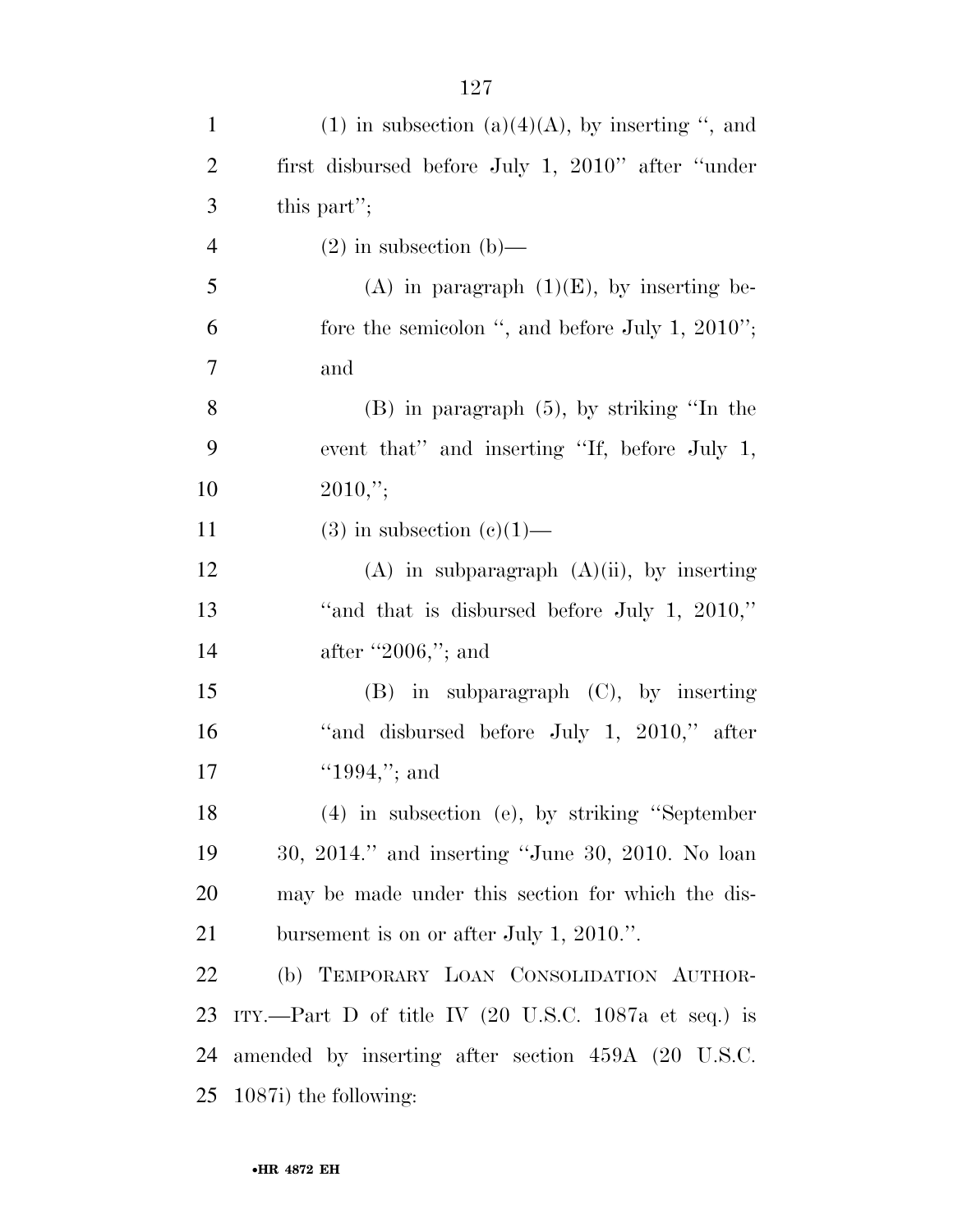ITY.—

5 "(1) IN GENERAL.—A borrower who has 1 or more loans in 2 or more of the categories described in paragraph (2), and who has not yet entered re- payment on 1 or more of those loans in any of the categories, may consolidate all of the loans of the borrower that are described in paragraph (2) into a Federal Direct Consolidation Loan during the period described in paragraph (3).

13 "(2) CATEGORIES OF LOANS THAT MAY BE CONSOLIDATED.—The categories of loans that may be consolidated under paragraph (1) are—

16 ''(A) loans made under this part;

17 ''(B) loans purchased by the Secretary pursuant to section 459A; and

 ''(C) loans made under part B that are held by an eligible lender, as such term is de-21 fined in section 435(d).

22 "(3) TIME PERIOD IN WHICH LOANS MAY BE CONSOLIDATED.—The Secretary may make a Fed- eral Direct Consolidation Loan under this section to a borrower whose application for such Federal Di-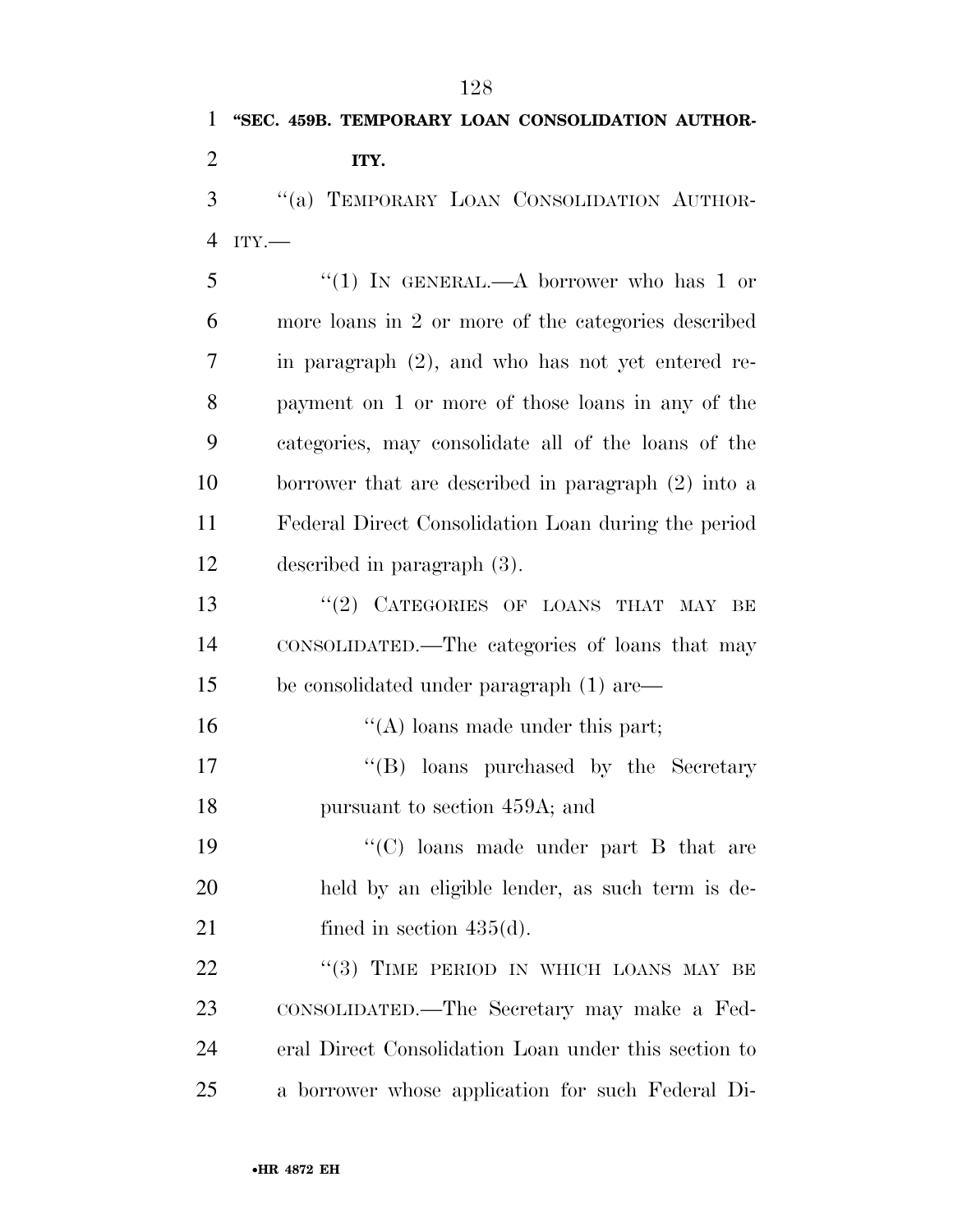| $\mathbf{1}$   | rect Consolidation Loan is received on or after July     |
|----------------|----------------------------------------------------------|
| $\overline{2}$ | 1, 2010, and before July 1, 2011.                        |
| 3              | "(b) TERMS OF LOANS.—A Federal Direct Consoli-           |
| $\overline{4}$ | dation Loan made under this section shall have the same  |
| 5              | terms and conditions as a Federal Direct Consolidation   |
| 6              | Loan made under section $455(g)$ , except that—          |
| 7              | $\lq(1)$ in determining the applicable rate of inter-    |
| 8              | est on the Federal Direct Consolidation Loan made        |
| 9              | under this section (other than on a Federal Direct       |
| 10             | Consolidation Loan described in paragraph (2), sec-      |
| 11             | tion $427A(1)(3)$ shall be applied without rounding      |
| 12             | the weighted average of the interest rate on the         |
| 13             | loans consolidated to the nearest higher one-eighth      |
| 14             | of 1 percent as described in subparagraph $(A)$ of       |
| 15             | section $427A(1)(3)$ ; and                               |
| 16             | $(2)$ if a Federal Direct Consolidation Loan             |
| 17             | made under this section that repays a loan which is      |
| 18             | subject to an interest rate determined under section     |
| 19             | $427A(g)(2)$ , (j)(2), or (k)(2), then the interest rate |
| 20             | for such Federal Direct Consolidation Loan shall be      |
| 21             | calculated—                                              |
| 22             | $\lq\lq$ by using the applicable rate of inter-          |
| 23             | est described in section $427A(g)(2)$ , (j)(2), or       |
| 24             | $(k)(2)$ , respectively; and                             |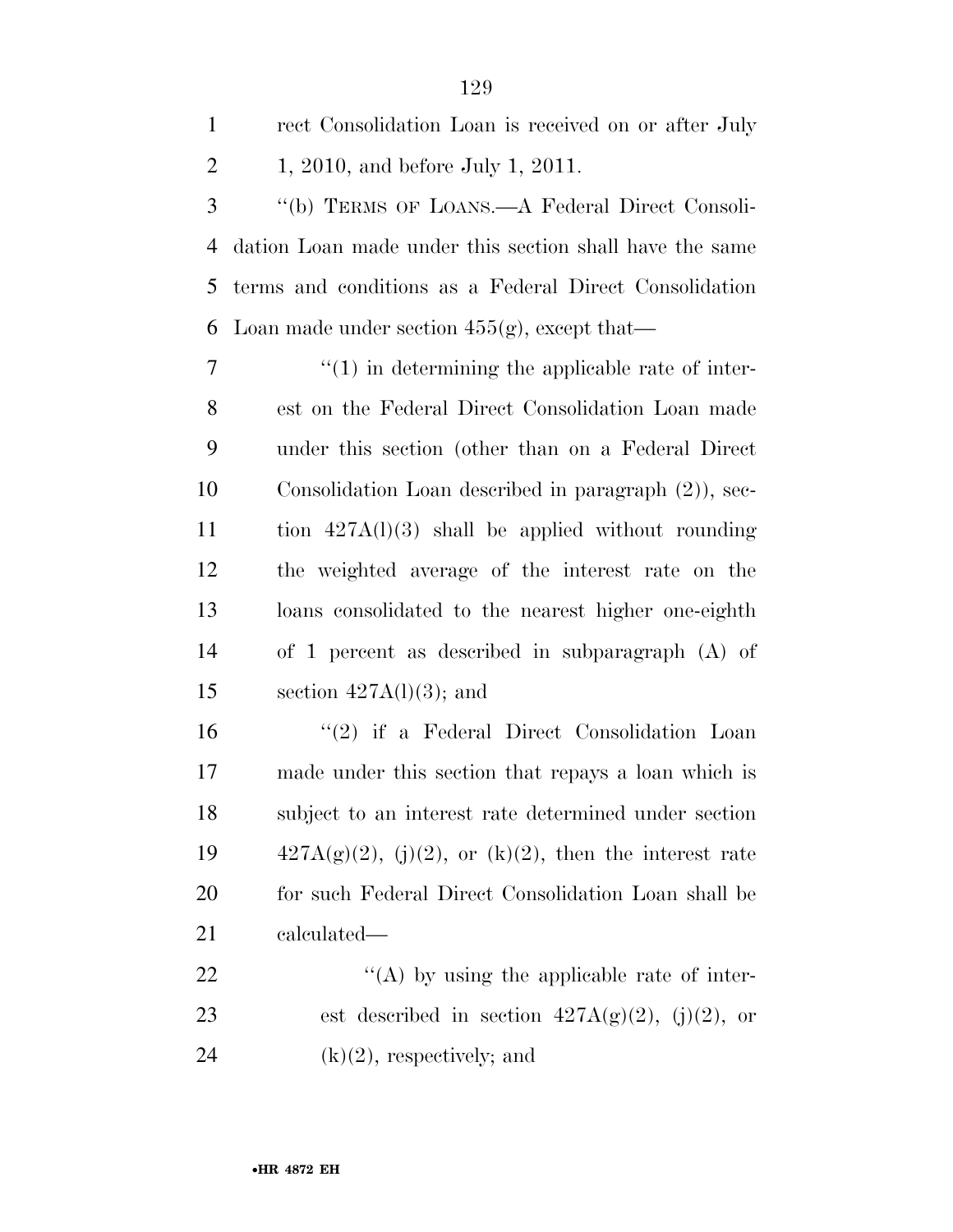| $\mathbf{1}$   | $\lq\lq$ (B) in accordance with section              |
|----------------|------------------------------------------------------|
| $\overline{2}$ | $427A(1)(3)$ .".                                     |
| 3              | SEC. 2207. TERMINATION OF UNSUBSIDIZED STAFFORD      |
| $\overline{4}$ | LOANS FOR MIDDLE-INCOME BORROWERS.                   |
| 5              | Section 428H (20 U.S.C. 1078–8) is amended—          |
| 6              | $(1)$ in subsection $(a)$ , by inserting "that are   |
| 7              | first disbursed before July 1, 2010," after "under"  |
| 8              | this part";                                          |
| 9              | $(2)$ in subsection $(b)$ —                          |
| 10             | (A) by striking "Any student" and insert-            |
| 11             | ing "Prior to July 1, 2010, any student"; and        |
| 12             | (B) by inserting "for which the first dis-           |
| 13             | bursement is made before such date" after "un-       |
| 14             | subsidized Federal Stafford Loan"; and               |
| 15             | $(3)$ in subsection (h), by inserting "and that are  |
| 16             | first disbursed before July 1, 2010," after "July 1, |
| 17             | $2006$ ."                                            |
| 18             | SEC. 2208. TERMINATION OF SPECIAL ALLOWANCES.        |
| 19             | Section 438 (20 U.S.C. 1087–1) is amended—           |
| 20             | $(1)$ in subsection $(b)(2)(I)$ —                    |
| 21             | $(A)$ in the subclause heading, by inserting         |
| 22             | ", AND BEFORE JULY 1, 2010" after "2000";            |
| 23             | (B) in clause (i), by inserting "and before          |
| 24             | July 1, 2010," after "2000,";                        |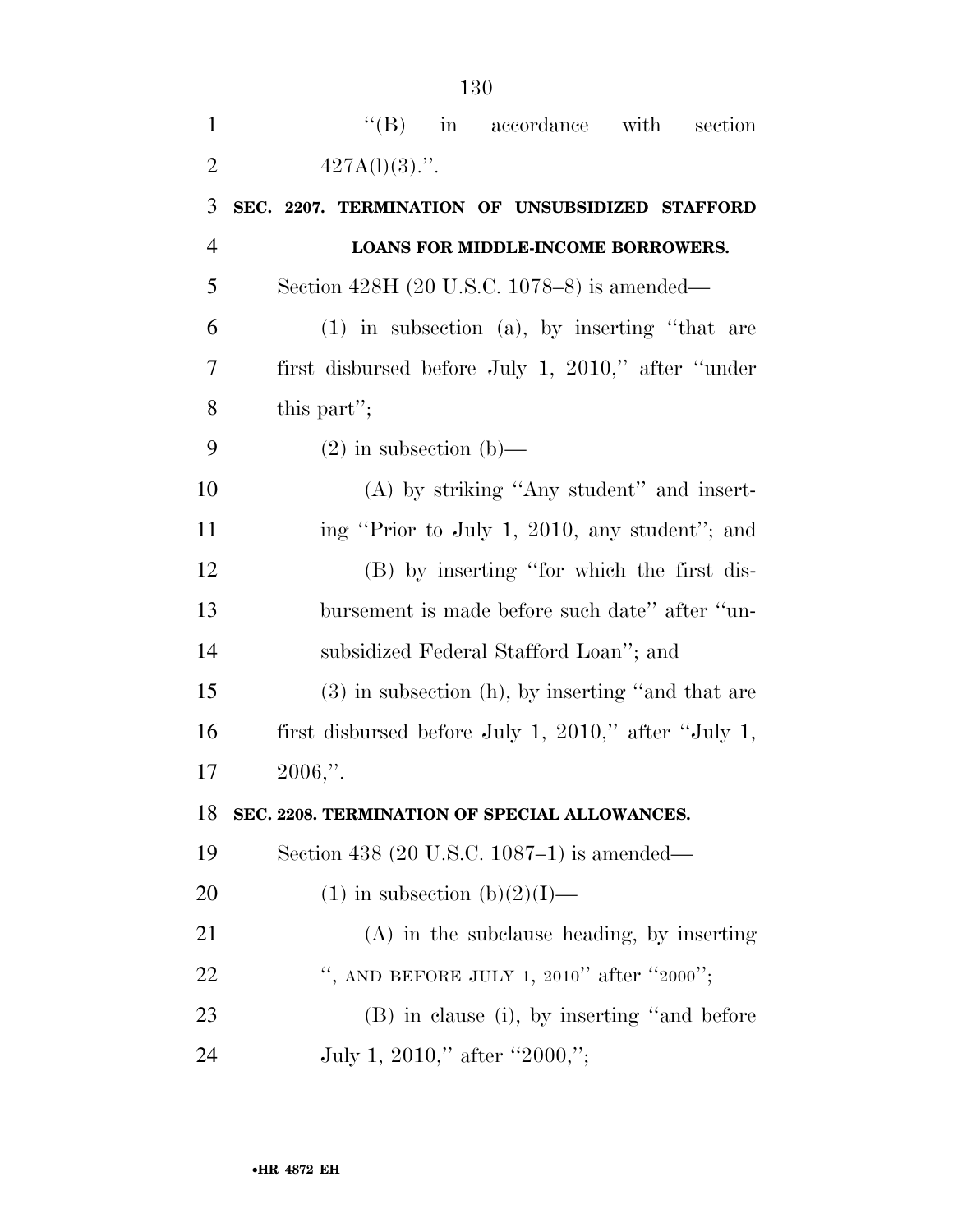| $\mathbf{1}$   | $(C)$ in clause (ii)(II), by inserting "and be-  |
|----------------|--------------------------------------------------|
| $\overline{2}$ | fore July 1, 2010," after "2006,";               |
| 3              | $(D)$ in clause (iii), by inserting "and before  |
| $\overline{4}$ | July 1, 2010," after "2000,";                    |
| 5              | $(E)$ in clause (iv), by inserting "and that     |
| 6              | is disbursed before July 1, $2010$ ," after      |
| $\overline{7}$ | "2000,";                                         |
| 8              | $(F)$ in clause $(v)(I)$ , by inserting "and be- |
| 9              | fore July 1, 2010," after "2006,"; and           |
| 10             | $(G)$ in clause $(vi)$ —                         |
| 11             | (i) in the clause heading, by inserting          |
| 12             | ", AND BEFORE JULY 1, 2010" after "2007";        |
| 13             | and                                              |
| 14             | (ii) in the matter preceding subclause           |
| 15             | $(I)$ , by inserting "and before July 1,         |
| 16             | $2010,"$ after "2007,";                          |
| 17             | $(2)$ in subsection $(e)$ —                      |
| 18             | (A) in paragraph $(2)(B)$ —                      |
| 19             | (i) in clause (iii), by inserting "and"          |
| 20             | after the semicolon;                             |
| 21             | (ii) in clause (iv), by striking "; and"         |
| 22             | and inserting a period; and                      |
| 23             | (iii) by striking clause (v); and                |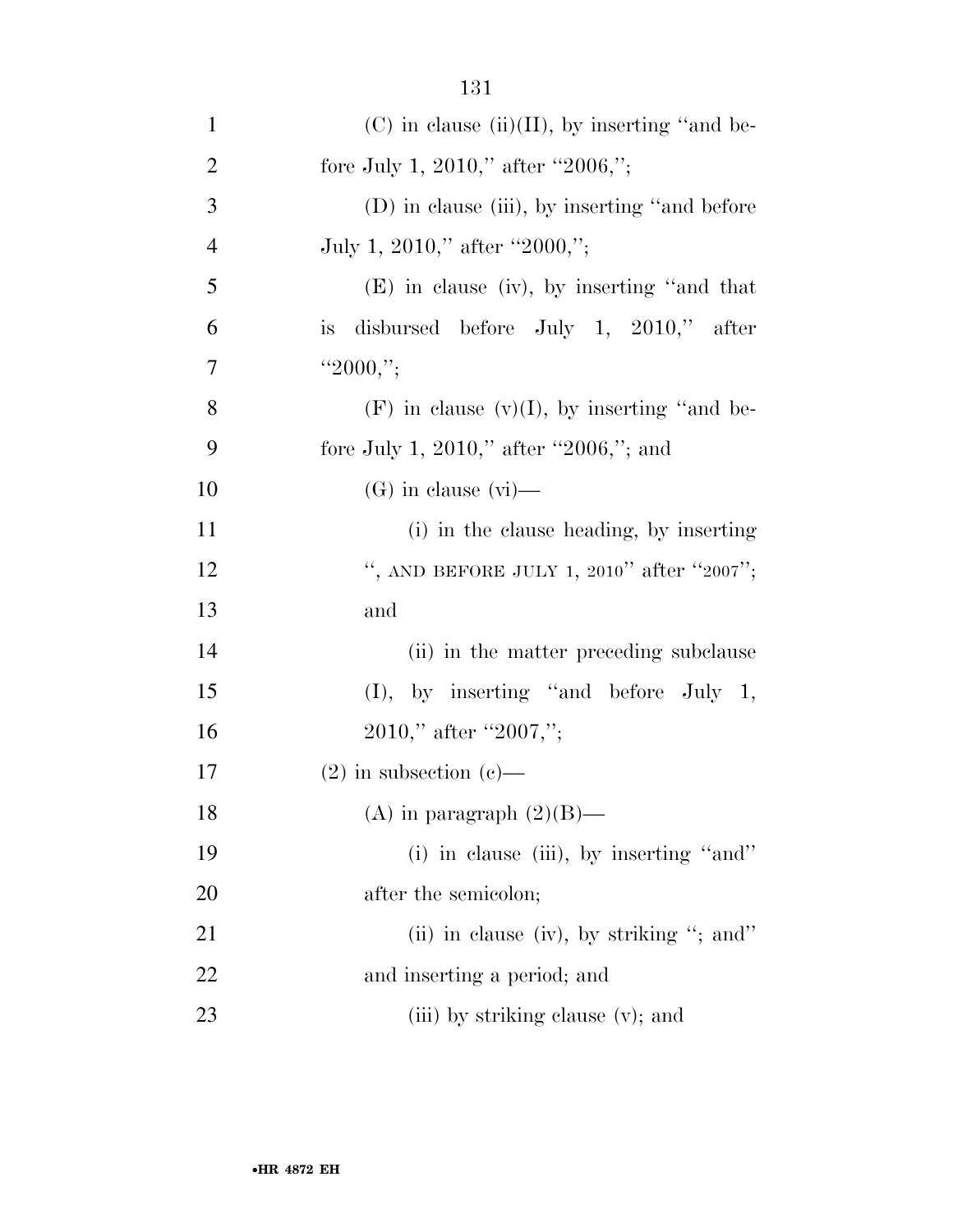(B) in paragraph (6), by inserting ''and first disbursed before July 1, 2010,'' after 3  $"1992,"$ ; and

4 (3) in subsection  $(d)(2)(B)$ , by inserting ", and 5 before July 1, 2010" after "2007".

## **SEC. 2209. ORIGINATION OF DIRECT LOANS AT INSTITU-TIONS OUTSIDE THE UNITED STATES.**

 (a) LOANS FOR STUDENTS ATTENDING INSTITU- TIONS OUTSIDE THE UNITED STATES.—Section 452 (20 U.S.C. 1087b) is amended by adding at the end the fol-lowing:

 ''(d) INSTITUTIONS OUTSIDE THE UNITED STATES.—Loan funds for students (and parents of stu- dents) attending institutions outside the United States shall be disbursed through a financial institution located or operating in the United States and designated by the Secretary to serve as the agent of such institutions with respect to the receipt of the disbursements of such loan funds and the transfer of such funds to such institutions. To be eligible to receive funds under this part, an institu- tion outside the United States shall make arrangements with the agent designated by the Secretary under this sub-section to receive funds under this part.''.

(b) CONFORMING AMENDMENTS.—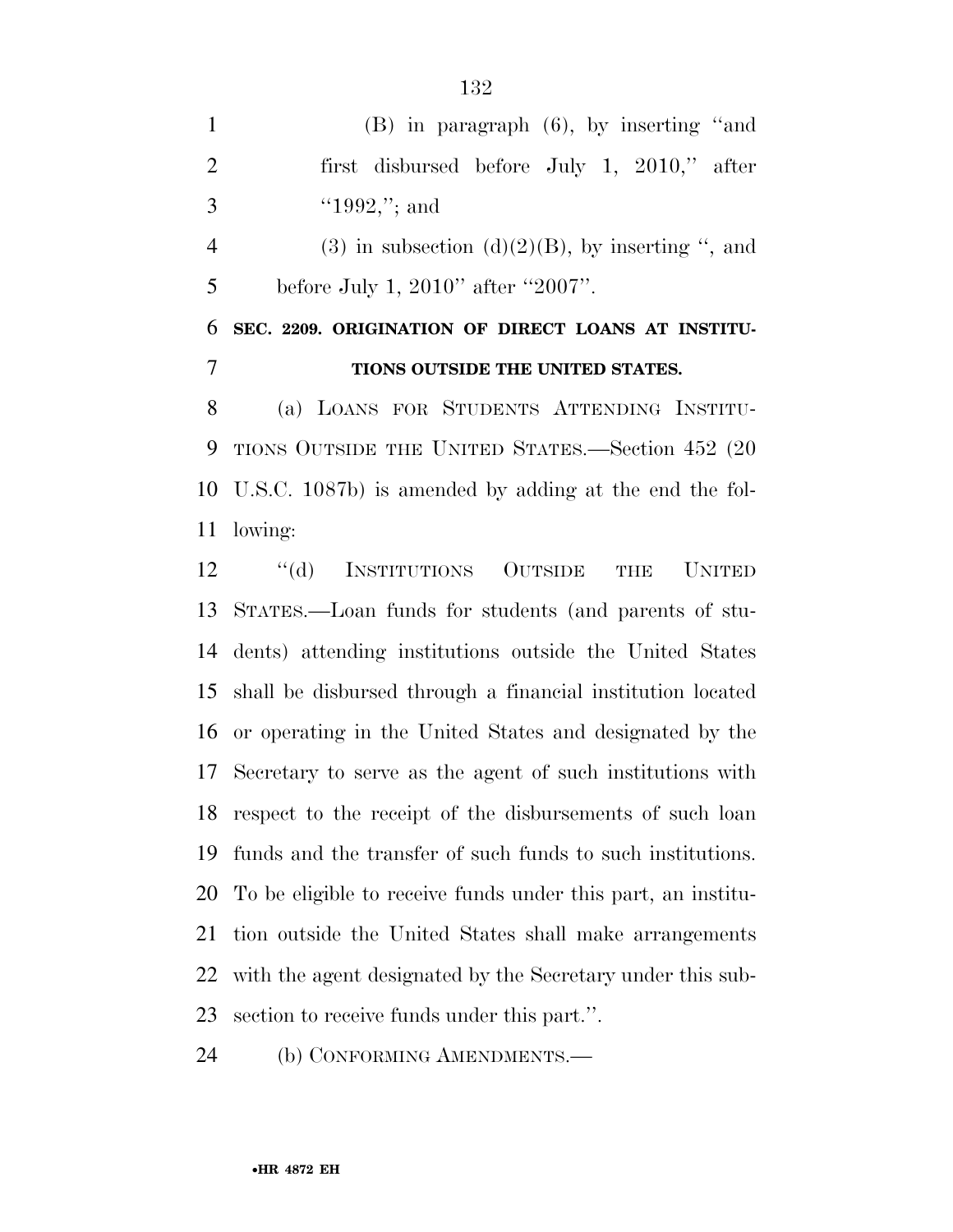| $\mathbf{1}$   | (1) AMENDMENTS.—Section $102$ (20 U.S.C.            |
|----------------|-----------------------------------------------------|
| $\overline{2}$ | $1002$ ), as amended by section $102$ of the Higher |
| 3              | Education Opportunity Act (Public Law 110–315)      |
| $\overline{4}$ | and section 101 of Public Law 111–39, is amend-     |
| 5              | $ed$ —                                              |
| 6              | $(A)$ by striking "part B" each place the           |
| 7              | term appears and inserting "part D";                |
| 8              | (B) in subsection (a)(1)(C), by inserting ",        |
| 9              | consistent with the requirements of section         |
| 10             | $452(d)$ " before the period at the end; and        |
| 11             | (C) in subsection (a) $(2)(A)$ —                    |
| 12             | (i) in the second sentence of the mat-              |
| 13             | ter preceding clause (i), by striking "made,        |
| 14             | insured, or guaranteed" and inserting               |
| 15             | "made"; and                                         |
| 16             | $(ii)$ in clause $(iii)$ —                          |
| 17             | $(I)$ in subclause $(III)$ , by striking            |
| 18             | "only Federal Stafford" and all that                |
| 19             | follows through "section 428B" and                  |
| 20             | inserting "only Federal Direct Staf-                |
| 21             | under<br>ford<br>Loans<br>section                   |
| 22             | $455(a)(2)(A)$ , Federal Direct Unsub-              |
| 23             | sidized Stafford Loans under section                |
| 24             | $455(a)(2)(D)$ , or Federal<br>Direct               |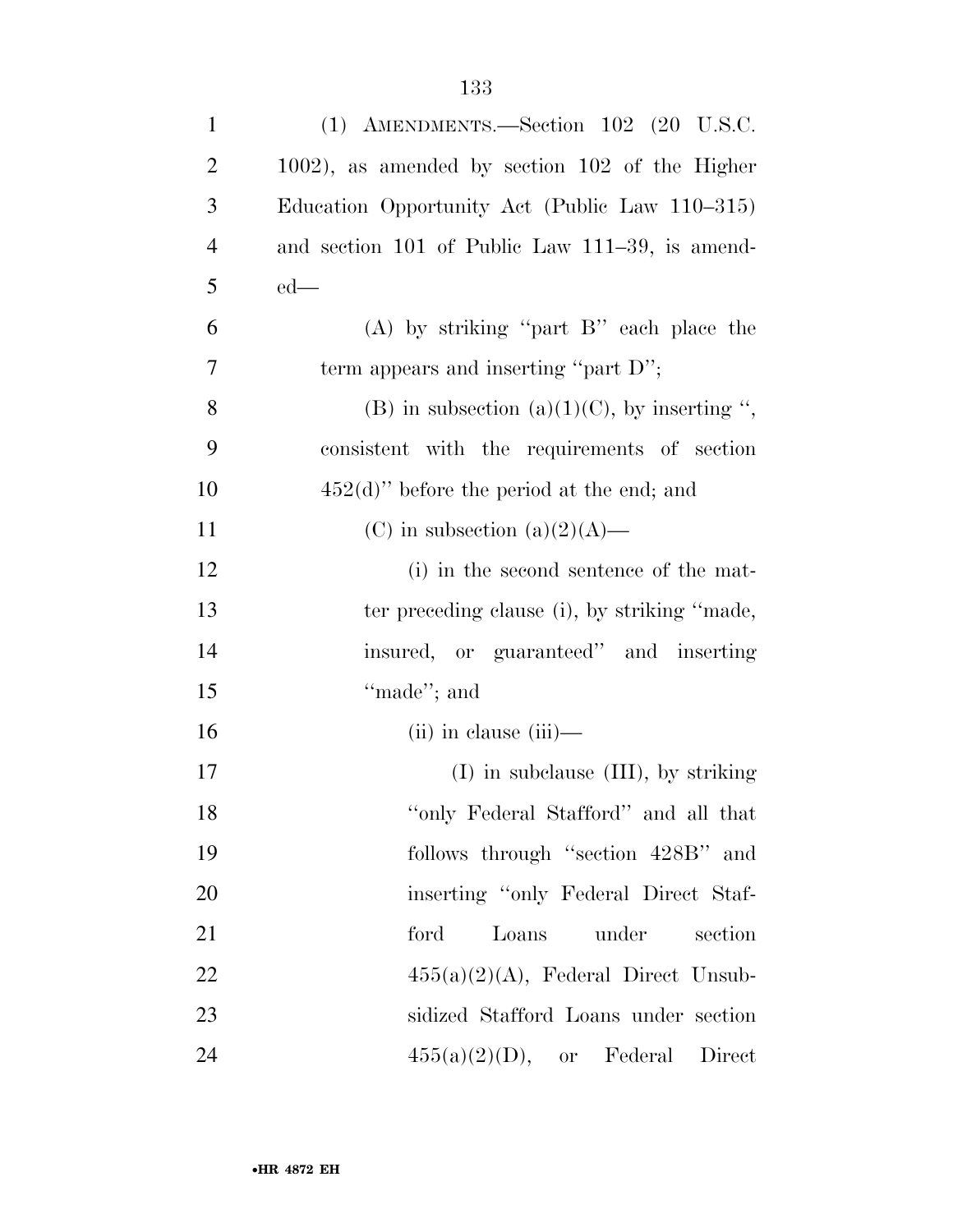| $\mathbf{1}$   | PLUS<br>Loans under<br>section                           |
|----------------|----------------------------------------------------------|
| $\overline{2}$ | $455(a)(2)(B)$ "; and                                    |
| 3              | $(II)$ in subclause $(V)$ , by striking                  |
| $\overline{4}$ | "a Federal Stafford" and all that fol-                   |
| 5              | lows through "section 428B" and in-                      |
| 6              | serting "a Federal Direct Stafford                       |
| 7              | Loan under section $455(a)(2)(A)$ , a                    |
| 8              | Federal Direct Unsubsidized Stafford                     |
| 9              | Loan under section $455(a)(2)(D)$ , or a                 |
| 10             | Federal Direct PLUS Loan under                           |
| 11             | section $455(a)(2)(B)$ ".                                |
| 12             | (2) EFFECTIVE DATE.—The amendments made                  |
| 13             | by subparagraph $(C)$ of paragraph $(1)$ shall be effec- |
| 14             | tive on July 1, 2010, as if enacted as part of section   |
| 15             | $102(a)(1)$ of the Higher Education Opportunity Act      |
| 16             | (Public Law 110–315) and subject to section $102(e)$     |
| 17             | of such Act as amended by section $101(a)(2)$ of         |
| 18             | Public Law 111-39 (20 U.S.C. 1002 note).                 |
| 19             | SEC. 2210. CONFORMING AMENDMENTS.                        |
| 20             | (a) AMENDMENTS.—Section $454$ (20 U.S.C. 1087d)          |
| 21             | is amended—                                              |
| 22             | $(1)$ in subsection $(a)$ —                              |
| 23             | $(A)$ by striking paragraph $(4)$ ; and                  |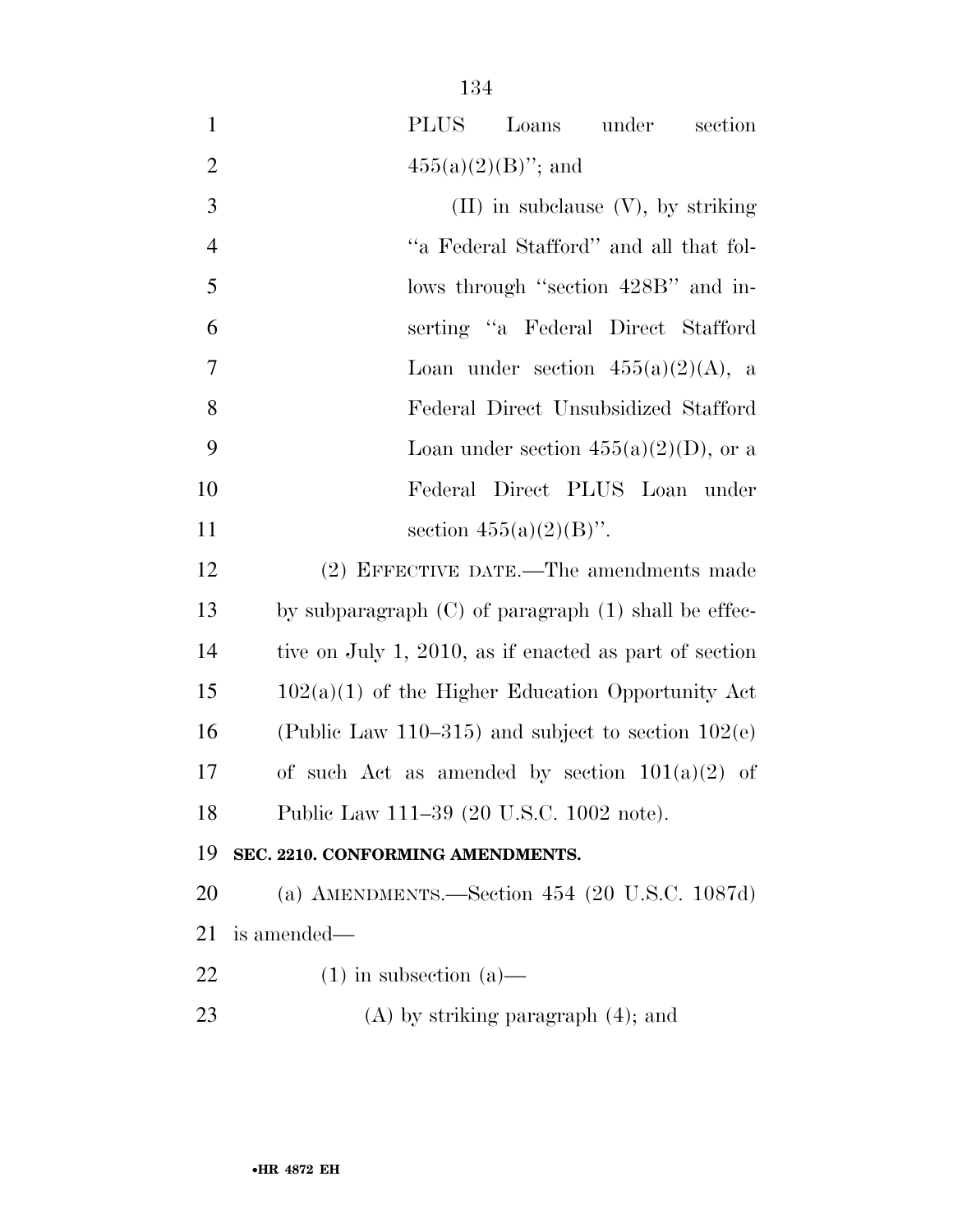| $\mathbf{1}$   | (B) by redesignating paragraphs<br>(5)                           |
|----------------|------------------------------------------------------------------|
| $\overline{2}$ | through $(7)$ as paragraphs $(4)$ through $(6)$ , re-            |
| 3              | spectively; and                                                  |
| $\overline{4}$ | (2) in subsection (b)(2), by striking $\lq(5)$ , (6),            |
| 5              | and $(7)$ " and inserting " $(5)$ , and $(6)$ ".                 |
| 6              | (b) EFFECTIVE DATE.—The amendments made by                       |
| 7              | subsection (a) shall take effect on July 1, 2010.                |
| 8              | SEC. 2211. TERMS AND CONDITIONS OF LOANS.                        |
| 9              | (a) IN GENERAL.—Section 455 (20 U.S.C. 1087e) is                 |
| 10             | amended—                                                         |
| 11             | $(1)$ in subsection $(a)(1)$ , by inserting ", and               |
| 12             | first disbursed on June 30, 2010," before "under"                |
| 13             | sections $428$ "; and                                            |
| 14             | $(2)$ in subsection $(g)$ —                                      |
| 15             | $(A)$ by inserting ", including any loan                         |
| 16             | made under part B and first disbursed before                     |
| 17             | July 1, 2010" after "section $428C(a)(4)$ "; and                 |
| 18             | (B) by striking the third sentence.                              |
| 19             | (b) EFFECTIVE DATE.—The amendment made by                        |
| 20             | subsection $(a)(1)$ shall apply with respect to loans first dis- |
| 21             | bursed under part D of title IV of the Higher Education          |
| 22             | Act of 1965 (20 U.S.C. 1087a et seq.) on or after July           |
| 23             | 1, 2010.                                                         |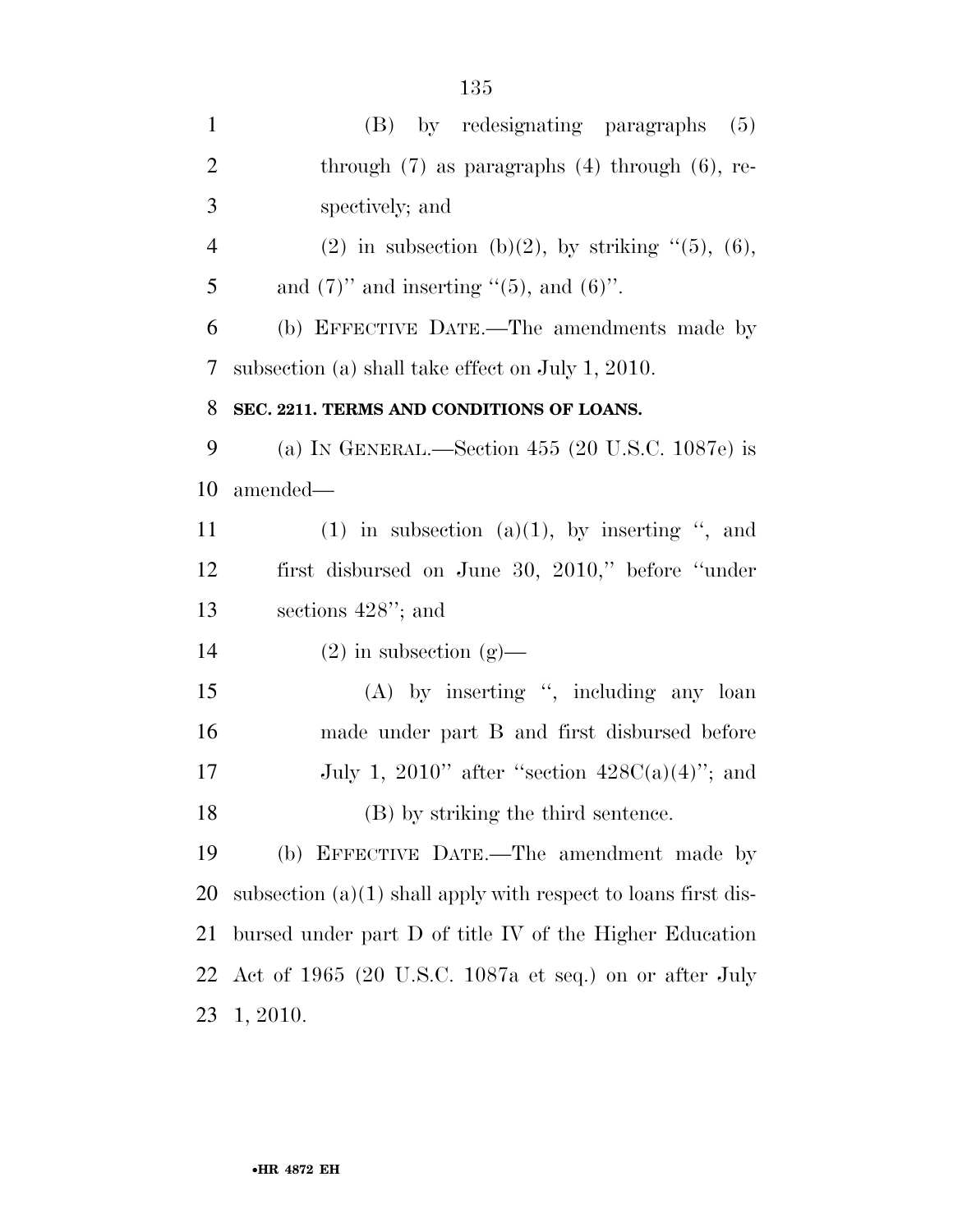| $\mathbf{1}$   | SEC. 2212. CONTRACTS; MANDATORY FUNDS.            |
|----------------|---------------------------------------------------|
| $\overline{2}$ | (a) CONTRACTS.—Section $456$ (20 U.S.C. 1087f) is |
| 3              | amended—                                          |
| $\overline{4}$ | $(1)$ in subsection $(a)$ —                       |
| 5              | $(A)$ by inserting after paragraph $(3)$ the      |
| 6              | following new paragraph.                          |
| 7              | "(4) SERVICING BY ELIGIBLE NOT-FOR-PROFIT         |
| 8              | SERVICERS.-                                       |
| 9              | "(A) SERVICING CONTRACTS.-                        |
| 10             | "(i) IN GENERAL.—The Secretary                    |
| 11             | shall contract with each eligible not-for-        |
| 12             | profit servicer to service loans originated       |
| 13             | under this part, if the servicer—                 |
| 14             | $\lq\lq$ (I) meets the standards for              |
| 15             | servicing Federal assets that apply to            |
| 16             | contracts awarded pursuant to para-               |
| 17             | $graph(1);$ and                                   |
| 18             | "(II) has the capacity to service                 |
| 19             | the applicable loan volume allocation             |
| 20             | described in subparagraph $(B)$ .                 |
| 21             | "(ii) COMPETITIVE MARKET RATE DE-                 |
| 22             | TERMINATION FOR<br>100,000<br>FIRST<br>BOR-       |
| 23             | ROWER ACCOUNTS.—The Secretary shall               |
| 24             | establish a separate pricing tier for each of     |
| 25             | the first $100,000$ borrower loan accounts        |
| 26             | at a competitive market rate.                     |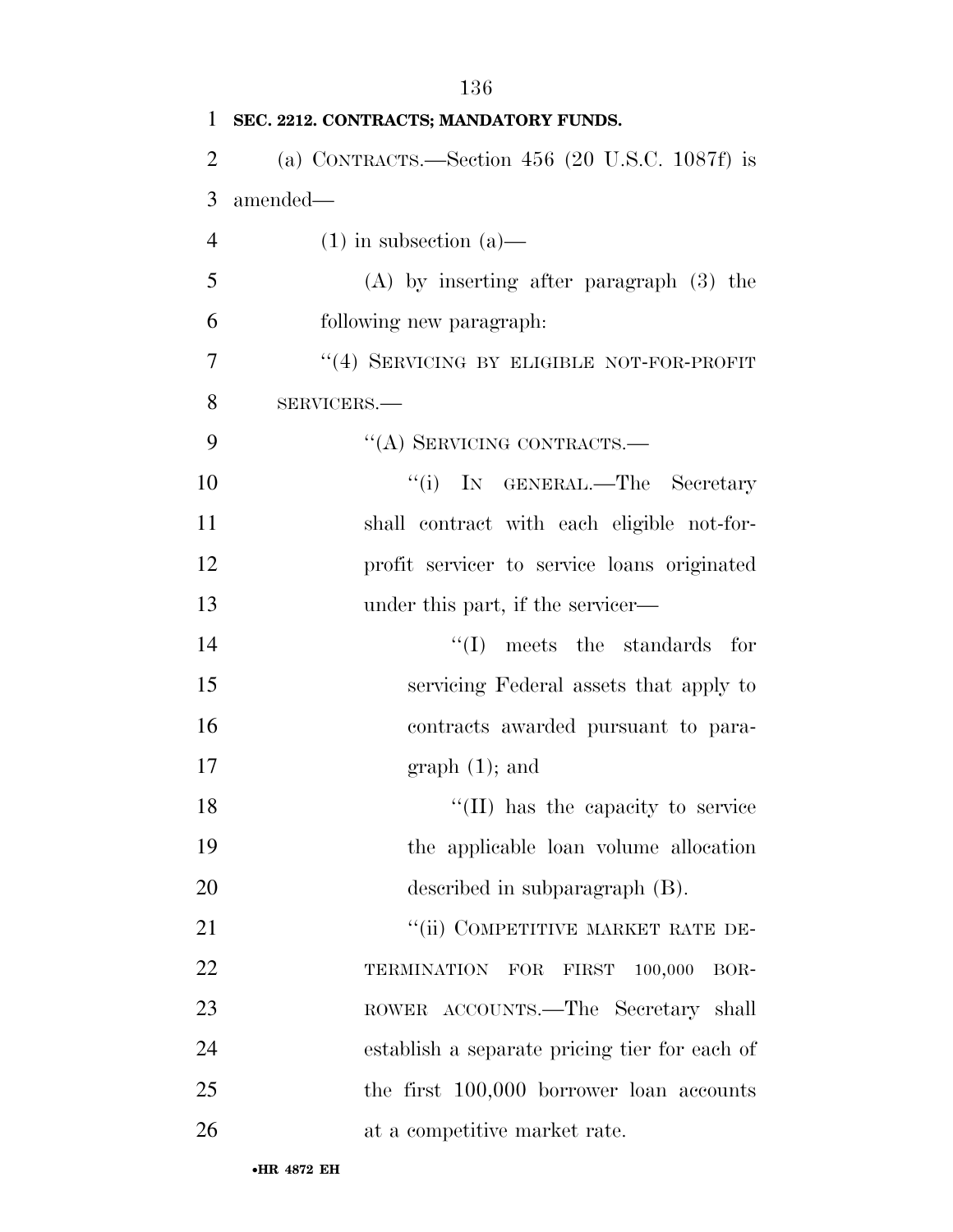| $\mathbf{1}$   | "(iii) INELIGIBILITY.—An eligible not-               |
|----------------|------------------------------------------------------|
| $\overline{2}$ | for-profit servicer shall no longer be eligi-        |
| 3              | ble for a contract under this paragraph              |
| $\overline{4}$ | after July 1, 2014, if—                              |
| 5              | $\lq\lq$ (I) the servicer has not been               |
| 6              | awarded such a contract before that                  |
| 7              | date; or                                             |
| 8              | $\lq\lq$ (II) the servicer's contract was            |
| 9              | terminated, and the servicer had not                 |
| 10             | reapplied for, and been awarded, a                   |
| 11             | contract under this paragraph.                       |
| 12             | "(B) ALLOCATIONS.—                                   |
| 13             | "(i) IN GENERAL.—The Secretary                       |
| 14             | shall (except as provided in clause (ii)) al-        |
| 15             | locate to an eligible not-for-profit servicer,       |
| 16             | subject to the contract of such servicer de-         |
| 17             | scribed in subparagraph $(A)$ , the servicing        |
| 18             | rights for the loan accounts of 100,000              |
| 19             | borrowers (including borrowers who bor-              |
| 20             | rowed loans in a prior year that were serv-          |
| 21             | iced by the servicer).                               |
| 22             | $\lq(\mathrm{ii})$<br>SERVICER ALLOCATION.—The       |
| 23             | Secretary may reallocate, increase, reduce,          |
| 24             | an eligible not-for-profit<br>terminate<br><b>or</b> |
| 25             | servicer's allocation of servicing rights            |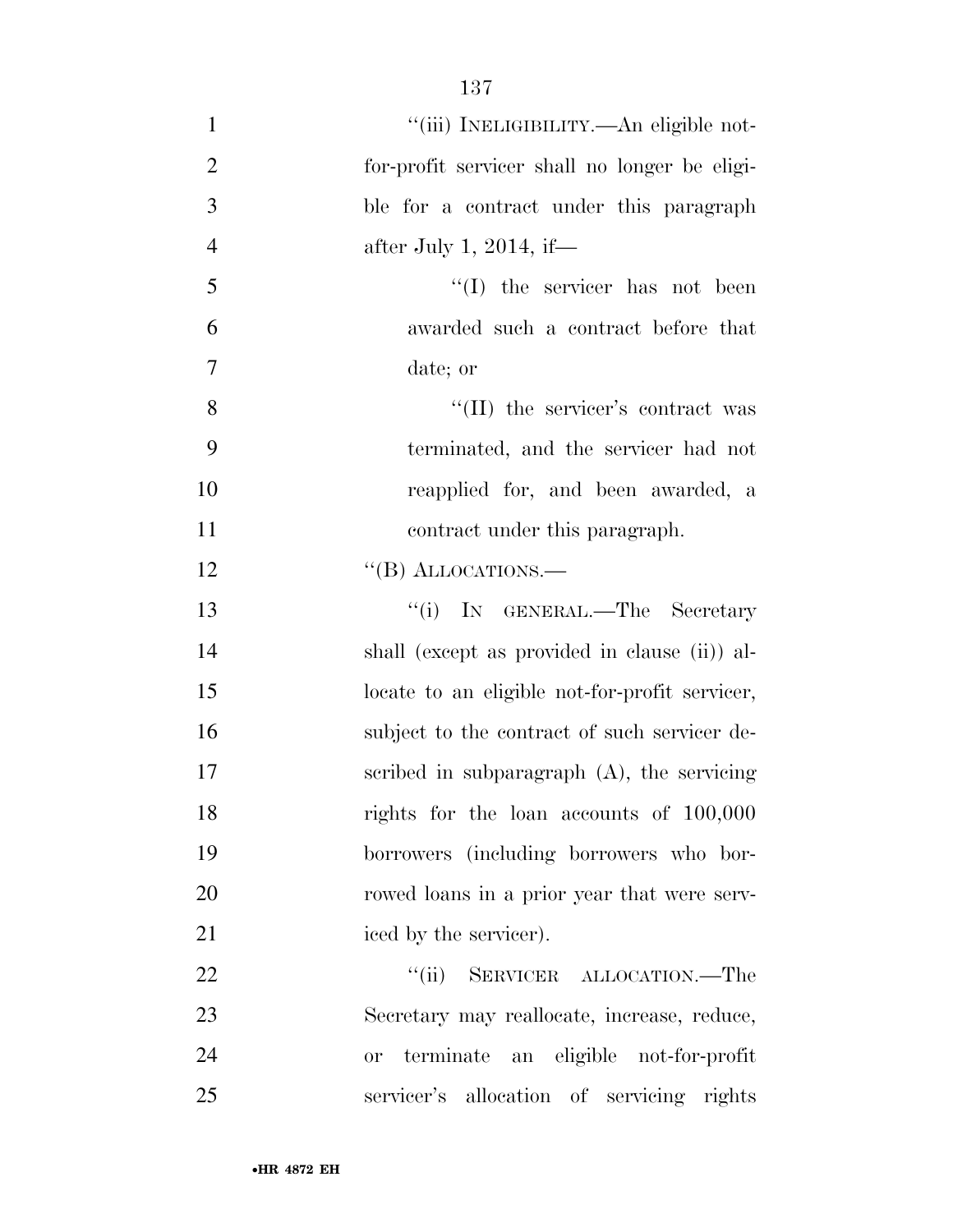| $\mathbf{1}$   | under clause (i) based on the performance    |
|----------------|----------------------------------------------|
| $\overline{2}$ | of such servicer, on the same terms as loan  |
| 3              | allocations provided by contracts awarded    |
| $\overline{4}$ | pursuant to paragraph $(1)$ ."; and          |
| 5              | $(2)$ by adding at the end the following:    |
| 6              | "(c) DEFINITION OF ELIGIBLE NOT-FOR-PROFIT   |
| 7              | SERVICER.—In this section:                   |
| 8              | "(1) IN GENERAL.—The term 'eligible not-for- |
| 9              | profit servicer' means an entity-            |
| 10             | "(A) that is not owned or controlled in      |
| 11             | whole or in part by—                         |
| 12             | $f'(i)$ a for profit entity; or              |
| 13             | "(ii) a nonprofit entity having its          |
| 14             | principal place of business in another       |
| 15             | State; and                                   |
| 16             | $\lq$ (B) that—                              |
| 17             | "(i) as of July 1, 2009—                     |
| 18             | $\lq\lq$ (I) meets the definition of an el-  |
| 19             | igible not-for-profit holder under sec-      |
| 20             | tion $435(p)$ , except that such term        |
| 21             | does not include eligible lenders de-        |
| 22             | scribed in paragraph $(1)(D)$ of such        |
| 23             | section; and                                 |
| 24             | "(II) was performing, or had en-             |
| 25             | tered into a contract with a third           |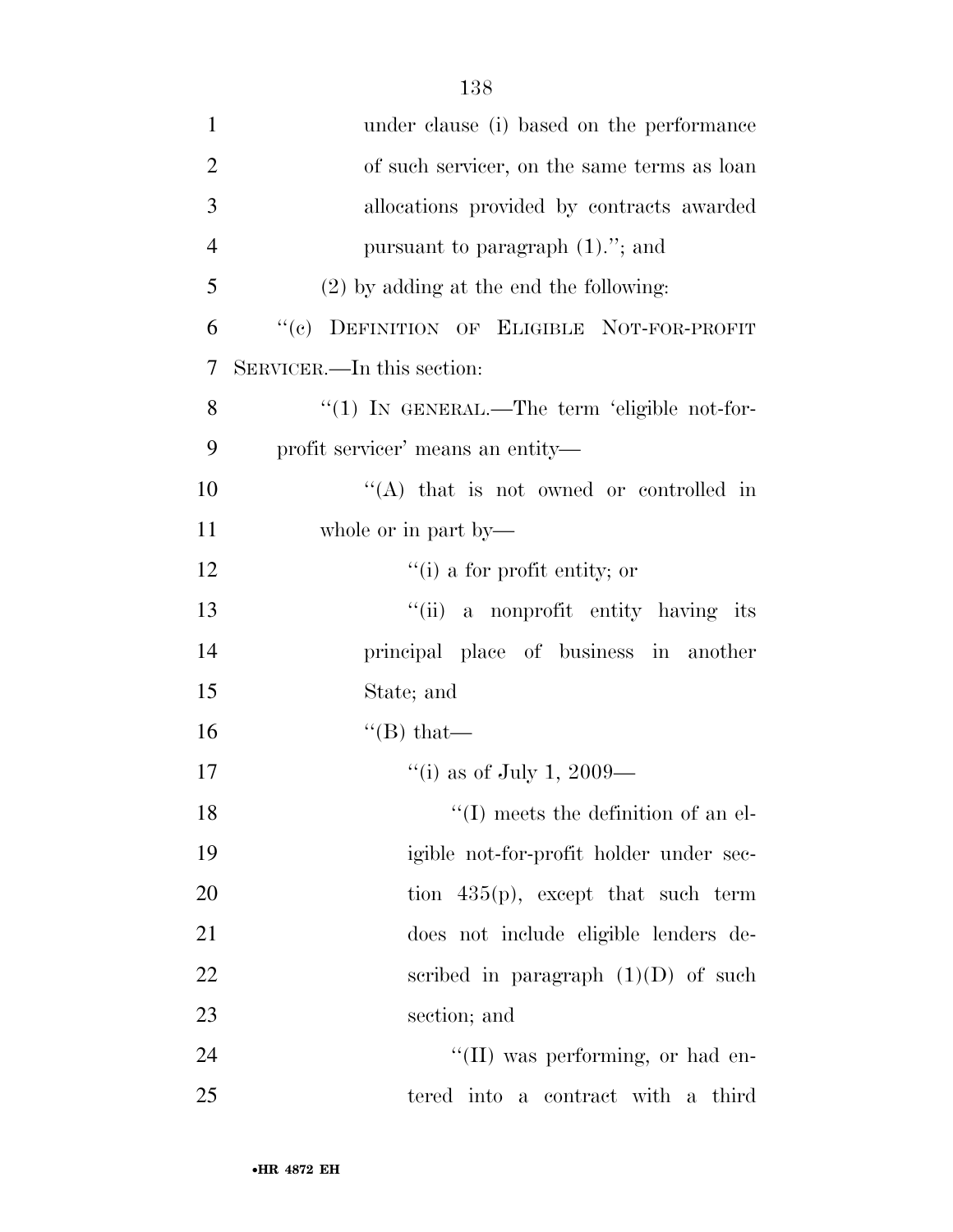| $\mathbf{1}$   | party servicer (as such term is defined                         |
|----------------|-----------------------------------------------------------------|
| $\overline{2}$ | section $481(e)$ who was per-<br>$\operatorname{in}$            |
| 3              | forming, student loan servicing func-                           |
| $\overline{4}$ | tions for loans made under part B of                            |
| 5              | this title;                                                     |
| 6              | "(ii) notwithstanding clause (i), as of                         |
| $\tau$         | July 1, 2009—                                                   |
| 8              | $\lq\lq$ is the sole beneficial owner                           |
| 9              | of a loan for which the special allow-                          |
| 10             | ance rate is calculated under section                           |
| 11             | $438(b)(2)(I)(vi)(II)$ because the loan                         |
| 12             | is held by an eligible lender trustee                           |
| 13             | that is an eligible not-for-profit holder                       |
| 14             | defined<br>under<br>section<br>as                               |
| 15             | $435(p)(1)(D)$ ; and                                            |
| 16             | $\lq\lq$ (II) was performing, or had en-                        |
| 17             | tered into a contract with a third                              |
| 18             | party servicer (as such term is defined                         |
| 19             | section $481(e)$ who was per-<br>$\operatorname{in}$            |
| 20             | forming, student loan servicing func-                           |
| 21             | tions for loans made under part B of                            |
| 22             | this title; or                                                  |
| 23             | "(iii) is an affiliated entity of an eligi-                     |
| 24             | not-for-profit servicer described<br>ble<br>$\operatorname{in}$ |
| 25             | clause (i) or (ii) that—                                        |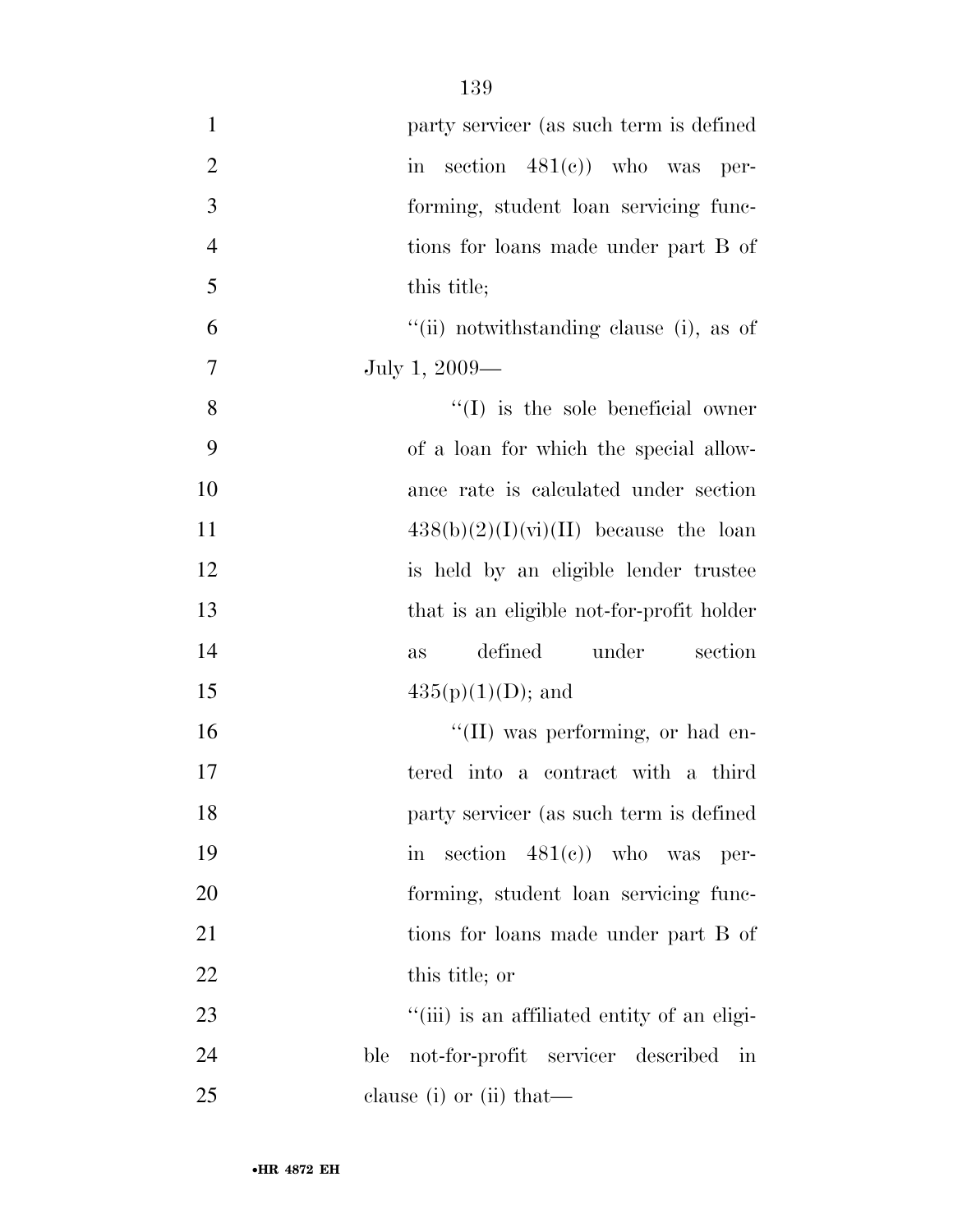| $\mathbf{1}$   | "(I) directly employs, or will di-              |
|----------------|-------------------------------------------------|
| $\mathbf{2}$   | rectly employ (on or before the date            |
| 3              | the entity begins servicing loans under         |
| $\overline{4}$ | a contract awarded by the Secretary             |
| 5              | pursuant to subsection $(a)(3)(A)$ , the        |
| 6              | majority of individuals who perform             |
| $\overline{7}$ | borrower-specific student loan serv-            |
| 8              | icing functions; and                            |
| 9              | "(II) as of July 1, 2009, was                   |
| 10             | performing, or had entered into a con-          |
| 11             | tract with a third party servicer (as           |
| 12             | term is defined in<br>section<br>such           |
| 13             | $481(e)$ ) who was performing, student          |
| 14             | loan servicing functions for loans              |
| 15             | made under part B of this title.                |
| 16             | "(2) AFFILIATED ENTITY.—For the purposes of     |
| 17             | paragraph $(1)$ , the term 'affiliated entity'— |
| 18             | $\lq\lq$ means an entity contracted to per-     |
| 19             | form services for an eligible not-for-profit    |
| $20\,$         | servicer that—                                  |
| 21             | "(i) is a nonprofit entity or is wholly         |
| 22             | owned by a nonprofit entity; and                |
| 23             | "(ii) is not owned or controlled, in            |
| 24             | whole or in part, by-                           |
| 25             | $\lq\lq$ (I) a for-profit entity; or            |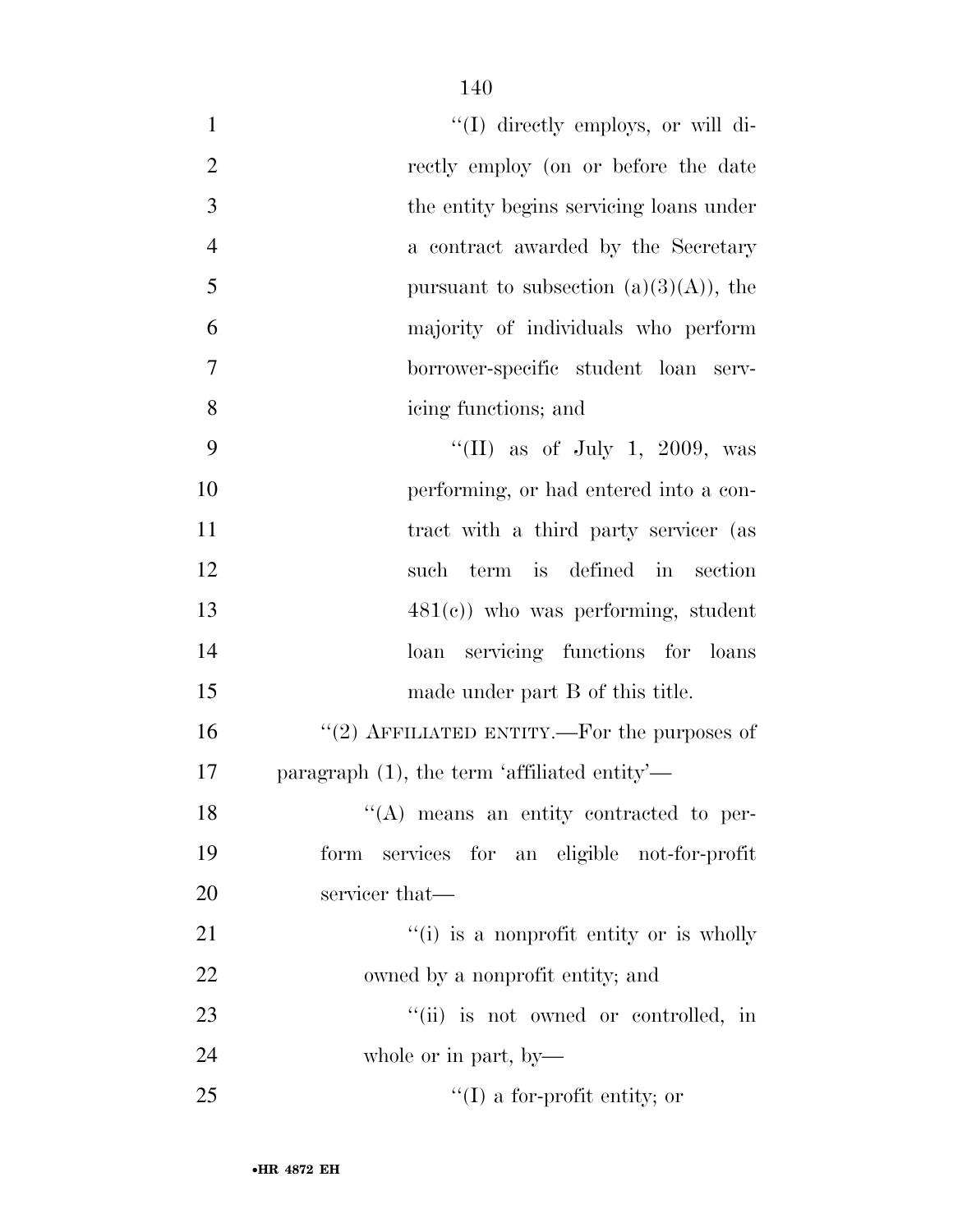| $\mathbf{1}$   | $\lq\lq$ (II) an entity having its prin-              |
|----------------|-------------------------------------------------------|
| $\overline{2}$ | cipal place of business in another                    |
| 3              | State; and                                            |
| $\overline{4}$ | $\lq\lq$ (B) may include an affiliated entity that    |
| 5              | established by an eligible not-for-profit<br>is       |
| 6              | servicer after the date of enactment of the           |
| 7              | SAFRA Act, if such affiliated entity is other-        |
| 8              | wise described in paragraph $(1)(B)(iii)(I)$ and      |
| 9              | subparagraph $(A)$ of this paragraph.".               |
| 10             | (b) MANDATORY FUNDS.—                                 |
| 11             | (1) AMENDMENTS.—Section $458(a)$ (20 U.S.C.           |
| 12             | $1087h(a)$ is amended—                                |
| 13             | $(A)$ by redesignating paragraph $(5)$ as             |
| 14             | paragraph $(8)$ ;                                     |
| 15             | (B) by redesignating paragraphs (2)                   |
| 16             | through $(4)$ as paragraphs $(3)$ through $(5)$ , re- |
| 17             | spectively;                                           |
| 18             | $(C)$ by inserting after paragraph $(1)$ the          |
| 19             | following new paragraph.                              |
| 20             | "(2) MANDATORY FUNDS FOR ELIGIBLE NOT-                |
| 21             | FOR-PROFIT-SERVICERS.—For fiscal years 2010           |
| 22             | through 2019, there shall be available to the Sec-    |
| 23             | retary, in addition to any other amounts appro-       |
| 24             | priated to carry out this paragraph and out of any    |
| 25             | money in the Treasury not otherwise appropriated,     |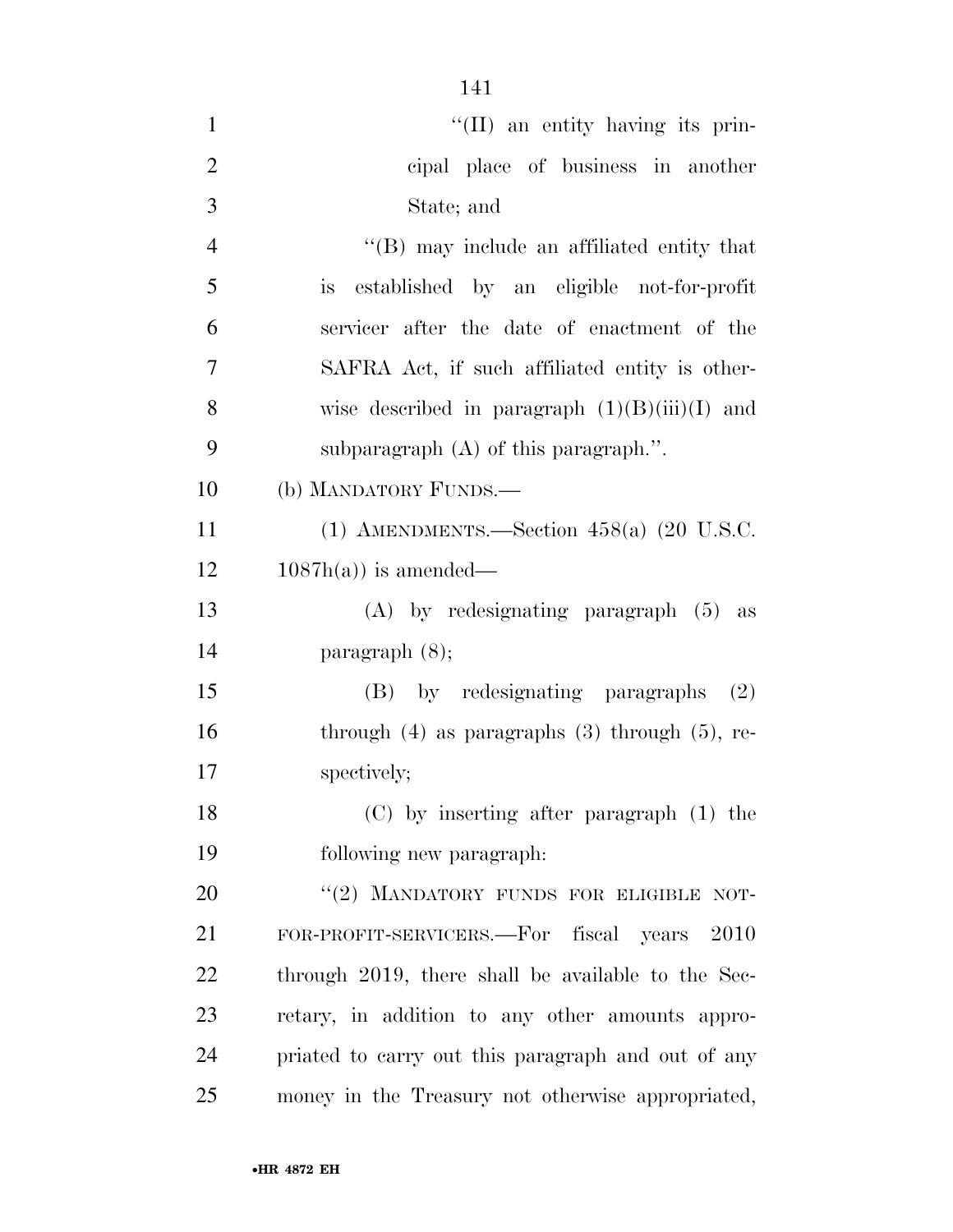| $\mathbf{1}$   | funds to be obligated for administrative costs of |
|----------------|---------------------------------------------------|
| $\overline{2}$ | servicing contracts with eligible not-for-profit  |
| 3              | servicers as described in section 456."; and      |
| $\overline{4}$ | (D) by inserting after paragraph $(5)$ , as       |
| 5              | redesignated by subparagraph (B) of this para-    |
| 6              | graph, the following:                             |
| 7              | $``(6)$ TECHNICAL ASSISTANCE TO INSTITUTIONS      |
| 8              | OF HIGHER EDUCATION.-                             |
| 9              | "(A) PROVISION OF ASSISTANCE.—The                 |
| 10             | Secretary shall provide institutions of higher    |
| 11             | education participating, or seeking to partici-   |
| 12             | pate, in the loan programs under this part with   |
| 13             | technical assistance in establishing and admin-   |
| 14             | istering such programs.                           |
| 15             | "(B) FUNDS.—There are authorized to be            |
| 16             | appropriated, and there are appropriated, to      |
| 17             | carry out this paragraph (in addition to any      |
| 18             | other amounts appropriated to carry out this      |
| 19             | paragraph and out of any money in the Treas-      |
| 20             | ury not otherwise appropriated), \$50,000,000     |
| 21             | for fiscal year 2010.                             |
| 22             | "(C) DEFINITION.—In this paragraph, the           |
| 23             | term 'assistance' means the provision of tech-    |
| 24             | nical support, training, materials, technical as- |
| 25             | sistance, and financial assistance.               |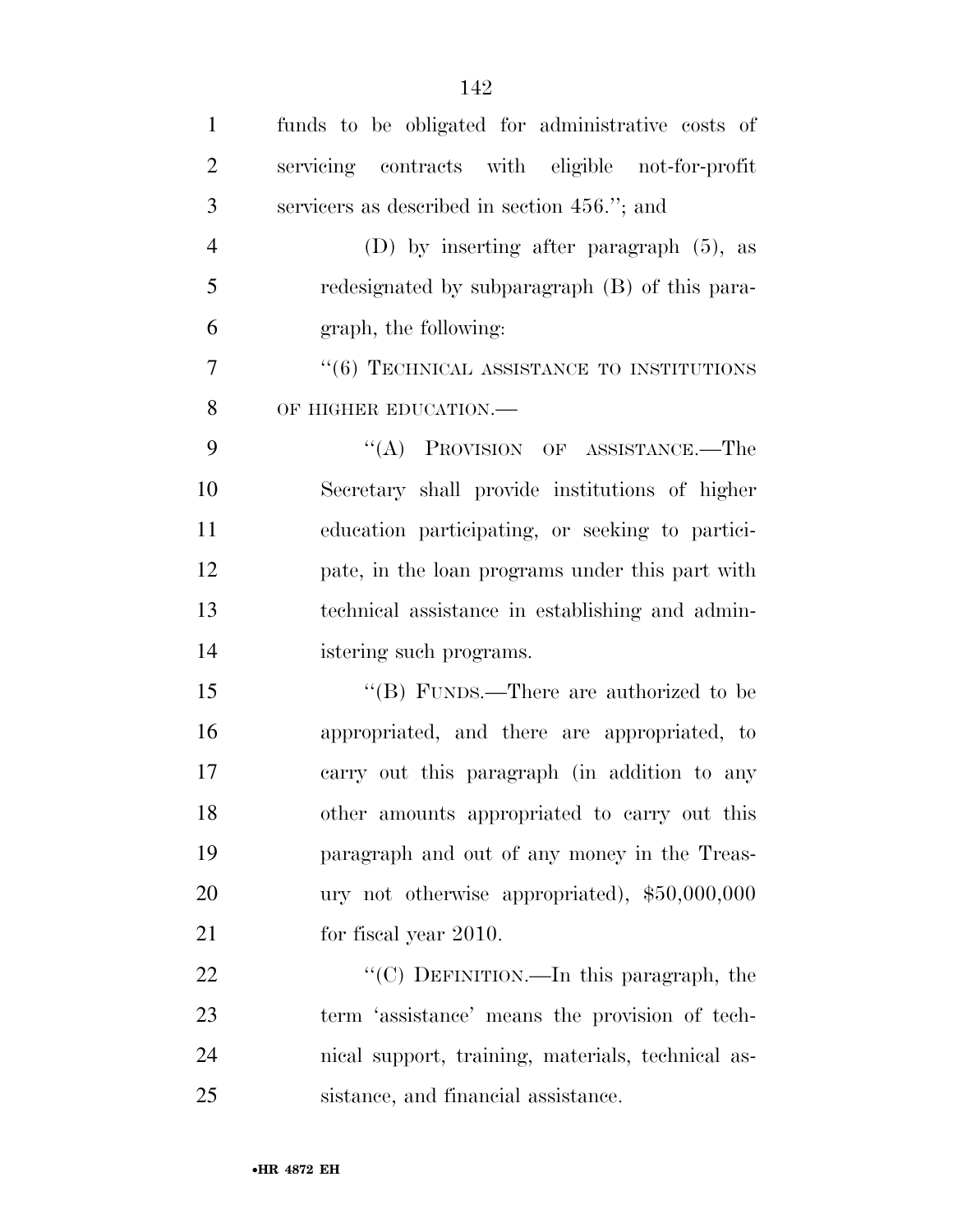#### 1  $\frac{1}{2}$  (7) ADDITIONAL PAYMENTS.

| 2              | "(A) PROVISION OF ASSISTANCE.—The                |
|----------------|--------------------------------------------------|
| 3              | Secretary shall provide payments to loan         |
| 4              | servicers for retaining jobs at locations in the |
| $\mathfrak{S}$ | United States where such servicers were oper-    |
| 6              | ating under part B on January 1, 2010.           |

7 ''(B) FUNDS.—There are authorized to be appropriated, and there are appropriated, to carry out this paragraph (in addition to any other amounts appropriated to carry out this paragraph and out of any money in the Treas- ury not otherwise appropriated), \$25,000,000 for each of the fiscal years 2010 and 2011.''.

 (2) CONFORMING AMENDMENT.—Section 458 (20 U.S.C. 1087h) is further amended by striking  $\qquad$  "subsection (a)(3)" in subsection (b) and inserting  $``subsection (a)(4)''$ .

### **SEC. 2213. INCOME-BASED REPAYMENT.**

 Section 493C (20 U.S.C. 1098e) is amended by add-ing at the end the following new subsection:

21 " (e) SPECIAL TERMS FOR NEW BORROWERS ON AND AFTER JULY 1, 2014.—With respect to any loan made to a new borrower on or after July 1, 2014—

24  $\qquad$  ''(1) subsection (a)(3)(B) shall be applied by substituting '10 percent' for '15 percent'; and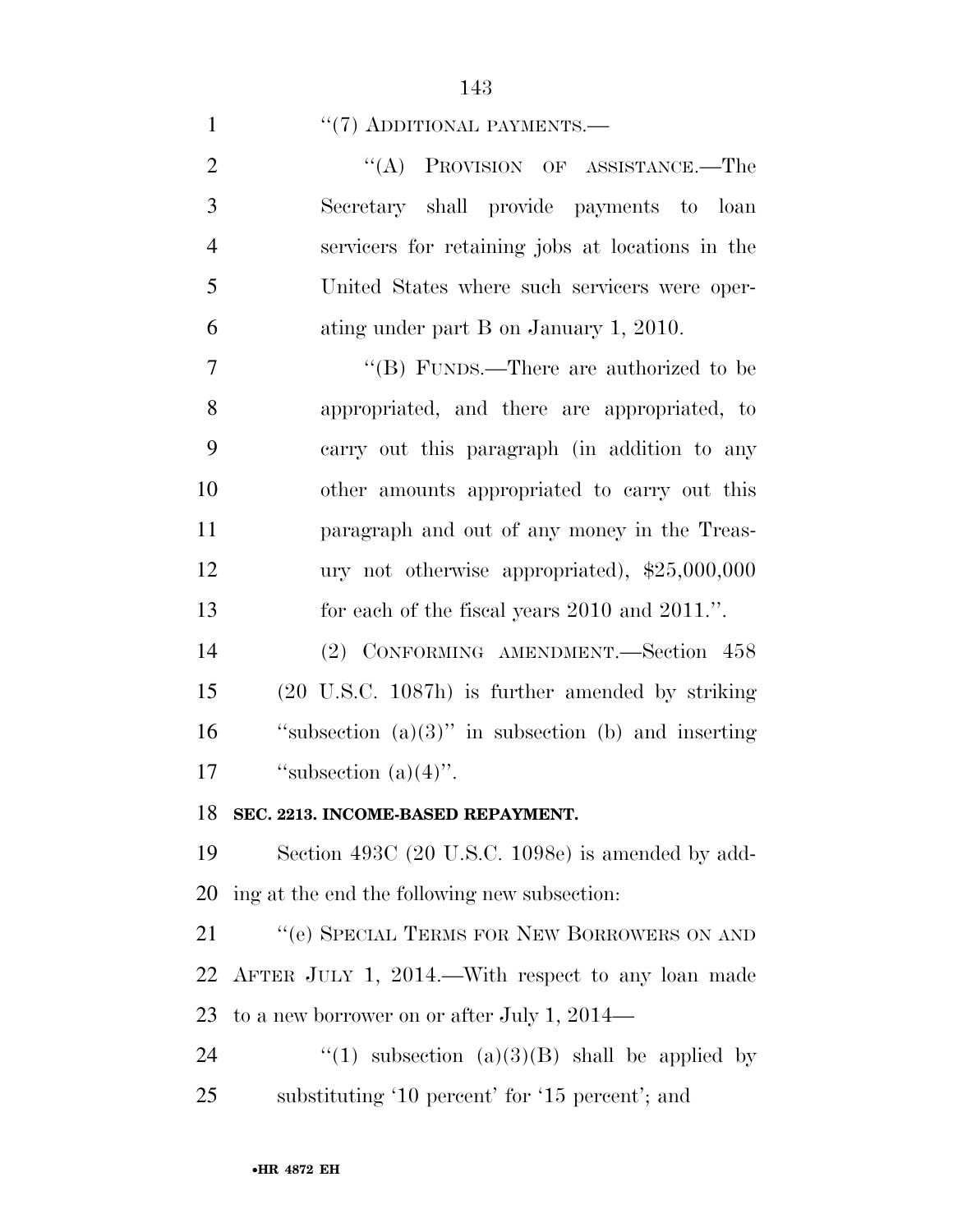| $\mathbf{1}$   | "(2) subsection (b)(7)(B) shall be applied by              |
|----------------|------------------------------------------------------------|
| $\overline{2}$ | substituting '20 years' for '25 years'.".                  |
| 3              | <b>Subtitle B-Health</b>                                   |
| $\overline{4}$ | SEC. 2301. INSURANCE REFORMS.                              |
| 5              | (a) EXTENDING CERTAIN INSURANCE REFORMS TO                 |
| 6              | GRANDFATHERED PLANS.—Section 1251(a) of the Pa-            |
| 7              | tient Protection and Affordable Care Act, as added by sec- |
| 8              | tion $10103(d)$ of such Act, is amended by adding at the   |
| 9              | end the following:                                         |
| 10             | "(4) APPLICATION OF CERTAIN PROVISIONS.—                   |
| 11             | "(A) IN GENERAL.—The following provi-                      |
| 12             | sions of the Public Health Service Act (as                 |
| 13             | added by this title) shall apply to grandfathered          |
| 14             | health plans for plan years beginning with the             |
| 15             | first plan year to which such provisions would             |
| 16             | otherwise apply:                                           |
| 17             | "(i) Section 2708 (relating to exces-                      |
| 18             | sive waiting periods).                                     |
| 19             | "(ii) Those provisions of section 2711                     |
| 20             | relating to lifetime limits.                               |
| 21             | "(iii) Section 2712 (relating to rescis-                   |
| 22             | sions).                                                    |
| 23             | "(iv) Section $2714$ (relating to exten-                   |
| 24             | sion of dependent coverage).                               |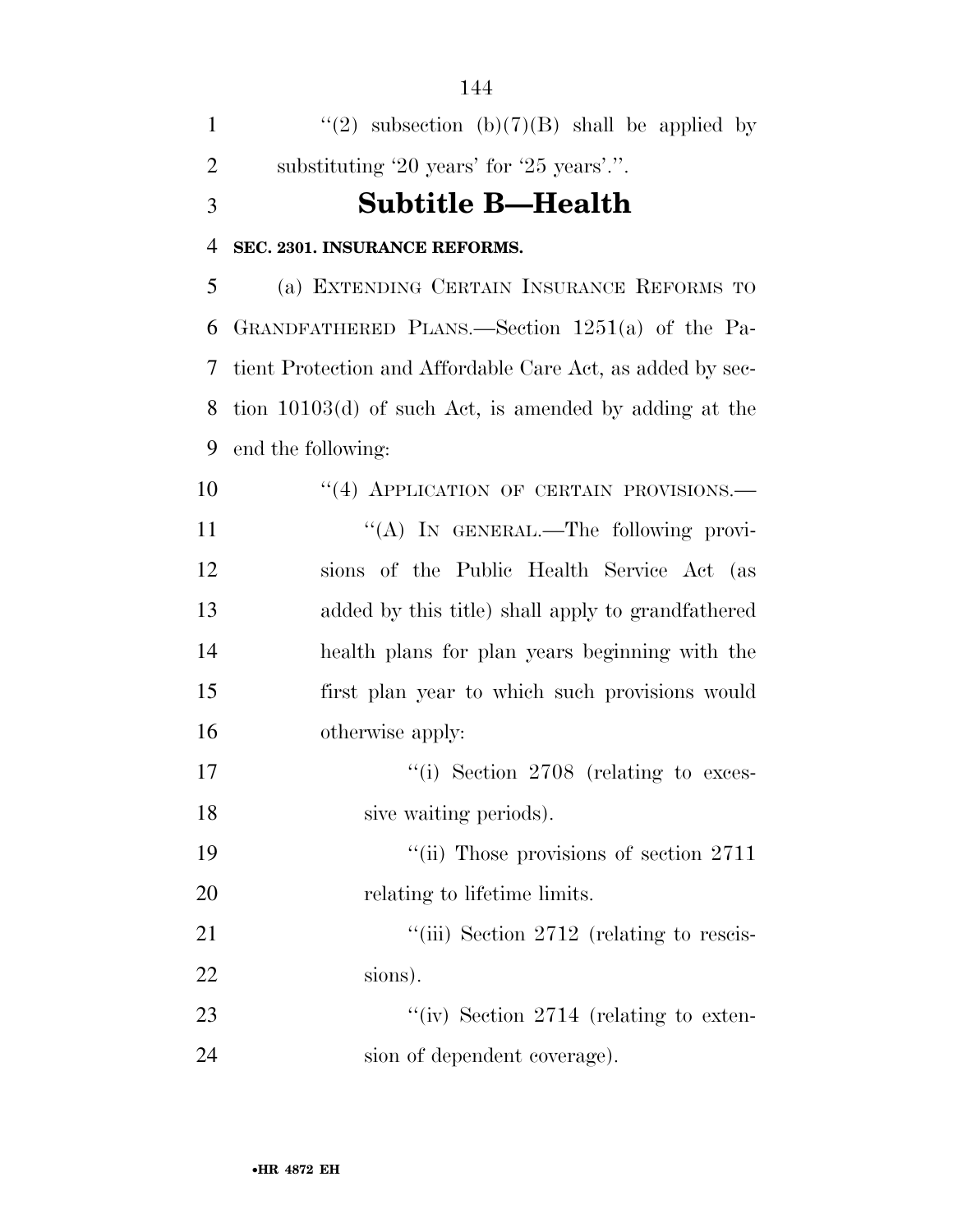| $\mathbf{1}$   | "(B) PROVISIONS APPLICABLE ONLY TO               |
|----------------|--------------------------------------------------|
| $\overline{2}$ | GROUP HEALTH PLANS.                              |
| 3              | "(i) PROVISIONS DESCRIBED.—Those                 |
| $\overline{4}$ | provisions of section 2711 relating to an-       |
| 5              | nual limits and the provisions of section        |
| 6              | 2704 (relating to pre-existing condition ex-     |
| 7              | clusions) of the Public Health Service Act       |
| 8              | (as added by this subtitle) shall apply to       |
| 9              | grandfathered health plans that are group        |
| 10             | health plans for plan years beginning with       |
| 11             | the first plan year to which such provisions     |
| 12             | otherwise apply.                                 |
| 13             | "(ii) ADULT CHILD COVERAGE.-For                  |
| 14             | plan years beginning before January 1,           |
| 15             | $2014$ , the provisions of section $2714$ of the |
| 16             | Public Health Service Act (as added by           |
| 17             | this subtitle) shall apply in the case of an     |
| 18             | adult child with respect to a grandfathered      |
| 19             | health plan that is a group health plan          |
| 20             | only if such a dult child is not eligible to     |
| 21             | enroll in an eligible employer-sponsored         |
| 22             | health plan (as defined in section               |
| 23             | $5000A(f)(2)$ of the Internal Revenue Code       |
| 24             | of 1986) other than such grandfathered           |
| 25             | health plan.".                                   |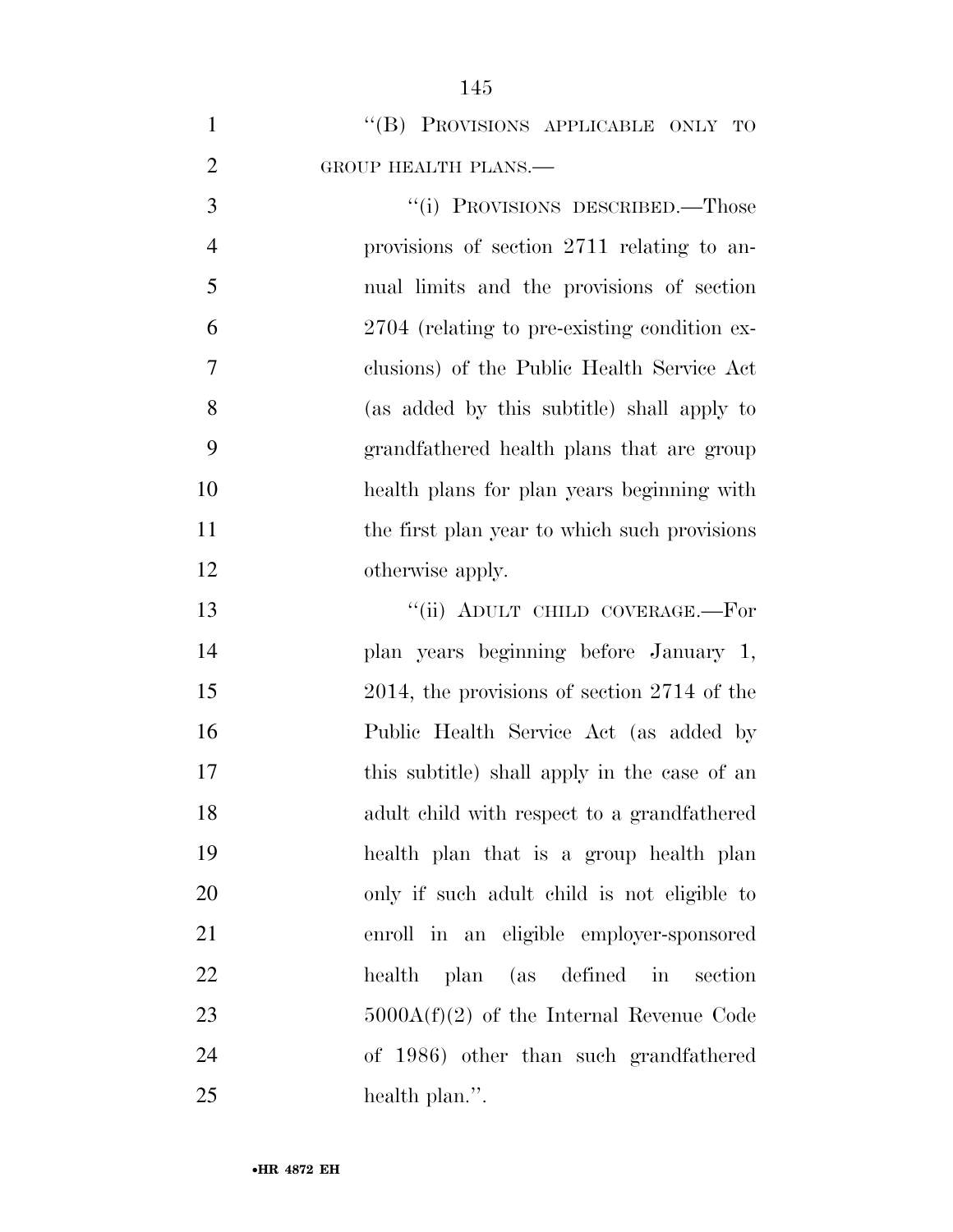(b) CLARIFICATION REGARDING DEPENDENT COV- ERAGE.—Section 2714(a) of the Public Health Service Act, as added by section 1001(5) of the Patient Protection and Affordable Care Act, is amended by striking ''(who is not married)''.

## **SEC. 2302. DRUGS PURCHASED BY COVERED ENTITIES.**

 Section 340B of the Public Health Service Act (42 U.S.C. 256b), as amended by sections 7101 and 7102 of the Patient Protection and Affordable Care Act, is amend-ed—

11 (1) in subsection  $(a)$ — 12 (A) in paragraphs  $(1)$ ,  $(2)$ ,  $(5)$ ,  $(7)$ , and (9), by striking the terms ''covered drug'' and ''covered drugs'' each place either term appears and inserting ''covered outpatient drug'' or 16 "eovered outpatient drugs", respectively; 17 (B) in paragraph  $(4)(L)$ — 18 (i) in clause (i), by striking "and" at the end; 20 (ii) in clause (ii), by striking the pe-21 riod and inserting "; and"; and 22 (iii) by inserting after clause (ii), the following: ''(iii) does not obtain covered out-patient drugs through a group purchasing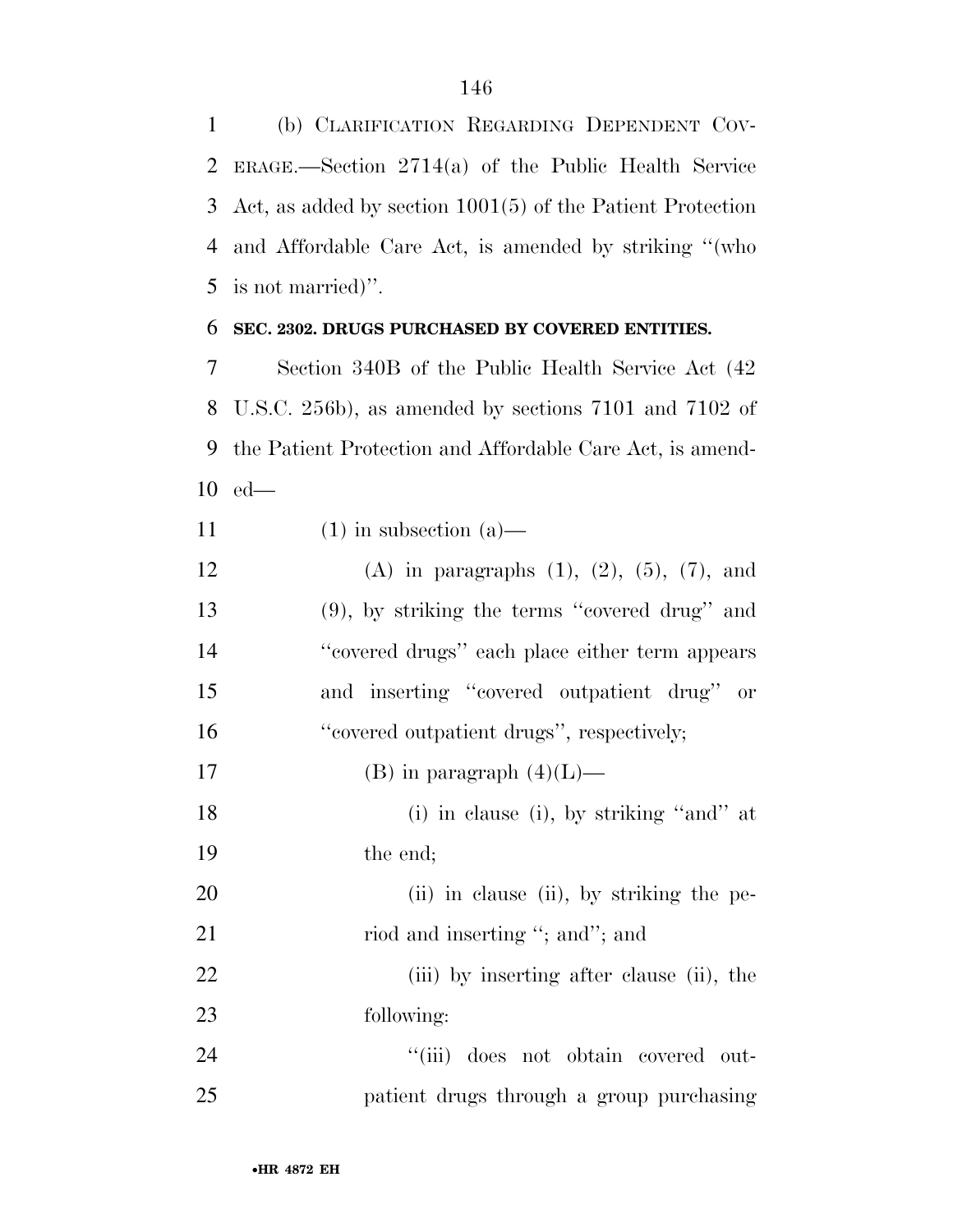| $\mathbf{1}$   | organization or other group purchasing ar-                         |
|----------------|--------------------------------------------------------------------|
| $\overline{2}$ | rangement."; and                                                   |
| 3              | $(C)$ in paragraph $(5)$ —                                         |
| $\overline{4}$ | (i) by striking subparagraph $(C)$ ;                               |
| 5              | (ii) by redesignating subparagraphs                                |
| 6              | (D) and $(E)$ as subparagraphs $(C)$ and                           |
| $\overline{7}$ | (D), respectively; and                                             |
| 8              | (iii) in subparagraph $(D)$ , as so redes-                         |
| 9              | ignated, by striking "subparagraph (D)"                            |
| 10             | and inserting "subparagraph $(C)$ ";                               |
| 11             | $(2)$ by striking subsection $(e)$ ;                               |
| 12             | $(3)$ in subsection $(d)$ —                                        |
| 13             | (A) by striking "covered drugs" each place                         |
| 14             | it appears and inserting "covered outpatient                       |
| 15             | $\frac{drugs''}{dt}$                                               |
| 16             | (B) by striking " $(a)(5)(D)$ " each place it                      |
| 17             | appears and inserting " $(a)(5)(C)$ "; and                         |
| 18             | (C) by striking " $(a)(5)(E)$ " each place it                      |
| 19             | appears and inserting " $(a)(5)(D)$ "; and                         |
| 20             | $(4)$ by inserting after subsection $(d)$ the fol-                 |
| 21             | lowing:                                                            |
| 22             | "(e) EXCLUSION OF ORPHAN DRUGS FOR CERTAIN                         |
| 23             | COVERED ENTITIES.—For covered entities described in                |
| 24             | subparagraph $(M)$ , $(N)$ , or $(O)$ of subsection $(a)(4)$ , the |
| 25             | term 'covered outpatient drug' shall not include a drug            |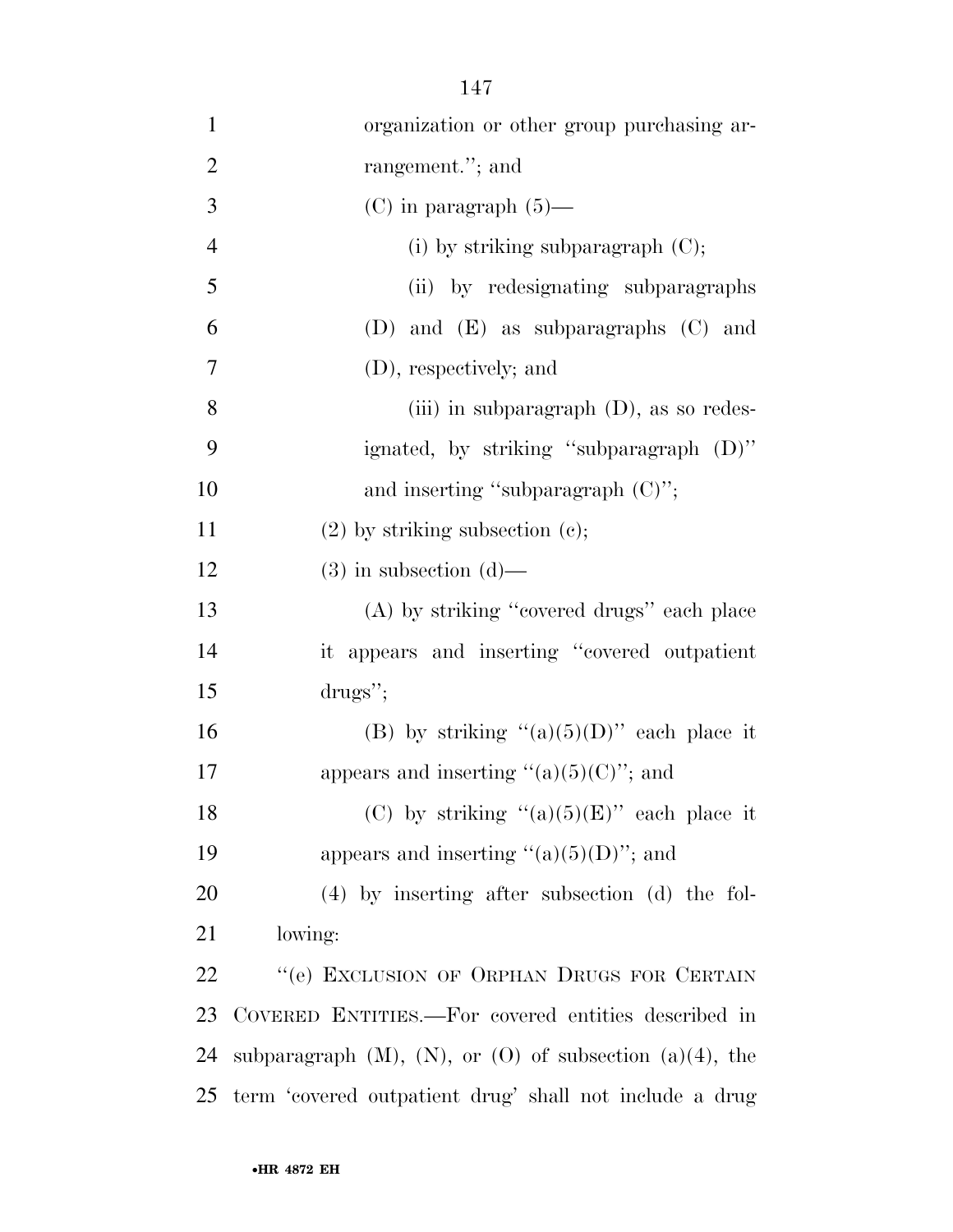| $\mathbf{1}$   | designated by the Secretary under section 526 of the Fed- |
|----------------|-----------------------------------------------------------|
| $\overline{2}$ | eral Food, Drug, and Cosmetic Act for a rare disease or   |
| 3              | condition.".                                              |
| $\overline{4}$ | SEC. 2303. COMMUNITY HEALTH CENTERS.                      |
| 5              | Section $10503(b)(1)$ of the Patient Protection and       |
| 6              | Affordable Care Act is amended—                           |
| $\overline{7}$ | $(1)$ in subparagraph $(A)$ , by striking                 |
| 8              | "700,000,000" and inserting "1,000,000,000";              |
| 9              | $(2)$ in subparagraph $(B)$ , by striking                 |
| 10             | "800,000,000" and inserting "1,200,000,000";              |
| 11             | $(3)$ in subparagraph $(C)$ , by striking                 |
| 12             | "1,000,000,000" and inserting "1,500,000,000";            |
| 13             | $(4)$ in subparagraph $(D)$ , by striking                 |
| 14             | "1,600,000,000" and inserting "2,200,000,000";            |
| 15             | and                                                       |
| 16             | $(5)$ in subparagraph $(E)$ , by striking                 |
| 17             | "2,900,000,000" and inserting "3,600,000,000".            |
|                | Passed the House of Representatives March 21,             |

2010.

Attest:

*Clerk.*